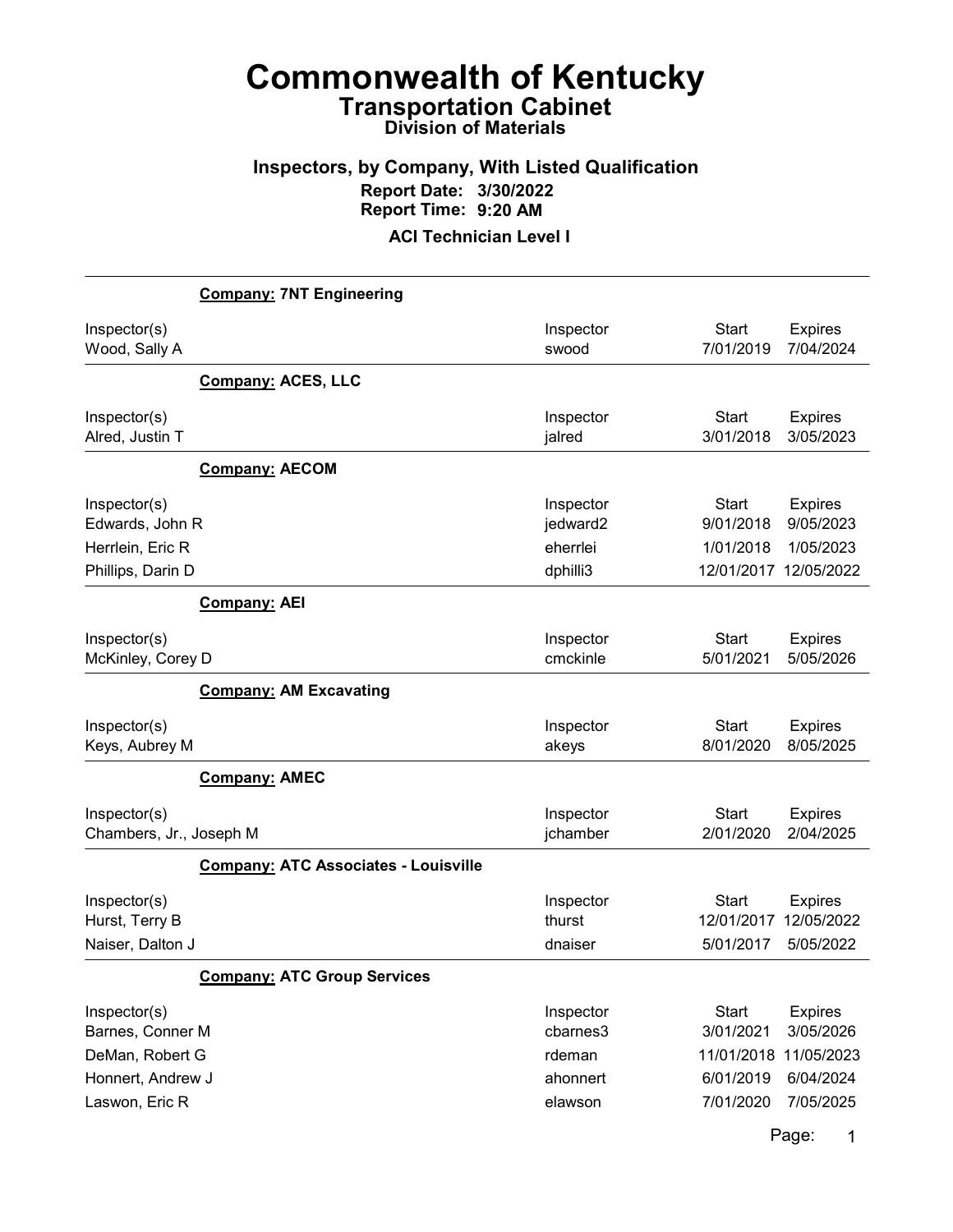#### Inspectors, by Company, With Listed Qualification Report Date: 3/30/2022 Report Time: 9:20 AM

| jlawson9  | 3/01/2019                                                                                                 | 3/04/2024                                       |
|-----------|-----------------------------------------------------------------------------------------------------------|-------------------------------------------------|
| nludwig   | 6/01/2018                                                                                                 | 6/05/2023                                       |
| rschult2  | 3/01/2021                                                                                                 | 3/05/2026                                       |
| mschwart  | 6/01/2019                                                                                                 | 6/04/2024                                       |
|           |                                                                                                           |                                                 |
| Inspector | <b>Start</b>                                                                                              | <b>Expires</b>                                  |
| rbentle2  | 4/01/2017                                                                                                 | 4/05/2022                                       |
| jblackb2  | 4/01/2017                                                                                                 | 4/05/2022                                       |
| pcollin2  |                                                                                                           | 4/05/2022                                       |
|           |                                                                                                           |                                                 |
| Inspector | <b>Start</b>                                                                                              | <b>Expires</b>                                  |
| rpearce   | 2/01/2018                                                                                                 | 2/05/2023                                       |
|           |                                                                                                           |                                                 |
| Inspector | <b>Start</b>                                                                                              | <b>Expires</b>                                  |
| breeves   | 2/01/2020                                                                                                 | 2/04/2025                                       |
| dreeves   | 1/01/2022                                                                                                 | 1/05/2027                                       |
|           |                                                                                                           |                                                 |
| Inspector | <b>Start</b>                                                                                              | <b>Expires</b>                                  |
| aangel    | 10/01/2017                                                                                                | 10/05/2022                                      |
| hvest     |                                                                                                           |                                                 |
|           |                                                                                                           |                                                 |
| Inspector | <b>Start</b>                                                                                              | <b>Expires</b>                                  |
| bcooper2  | 10/01/2021                                                                                                | 10/05/2026                                      |
|           |                                                                                                           |                                                 |
| Inspector | Start                                                                                                     | <b>Expires</b>                                  |
| dcash     |                                                                                                           | 7/05/2026                                       |
| dcrawfo2  | 6/01/2019                                                                                                 | 6/04/2024                                       |
| jcurtis   | 6/01/2018                                                                                                 | 6/05/2023                                       |
| tervin    | 8/01/2019                                                                                                 | 8/04/2024                                       |
|           |                                                                                                           |                                                 |
| jharman   | 7/01/2020                                                                                                 | 7/05/2025                                       |
|           | <b>Company: American Engineers Inc. - Owensboro</b><br><b>Company: American Engineers, Inc. - Glasgow</b> | 4/01/2017<br>10/01/2017 10/05/2022<br>7/01/2021 |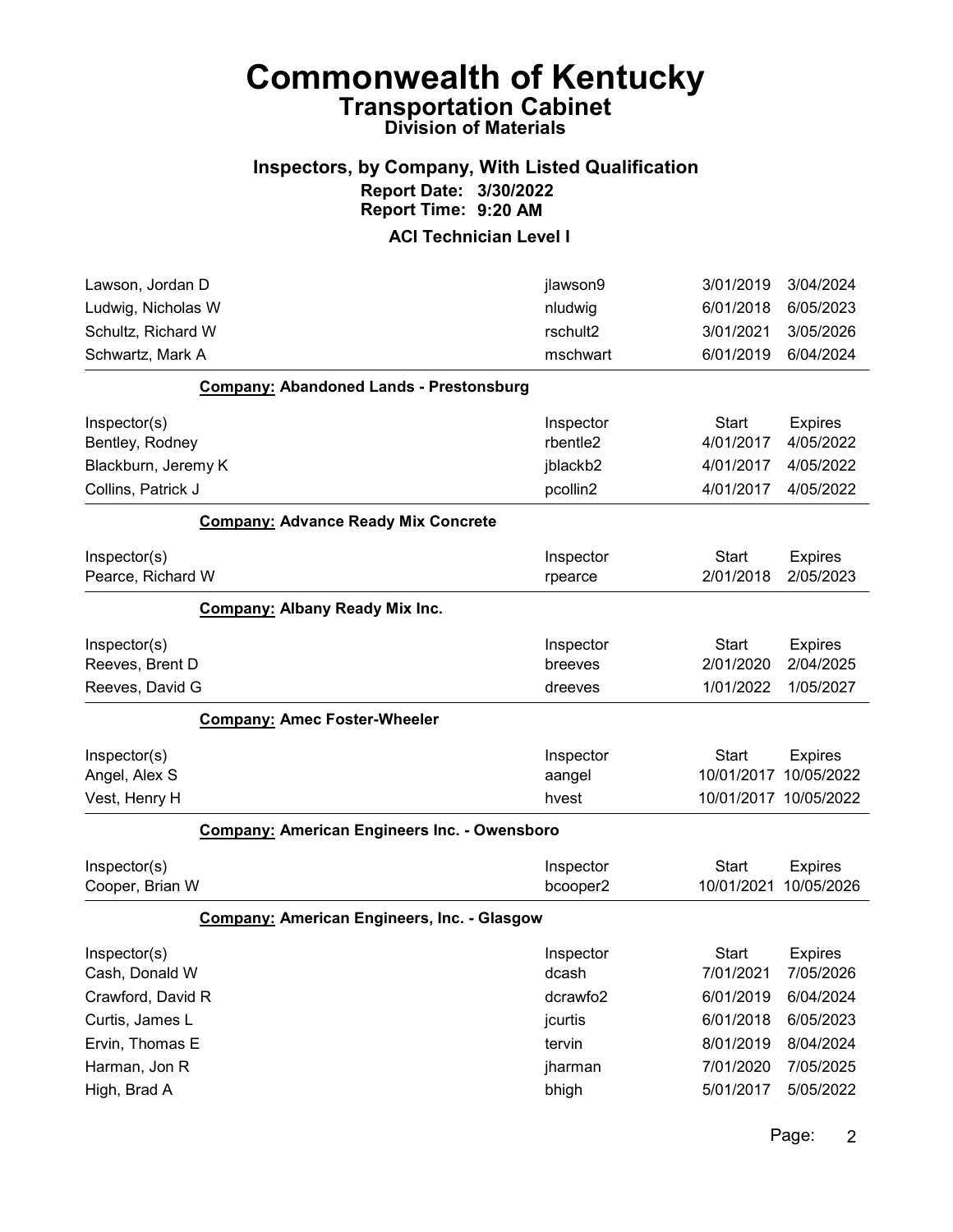#### Inspectors, by Company, With Listed Qualification Report Date: 3/30/2022 Report Time: 9:20 AM

| Howe, Logan C                                             |                                                             | <b>Ihowe</b>                      | 1/01/2022                              | 1/05/2027                                |
|-----------------------------------------------------------|-------------------------------------------------------------|-----------------------------------|----------------------------------------|------------------------------------------|
| Rhoades, Tyler D                                          |                                                             | trhoade2                          | 7/01/2020                              | 7/05/2025                                |
|                                                           | <b>Company: American Structurepoint, Inc.</b>               |                                   |                                        |                                          |
| Inspector(s)<br>Culver, Joshua A                          |                                                             | Inspector<br>jculver              | <b>Start</b><br>3/01/2018              | <b>Expires</b><br>3/05/2023              |
| Hunter, Andrew G                                          |                                                             | ahunter                           | 3/01/2018                              | 3/05/2023                                |
|                                                           |                                                             |                                   |                                        |                                          |
|                                                           | <b>Company: Arnold Consulting Engineer. &amp; Surveying</b> |                                   |                                        |                                          |
| Inspector(s)<br>Dean, Jamie D                             |                                                             | Inspector<br>jdean3               | <b>Start</b><br>12/01/2021             | <b>Expires</b><br>12/05/2026             |
| Finkbonner, Derek G                                       |                                                             | dfinkbon                          | 12/01/2021 12/05/2026                  |                                          |
|                                                           | <b>Company: Asher Engineering, Inc.</b>                     |                                   |                                        |                                          |
| Inspector(s)<br>Barmantie, Brian N<br>Jennings, William L |                                                             | Inspector<br>bbarmant<br>wjennin2 | <b>Start</b><br>1/01/2020<br>1/01/2020 | <b>Expires</b><br>1/04/2025<br>1/04/2025 |
|                                                           | <b>Company: Associated Engineers, Inc.</b>                  |                                   |                                        |                                          |
| Inspector(s)                                              |                                                             | Inspector                         | <b>Start</b>                           | <b>Expires</b>                           |
| Jones, James R                                            |                                                             | jjones21                          | 12/01/2021                             | 12/05/2026                               |
| Lile, Matthew T                                           |                                                             | mlile                             | 8/01/2017                              | 8/05/2022                                |
| Ross, Jonathan L                                          |                                                             | jross5                            | 5/01/2020                              | 5/05/2025                                |
| Watts, Brandon L                                          |                                                             | bwatts                            | 5/01/2020                              | 5/05/2025                                |
|                                                           | <b>Company: Atlas ATC Louisville</b>                        |                                   |                                        |                                          |
| Inspector(s)<br>Presnell, Patrick                         |                                                             | Inspector<br>ppresnel             | <b>Start</b><br>9/01/2021              | <b>Expires</b><br>9/05/2026              |
|                                                           | <b>Company: BCB, LLC</b>                                    |                                   |                                        |                                          |
| Inspector(s)<br>Jones, Blair                              |                                                             | Inspector<br>bjones15             | <b>Start</b><br>1/01/2020              | <b>Expires</b><br>1/04/2025              |
|                                                           | <b>Company: BFW Engineering &amp; Testing</b>               |                                   |                                        |                                          |
| Inspector(s)<br>Abbott, Jacob I                           |                                                             | Inspector<br>jabbott              | <b>Start</b><br>1/01/2022              | <b>Expires</b><br>1/05/2027              |
| Brown, Keith D                                            |                                                             | kbrown                            | 10/01/2017 10/05/2022                  |                                          |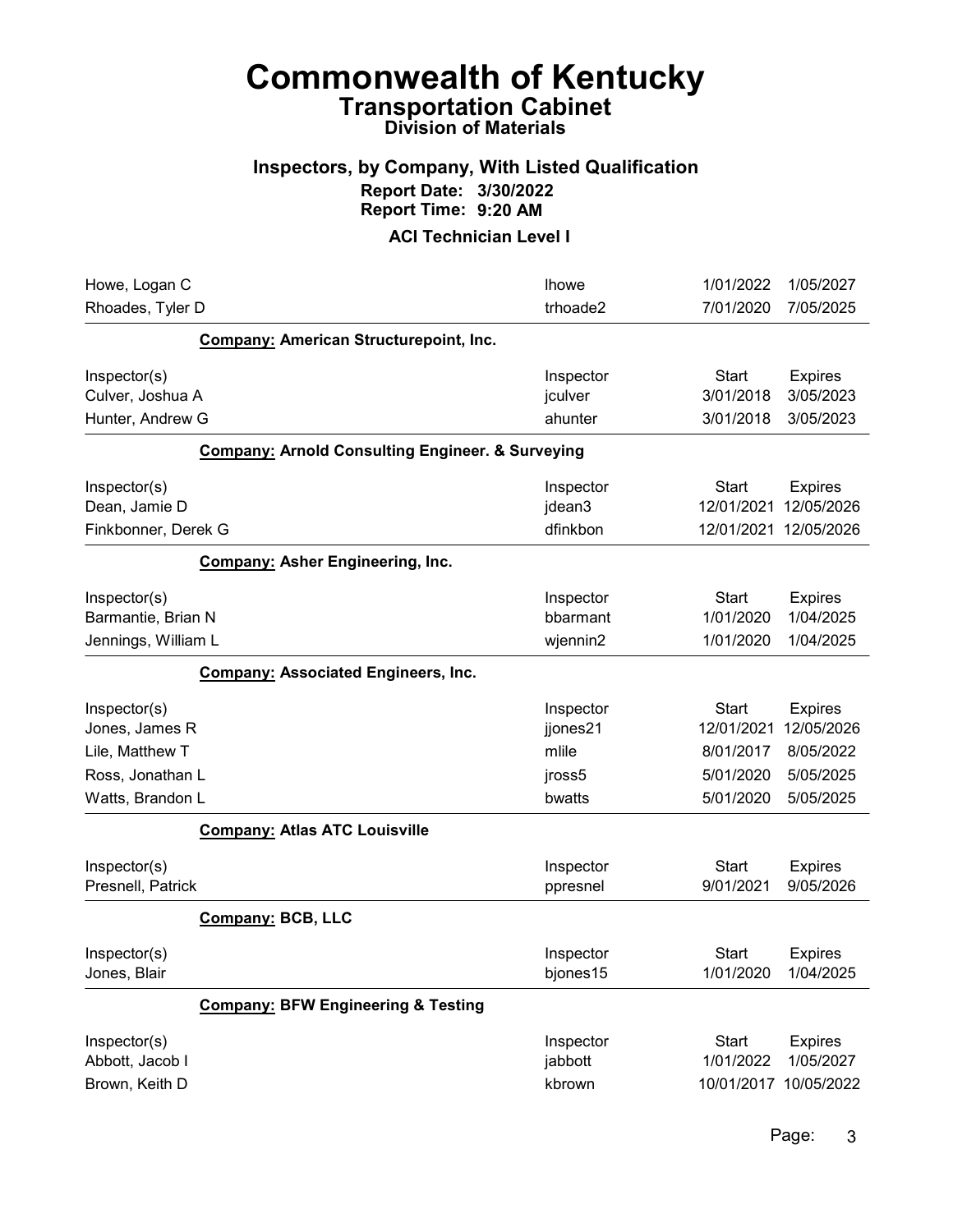#### Inspectors, by Company, With Listed Qualification Report Date: 3/30/2022 Report Time: 9:20 AM

| Crane, Matthew S                                 | mcrane                | 12/01/2019 12/04/2024      |                              |
|--------------------------------------------------|-----------------------|----------------------------|------------------------------|
| Holmes, Randal S                                 | rholmes               | 8/01/2021                  | 8/05/2026                    |
| Company: Bacon, Farmer, & Workman Eng. & Testing |                       |                            |                              |
| Inspector(s)                                     | Inspector             | <b>Start</b>               | <b>Expires</b>               |
| Dreblow, Connor J                                | cdreblow              | 4/01/2017                  | 4/05/2022                    |
| Hurst, Jonathan C                                | jhurst3               | 1/01/2019                  | 1/05/2024                    |
| Tanner, Cayenne N                                | ctanner               | 12/01/2019 12/04/2024      |                              |
| <b>Company: Berkel &amp; Company</b>             |                       |                            |                              |
| Inspector(s)<br>Potter, Gabriel R                | Inspector<br>gpotter3 | <b>Start</b><br>8/01/2017  | <b>Expires</b><br>8/05/2022  |
| <b>Company: Bluegrass Testing</b>                |                       |                            |                              |
| Inspector(s)<br>Fields, Emmanuel E               | Inspector<br>efields2 | <b>Start</b><br>11/01/2017 | <b>Expires</b><br>11/05/2022 |
| Finch, Tanner L                                  | tfinch                | 9/01/2021                  | 9/05/2026                    |
| Heick, Harrison C                                | hheick                | 6/01/2017                  | 6/05/2022                    |
| Jones, Kharidad S                                | kjones4               | 9/01/2021                  | 9/05/2026                    |
| Sears, Adam W                                    | asears                | 1/01/2022                  | 1/05/2027                    |
| Wilson, Clayton                                  | cwilson6              | 11/01/2017                 | 11/05/2022                   |
| Wilson, Matthew W                                | mwilson4              | 5/01/2017                  | 5/05/2022                    |
| <b>Company: Boone County Public Works</b>        |                       |                            |                              |
| Inspector(s)                                     | Inspector             | <b>Start</b>               | <b>Expires</b>               |
| Martin, Michael R                                | mmartin3              | 5/01/2021                  | 5/05/2026                    |
| Company: Boone Ready Mix - COP000199             |                       |                            |                              |
| Inspector(s)                                     | Inspector             | <b>Start</b>               | <b>Expires</b>               |
| Bessler, Michael E                               | mbessler              | 2/01/2019                  | 2/05/2024                    |
| Seiter, Tom A                                    | tseiter               | 2/01/2019                  | 2/05/2024                    |
| <b>Company: Breck Co. Ready Mix</b>              |                       |                            |                              |
| Inspector(s)                                     | Inspector             | Start                      | <b>Expires</b>               |
| Poole, Gregory A                                 | gpoole                | 1/01/2022                  | 1/05/2027                    |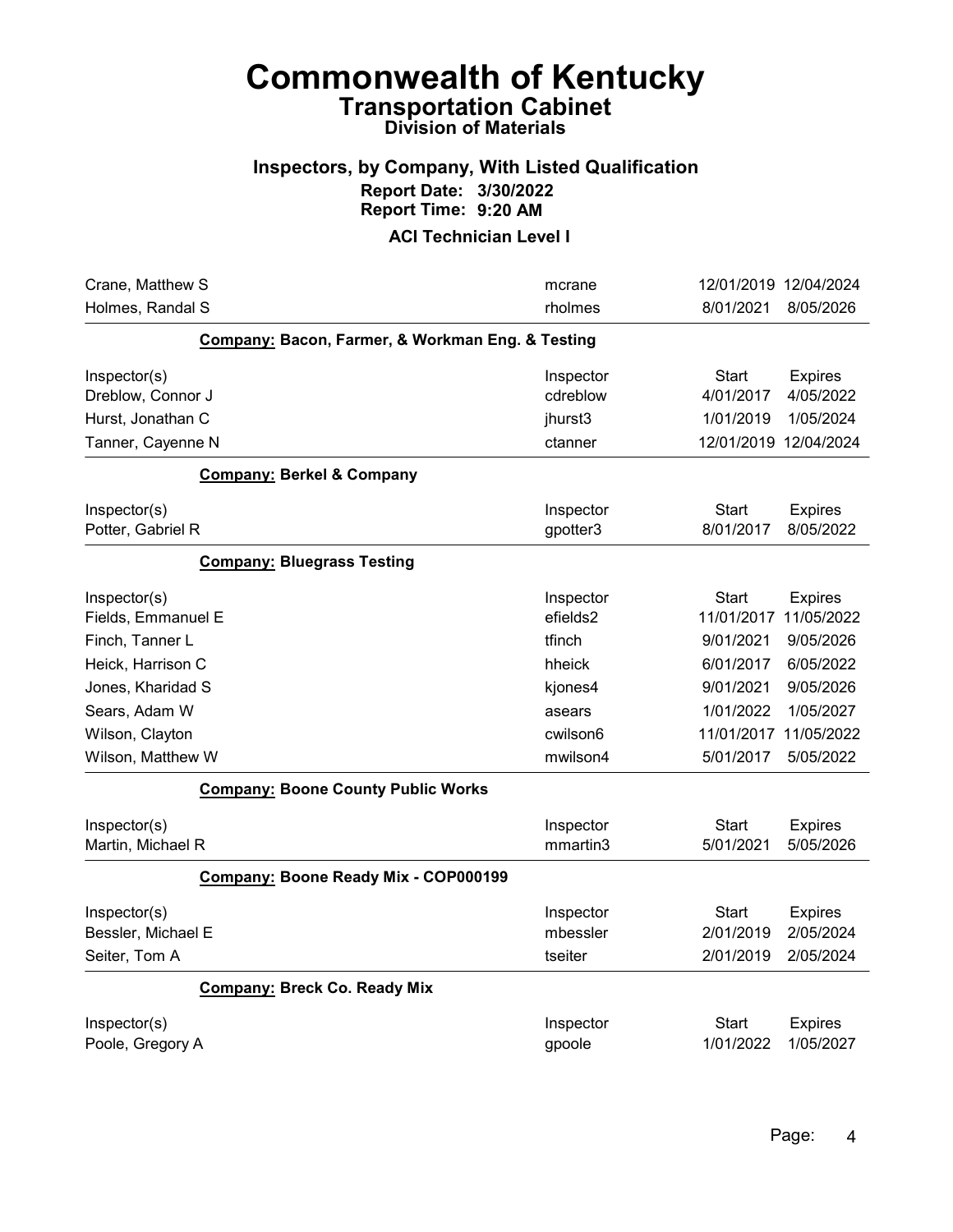#### Inspectors, by Company, With Listed Qualification Report Date: 3/30/2022 Report Time: 9:20 AM ACI Technician Level I

# Company: Bristol Group Inspector(s) **Inspector** Start Expires Combs, Mark A mcombs1 5/01/2017 5/05/2022 Diaz, Mario mdiaz 8/01/2020 8/05/2025 Mitchell, Jonathan jmitche3 10/01/2021 10/05/2026 Tindall, Robert B rtindall 8/01/2020 8/05/2025 Company: Bryant Engineering, Inc. Inspector(s) **Inspector** Start Expires Higgs, Vivian L vhiggs 1/01/2020 1/04/2025 Company: Building & Earth Sciences Inspector(s) **Inspector** Start Expires Anderson, Emily M eanderso 4/01/2017 4/05/2022 Anderson, Nathan M nanderso 8/01/2018 8/05/2023 Grumelot, Tyler S tgrumelo 4/01/2021 4/05/2026 Koch, Michael K mkoch2 3/01/2021 3/05/2026 Lile, Cody D clile 8/01/2018 8/05/2023 Long, Robert L rlong2 1/01/2021 1/05/2026 Meservy, Cody A cmeservy 6/01/2017 6/05/2022 Middlebrook, Avery J amiddleb 5/01/2019 5/04/2024 Palko, Nathan R npalko 1/01/2021 1/05/2026 Pochele, Prince B ppochele 1/01/2022 1/05/2027 Pomerleau, David A dpomerle 7/01/2017 7/05/2022 Sprigg, Josh B jsprigg 4/01/2017 4/05/2022 Thornton, John L jthornt2 7/01/2021 7/05/2026 Uhles, Brandon M buhles 6/01/2019 6/04/2024 Whitlow, David T dwhitlow 10/01/2020 10/05/2025 Company: Building & Earth Sciences - Louisville Inspector(s) **Inspector** Start Expires Burkhead, Jason C jburkhea 3/01/2018 3/05/2023 Sikorsky, John T jsikorsk 5/01/2019 5/04/2024 Company: CBC Engineering & Affiliates Inspector(s) **Inspector** Start Expires Page: 5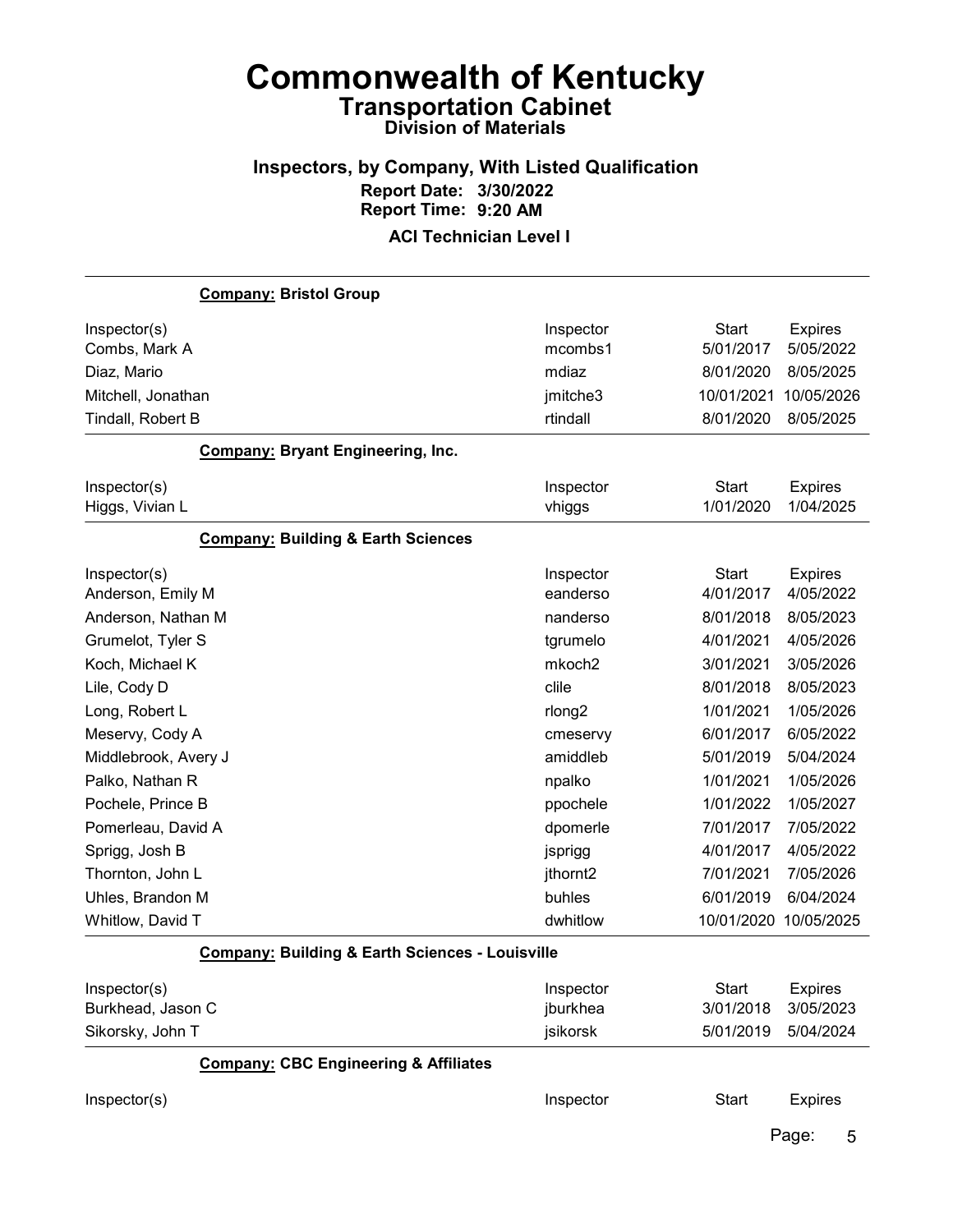# Commonwealth of Kentucky Transportation Cabinet

# Division of Materials

#### Inspectors, by Company, With Listed Qualification Report Date: 3/30/2022 Report Time: 9:20 AM

| Mays, II, John C                                       |                                 | jmays2                            | 4/01/2017                        | 4/05/2022                                 |
|--------------------------------------------------------|---------------------------------|-----------------------------------|----------------------------------|-------------------------------------------|
|                                                        | Company: CBC Engineers - Hazard |                                   |                                  |                                           |
| Inspector(s)<br>Bowling, Anthony E                     |                                 | Inspector<br>abowling             | <b>Start</b><br>6/01/2017        | <b>Expires</b><br>6/05/2022               |
|                                                        | <b>Company: CCI Redi Mix</b>    |                                   |                                  |                                           |
| Inspector(s)<br>Ruholl, Kevin R                        |                                 | Inspector<br>kruholl              | Start<br>11/01/2020              | <b>Expires</b><br>11/05/2025              |
|                                                        | Company: CMC                    |                                   |                                  |                                           |
| Inspector(s)<br>Quigney, Samuel J                      |                                 | Inspector<br>squigney             | Start<br>2/01/2019               | <b>Expires</b><br>2/05/2024               |
|                                                        | <b>Company: CSI</b>             |                                   |                                  |                                           |
| Inspector(s)<br>Goodwin, Logan T<br>Hasanzadeh, Bashir |                                 | Inspector<br>Igoodwin<br>bhasanza | Start<br>7/01/2017<br>10/01/2017 | <b>Expires</b><br>7/05/2022<br>10/05/2022 |
| Nguyen, Robert J                                       |                                 | rnguyen                           | 6/01/2017                        | 6/05/2022                                 |
|                                                        | <b>Company: CSI Kentucky</b>    |                                   |                                  |                                           |
| Inspector(s)<br>Agee, James B                          |                                 | Inspector<br>jagee<br>aallen      | Start<br>9/01/2019               | <b>Expires</b><br>9/04/2024               |
| Allen, Adam D<br>Cooke, Ronald K                       |                                 | rcooke                            | 9/01/2019<br>10/01/2020          | 9/04/2024<br>10/05/2025                   |
| Crawford, Tory W                                       |                                 | tcrawfor                          | 5/01/2019                        | 5/04/2024                                 |
| Crouch, Zach T                                         |                                 | zcrouch                           | 4/01/2017                        | 4/05/2022                                 |
| Ferrell, Shawn W                                       |                                 | sferrell                          | 10/01/2020                       | 10/05/2025                                |
| Huffaker, Daniel A                                     |                                 | dhuffake                          | 4/01/2017                        | 4/05/2022                                 |
| Kroth, Deborah J                                       |                                 | dkroth                            | 5/01/2018                        | 5/05/2023                                 |
| Logan, William I                                       |                                 | wlogan3                           | 8/01/2018                        | 8/05/2023                                 |
| Meyers, Chris S                                        |                                 | cmeyers                           | 9/01/2019                        | 9/04/2024                                 |
| Paynter, Joshua E                                      |                                 | jpaynter                          | 9/01/2017                        | 9/05/2022                                 |
| Prendergast, Jason                                     |                                 | jprender                          | 9/01/2020                        | 9/05/2025                                 |
| Roberson, Daniel W                                     |                                 | droberso                          | 8/01/2018                        | 8/05/2023                                 |
| Stewart, Bradley W                                     |                                 | bstewar2                          | 7/01/2019                        | 7/04/2024                                 |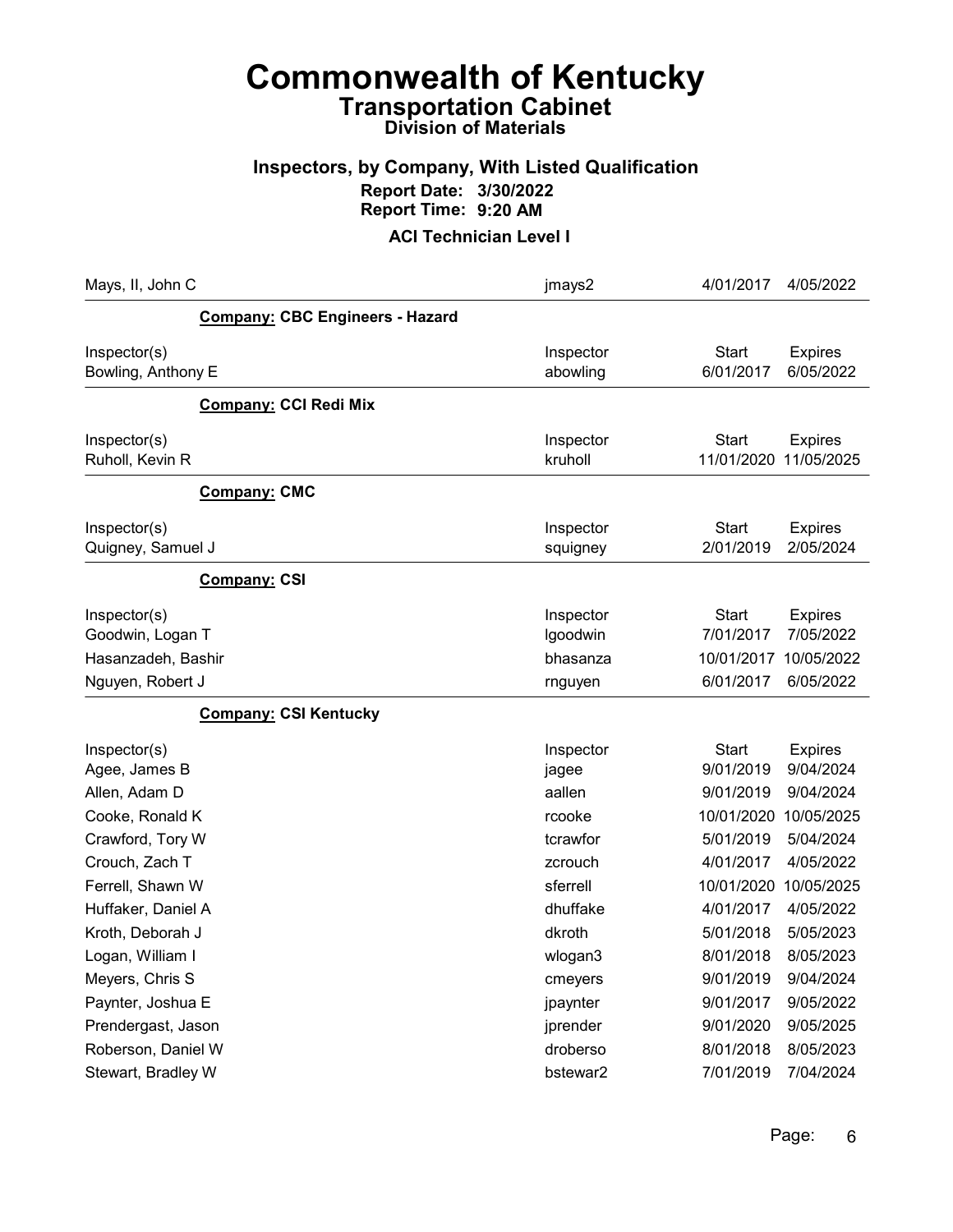### Inspectors, by Company, With Listed Qualification Report Date: 3/30/2022 Report Time: 9:20 AM

| <b>Company: CTL Engineering</b>            |                                                |                                    |                              |
|--------------------------------------------|------------------------------------------------|------------------------------------|------------------------------|
| Inspector(s)<br>Hickey, Mark E             | Inspector<br>mhickey                           | <b>Start</b><br>4/01/2017          | <b>Expires</b><br>4/05/2022  |
| <b>Company: Cardno ATC</b>                 |                                                |                                    |                              |
| Inspector(s)<br>Greenwell, Shawn M         | Inspector<br>sgreenwe                          | <b>Start</b><br>12/01/2018         | <b>Expires</b><br>12/05/2023 |
| Johanningsmeier, Lisa R<br>Maye, Charles T | ljohanni<br>cmaye                              | 12/01/2018 12/05/2023<br>3/01/2019 | 3/04/2024                    |
| <b>Company: Central Bridge</b>             |                                                |                                    |                              |
| Inspector(s)<br>Whitaker, Joshua R         | Inspector<br>jwhitak4                          | <b>Start</b><br>2/01/2018          | <b>Expires</b><br>2/05/2023  |
|                                            | Company: Central KY Mixed Concrete - COP000144 |                                    |                              |
| Inspector(s)<br>Holland, Edward A          | Inspector<br>eholland                          | Start<br>1/01/2018                 | <b>Expires</b><br>1/05/2023  |
| <b>Company: Central Office Materials</b>   |                                                |                                    |                              |
| Inspector(s)<br>Black, Michael T           | Inspector<br>mblack                            | <b>Start</b><br>12/01/2017         | <b>Expires</b><br>12/05/2022 |
| Brawner, Dorian S<br>Brewer, Jared A       | dbrawner<br>jbrewer2                           | 12/01/2017 12/05/2022<br>5/01/2017 | 5/05/2022                    |
| Clements, Billy R                          | bclement                                       | 4/01/2017                          | 4/05/2022                    |
| Dees, Amanda G                             | adees                                          | 4/01/2017                          | 4/05/2022                    |
| Gilbert, Kevin G                           | kgilbert                                       | 4/01/2017                          | 4/05/2022                    |
| Glass, Wesley                              | wglass                                         | 12/01/2017 12/05/2022              |                              |
| Goodrich, Tony E                           | tgoodri2                                       | 7/01/2021                          | 7/05/2026                    |
| Hazelett, Jason S                          | jhazelet                                       | 7/01/2018                          | 7/05/2023                    |
| McLeod, Andrew J                           | amcleod                                        | 4/01/2017                          | 4/05/2022                    |
| Peach, Kevin                               | kpeach                                         | 12/01/2019                         | 12/04/2024                   |
| Perry, Brooke L                            | bwiley                                         | 4/01/2017                          | 4/05/2022                    |
| Smith, III, Buan B                         | bsmith9                                        | 5/01/2019                          | 5/04/2024                    |
| Webb, Ted P                                | twebb                                          | 6/01/2019                          | 6/04/2024                    |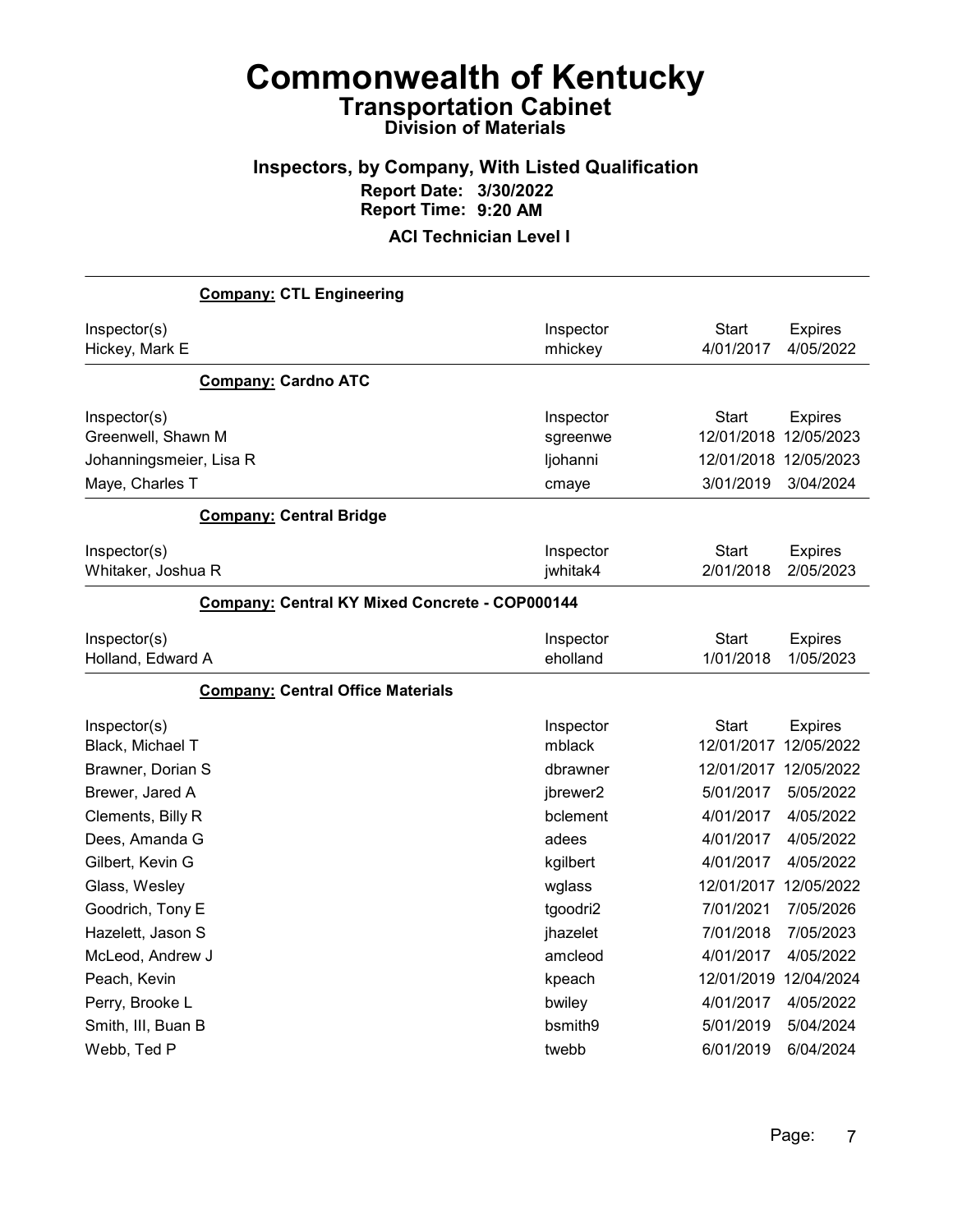# Inspectors, by Company, With Listed Qualification Report Date: 3/30/2022 Report Time: 9:20 AM

|                     | <b>Company: City Of Bowling Green</b>                   |                    |              |                       |
|---------------------|---------------------------------------------------------|--------------------|--------------|-----------------------|
| Inspector(s)        |                                                         | Inspector          | <b>Start</b> | <b>Expires</b>        |
| Hancock, Joshua C   |                                                         | jhancock           | 10/01/2018   | 10/05/2023            |
| Hunt, Kyle L        |                                                         | khunt              |              | 10/01/2018 10/05/2023 |
| Shy, Melanie K      |                                                         | mshy               |              | 10/01/2018 10/05/2023 |
|                     | <b>Company: City Of Owensboro</b>                       |                    |              |                       |
| Inspector(s)        |                                                         | Inspector          | <b>Start</b> | <b>Expires</b>        |
| Clark, Thomas C     |                                                         | tclark2            | 11/01/2019   | 11/04/2024            |
| Edge, Joseph F      |                                                         | jedge              | 8/01/2018    | 8/05/2023             |
| Johnson, David G    |                                                         | djohnso1           | 2/01/2022    | 2/05/2027             |
| King, Jeff D        |                                                         | jking <sub>2</sub> | 5/01/2017    | 5/05/2022             |
| Ralph, Terry D      |                                                         | tralph             | 5/01/2019    | 5/04/2024             |
|                     | <b>Company: City of Bardstown</b>                       |                    |              |                       |
| Inspector(s)        |                                                         | Inspector          | <b>Start</b> | <b>Expires</b>        |
| Greenwell, Travis J |                                                         | tgreenw2           | 6/01/2018    | 6/05/2023             |
|                     | <b>Company: City of Bowling Green</b>                   |                    |              |                       |
| Inspector(s)        |                                                         | Inspector          | <b>Start</b> | <b>Expires</b>        |
| Cansler, Melissa A  |                                                         | mcansler           |              | 10/01/2018 10/05/2023 |
|                     | <b>Company: City of Ft. Mitchell</b>                    |                    |              |                       |
| Inspector(s)        |                                                         | Inspector          | <b>Start</b> | <b>Expires</b>        |
| Cardosi, Edward J   |                                                         | ecardosi           | 9/27/2018    | 10/01/2023            |
|                     | <b>Company: Cliff Ohlwiler Concrete Consulting Inc.</b> |                    |              |                       |
| Inspector(s)        |                                                         | Inspector          | Start        | <b>Expires</b>        |
| Ohlwiler, Cliff     |                                                         | cohlwile           | 12/01/2017   | 12/05/2022            |
|                     | <b>Company: Concrete Materials Company - Richmond</b>   |                    |              |                       |
| Inspector(s)        |                                                         | Inspector          | <b>Start</b> | <b>Expires</b>        |
| Barrett, Jeffrey T  |                                                         | jbarrett           | 2/01/2020    | 2/04/2025             |
| Brown, David B      |                                                         | dbrown11           | 1/01/2020    | 1/04/2025             |
| Jarrett, Jonathan D |                                                         | jjarrett           | 12/01/2021   | 12/05/2026            |
| Morgan, Jesse       |                                                         | jmorgan4           | 1/01/2021    | 1/05/2026             |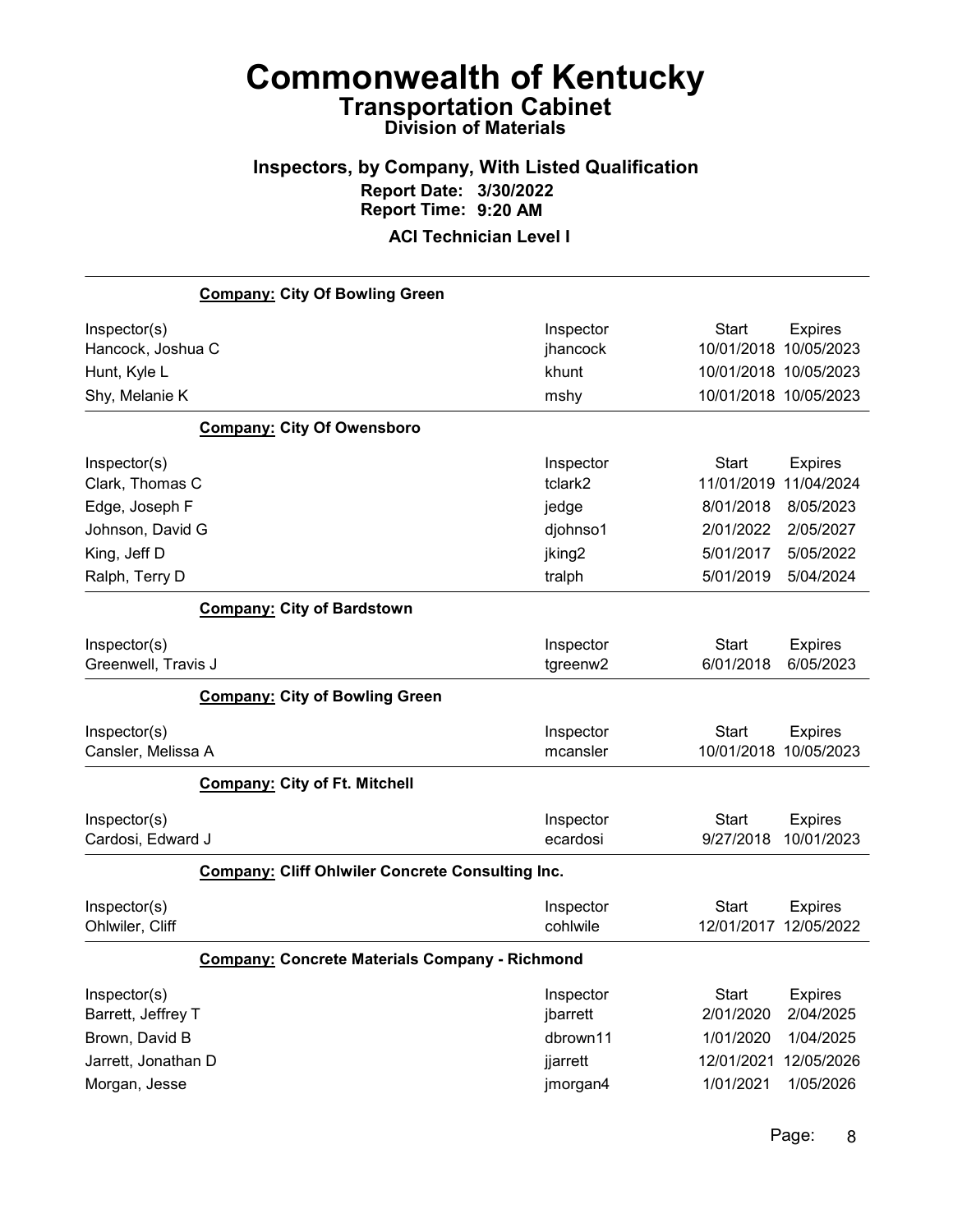#### Inspectors, by Company, With Listed Qualification Report Date: 3/30/2022 Report Time: 9:20 AM

| Saylor, Christopher D                                        |                                                          | csaylor2                          | 5/01/2021<br>5/05/2026                                                       |
|--------------------------------------------------------------|----------------------------------------------------------|-----------------------------------|------------------------------------------------------------------------------|
|                                                              | <b>Company: Construction Materials Lab - Sellersburg</b> |                                   |                                                                              |
| Inspector(s)<br>Woodard, Bryon F                             |                                                          | Inspector<br>bwoodard             | <b>Start</b><br><b>Expires</b><br>2/01/2018<br>2/05/2023                     |
|                                                              | <b>Company: Consulting Services Inc. of Kentucky</b>     |                                   |                                                                              |
| Inspector(s)<br>Barajas, Roberto C                           |                                                          | Inspector<br>rbarajas             | <b>Start</b><br><b>Expires</b><br>3/01/2019<br>3/04/2024                     |
| Brashear, Otis S                                             |                                                          | obrashea                          | 11/05/2023<br>11/01/2018                                                     |
| Jones, Jr., Michael E                                        |                                                          | mjones8                           | 3/17/2020<br>3/21/2025                                                       |
| Nelson, Andrew A                                             |                                                          | anelson                           | 12/01/2018<br>12/05/2023                                                     |
| Nelson, Andrew A                                             |                                                          | anelson                           | 6/01/2017<br>6/05/2022                                                       |
|                                                              | <b>Company: Contech</b>                                  |                                   |                                                                              |
| Inspector(s)<br>Belcher, Ramone H                            |                                                          | Inspector<br>rbelcher             | <b>Start</b><br><b>Expires</b><br>2/23/2020<br>2/26/2025                     |
|                                                              | <b>Company: Cornerstone Engineering Inc.</b>             |                                   |                                                                              |
| Inspector(s)<br>Orlov, Georgiy M                             |                                                          | Inspector<br>gorlov               | <b>Start</b><br><b>Expires</b><br>5/01/2018<br>5/05/2023                     |
|                                                              | <b>Company: Corridor Land Services</b>                   |                                   |                                                                              |
| Inspector(s)<br>Baker, William D                             |                                                          | Inspector<br>wbaker               | <b>Start</b><br><b>Expires</b><br>1/01/2020<br>1/04/2025                     |
|                                                              | <b>Company: County Prestress</b>                         |                                   |                                                                              |
| Inspector(s)<br>Fordyce, Travis C<br>Harbison, Christopher M |                                                          | Inspector<br>tfordyce<br>charbiso | Start<br><b>Expires</b><br>10/05/2026<br>10/01/2021<br>10/01/2020 10/05/2025 |
|                                                              | <b>Company: Cumberland Valley Engineering</b>            |                                   |                                                                              |
| Inspector(s)<br>Rutherford, Robert C                         |                                                          | Inspector<br>rrutherf             | <b>Start</b><br><b>Expires</b><br>3/01/2018<br>3/05/2023                     |
|                                                              | <b>Company: D-01 Materials Section</b>                   |                                   |                                                                              |
| Inspector(s)<br>Friedlander, Paul J                          |                                                          | Inspector<br>pfriedla             | <b>Start</b><br><b>Expires</b><br>9/01/2019<br>9/04/2024                     |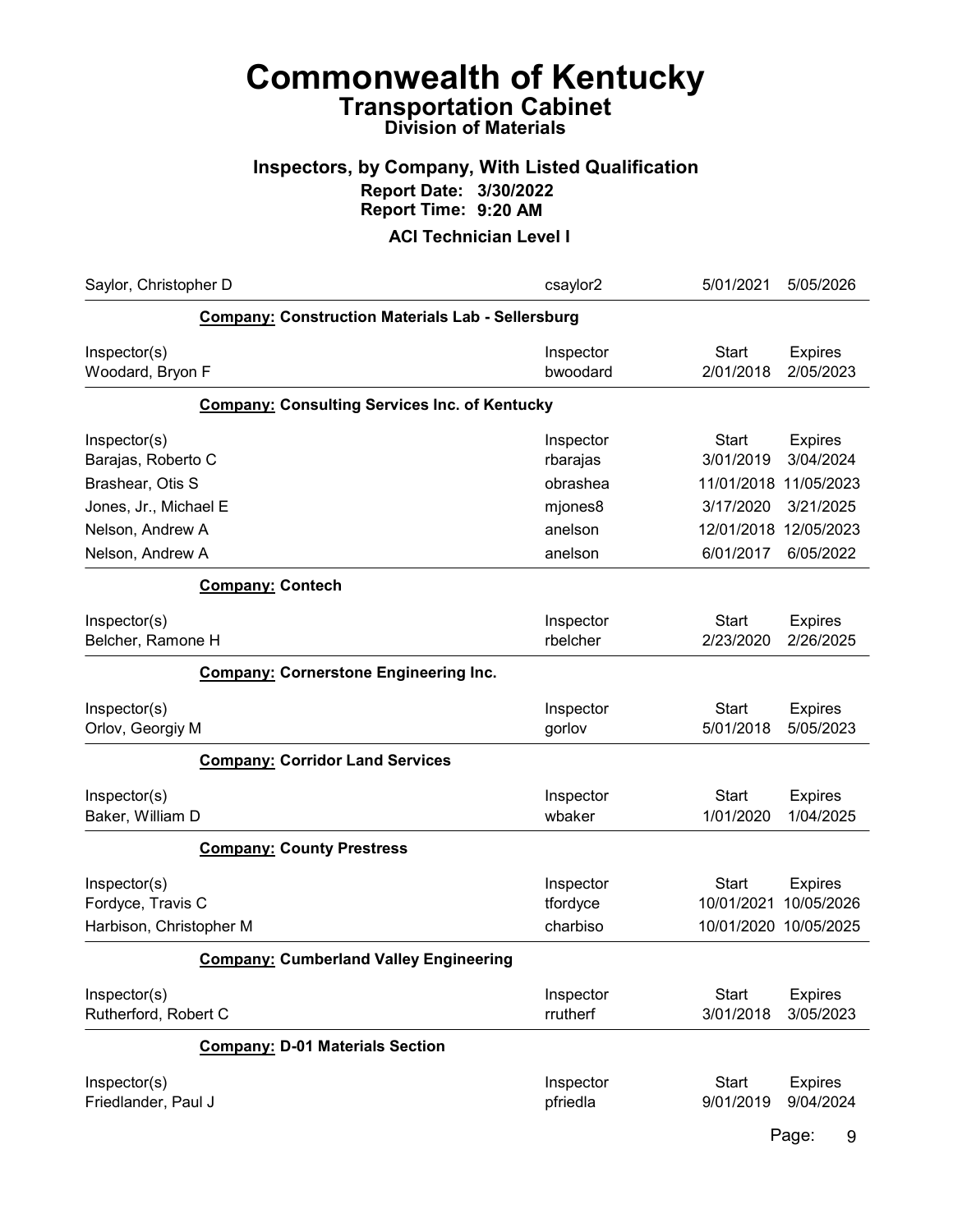#### Inspectors, by Company, With Listed Qualification Report Date: 3/30/2022 Report Time: 9:20 AM

#### ACI Technician Level I

| Friedlander, Paul J                   | pfriedla  | 9/12/2019<br>9/15/2024         |  |
|---------------------------------------|-----------|--------------------------------|--|
| Harmon II, John W                     | jharmon3  | 7/05/2026<br>7/01/2021         |  |
| Hurt, Donna M                         | dhurt     | 12/01/2019 12/04/2024          |  |
| Ortt, Eric D                          | eortt     | 12/01/2019 12/04/2024          |  |
| Teeters, Jeremiah                     | jteeters  | 12/01/2019 12/04/2024          |  |
| Treas, Jimmy K                        | ttreas    | 12/01/2019 12/04/2024          |  |
| Turner, Charles K                     | cturner   | 12/01/2019 12/04/2024          |  |
| <b>Company: D-01 Mayfield Section</b> |           |                                |  |
| Inspector(s)                          | Inspector | <b>Start</b><br><b>Expires</b> |  |
| Jackson, Dalton R                     | djackso4  | 12/01/2019<br>12/04/2024       |  |
| Looper, Jason W                       | jlooper   | 12/01/2019 12/04/2024          |  |
| Summerville, Barry L                  | bsummerv  | 12/01/2019 12/04/2024          |  |
| Wilson, Everett L                     | ewilson   | 12/01/2019 12/04/2024          |  |
| Womble, Terry L                       | twomble   | 12/01/2019 12/04/2024          |  |
| <b>Company: D-01 Murray Section</b>   |           |                                |  |
| Inspector(s)                          | Inspector | <b>Start</b><br><b>Expires</b> |  |
| Black, Bryan K                        | bblack    | 12/01/2019<br>12/04/2024       |  |
| Bush, Gary M                          | mbush     | 12/01/2019 12/04/2024          |  |
| Hargis, Debra A                       | dboyd     | 12/01/2019 12/04/2024          |  |
| Hart, Austin P                        | ahart     | 12/01/2019 12/04/2024          |  |
| Oliver, Jr., Robert M                 | roliver2  | 12/01/2019 12/04/2024          |  |
| Owen, Tyler J                         | towen     | 12/01/2019 12/04/2024          |  |
| Ray, John A                           | jray      | 12/01/2019 12/04/2024          |  |

#### Company: D-01 Paducah Section

| Inspector(s)          | Inspector | Start                 | <b>Expires</b>        |
|-----------------------|-----------|-----------------------|-----------------------|
| Futrell, Chad M       | cfutrell  | 12/01/2019 12/04/2024 |                       |
| Houston, Rita V       | rhouston  | 12/01/2019 12/04/2024 |                       |
| Kingstaff Jr., John H | jkingsta  | 1/01/2020             | 1/04/2025             |
| Leonard, Jordan A     | jleonard  | 12/01/2019 12/04/2024 |                       |
| Marinelli, Michael W  | mmarinel  | 12/01/2019 12/04/2024 |                       |
| Moore, Payton T       | pmoore    | 12/01/2019 12/04/2024 |                       |
| Pritchett, James V    | jpritche  |                       | 12/01/2019 12/04/2024 |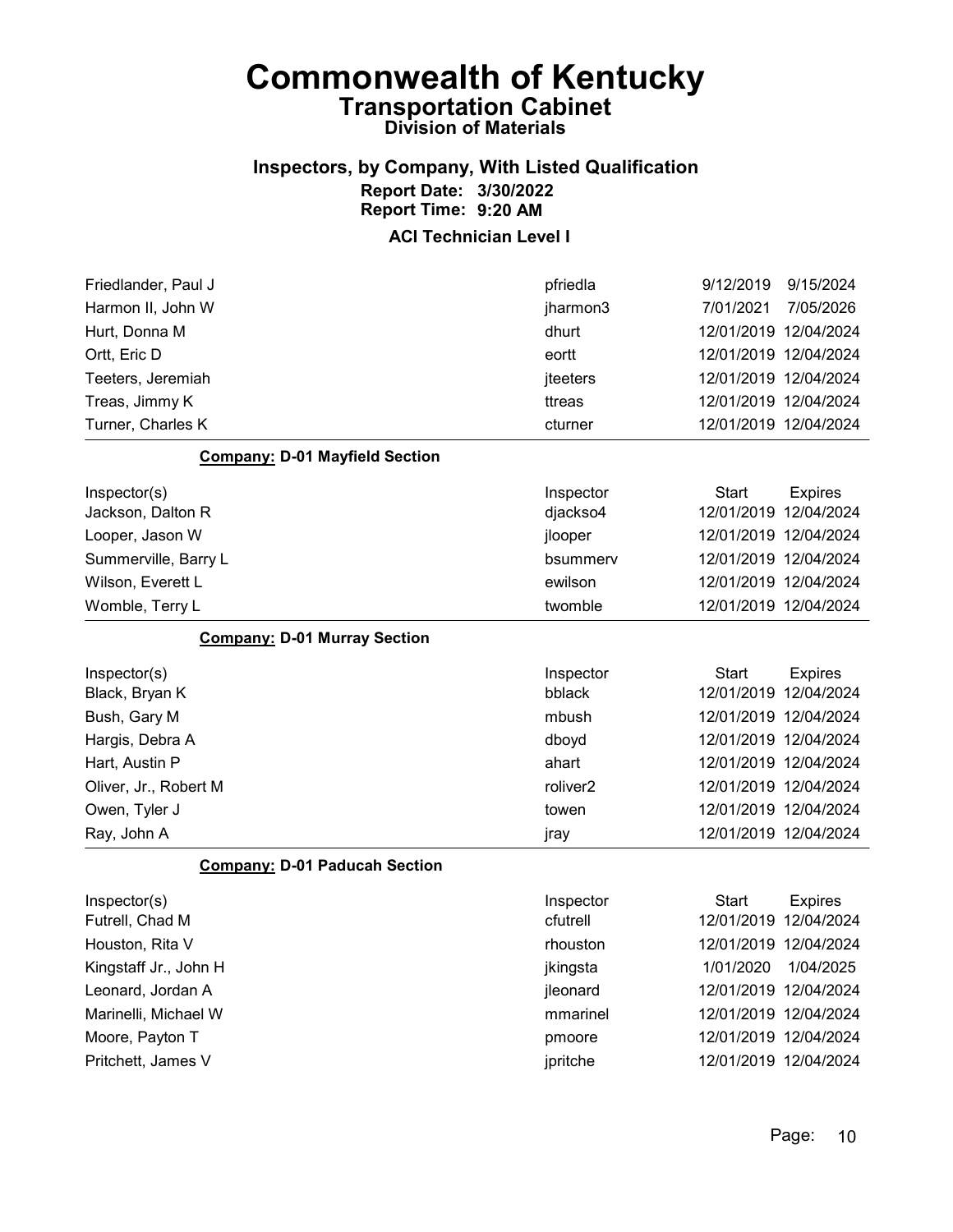# Inspectors, by Company, With Listed Qualification Report Date: 3/30/2022 Report Time: 9:20 AM

#### ACI Technician Level I

| <b>Company: D-01 Smithland Section</b>    |                      |                       |                |
|-------------------------------------------|----------------------|-----------------------|----------------|
| Inspector(s)                              | Inspector            | <b>Start</b>          | <b>Expires</b> |
| Johnson, Scotty L                         | sjohnso2             | 12/01/2019            | 12/04/2024     |
| O'Brien, James C                          | jobrien              | 12/01/2019 12/04/2024 |                |
| Oates, Jason L                            | joates               | 12/01/2019 12/04/2024 |                |
| Quertermous, Joe L                        | jquerter             | 12/01/2019 12/04/2024 |                |
| Robertson, Robert N                       | nrobert <sub>2</sub> | 1/01/2020             | 1/04/2025      |
| Samanns, Jason                            | jsamanns             | 1/01/2020             | 1/04/2025      |
| Yates, Jordan H                           | jyates2              | 12/01/2019 12/04/2024 |                |
| <b>Company: D-02 Henderson Section</b>    |                      |                       |                |
| Inspector(s)                              | Inspector            | <b>Start</b>          | <b>Expires</b> |
| Abell, James G                            | jabell               | 4/01/2017             | 4/05/2022      |
| Chandler, Bruce A                         | bchandle             | 6/01/2018             | 6/05/2023      |
| Chandler, Timothy A                       | tchandle             | 6/01/2018             | 6/05/2023      |
| Gibbs, Jason B                            | jgibbs2              | 6/01/2018             | 6/05/2023      |
| Horton, Dennis A                          | dhorton              | 1/01/2022             | 1/05/2027      |
| Johnson, Eathan D                         | ejohnson             | 6/01/2018             | 6/05/2023      |
| Wade, Cassandra L                         | cwade                | 3/01/2018             | 3/05/2023      |
| <b>Company: D-02 Hopkinsville Section</b> |                      |                       |                |
| Inspector(s)                              | Inspector            | <b>Start</b>          | <b>Expires</b> |
| Gardner, Dakota S                         | dgardne2             | 10/01/2021            | 10/05/2026     |
| Gray, Robert B                            | rgray                | 3/01/2019             | 3/04/2024      |
| Hyde, Rex L                               | rhyde                | 10/01/2018            | 10/05/2023     |
| Mitchell, Jamie S                         | jmitche1             | 8/01/2018             | 8/05/2023      |
| Reeves, Lynn C                            | Ireeves              | 6/01/2018             | 6/05/2023      |
| <b>Company: D-02 Madisonville Section</b> |                      |                       |                |
| Inspector(s)                              | Inspector            | Start                 | <b>Expires</b> |
| Burden, Brandon L                         | bburden              | 8/01/2018             | 8/05/2023      |
| Conrad, Eric A                            | econrad              | 4/01/2021             | 4/05/2026      |
| Fulton, LaDonna D                         | Ifulton              | 9/01/2021             | 9/05/2026      |
| Gibbs, Michael T                          | tgibbs2              | 9/01/2019             | 9/04/2024      |
| Hughes, Cindy I                           | chughes2             | 5/01/2019             | 5/04/2024      |
| Jenkins, Brian W                          | bjenkins             | 4/01/2021             | 4/05/2026      |

Page: 11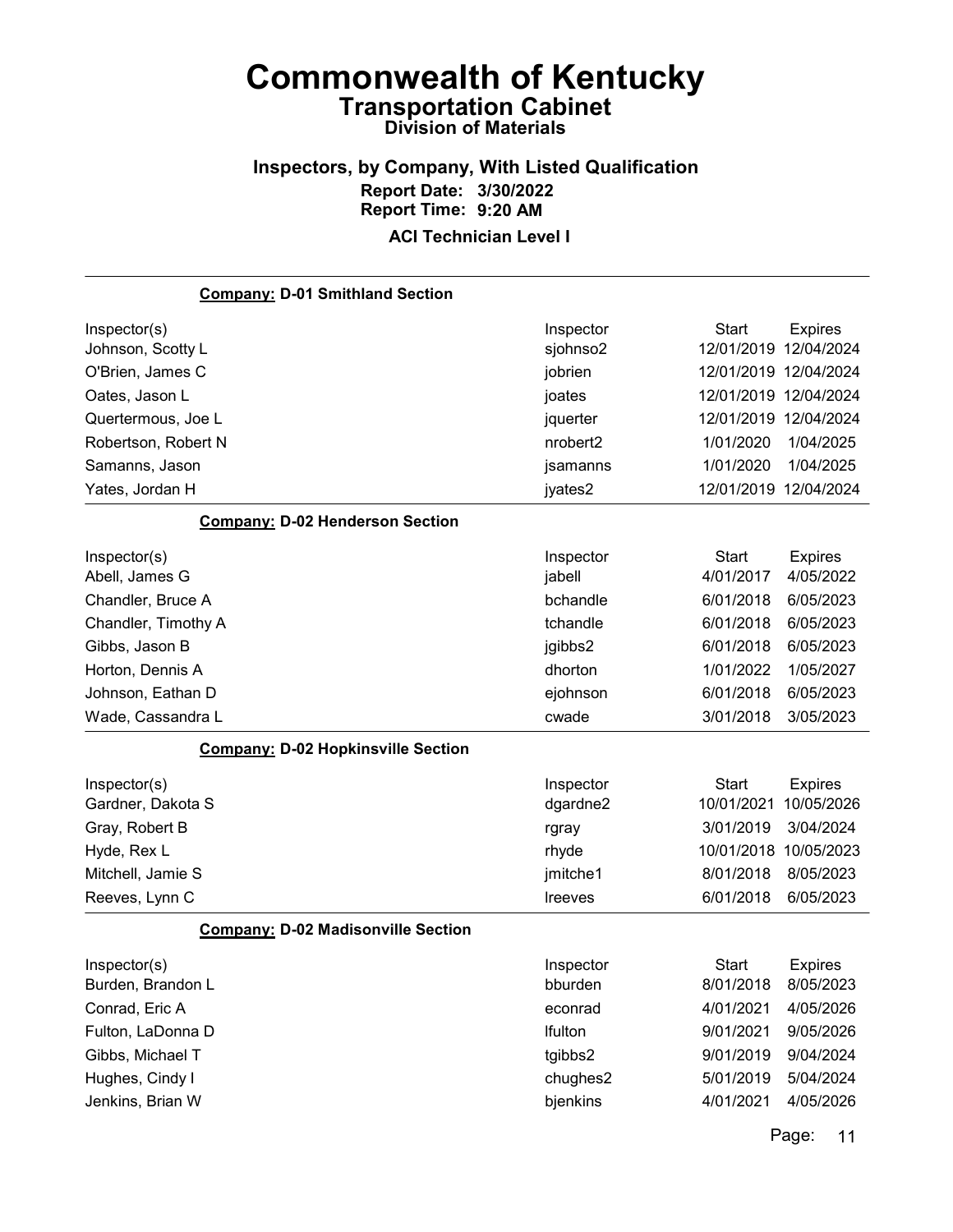#### Inspectors, by Company, With Listed Qualification Report Date: 3/30/2022 Report Time: 9:20 AM

#### ACI Technician Level I

| Jenkins, Seth L                        | sjenkins  | 5/01/2017    | 5/05/2022      |
|----------------------------------------|-----------|--------------|----------------|
| Logan, DeCaris L                       | dlogan2   | 9/01/2019    | 9/04/2024      |
| Miller, Terri C                        | tmiller3  | 9/01/2019    | 9/04/2024      |
| Sexton, Larry                          | Isexton   | 6/01/2018    | 6/05/2023      |
| Shephard, Paul W                       | pshephar  | 8/01/2021    | 8/05/2026      |
| Waggoner, Paul D                       | pwaggon2  | 6/01/2018    | 6/05/2023      |
| Wilson, Alan W                         | awilson2  | 5/01/2018    | 5/05/2023      |
| <b>Company: D-02 Materials Section</b> |           |              |                |
| Inspector(s)                           | Inspector | <b>Start</b> | <b>Expires</b> |
| Beasley, Cindy L                       | cbeasle2  | 4/01/2017    | 4/05/2022      |
| Colburn, Jason A                       | jcolburn  | 9/01/2021    | 9/05/2026      |
| Hoagland, Benton W                     | bhoaglan  | 9/01/2019    | 9/04/2024      |
| Mason, Rakeem S                        | rmason    | 6/01/2018    | 6/05/2023      |
| Miller, Allen J                        | amiller4  | 6/01/2018    | 6/05/2023      |
|                                        |           |              |                |
| <b>Company: D-02 Owensboro Section</b> |           |              |                |
| Inspector(s)                           | Inspector | <b>Start</b> | <b>Expires</b> |
| Brown, Timothy B                       | tbrown10  | 11/01/2017   | 11/05/2022     |
| Gray, Samuel N                         | sgray     | 6/01/2018    | 6/05/2023      |
| Howard, Cary W                         | choward   | 6/01/2018    | 6/05/2023      |
| Howard, Edward E                       | ehoward2  | 6/01/2018    | 6/05/2023      |
| Johnson, Dan                           | djohnso6  | 6/01/2018    | 6/05/2023      |
| Johnson, John D                        | jjohnso2  | 6/01/2018    | 6/05/2023      |
| Mayes, Bryan K                         | bmayes    | 4/01/2019    | 4/04/2024      |
| O'Bryan, Roger D                       | robryan   | 1/01/2022    | 1/05/2027      |
| Phelps, Brian S                        | bphelps   | 1/01/2022    | 1/05/2027      |
| Phelps, Brian S                        | bphelps   | 4/01/2017    | 4/05/2022      |
| Reynolds, John R                       | jreynol3  | 6/01/2018    | 6/05/2023      |

#### Company: D-03 Bowling Green Section

| Inspector(s)<br>Anderson, Magon A | Inspector<br>manderso | Start<br>1/01/2022    | Expires<br>1/05/2027 |
|-----------------------------------|-----------------------|-----------------------|----------------------|
| Colter, Daniel R                  | dcolter               | 10/01/2018 10/05/2023 |                      |
| Ervin, Jonathan L                 | iervin                | 10/01/2018 10/05/2023 |                      |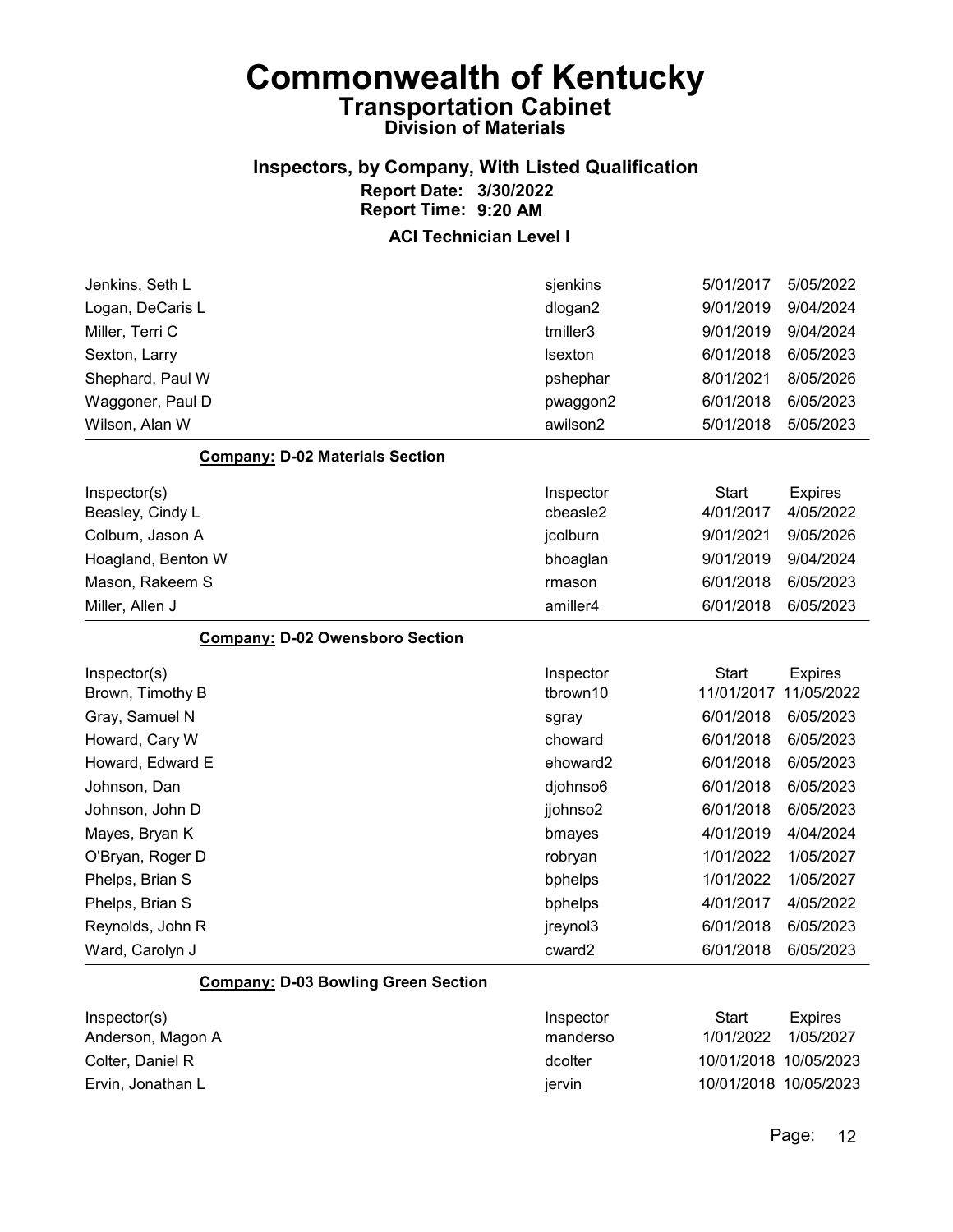### Inspectors, by Company, With Listed Qualification Report Date: 3/30/2022 Report Time: 9:20 AM

ACI Technician Level I

| Hammer, Daniel R                     | dhammer   | 11/01/2020 11/05/2025          |
|--------------------------------------|-----------|--------------------------------|
| Hocker, Dara L                       | dhocker   | 9/01/2019<br>9/04/2024         |
| Hughes, Matthew S                    | mhughes   | 1/01/2022<br>1/05/2027         |
| Kessinger, Melissa L                 | mkessing  | 10/05/2023<br>10/01/2018       |
| Meador, Lawrence A                   | Imeador   | 10/01/2018 10/05/2023          |
| Payton, Stuart W                     | spayton   | 11/01/2017<br>11/05/2022       |
| Smith, Christopher W                 | csmith19  | 2/01/2020<br>2/04/2025         |
| Smith, Robert Tyler                  | tsmith4   | 10/01/2018 10/05/2023          |
| Spidel, Travis M                     | tspidel   | 11/01/2017 11/05/2022          |
| Willian, Andrew S                    | awillian  | 5/01/2017<br>5/05/2022         |
| Wilson, Jonathan B                   | jwilson   | 10/01/2018 10/05/2023          |
| <b>Company: D-03 Glasgow Section</b> |           |                                |
| Inspector(s)                         | Inspector | <b>Start</b><br><b>Expires</b> |
| Cline, Richey B                      | rcline    | 10/01/2018 10/05/2023          |
| Dismon, Joe L                        | jdismon   | 10/01/2018 10/05/2023          |
| Fisher, Kaleb B                      | kfisher   | 10/01/2018 10/05/2023          |
| Gibson, Roy                          | rgibson   | 10/01/2018 10/05/2023          |
| Kidd, Benjamin P                     | bkidd     | 11/01/2020 11/05/2025          |
| Love, Mark A                         | mlove     | 1/01/2018<br>1/05/2023         |
| Pedigo, Casey E                      | cpedigo   | 1/01/2018<br>1/05/2023         |
| Phelps, Bobby L                      | bphelps2  | 12/05/2026<br>12/01/2021       |
| Rigsby, Jim D                        | jrigsby   | 5/01/2017<br>5/05/2022         |
| Shirley, Tony H                      | thsirley  | 10/01/2018<br>10/05/2023       |
| Thompson, Jeff D                     | jeffthom  | 1/01/2018<br>1/05/2023         |

#### Company: D-03 Materials Section

| Inspector(s)          | Inspector   | Start                 | <b>Expires</b>        |
|-----------------------|-------------|-----------------------|-----------------------|
| Childress, Charles B  | cchildre    | 11/01/2017 11/05/2022 |                       |
| Cox, Christopher A    | <b>CCOX</b> |                       | 10/01/2018 10/05/2023 |
| Fitzgerald, Patrick L | pfitzger    | 11/01/2017 11/05/2022 |                       |
| Hurt, Jason W         | jhurt       |                       | 12/01/2019 12/04/2024 |
| Logan, Wilburn J      | wlogan      | 9/01/2021             | 9/05/2026             |
| Pardue, Cody S        | cpardue     |                       | 10/01/2018 10/05/2023 |

Walden, Casey J **Casey 11/01/2021** Cwalden 2010/2021 1/05/2026 Williams, Terry B **1/01/2018** 1/05/2023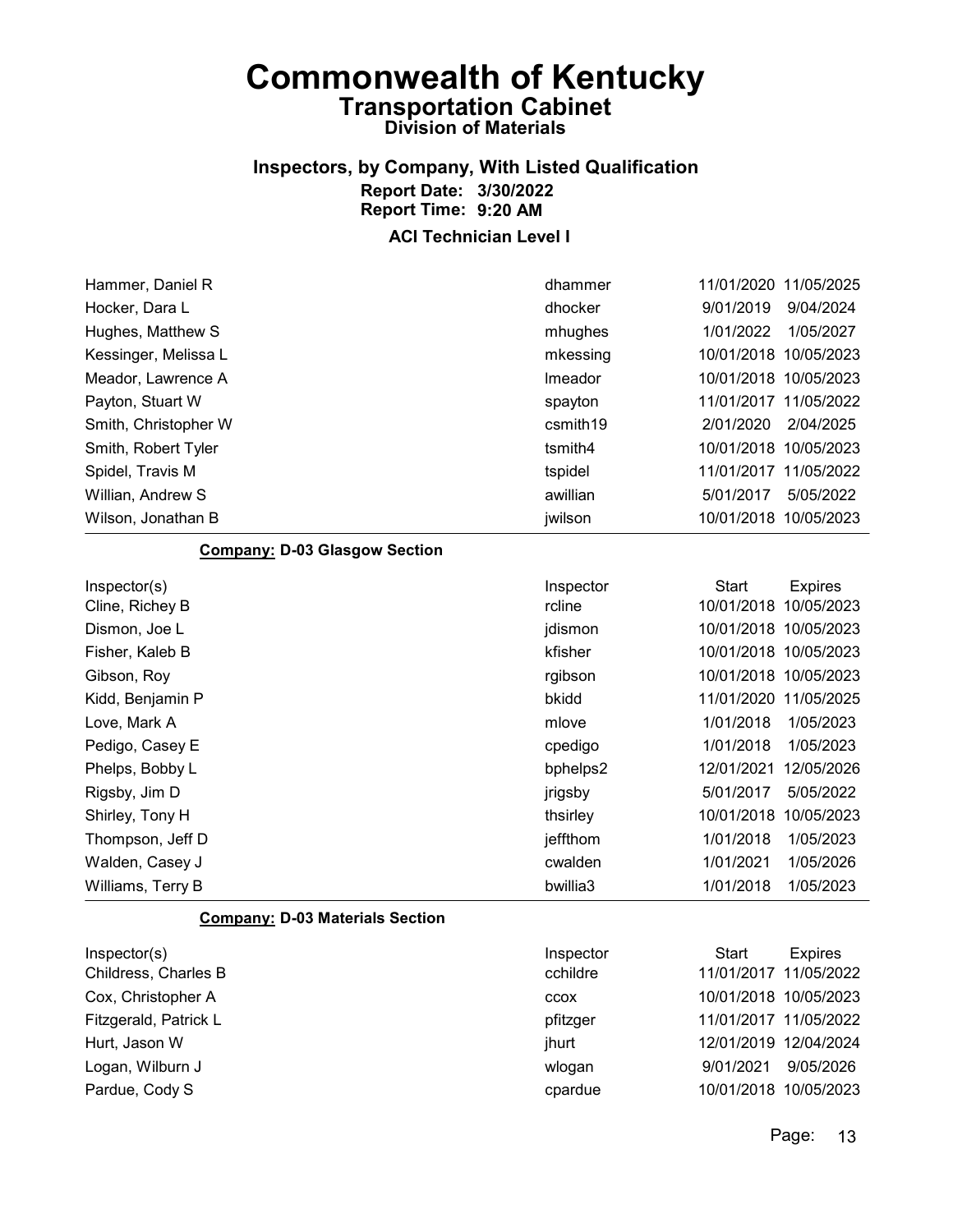# Inspectors, by Company, With Listed Qualification Report Date: 3/30/2022 Report Time: 9:20 AM

| <b>Company: D-03 Russellville Section</b> |                      |                       |                |
|-------------------------------------------|----------------------|-----------------------|----------------|
| Inspector(s)                              | Inspector            | <b>Start</b>          | <b>Expires</b> |
| Gill, Matthew C                           | mgill2               | 1/01/2022             | 1/05/2027      |
| Gilliam, Lucas J                          | Igilliam             | 1/01/2022             | 1/05/2027      |
| Glass, Ron V                              | rglass2              | 2/01/2020             | 2/04/2025      |
| Grubb, Patrick D                          | pgrubb               | 10/01/2019 10/04/2024 |                |
| Hadden, Jonathan K                        | jhadden              | 3/01/2019             | 3/04/2024      |
| Hall, Bradford H                          | bhall3               | 12/01/2021            | 12/05/2026     |
| Moore, Jamison C                          | jmoore11             | 12/01/2021 12/05/2026 |                |
| Taylor, William B                         | btaylor <sub>6</sub> | 10/27/2019 10/30/2024 |                |
| VanZee, Raymond J                         | rvanzee              | 7/01/2019             | 7/04/2024      |
| <b>Company: D-03 Scottsville Section</b>  |                      |                       |                |
| Inspector(s)                              | Inspector            | <b>Start</b>          | <b>Expires</b> |
| Cockrill, Shannon S                       | scockril             | 10/01/2018 10/05/2023 |                |
| Cornwell, Joshua N                        | jcornwe2             | 10/01/2018 10/05/2023 |                |
| Dismon, Terry D                           | tdismon              | 10/01/2018 10/05/2023 |                |
| Dyer, Bradley E                           | bdyer                | 10/01/2018 10/05/2023 |                |
| Graves, Ashley R                          | agraves              | 10/01/2018 10/05/2023 |                |
| Howard, Caleb R                           | choward4             | 5/30/2018             | 6/03/2023      |
| Robinson, Harold K                        | hrobinso             | 8/01/2019             | 8/04/2024      |
| <b>Company: D-04 Bardstown Section</b>    |                      |                       |                |
| Inspector(s)                              | Inspector            | <b>Start</b>          | <b>Expires</b> |
| Begley, Jenny L                           | jbegley2             | 10/20/2018 10/24/2023 |                |
| Benningfield, Troy B                      | tbenning             | 5/01/2018             | 5/05/2023      |
| Bonzo, Robert E                           | rbonzo               | 11/01/2019 11/04/2024 |                |
| Culver, James E                           | eculver              | 12/01/2019 12/04/2024 |                |
| Filiatreau, Chad J                        | cfiliatr             | 5/01/2018             | 5/05/2023      |
| Filiatreau, Jude M                        | jfiliatr             | 12/01/2019 12/04/2024 |                |
| Leete, Jeffrey W                          | jleete               | 11/19/2019 11/22/2024 |                |
| Lewis, Lloyd D                            | <b>Ilewis</b>        | 5/01/2018             | 5/05/2023      |
| Parrish, Dwight D                         | dparish              | 4/01/2021             | 4/05/2026      |
| Woford, David W                           | dwwoford             | 5/01/2018             | 5/05/2023      |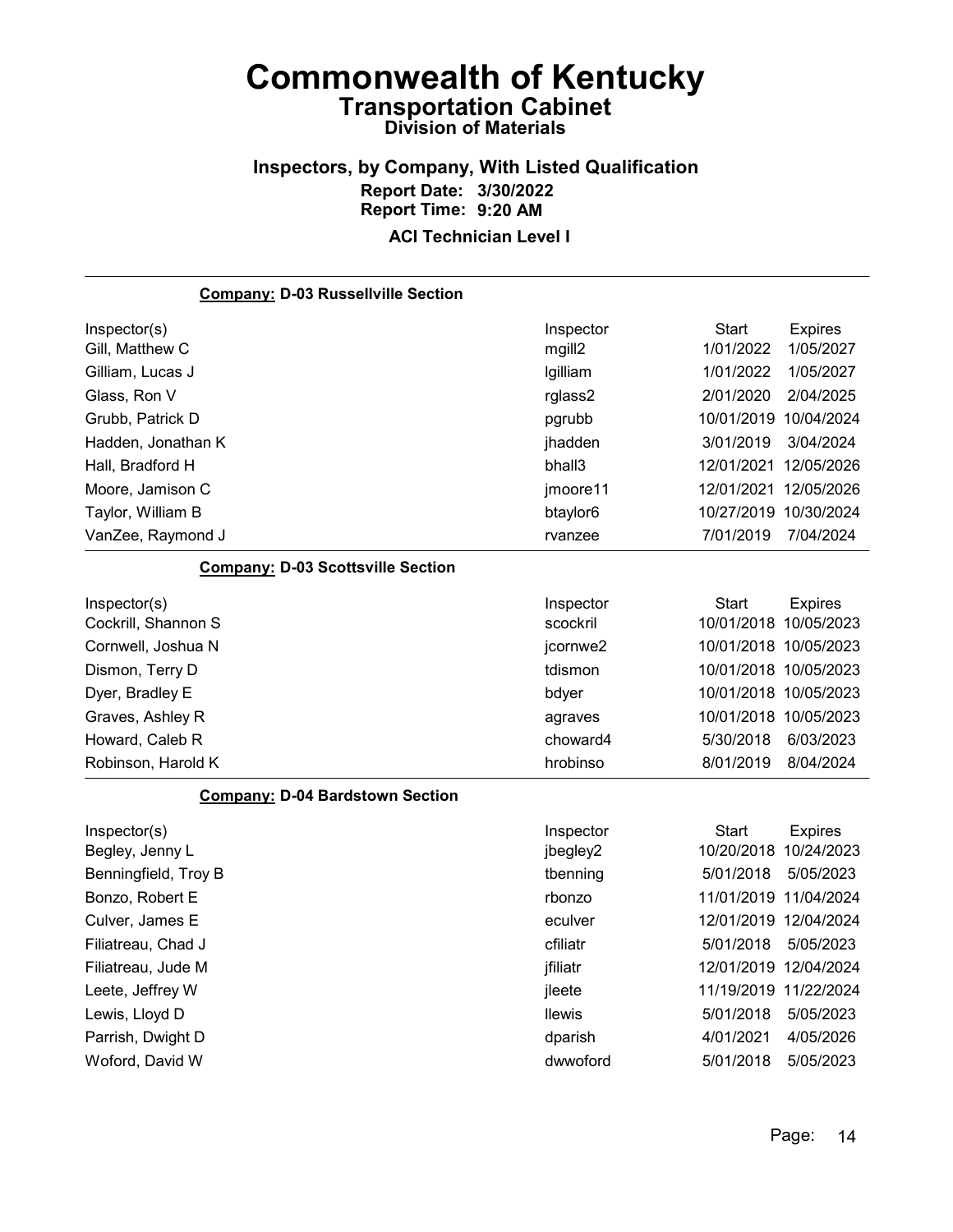### Inspectors, by Company, With Listed Qualification Report Date: 3/30/2022 Report Time: 9:20 AM

| <b>Company: D-04 Cambellsville Section</b> |                |                       |                |
|--------------------------------------------|----------------|-----------------------|----------------|
| Inspector(s)                               | Inspector      | Start                 | <b>Expires</b> |
| Bills, Michael H                           | mbills         | 4/01/2021             | 4/05/2026      |
| Cox, Terry L                               | tcox2          | 1/01/2019             | 1/05/2024      |
| Farmer, Thomas E                           | efarmer        | 2/01/2022             | 2/05/2027      |
| Gootee, Lauren M                           | <b>Ifarmer</b> | 4/01/2021             | 4/05/2026      |
| Jewell, William C                          | wjewell        | 12/01/2018 12/05/2023 |                |
| Pierce, Brian J                            | bpierce        | 2/01/2022             | 2/05/2027      |
| Pierce, Larry D                            | Ipierce        | 3/01/2018             | 3/05/2023      |
| Squires, Mitchell W                        | msquires       | 2/01/2019             | 2/05/2024      |
| Summers, Craig L                           | csummers       | 5/01/2018             | 5/05/2023      |
| Wayne, Daniel J                            | dwayne2        | 11/01/2017 11/05/2022 |                |
| <b>Company: D-04 Elizabethtown Section</b> |                |                       |                |
| Inspector(s)                               | Inspector      | Start                 | <b>Expires</b> |
| Bennett, Chris R                           | cbennet2       | 2/01/2019             | 2/05/2024      |
| Ditto, Cody C                              | cditto         | 7/01/2021             | 7/05/2026      |
| Egan, Terry D                              | tegan          | 5/01/2018             | 5/05/2023      |
| Grey, Craig A                              | cgrey          | 5/01/2018             | 5/05/2023      |
| Hall, Jarred D                             | jhall          | 7/01/2021             | 7/05/2026      |
| Hampton, Christopher S                     | champton       | 8/01/2019             | 8/04/2024      |
| Hobby, Ivey W                              | ihobby         | 5/01/2018             | 5/05/2023      |
| O'Keefe, Tim B                             | tokeefe        | 7/01/2021             | 7/05/2026      |
| Shockley, Matthew A                        | mshockle       | 5/01/2021             | 5/05/2026      |
| <b>Company: D-04 Hardinsburg Section</b>   |                |                       |                |
| Inspector(s)                               | Inspector      | Start                 | <b>Expires</b> |
| Ammons, Joe C                              | jammons        | 1/01/2019             | 1/05/2024      |
| Dennison, Derrick R                        | ddenniso       | 5/01/2018             | 5/05/2023      |
| Goodrich, Gordon L                         | ggoodric       | 5/01/2018             | 5/05/2023      |
| Gregory, Brian L                           | bgregory       | 5/01/2018             | 5/05/2023      |
| Hodge, Kevin R                             | khodge         | 4/01/2021             | 4/05/2026      |
| Pierce, Kevin M                            | kpierce2       | 2/01/2020             | 2/04/2025      |
| Smith, Jared D                             | jsmith6        | 8/01/2019             | 8/04/2024      |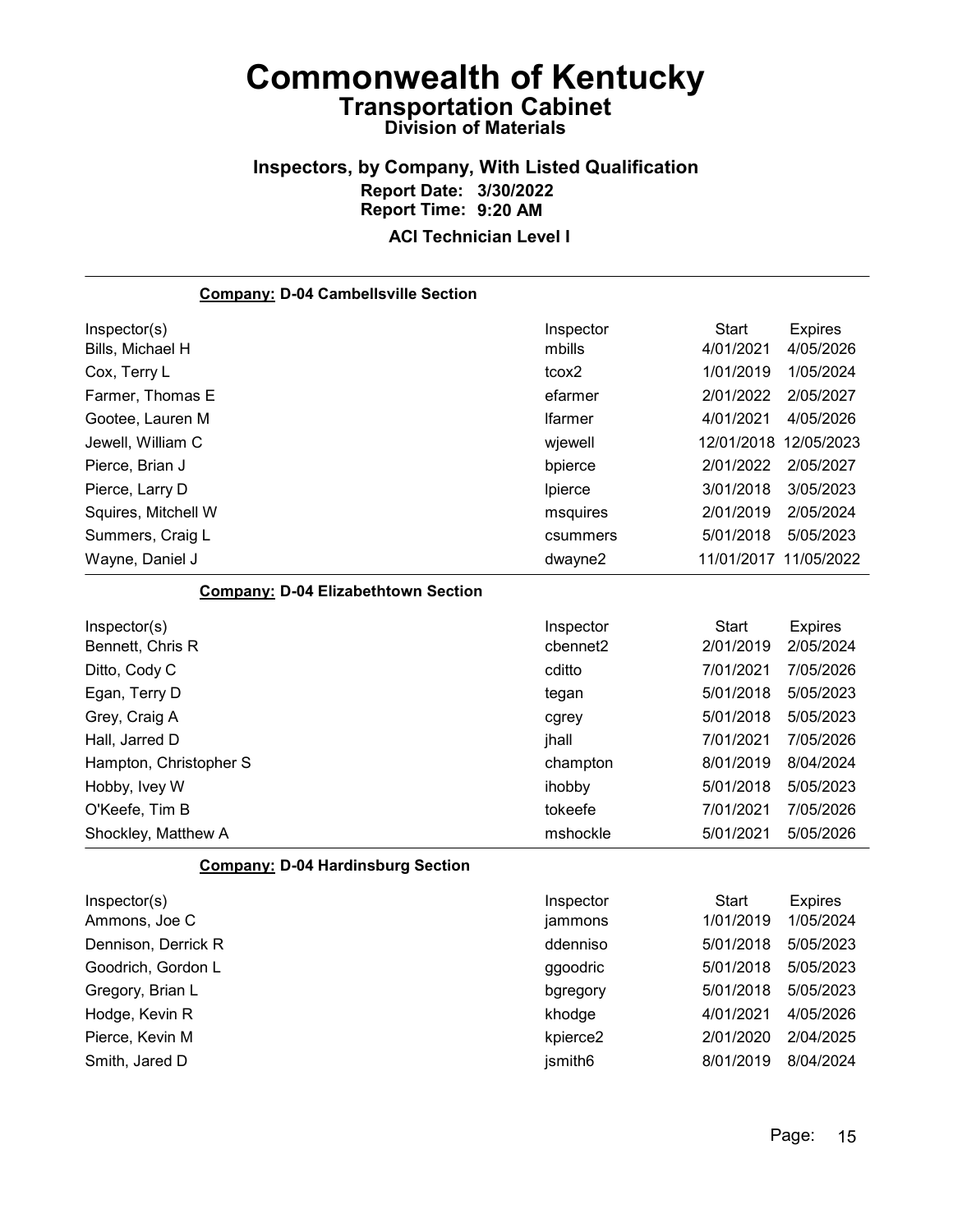### Inspectors, by Company, With Listed Qualification Report Date: 3/30/2022 Report Time: 9:20 AM

| <b>Company: D-04 Materials Section</b>  |           |                       |                |
|-----------------------------------------|-----------|-----------------------|----------------|
| Inspector(s)                            | Inspector | <b>Start</b>          | <b>Expires</b> |
| Campbell-Richardson, Catherine J        | ccampbel  | 9/01/2021             | 9/05/2026      |
| Clemons, Shawn R                        | sclemons  | 4/01/2019             | 4/04/2024      |
| Despain, Marshall W                     | mdespain  | 6/01/2019             | 6/04/2024      |
| Feiler, Richard H                       | rfeiler   | 4/01/2019             | 4/04/2024      |
| Hayes Jr, Garry D                       | ghayes    | 9/01/2021             | 9/05/2026      |
| Rabich, Ronald                          | rrabich   | 8/01/2018             | 8/05/2023      |
| <b>Company: D-05 Frankfort Section</b>  |           |                       |                |
| Inspector(s)                            | Inspector | <b>Start</b>          | <b>Expires</b> |
| Baker, Christopher L                    | cbaker    | 2/01/2021             | 2/05/2026      |
| Dean, Jonathan C                        | jdean4    | 10/01/2018 10/05/2023 |                |
| Gabbard, Matthew D                      | mgabbard  | 10/01/2018 10/05/2023 |                |
| Kelly, Charles E                        | ckelly2   | 10/01/2018 10/05/2023 |                |
| Lines, Justin M                         | jlines    | 8/01/2019             | 8/04/2024      |
| McCrystal, Travis M                     | tmccryst  | 12/01/2020 12/05/2025 |                |
| Mitchell, Michael S                     | mmitche1  | 10/01/2018 10/05/2023 |                |
| Wise, Shane O                           | swise     | 10/01/2018 10/05/2023 |                |
| <b>Company: D-05 Louisville Section</b> |           |                       |                |
| Inspector(s)                            | Inspector | <b>Start</b>          | <b>Expires</b> |
| Angermeier, Sean                        | sangerme  | 7/01/2018             | 7/05/2023      |
| Barker, Richard L                       | rbarker   | 12/01/2020            | 12/05/2025     |
| Carmona, Rolando H                      | rcarmona  | 5/01/2021             | 5/05/2026      |
| Davis, Cody R                           | cdavis3   | 7/01/2018             | 7/05/2023      |
| Donner, Jonathan D                      | jdonner   | 10/01/2018            | 10/05/2023     |
| Hall, Justin D                          | jhall8    | 10/01/2019 10/04/2024 |                |
| Martin, Bryant J                        | bmartin3  | 1/01/2020             | 1/04/2025      |
| Parks, Kyle W                           | kparks    | 9/01/2018             | 9/05/2023      |
| Reeb, Todd J                            | treeb     | 2/01/2018             | 2/05/2023      |
| Schenk, Jesse W                         | jschenk   | 2/01/2018             | 2/05/2023      |
| Thomas, Kirk P                          | kthomas2  | 9/01/2018             | 9/05/2023      |
| Topping, Dow L                          | dtopping  | 10/01/2018 10/05/2023 |                |
| Wiggins, Michael E                      | mwiggins  | 10/01/2018 10/05/2023 |                |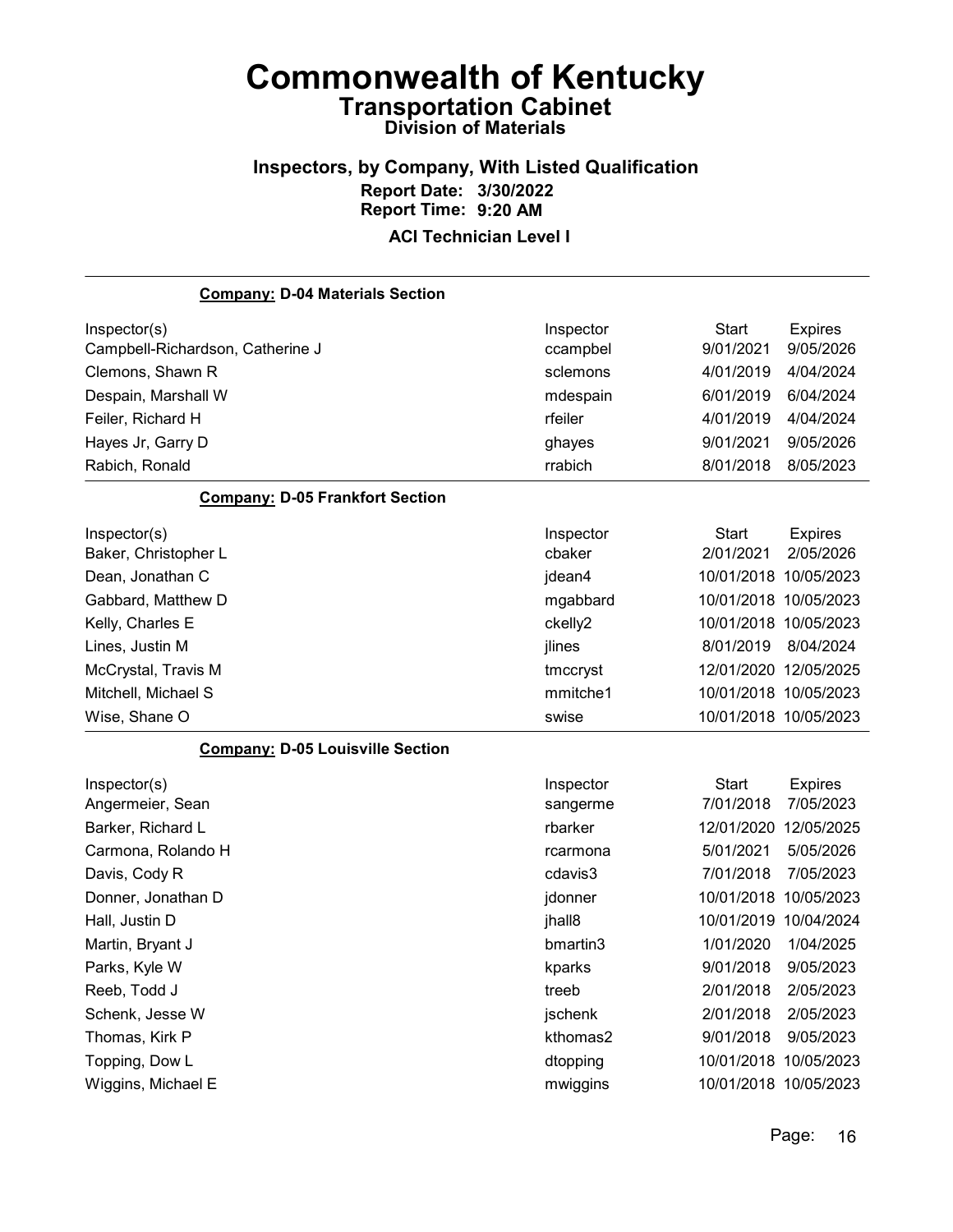### Inspectors, by Company, With Listed Qualification Report Date: 3/30/2022 Report Time: 9:20 AM

#### ACI Technician Level I

| <b>Company: D-05 Materials Section</b>      |                    |                       |                |
|---------------------------------------------|--------------------|-----------------------|----------------|
| Inspector(s)                                | Inspector          | <b>Start</b>          | <b>Expires</b> |
| Bond, Bart S                                | bbond <sub>2</sub> | 10/01/2018 10/05/2023 |                |
| Durham, Jonathan L                          | jdurham2           | 11/01/2017 11/05/2022 |                |
| Jones, Colon D                              | cjones6            | 4/01/2019             | 4/04/2024      |
| Lauer, Eric R                               | elauer             | 3/01/2019             | 3/04/2024      |
| Lauer, Eric R                               | elauer             | 3/12/2019             | 3/15/2024      |
| O'Bryan, Gerald P                           | gobryan            | 8/01/2018             | 8/05/2023      |
| Shields, Logan S                            | <b>Ishields</b>    | 10/01/2018 10/05/2023 |                |
| Slone, Christopher L                        | cslone             | 2/01/2021             | 2/05/2026      |
| Train, Shannon E                            | strain             | 9/01/2018             | 9/05/2023      |
| Train, Shannon E                            | strain             | 9/12/2018             | 9/16/2023      |
| Whitehouse, James J                         | jwhiteho           | 8/01/2019             | 8/04/2024      |
| <b>Company: D-05 New Castle Section</b>     |                    |                       |                |
| Inspector(s)                                | Inspector          | <b>Start</b>          | <b>Expires</b> |
| Lyons, Bradley S                            | blyons             | 10/01/2018 10/05/2023 |                |
| MaGruder, Thad S                            | tmagrude           | 4/17/2018             | 4/21/2023      |
| Mobley, James C                             | jmobley2           | 10/01/2018 10/05/2023 |                |
| <b>Company: D-05 Shelbyville Section</b>    |                    |                       |                |
| Inspector(s)                                | Inspector          | <b>Start</b>          | <b>Expires</b> |
| Alfarra, Hamdi A                            | halfarra           | 8/01/2021             | 8/05/2026      |
| Barnett, Joseph W                           | jbarnet5           | 8/01/2021             | 8/05/2026      |
| Conway, Christopher J                       | cconway            | 10/01/2018 10/05/2023 |                |
| Graves, Chris                               | cgraves2           | 10/01/2018 10/05/2023 |                |
| Ingram, Charles J                           | cingram            | 11/01/2019 11/04/2024 |                |
| Langan, Robert G                            | rlangan            | 3/01/2019             | 3/04/2024      |
| Madras, II, Raymond J                       | rmadras2           | 9/01/2017             | 9/05/2022      |
| Roberts, Willie J                           | wrobert4           | 10/01/2019 10/04/2024 |                |
| Smitha, Lee                                 | Ismitha            | 3/01/2019             | 3/04/2024      |
| Vest, Brian J                               | bvest              | 10/01/2018 10/05/2023 |                |
| Ware, Howard S                              | hware              | 10/01/2018 10/05/2023 |                |
| <b>Company: D-05 Shepherdsville Section</b> |                    |                       |                |

Inspector(s) and Inspector Controllers and Inspector Controllers Start Expires

Page: 17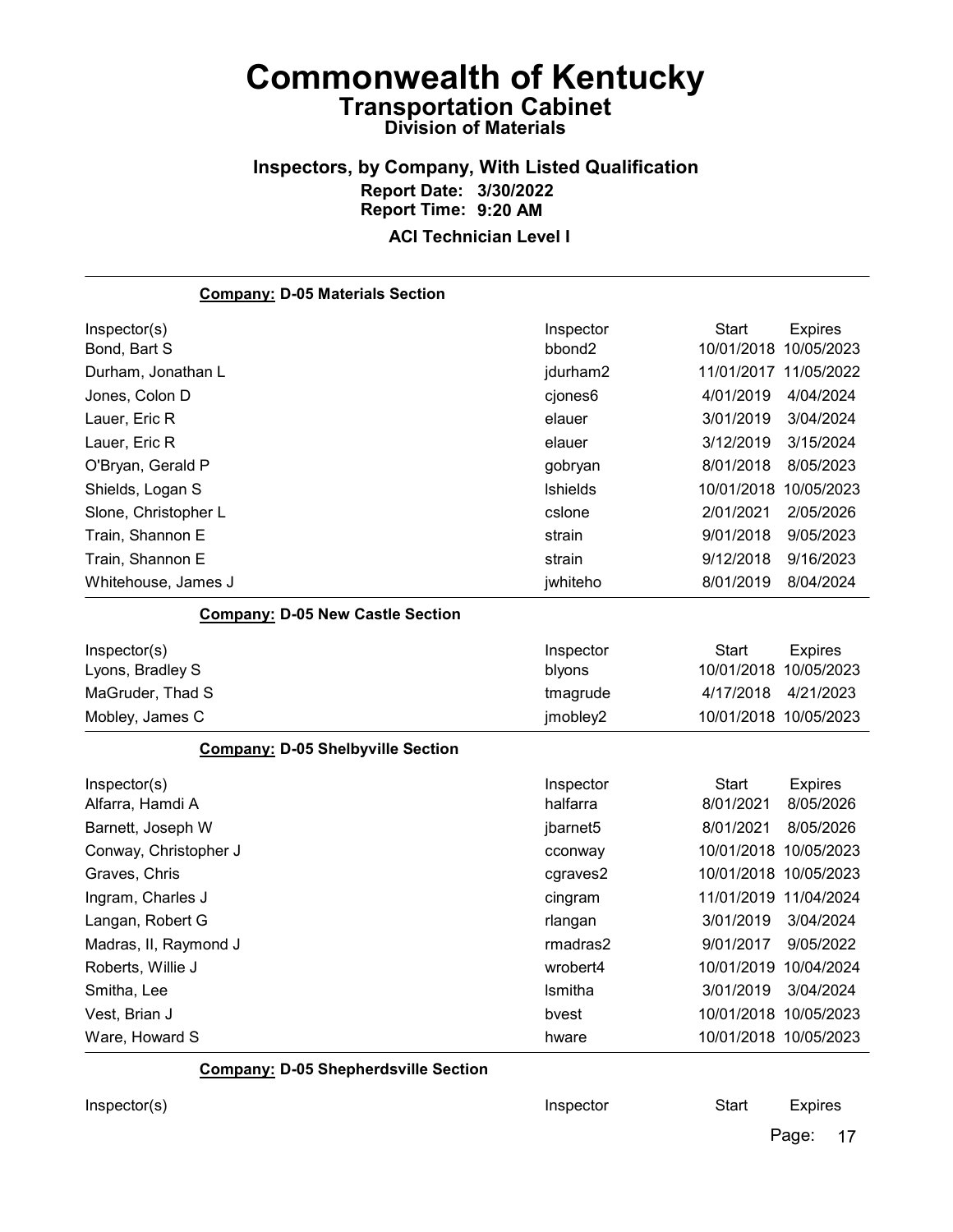### Inspectors, by Company, With Listed Qualification Report Date: 3/30/2022 Report Time: 9:20 AM

| Garvin, Wade S                          | wgarvin   |              | 11/01/2019 11/04/2024 |
|-----------------------------------------|-----------|--------------|-----------------------|
| Harris, Tate H                          | tharris6  |              | 10/01/2018 10/05/2023 |
| Hilliard, Jimmy L                       | jhilliar  | 2/01/2020    | 2/04/2025             |
| Howard, Curtis L                        | choward5  | 3/01/2021    | 3/05/2026             |
| Lawson, James B                         | jlawson8  | 10/01/2018   | 10/05/2023            |
| Manning, Jeff L                         | jmannin2  | 3/01/2021    | 3/05/2026             |
| Nation, Russell D                       | rnation   | 6/01/2019    | 6/04/2024             |
| Nolan, Bill L                           | bnolan    | 2/01/2019    | 2/05/2024             |
| Phillips, Heath A                       | hphillip  | 5/01/2019    | 5/04/2024             |
| Pickerrell, Sean M                      | spicker2  | 3/01/2021    | 3/05/2026             |
| Woods, Kabrel E                         | kwoods    | 9/01/2018    | 9/05/2023             |
| <b>Company: D-06 Burlington Section</b> |           |              |                       |
| Inspector(s)                            | Inspector | <b>Start</b> | <b>Expires</b>        |
| Ballard, John A                         | jballard  | 7/01/2019    | 7/04/2024             |
| Cheramie, James E                       | jcherami  | 7/01/2021    | 7/05/2026             |
| Hunt, David A                           | dhunt2    | 3/01/2019    | 3/04/2024             |
| Walton, Heather M                       | hwalton   |              | 11/01/2017 11/05/2022 |
| <b>Company: D-06 Covington Section</b>  |           |              |                       |
| Inspector(s)                            | Inspector | <b>Start</b> | <b>Expires</b>        |
| Fields, Nathan K                        | nfields   | 4/17/2018    | 4/21/2023             |
| Griggs, Anthony D                       | agriggs   | 8/01/2019    | 8/04/2024             |
| Howard, Arnett J                        | ahoward3  |              | 11/01/2017 11/05/2022 |
| Joering, Bobbie J                       | bjoering  | 7/01/2021    | 7/05/2026             |
| Kemble, Sean K                          | skemble   | 7/01/2021    | 7/05/2026             |
| Lippert, Rodney A                       | rlippert  | 8/01/2019    | 8/04/2024             |
| Noble, Parisanne E                      | pnoble    | 8/01/2019    | 8/04/2024             |
| Riley, Troy A                           | triley3   | 6/01/2017    | 6/05/2022             |
| Sand, Thomas E                          | tsand2    | 4/17/2018    | 4/21/2023             |
| Vogt, Dustin M                          | dvogt     | 5/01/2017    | 5/05/2022             |
| <b>Company: D-06 Falmouth Section</b>   |           |              |                       |
| Inspector(s)                            | Inspector | <b>Start</b> | <b>Expires</b>        |
| Figgins, Brandon L                      | bfiggin2  | 1/01/2019    | 1/05/2024             |
| Jones, Megan L                          |           |              |                       |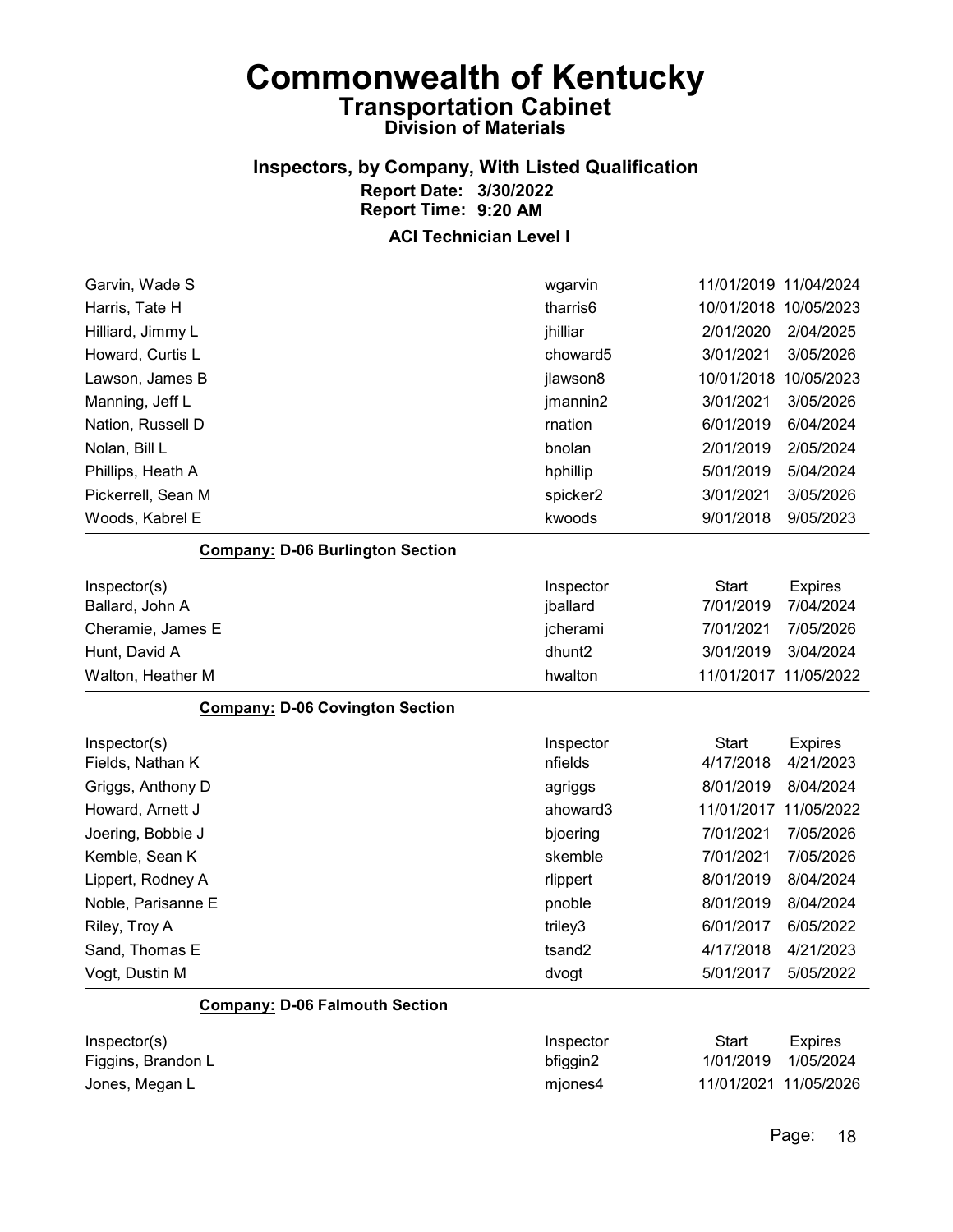#### Inspectors, by Company, With Listed Qualification Report Date: 3/30/2022 Report Time: 9:20 AM

#### ACI Technician Level I

| Platt, Josh T                             | jplatt             |                           | 12/01/2018 12/05/2023       |
|-------------------------------------------|--------------------|---------------------------|-----------------------------|
| Platt, Michael C                          | mplatt             | 7/01/2021                 | 7/05/2026                   |
| Reis, Christopher M                       | creis              | 1/01/2019                 | 1/05/2024                   |
| <b>Company: D-06 Materials Section</b>    |                    |                           |                             |
| Inspector(s)                              | Inspector          | Start                     | <b>Expires</b>              |
| Baldwin, Michael T                        | mbaldwin           | 7/01/2021                 | 7/05/2026                   |
| Fox, Adam L                               | afox               | 1/01/2019                 | 1/05/2024                   |
| Johnston, Rodney J                        | rjohnsto           | 7/01/2021                 | 7/05/2026                   |
| Palladino, Henry W                        | hpalladi           | 7/01/2021                 | 7/05/2026                   |
| Schneider, Chad A                         | cschneid           | 11/01/2017                | 11/05/2022                  |
| Schnitzler, Chris C                       | cschnitz           | 6/01/2019                 | 6/04/2024                   |
| <b>Company: D-06 Owenton Section</b>      |                    |                           |                             |
| Inspector(s)                              | Inspector          | <b>Start</b>              | <b>Expires</b>              |
| Bishop, Barry L                           | bbishop            | 10/01/2019                | 10/04/2024                  |
| Criswell, John D                          | jcriswel           | 2/01/2022                 | 2/05/2027                   |
| Dezarn, Kyle W                            | kdezarn            |                           | 12/01/2018 12/05/2023       |
| Glacken, Robert A                         | rglacken           | 8/01/2019                 | 8/04/2024                   |
| Hylton, Johnnie R                         | jhylton            | 3/01/2019                 | 3/04/2024                   |
| Mason, Leroy D                            | Imason2            | 2/01/2022                 | 2/05/2027                   |
| Perkins, Josh W                           | jperkin3           |                           | 10/01/2019 10/04/2024       |
| Young, Ashley G                           | ayoung             |                           | 11/01/2021 11/05/2026       |
| <b>Company: D-06 Williamstown Section</b> |                    |                           |                             |
| Inspector(s)<br>Cobb, Steven R            | Inspector<br>scobb | <b>Start</b><br>3/01/2021 | <b>Expires</b><br>3/05/2026 |
| Flinn, Michael F                          | mflinn             | 9/01/2021                 | 9/05/2026                   |
| Hensley, Kevin D                          | khensley           | 12/01/2020                | 12/05/2025                  |
| Shockley, Bruce A                         | bshockle           | 11/01/2017                | 11/05/2022                  |
| Tumey, David F                            | dtumey             | 1/01/2019                 | 1/05/2024                   |
| <b>Company: D-07 Danville Section</b>     |                    |                           |                             |
| Inspector(s)                              | Inspector          | <b>Start</b>              | <b>Expires</b>              |
| Burrows, Tyler L                          | tburrows           | 3/01/2020                 | 3/05/2025                   |
| Grider, Scott D                           | sgrider2           | 9/01/2018                 | 9/05/2023                   |
| Lenington, Jody D                         | jleningt           | 5/01/2019                 | 5/04/2024                   |

Page: 19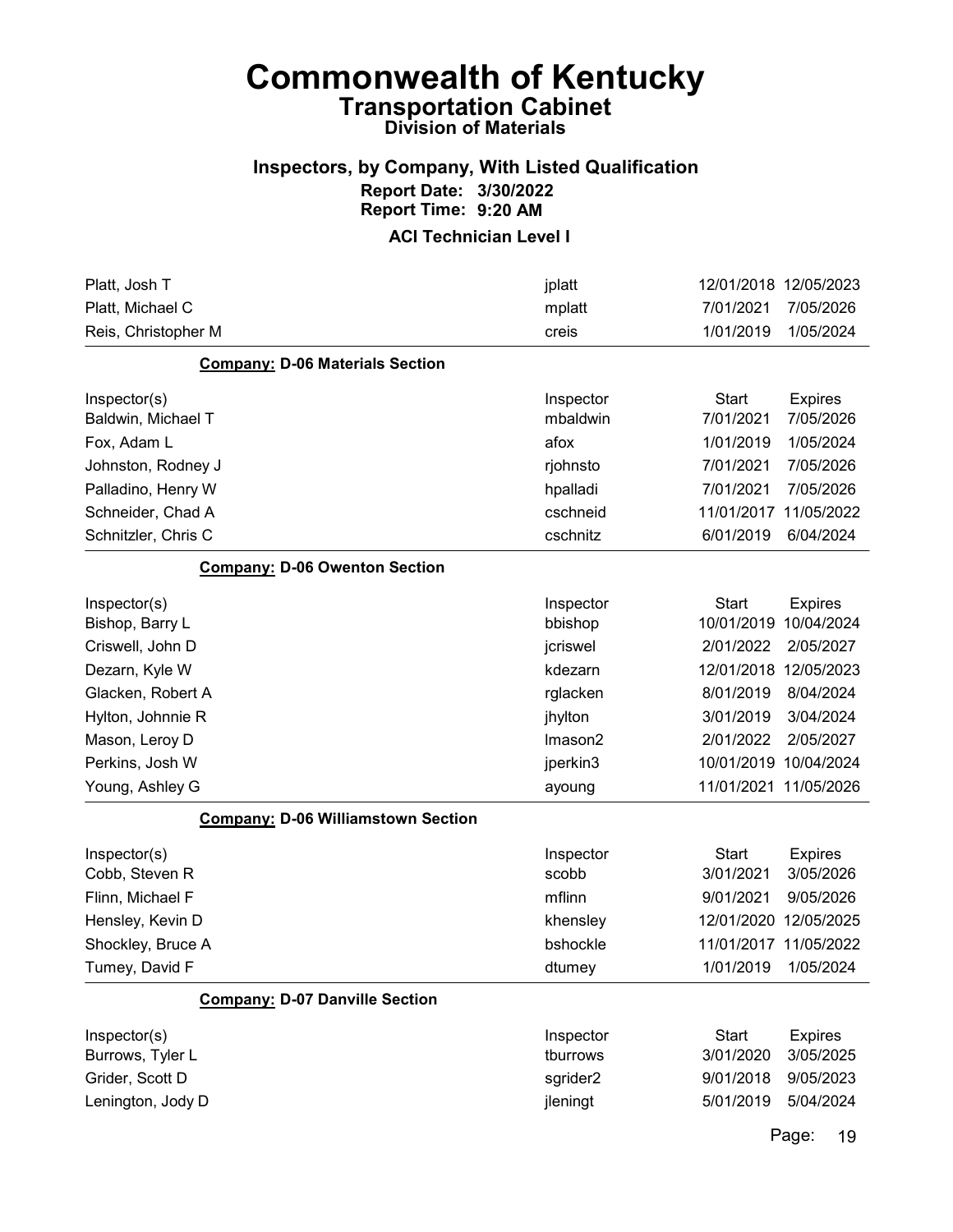#### Inspectors, by Company, With Listed Qualification Report Date: 3/30/2022 Report Time: 9:20 AM

| Logue, Travis L                         | tlogue             | 9/01/2018             | 9/05/2023      |
|-----------------------------------------|--------------------|-----------------------|----------------|
| Lucas, William G                        | glucas             | 5/01/2019             | 5/04/2024      |
| Russell, John N                         | jrussell           | 5/01/2019             | 5/04/2024      |
| Webb, Michael P                         | mwebb              | 9/01/2018             | 9/05/2023      |
| <b>Company: D-07 Georgetown Section</b> |                    |                       |                |
| Inspector(s)                            | Inspector          | <b>Start</b>          | <b>Expires</b> |
| Lockard, Michael D                      | mlockard           | 4/01/2017             | 4/05/2022      |
| Long, Russell                           | rlong <sub>2</sub> | 9/01/2018             | 9/05/2023      |
| Robinson, Mark E                        | mrobinso           | 10/01/2018            | 10/05/2023     |
| Smiley, William K                       | wsmiley            | 8/01/2019             | 8/04/2024      |
| <b>Company: D-07 Lexington Section</b>  |                    |                       |                |
| Inspector(s)                            | Inspector          | <b>Start</b>          | <b>Expires</b> |
| Bowman, Eddie O                         | ebowman            | 5/01/2019             | 5/04/2024      |
| Crowe, Brandon L                        | bcrowe             | 4/17/2018             | 4/21/2023      |
| Hubbard, Michael R                      | mhubbar2           | 3/01/2020             | 3/05/2025      |
| Keathley, Catherine B                   | cbheard            | 8/01/2019             | 8/04/2024      |
| Marcum, Christopher E                   | cmarcum            | 4/15/2018             | 4/19/2023      |
| Newcomer, Clyde W                       | cnewcome           | 8/30/2018             | 9/03/2023      |
| Petrenko, Alexander                     | apetrenk           | 6/01/2018             | 6/05/2023      |
| Rhodes, Stephen A                       | srhodes            | 6/01/2018             | 6/05/2023      |
| Stewart, Katy R                         | krenfroe           | 12/01/2017            | 12/05/2022     |
| Walker, Marshall K                      | kwalker            | 9/01/2019             | 9/04/2024      |
| Webb, David L                           | dwebb4             | 4/01/2021             | 4/05/2026      |
| Wilson, Carl W                          | cwilson            | 7/01/2018             | 7/05/2023      |
| Withrow, Joshua B                       | jwithrow           | 8/01/2019             | 8/04/2024      |
| <b>Company: D-07 Materials Section</b>  |                    |                       |                |
| Inspector(s)                            | Inspector          | <b>Start</b>          | <b>Expires</b> |
| Combs, Robert M                         | rcombs2            | 5/01/2018             | 5/05/2023      |
| Hopper, Skylar K                        | shopper            | 12/01/2017 12/05/2022 |                |
| Hutcherson, Louis C                     | <b>Ihutcher</b>    | 9/01/2018             | 9/05/2023      |
| Langfels, Michael J                     | dlangfel           | 11/01/2017 11/05/2022 |                |
| Murphy, Logan W                         | Imurphy            | 5/01/2019             | 5/04/2024      |
| Preston, Terry L                        | tpresto2           | 9/01/2018             | 9/05/2023      |
|                                         |                    |                       |                |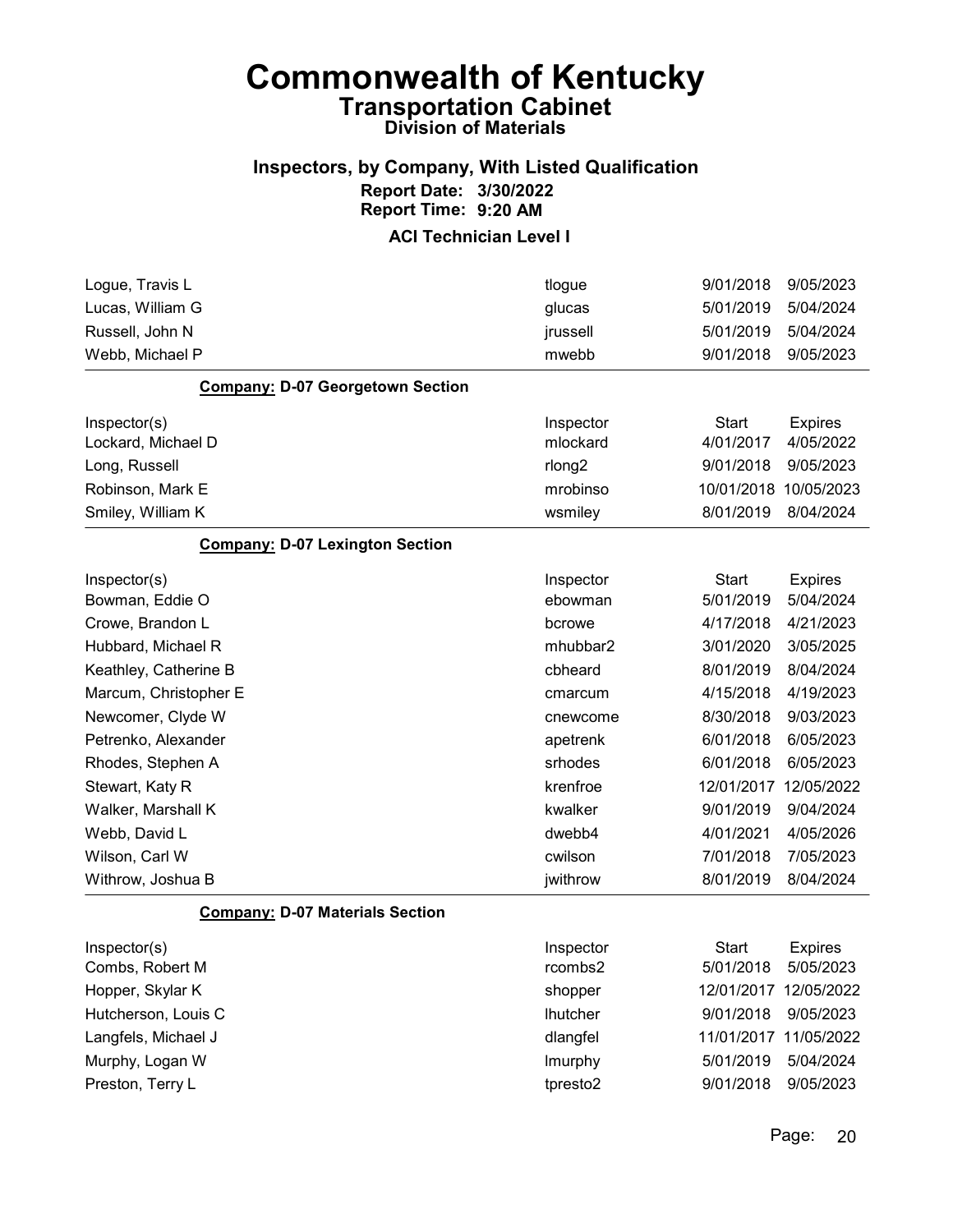#### Inspectors, by Company, With Listed Qualification Report Date: 3/30/2022 Report Time: 9:20 AM

| Staley, Robert L                        | rstaley               | 9/01/2018                 | 9/05/2023                   |
|-----------------------------------------|-----------------------|---------------------------|-----------------------------|
| <b>Company: D-07 Richmond Section</b>   |                       |                           |                             |
| Inspector(s)<br>Browning, Ethan "Kelby" | Inspector<br>kbrowni3 | <b>Start</b><br>6/01/2017 | <b>Expires</b><br>6/05/2022 |
| Hale, Cedric Y                          | chale2                | 10/01/2018 10/05/2023     |                             |
| Holman, Rick W                          | rholman               | 2/01/2019                 | 2/05/2024                   |
| Holman, Ronnie E                        | rholman2              | 12/01/2020                | 12/05/2025                  |
| Mosby, Barry D                          | bmosby                | 7/01/2019                 | 7/04/2024                   |
| Osborne, Nicole B                       | nosborne              | 10/01/2018 10/05/2023     |                             |
| Thomas, Corey W                         | cthomas2              | 9/01/2017                 | 9/05/2022                   |
| <b>Company: D-07 Winchester Section</b> |                       |                           |                             |
| Inspector(s)<br>Arnett, Christopher V   | Inspector<br>carnett  | <b>Start</b><br>8/01/2017 | <b>Expires</b><br>8/05/2022 |
| Barnes, Charles F                       | cbarnes               | 3/01/2020                 | 3/05/2025                   |
| Cox, Kenneth B                          | bcox                  | 11/01/2017                | 11/05/2022                  |
| Hill, Connie R                          | chill                 | 8/01/2017                 | 8/05/2022                   |
| Howard, Philip C                        | phoward2              | 9/01/2018                 | 9/05/2023                   |
| Hummel, Robert L                        | rhummel               | 8/01/2017                 | 8/05/2022                   |
| Rupard, Timothy D                       | trupard               | 11/01/2017                | 11/05/2022                  |
| Taylor, Jonathan D                      | jtaylor7              | 8/01/2017                 | 8/05/2022                   |
| Winburn, Joseph W                       | jwinburn              | 3/01/2020                 | 3/05/2025                   |
| <b>Company: D-08 Materials Section</b>  |                       |                           |                             |
| Inspector(s)<br>Abbott, William B       | Inspector<br>wabbott  | <b>Start</b><br>8/01/2018 | <b>Expires</b><br>8/05/2023 |
| Bishop, Dakota H                        | dbishop               | 7/01/2021                 | 7/05/2026                   |
| Blanton, James R                        | jblanton              | 8/01/2018                 | 8/05/2023                   |
| Duncan, Lance D                         | Iduncan               | 8/01/2018                 | 8/05/2023                   |
| Foster, Bruce R                         | bfoster               | 8/01/2018                 | 8/05/2023                   |
| Frye, Mallory A                         | mfrye                 | 10/20/2018 10/24/2023     |                             |
| Hampton, Jasper D                       | jhampto4              | 8/01/2018                 | 8/05/2023                   |
| Harris, Timothy G                       | tharris3              | 8/01/2018                 | 8/05/2023                   |
| Jasper, Devin N                         | djasper3              | 2/01/2018                 | 2/05/2023                   |
| Kelly-Phelps, Teresita E                | tphelps               | 8/01/2018                 | 8/05/2023                   |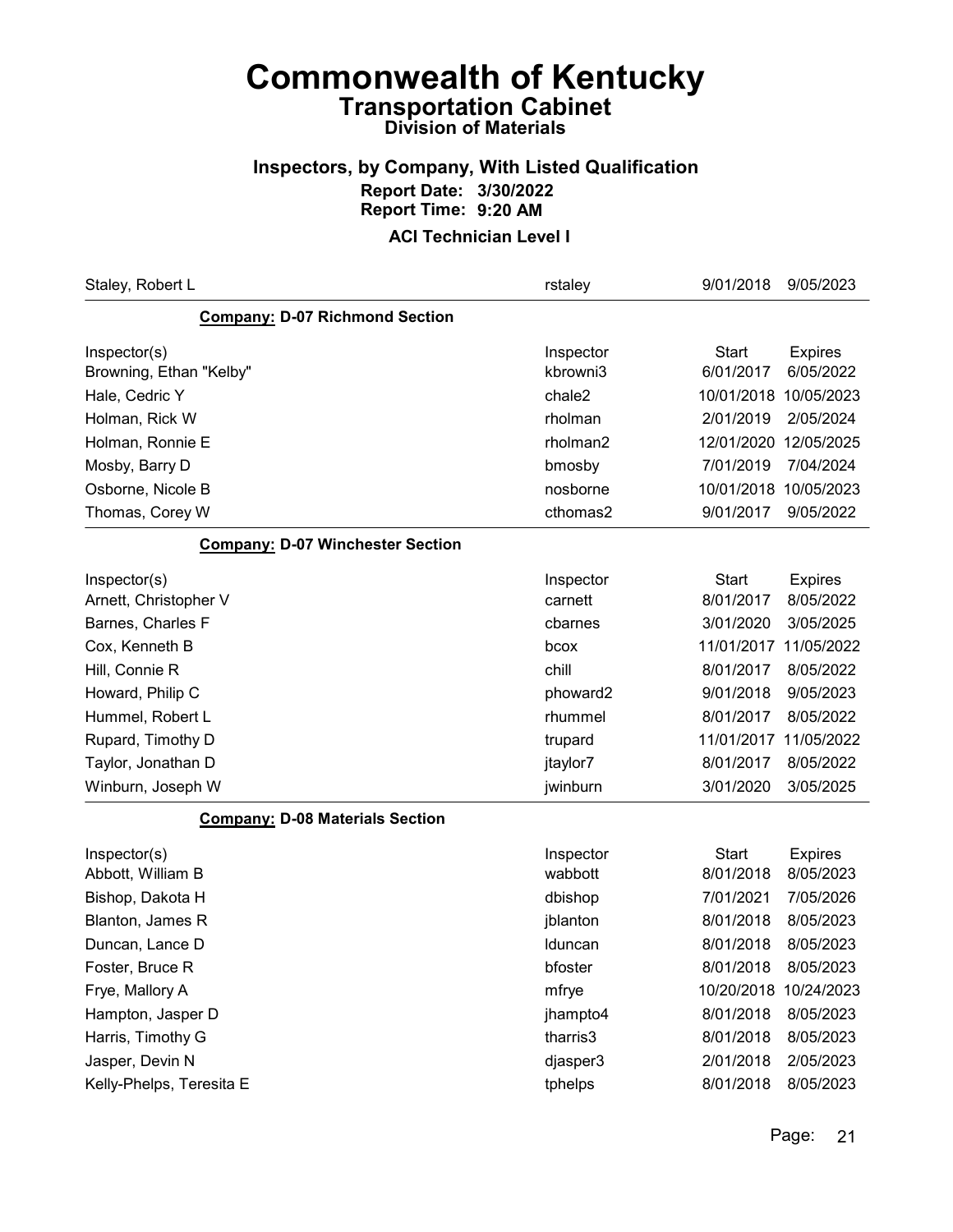#### Inspectors, by Company, With Listed Qualification Report Date: 3/30/2022 Report Time: 9:20 AM

| 11/01/2018 11/05/2023<br>wlowry<br>mneikirk<br>4/17/2018<br>4/21/2023<br>8/01/2018<br>8/05/2023<br>cstykes<br><b>Company: D-08 Monticello Section</b><br>Inspector<br><b>Start</b><br><b>Expires</b><br>4/01/2019<br>4/04/2024<br>Barnes, James W<br>jbarnes4<br>Bruce, Geoffrey D<br>8/01/2018<br>8/05/2023<br>gbruce<br>11/01/2017<br>11/05/2022<br>Gregory, Matthew L<br>mgregor2<br>12/05/2026<br>Gregory, Matthew L<br>12/01/2021<br>mgregor2<br>8/01/2018<br>8/05/2023<br>McCutchen, Jaimeson G<br>jmccutch<br>4/17/2019<br>New, Bradley G<br>4/20/2024<br>bnew<br>4/04/2024<br>Upchurch, Michael J<br>4/01/2019<br>mupchurc<br>8/01/2018<br>8/05/2023<br>Vanover, Cortney R<br>cvanover<br><b>Company: D-08 Russell Springs Section</b><br><b>Start</b><br>Inspector<br><b>Expires</b><br>Abrell, William R<br>wabrell<br>8/01/2018<br>8/05/2023<br>Crawhorn, Tim C<br>tcrawhor<br>8/01/2018<br>8/05/2023<br>8/01/2018<br>8/05/2023<br>Jones, Darren R<br>drjones<br>dkulac<br>8/01/2018<br>8/05/2023<br>Kulac, Douglas T<br>2/01/2020<br>2/04/2025<br>Malone, William R<br>wmalone<br>Minton, Brandon P<br>bminton<br>6/01/2017<br>6/05/2022<br>8/01/2018<br>8/05/2023<br>Turner, Seth J<br>sturner <sub>5</sub><br><b>Company: D-08 Somerset Section</b><br><b>Start</b><br>Inspector<br><b>Expires</b><br>bchurch<br>8/01/2018<br>8/05/2023<br>Church, Bobby L<br>Faulkner, James C<br>cfaulkn2<br>2/01/2021<br>2/05/2026<br>8/01/2018<br>8/05/2023<br>rhaggard<br>chenderl<br>10/24/2018 10/24/2023<br>jjones2<br>7/01/2019<br>7/04/2024<br>rlawson<br>8/01/2018<br>8/05/2023<br>dledford<br>7/01/2019<br>7/04/2024<br>mneikir2<br>2/01/2021<br>2/05/2026 | Lawson, Johnnie D          | jlawson | 3/01/2018 | 3/05/2023 |
|----------------------------------------------------------------------------------------------------------------------------------------------------------------------------------------------------------------------------------------------------------------------------------------------------------------------------------------------------------------------------------------------------------------------------------------------------------------------------------------------------------------------------------------------------------------------------------------------------------------------------------------------------------------------------------------------------------------------------------------------------------------------------------------------------------------------------------------------------------------------------------------------------------------------------------------------------------------------------------------------------------------------------------------------------------------------------------------------------------------------------------------------------------------------------------------------------------------------------------------------------------------------------------------------------------------------------------------------------------------------------------------------------------------------------------------------------------------------------------------------------------------------------------------------------------------------------------------------------------------------------------------------------------------------|----------------------------|---------|-----------|-----------|
|                                                                                                                                                                                                                                                                                                                                                                                                                                                                                                                                                                                                                                                                                                                                                                                                                                                                                                                                                                                                                                                                                                                                                                                                                                                                                                                                                                                                                                                                                                                                                                                                                                                                      | Lowry, Wesley C            |         |           |           |
|                                                                                                                                                                                                                                                                                                                                                                                                                                                                                                                                                                                                                                                                                                                                                                                                                                                                                                                                                                                                                                                                                                                                                                                                                                                                                                                                                                                                                                                                                                                                                                                                                                                                      | Neikirk, Matthew A         |         |           |           |
|                                                                                                                                                                                                                                                                                                                                                                                                                                                                                                                                                                                                                                                                                                                                                                                                                                                                                                                                                                                                                                                                                                                                                                                                                                                                                                                                                                                                                                                                                                                                                                                                                                                                      | Stykes, Chad C             |         |           |           |
|                                                                                                                                                                                                                                                                                                                                                                                                                                                                                                                                                                                                                                                                                                                                                                                                                                                                                                                                                                                                                                                                                                                                                                                                                                                                                                                                                                                                                                                                                                                                                                                                                                                                      |                            |         |           |           |
|                                                                                                                                                                                                                                                                                                                                                                                                                                                                                                                                                                                                                                                                                                                                                                                                                                                                                                                                                                                                                                                                                                                                                                                                                                                                                                                                                                                                                                                                                                                                                                                                                                                                      | Inspector(s)               |         |           |           |
|                                                                                                                                                                                                                                                                                                                                                                                                                                                                                                                                                                                                                                                                                                                                                                                                                                                                                                                                                                                                                                                                                                                                                                                                                                                                                                                                                                                                                                                                                                                                                                                                                                                                      |                            |         |           |           |
|                                                                                                                                                                                                                                                                                                                                                                                                                                                                                                                                                                                                                                                                                                                                                                                                                                                                                                                                                                                                                                                                                                                                                                                                                                                                                                                                                                                                                                                                                                                                                                                                                                                                      |                            |         |           |           |
|                                                                                                                                                                                                                                                                                                                                                                                                                                                                                                                                                                                                                                                                                                                                                                                                                                                                                                                                                                                                                                                                                                                                                                                                                                                                                                                                                                                                                                                                                                                                                                                                                                                                      |                            |         |           |           |
|                                                                                                                                                                                                                                                                                                                                                                                                                                                                                                                                                                                                                                                                                                                                                                                                                                                                                                                                                                                                                                                                                                                                                                                                                                                                                                                                                                                                                                                                                                                                                                                                                                                                      |                            |         |           |           |
|                                                                                                                                                                                                                                                                                                                                                                                                                                                                                                                                                                                                                                                                                                                                                                                                                                                                                                                                                                                                                                                                                                                                                                                                                                                                                                                                                                                                                                                                                                                                                                                                                                                                      |                            |         |           |           |
|                                                                                                                                                                                                                                                                                                                                                                                                                                                                                                                                                                                                                                                                                                                                                                                                                                                                                                                                                                                                                                                                                                                                                                                                                                                                                                                                                                                                                                                                                                                                                                                                                                                                      |                            |         |           |           |
|                                                                                                                                                                                                                                                                                                                                                                                                                                                                                                                                                                                                                                                                                                                                                                                                                                                                                                                                                                                                                                                                                                                                                                                                                                                                                                                                                                                                                                                                                                                                                                                                                                                                      |                            |         |           |           |
|                                                                                                                                                                                                                                                                                                                                                                                                                                                                                                                                                                                                                                                                                                                                                                                                                                                                                                                                                                                                                                                                                                                                                                                                                                                                                                                                                                                                                                                                                                                                                                                                                                                                      |                            |         |           |           |
|                                                                                                                                                                                                                                                                                                                                                                                                                                                                                                                                                                                                                                                                                                                                                                                                                                                                                                                                                                                                                                                                                                                                                                                                                                                                                                                                                                                                                                                                                                                                                                                                                                                                      |                            |         |           |           |
|                                                                                                                                                                                                                                                                                                                                                                                                                                                                                                                                                                                                                                                                                                                                                                                                                                                                                                                                                                                                                                                                                                                                                                                                                                                                                                                                                                                                                                                                                                                                                                                                                                                                      | Inspector(s)               |         |           |           |
|                                                                                                                                                                                                                                                                                                                                                                                                                                                                                                                                                                                                                                                                                                                                                                                                                                                                                                                                                                                                                                                                                                                                                                                                                                                                                                                                                                                                                                                                                                                                                                                                                                                                      |                            |         |           |           |
|                                                                                                                                                                                                                                                                                                                                                                                                                                                                                                                                                                                                                                                                                                                                                                                                                                                                                                                                                                                                                                                                                                                                                                                                                                                                                                                                                                                                                                                                                                                                                                                                                                                                      |                            |         |           |           |
|                                                                                                                                                                                                                                                                                                                                                                                                                                                                                                                                                                                                                                                                                                                                                                                                                                                                                                                                                                                                                                                                                                                                                                                                                                                                                                                                                                                                                                                                                                                                                                                                                                                                      |                            |         |           |           |
|                                                                                                                                                                                                                                                                                                                                                                                                                                                                                                                                                                                                                                                                                                                                                                                                                                                                                                                                                                                                                                                                                                                                                                                                                                                                                                                                                                                                                                                                                                                                                                                                                                                                      |                            |         |           |           |
|                                                                                                                                                                                                                                                                                                                                                                                                                                                                                                                                                                                                                                                                                                                                                                                                                                                                                                                                                                                                                                                                                                                                                                                                                                                                                                                                                                                                                                                                                                                                                                                                                                                                      |                            |         |           |           |
|                                                                                                                                                                                                                                                                                                                                                                                                                                                                                                                                                                                                                                                                                                                                                                                                                                                                                                                                                                                                                                                                                                                                                                                                                                                                                                                                                                                                                                                                                                                                                                                                                                                                      |                            |         |           |           |
|                                                                                                                                                                                                                                                                                                                                                                                                                                                                                                                                                                                                                                                                                                                                                                                                                                                                                                                                                                                                                                                                                                                                                                                                                                                                                                                                                                                                                                                                                                                                                                                                                                                                      |                            |         |           |           |
|                                                                                                                                                                                                                                                                                                                                                                                                                                                                                                                                                                                                                                                                                                                                                                                                                                                                                                                                                                                                                                                                                                                                                                                                                                                                                                                                                                                                                                                                                                                                                                                                                                                                      |                            |         |           |           |
|                                                                                                                                                                                                                                                                                                                                                                                                                                                                                                                                                                                                                                                                                                                                                                                                                                                                                                                                                                                                                                                                                                                                                                                                                                                                                                                                                                                                                                                                                                                                                                                                                                                                      | Inspector(s)               |         |           |           |
|                                                                                                                                                                                                                                                                                                                                                                                                                                                                                                                                                                                                                                                                                                                                                                                                                                                                                                                                                                                                                                                                                                                                                                                                                                                                                                                                                                                                                                                                                                                                                                                                                                                                      |                            |         |           |           |
|                                                                                                                                                                                                                                                                                                                                                                                                                                                                                                                                                                                                                                                                                                                                                                                                                                                                                                                                                                                                                                                                                                                                                                                                                                                                                                                                                                                                                                                                                                                                                                                                                                                                      |                            |         |           |           |
|                                                                                                                                                                                                                                                                                                                                                                                                                                                                                                                                                                                                                                                                                                                                                                                                                                                                                                                                                                                                                                                                                                                                                                                                                                                                                                                                                                                                                                                                                                                                                                                                                                                                      | Haggard, Rodney D          |         |           |           |
|                                                                                                                                                                                                                                                                                                                                                                                                                                                                                                                                                                                                                                                                                                                                                                                                                                                                                                                                                                                                                                                                                                                                                                                                                                                                                                                                                                                                                                                                                                                                                                                                                                                                      | Henderlight, Christopher D |         |           |           |
|                                                                                                                                                                                                                                                                                                                                                                                                                                                                                                                                                                                                                                                                                                                                                                                                                                                                                                                                                                                                                                                                                                                                                                                                                                                                                                                                                                                                                                                                                                                                                                                                                                                                      | Jones, James E             |         |           |           |
|                                                                                                                                                                                                                                                                                                                                                                                                                                                                                                                                                                                                                                                                                                                                                                                                                                                                                                                                                                                                                                                                                                                                                                                                                                                                                                                                                                                                                                                                                                                                                                                                                                                                      | Lawson, Ricky N            |         |           |           |
|                                                                                                                                                                                                                                                                                                                                                                                                                                                                                                                                                                                                                                                                                                                                                                                                                                                                                                                                                                                                                                                                                                                                                                                                                                                                                                                                                                                                                                                                                                                                                                                                                                                                      | Ledford, David A           |         |           |           |
|                                                                                                                                                                                                                                                                                                                                                                                                                                                                                                                                                                                                                                                                                                                                                                                                                                                                                                                                                                                                                                                                                                                                                                                                                                                                                                                                                                                                                                                                                                                                                                                                                                                                      | Neikirk, Mark R            |         |           |           |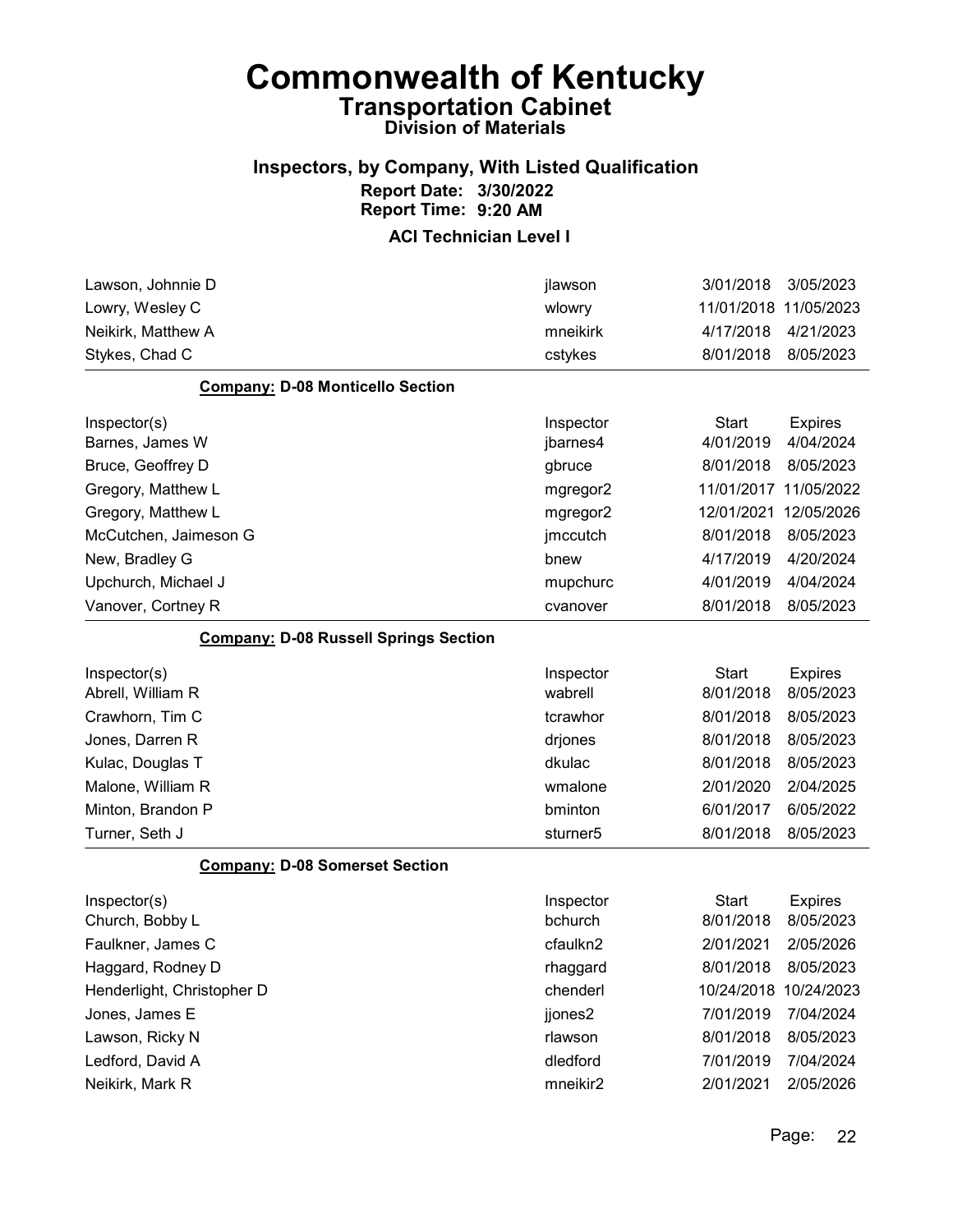#### Inspectors, by Company, With Listed Qualification Report Date: 3/30/2022 Report Time: 9:20 AM

| Rainwater, Jeffrey D                      | jrainwat  | 8/01/2018             | 8/05/2023      |
|-------------------------------------------|-----------|-----------------------|----------------|
| Robbins, David E                          | drobbins  | 7/01/2019             | 7/04/2024      |
| Thomason, Samuel L                        | sthomaso  | 8/01/2018             | 8/05/2023      |
| <b>Company: D-08 Stanford Section</b>     |           |                       |                |
| Inspector(s)                              | Inspector | <b>Start</b>          | <b>Expires</b> |
| Albright, Timothy R                       | talbrigh  | 8/01/2018             | 8/05/2023      |
| Downey, Chris D                           | cdowney   | 10/01/2018            | 10/05/2023     |
| Harris, Harold L                          | hharris   | 8/01/2018             | 8/05/2023      |
| Jenkins, Jeremy D                         | jjenkin3  | 9/01/2021             | 9/05/2026      |
| Mullins, Marvin S                         | mmullin2  | 8/01/2018             | 8/05/2023      |
| Phelps, Lindsey B                         | lphelps1  | 8/01/2018             | 8/05/2023      |
| Phillips, Monica E                        | mphilli2  | 8/01/2018             | 8/05/2023      |
| Price, Scott A                            | sprice2   | 10/01/2018            | 10/05/2023     |
| Renfro, Steven L                          | srenfro   | 8/01/2018             | 8/05/2023      |
| Sharp, Joseph S                           | jsharp3   | 8/01/2018             | 8/05/2023      |
| Wilson, Morgan A                          | mwilson   | 4/01/2017             | 4/05/2022      |
| <b>Company: D-09 Catlettsburg Section</b> |           |                       |                |
| Inspector(s)                              | Inspector | <b>Start</b>          | <b>Expires</b> |
| Brown, Shawn E                            | sbrown4   | 10/01/2019            | 10/04/2024     |
| Flannery, Larry M                         | mflanner  | 5/18/2017             | 5/22/2022      |
| Heaberlin, Ben J                          | bheaberl  | 5/01/2019             | 5/04/2024      |
| Jordan, Michael K                         | mjordan2  | 9/01/2021             | 9/05/2026      |
| Marshall, Michael S                       | mmarshal  | 8/01/2019             | 8/04/2024      |
| Reynolds, Robert W                        | rreynol3  | 5/01/2019             | 5/04/2024      |
| <b>Company: D-09 Flemingsburg Section</b> |           |                       |                |
| Inspector(s)                              | Inspector | <b>Start</b>          | <b>Expires</b> |
| Allen, Barry N                            | ballen    | 4/01/2019             | 4/04/2024      |
| Evans, Phillip B                          | pevans    | 4/01/2019             | 4/04/2024      |
| Liles, Cory D                             | cliles    | 10/01/2020 10/05/2025 |                |
| Myers, Gregory T                          | gmyers    | 6/01/2019             | 6/04/2024      |
| Rath, Mark A                              | mrath     | 10/01/2019 10/04/2024 |                |
| Smith, Hayden                             | hsmith3   | 4/01/2019             | 4/04/2024      |
| Wells, Brent D                            | bwells2   | 8/01/2018             | 8/05/2023      |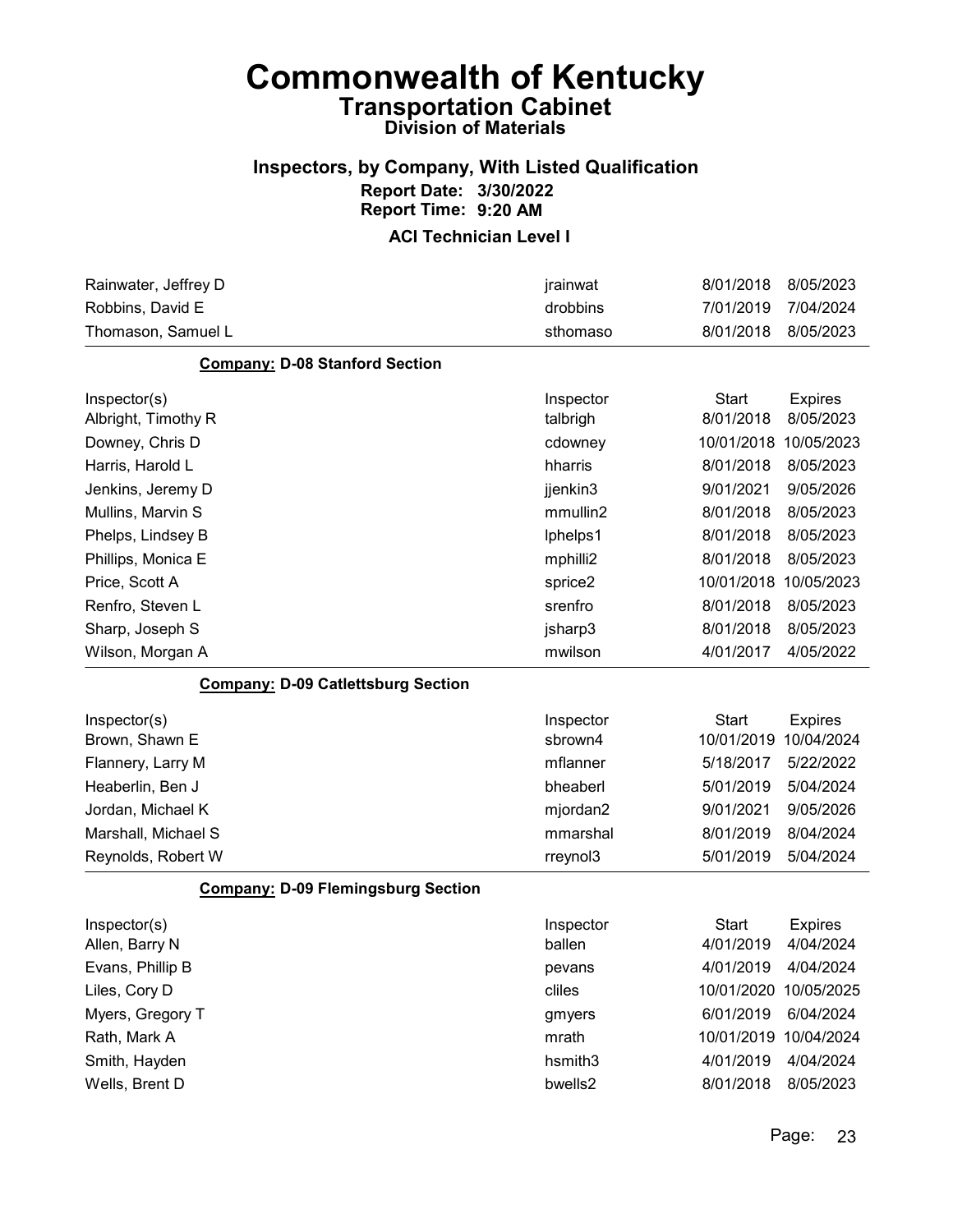#### Inspectors, by Company, With Listed Qualification Report Date: 3/30/2022 Report Time: 9:20 AM ACI Technician Level I

#### Company: D-09 Grayson Section Inspector(s) **Inspector** Start Expires Adkins, Anthony L aadkins 4/01/2018 4/05/2023 Elliott, Christopher G celliott 9/01/2018 9/05/2023 Fraley, William R wfraley 10/01/2019 10/04/2024 Gifford, Darren C dgiffor2 10/01/2020 10/05/2025 Gose, Tammy C tgose 4/01/2018 4/05/2023 Jordan, Jerry L jjordan 5/01/2018 5/05/2023 Kennedy, Rodney D **rkenned2** 10/01/2018 10/05/2023 Middleton, Brian E bmiddlet 10/01/2019 10/04/2024 Polley, Russell A rpolley 9/01/2018 9/05/2023 Shaffer, Gregory L gshaffer 9/01/2018 9/05/2023 Sloas, Joshua A jsloas 2/01/2020 2/04/2025 Tackett, Jacob J **ideology** jtacket3 10/01/2018 10/05/2023 Tuel, Christopher L ctuel 10/01/2019 10/04/2024 Waugh, William D dwaugh 5/01/2017 5/05/2022 Company: D-09 Materials Section Inspector(s) **Inspector** Start Expires Conley, Adam T aconley 10/01/2018 10/05/2023 Dailey, Rick A rdailey 10/01/2020 10/05/2025 Dyer, Gerald S gdyer 5/01/2021 5/05/2026 Earlywine, Robbie R rearlywi 10/01/2018 10/05/2023 Gulley, Gregory A ggulley 10/01/2020 10/05/2025 Helterbrand, Stevie A shelterb 9/01/2018 9/05/2023 Hickerson, David S dhickers 6/01/2019 6/04/2024 Holbrook, Shannon sholbro3 9/01/2018 9/05/2023 Logan, Devin dlogan3 2/01/2020 2/04/2025 McClure, Jimmy D jmcclur2 9/01/2020 9/05/2025 Tucker, Danny K dtucker2 9/01/2018 9/05/2023 Zeigler, Jerry D jzeigler 1/01/2019 1/05/2024 Company: D-09 Morehead Section

| Inspector(s)      | Inspector | Start               | Expires |
|-------------------|-----------|---------------------|---------|
| Crouch, Derrick O | dcrouch   | 7/01/2019 7/04/2024 |         |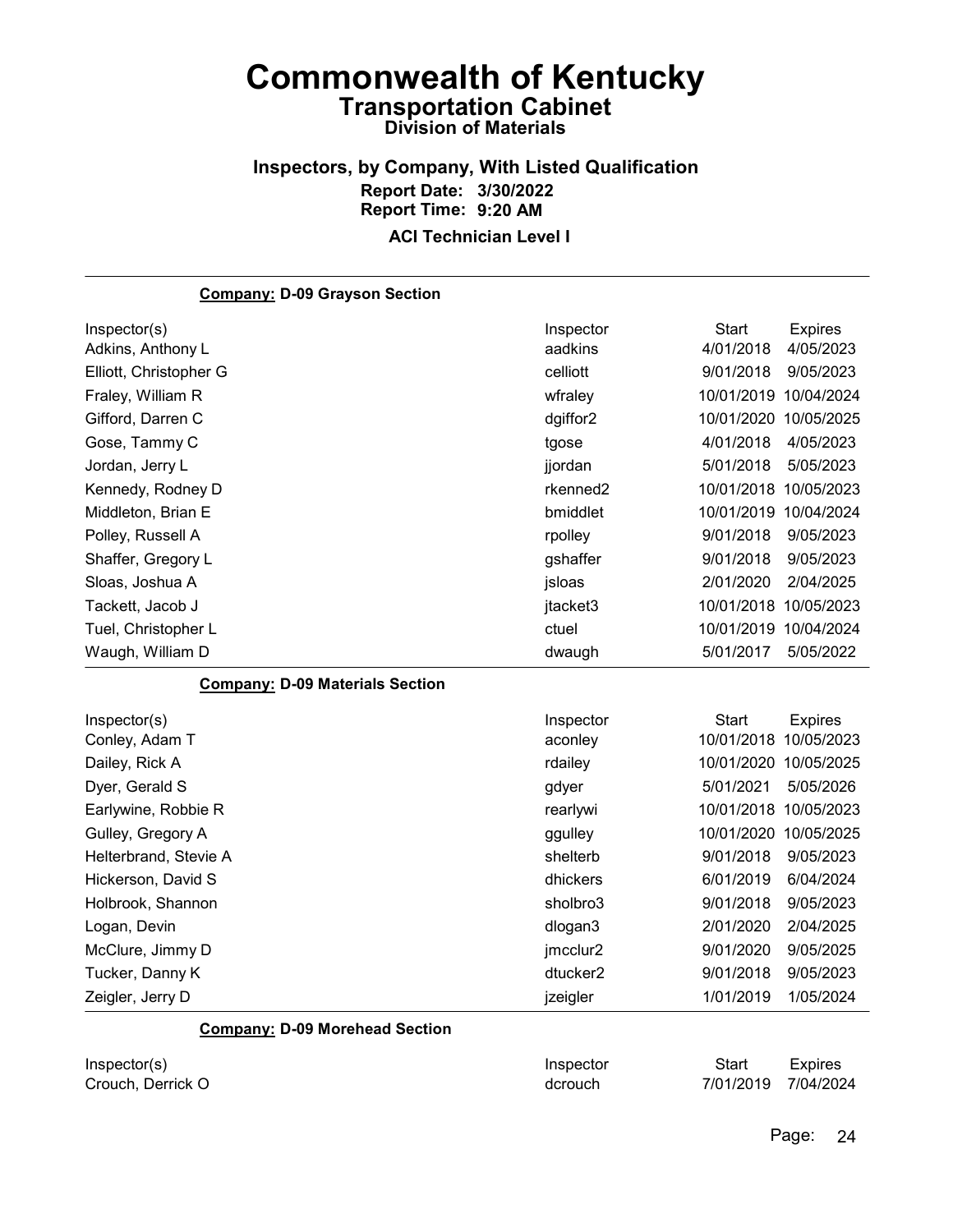### Inspectors, by Company, With Listed Qualification Report Date: 3/30/2022 Report Time: 9:20 AM

| DeBord, Thomas D                     | tdebord   | 10/01/2019 10/04/2024 |                |
|--------------------------------------|-----------|-----------------------|----------------|
| Howe, Robert B                       | bhowe     | 11/01/2019 11/04/2024 |                |
| Hughes, Jack H                       | jhughes2  | 6/01/2017             | 6/05/2022      |
| Lewis, David A                       | dlewis3   | 10/01/2018 10/05/2023 |                |
| Lewis, Gary T                        | glewis    | 10/01/2018 10/05/2023 |                |
| Lowe, Garrett E                      | glowe     | 6/01/2018             | 6/05/2023      |
| McNabb, Logan M                      | Imcnabb2  | 6/01/2019             | 6/04/2024      |
| Purvis, Sam L                        | spurvis   | 6/01/2018             | 6/05/2023      |
| Ramey, Shane G                       | sramey    | 2/01/2019             | 2/05/2024      |
| Rose, Donnie E                       | drose2    | 9/01/2018             | 9/05/2023      |
| Rudd, Shawn C                        | srudd     | 9/13/2017             | 9/17/2022      |
| <b>Company: D-10 Hazard Section</b>  |           |                       |                |
| Inspector(s)                         | Inspector | <b>Start</b>          | <b>Expires</b> |
| Boggs, James L                       | jboggs2   | 3/01/2019             | 3/04/2024      |
| Clemons, William R                   | wclemons  | 3/01/2019             | 3/04/2024      |
| Lawson, Don J                        | dlawson2  | 3/01/2019             | 3/04/2024      |
| Peters, Donnie W                     | dpeters2  | 3/01/2019             | 3/04/2024      |
| Ritchie, Brian K                     | britchie  | 8/01/2021             | 8/05/2026      |
| Smith, Terry L                       | tsmith2   | 3/01/2019             | 3/04/2024      |
| <b>Company: D-10 Jackson Section</b> |           |                       |                |
| Inspector(s)                         | Inspector | <b>Start</b>          | <b>Expires</b> |
| Back, David A                        | dback     | 10/01/2019            | 10/04/2024     |
| Back, Joshua D                       | jback4    | 10/01/2019 10/04/2024 |                |
| Back, Joshua D                       | jback4    | 3/01/2019             | 3/04/2024      |
| Barnett, Haven J                     | hbarnet2  | 10/01/2019 10/04/2024 |                |
| Bush, Nick D                         | nbush     | 1/01/2020             | 1/04/2025      |
| Campbell, Dustin L                   | dcampbel  | 3/01/2019             | 3/04/2024      |
| Colvin, Jacub M                      | jcolvin   | 11/01/2021 11/05/2026 |                |
| Deaton, Michael W                    | mdeaton   | 10/01/2019 10/04/2024 |                |
| Deaton, Stephen D                    | sdeaton   | 5/01/2021             | 5/05/2026      |
| Gibson, Ira D                        | igibson   | 10/01/2019 10/04/2024 |                |
| Haddix, Jesse K                      | jhaddix   | 4/01/2017             | 4/05/2022      |
| Harvey, Ronnie A                     | rharvey   | 10/01/2019 10/04/2024 |                |
| Kirby, Matthew D                     | mkirby3   | 10/01/2020 10/05/2025 |                |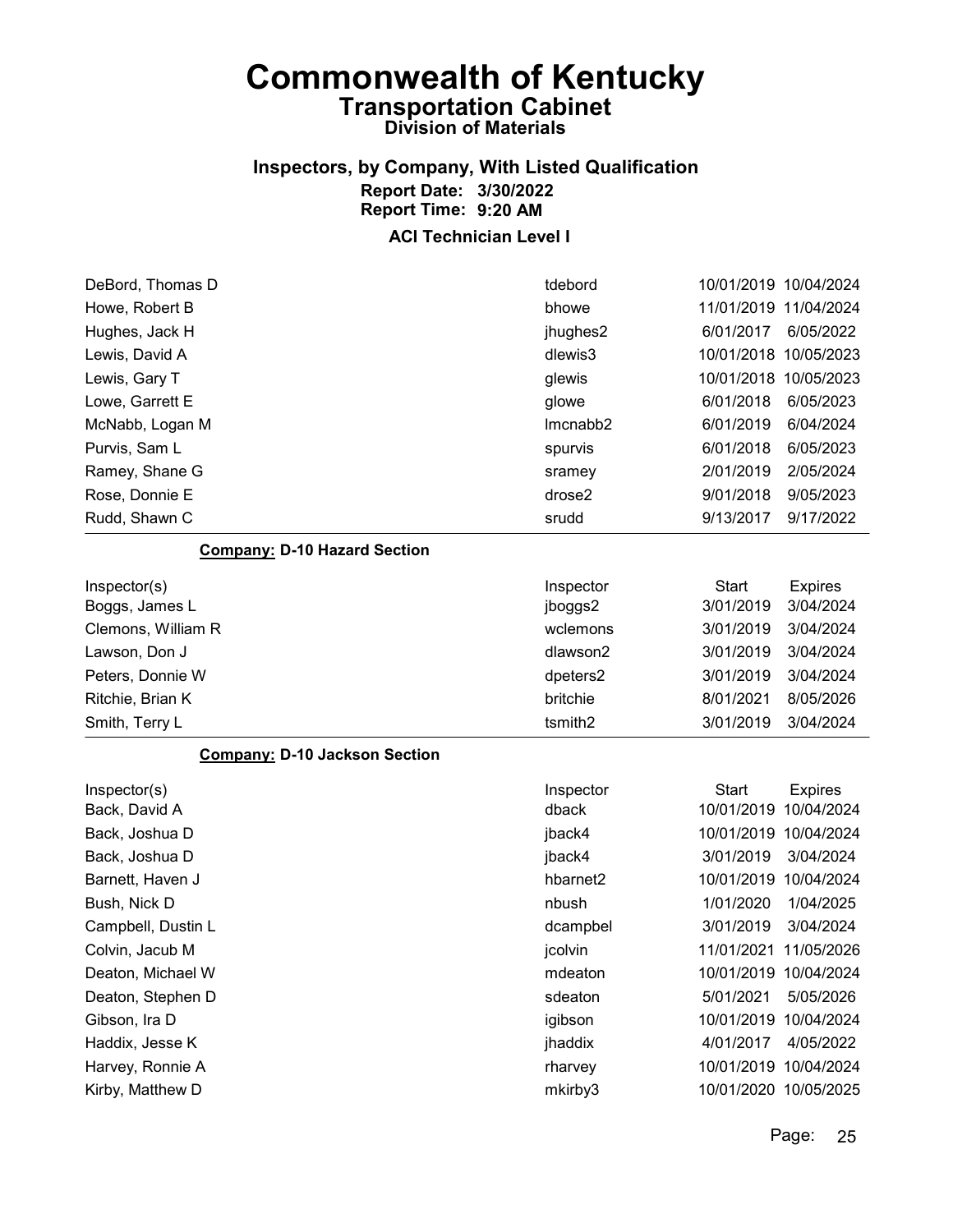#### Inspectors, by Company, With Listed Qualification Report Date: 3/30/2022 Report Time: 9:20 AM

#### ACI Technician Level I

| <b>Company: D-10 Materials Section</b> |          |           |                       |
|----------------------------------------|----------|-----------|-----------------------|
| Whitaker, Jason E                      | jwhitak3 |           | 10/01/2019 10/04/2024 |
| Watts, Steven D                        | swatts2  | 1/01/2020 | 1/04/2025             |
| Tomlin, John R                         | jtomlin  |           | 11/01/2017 11/05/2022 |
| Taulbee, Mike S                        | mtaulbee | 3/01/2019 | 3/04/2024             |
| Stewart, Gary W                        | gstewart | 3/01/2019 | 3/04/2024             |
| Risner, Vaughn D                       | vrisner  | 1/01/2020 | 1/04/2025             |
| Rife, Dale S                           | drife    | 3/01/2019 | 3/04/2024             |
| McWain, Ryan S                         | rmcwain  |           | 10/01/2019 10/04/2024 |

| Inspector(s)                         | Inspector            | Start      | <b>Expires</b>        |
|--------------------------------------|----------------------|------------|-----------------------|
| Alcorn, Charles E                    | calcorn              | 1/01/2020  | 1/04/2025             |
| Brewer, William T                    | wbrewer2             |            | 11/01/2017 11/05/2022 |
| Crabtree, Will A                     | wcrabtre             |            | 11/01/2017 11/05/2022 |
| Deaton, Josh T                       | jdeaton              | 1/01/2020  | 1/04/2025             |
| Dunn Jr., Anthony P                  | adunn                | 8/01/2017  | 8/05/2022             |
| McIntosh, Keenas                     | kmcinto <sub>2</sub> | 10/01/2019 | 10/04/2024            |
| Rowland, Dustin J                    | drowlan2             | 1/01/2019  | 1/05/2024             |
| <b>Company: D-10 Stanton Section</b> |                      |            |                       |

| Inspector(s)       | Inspector | Start                 | <b>Expires</b> |
|--------------------|-----------|-----------------------|----------------|
| Akers, James B     | bakers    | 3/01/2019             | 3/04/2024      |
| Farthing, Samuel S | sfarthin  | 1/01/2020             | 1/04/2025      |
| Johnson, James D   | jjohns13  | 10/01/2017 10/05/2022 |                |
| Puckett, Mark T    | mpuckett  | 2/01/2018             | 2/05/2023      |
| Ware Jr, Roy E     | rware2    | 1/01/2020             | 1/04/2025      |

#### Company: D-10 West Liberty Section

| Inspector(s)<br>Frederick, Charles E | Inspector<br>cfrederi | Start<br>11/01/2017 11/05/2022 | <b>Expires</b> |
|--------------------------------------|-----------------------|--------------------------------|----------------|
| Gevedon, Jason D                     | jgevedon              | 3/01/2018                      | 3/05/2023      |
| Hammons, Faron R                     | fhammons              | 10/01/2019 10/04/2024          |                |
| Hensley, Dennie M                    | dhensle3              | 10/01/2019 10/04/2024          |                |
| Howard, Matthew C                    | mhoward4              | 1/01/2020                      | 1/04/2025      |
| Kinner, Channing N                   | ckinner               | 6/01/2017                      | 6/05/2022      |
| Oney, Scott D                        | soney                 | 10/01/2019 10/04/2024          |                |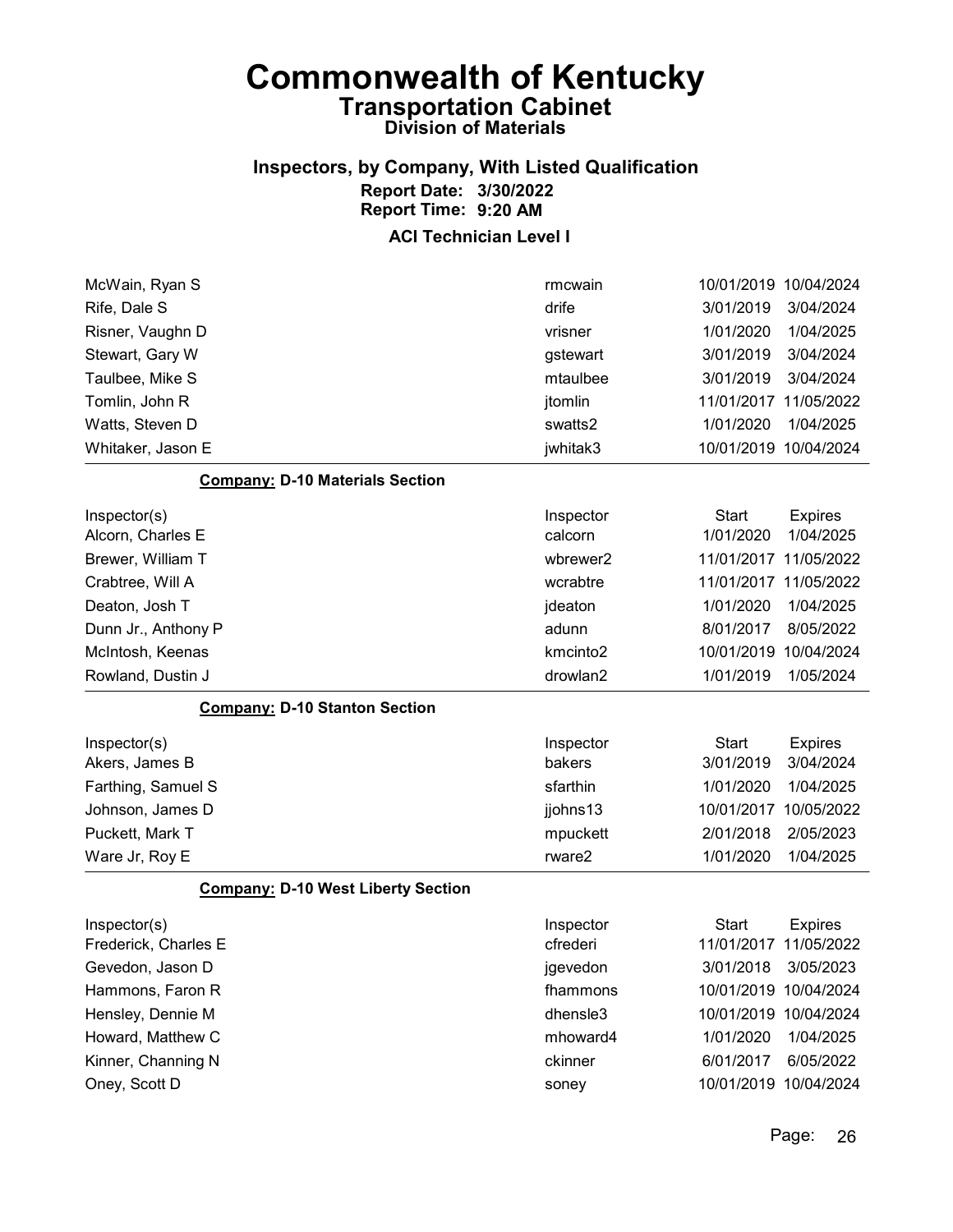### Inspectors, by Company, With Listed Qualification Report Date: 3/30/2022 Report Time: 9:20 AM

| Ratliff, Steven W                       | sratliff             | 9/01/2017             | 9/05/2022      |
|-----------------------------------------|----------------------|-----------------------|----------------|
| Roberts, Jonathan W                     | jrobert9             | 10/01/2019 10/04/2024 |                |
| Stamper, Anthony W                      | astamper             | 10/01/2019 10/04/2024 |                |
| Ward, Charles R                         | cward3               | 10/01/2019 10/04/2024 |                |
| Williams, George K                      | gwilliam             | 9/01/2017             | 9/05/2022      |
| Wynn, Tony                              | twynn                | 10/01/2019 10/04/2024 |                |
| <b>Company: D-11 London Section</b>     |                      |                       |                |
| Inspector(s)                            | Inspector            | <b>Start</b>          | <b>Expires</b> |
| Angel, Kenneth D                        | kangel               | 6/01/2018             | 6/05/2023      |
| Bingham, Travis L                       | tbingham             | 6/01/2018             | 6/05/2023      |
| Bowling, Cody C                         | cbowlin4             | 1/01/2022             | 1/05/2027      |
| Crowder, Jeffrey A                      | jcrowder             | 1/01/2022             | 1/05/2027      |
| Dewees, Gregory S                       | gdewees              | 6/01/2018             | 6/05/2023      |
| Hatcher, Robbie D                       | rhatcher             | 4/01/2019             | 4/04/2024      |
| Hoffman, Daniel W                       | dhoffman             | 6/01/2018             | 6/05/2023      |
| Morgan, John H                          | jmorgan9             | 6/01/2018             | 6/05/2023      |
| Morgan, Lonnie D                        | Imorgan              | 2/01/2018             | 2/05/2023      |
| Napier, Ian W                           | inapier              | 11/01/2017 11/05/2022 |                |
| Vickers, James P                        | jvickers             | 6/01/2018             | 6/05/2023      |
| <b>Company: D-11 Manchester Section</b> |                      |                       |                |
| Inspector(s)                            | Inspector            | Start                 | <b>Expires</b> |
| Allen, Roy G                            | rallen3              | 4/01/2019             | 4/04/2024      |
| Bays, Benjamin T                        | bbays                | 6/01/2018             | 6/05/2023      |
| Collins, Leonard J                      | jcollin5             | 11/01/2021            | 11/05/2026     |
| Farmer, John R                          | rfarmer <sub>2</sub> | 4/01/2019             | 4/04/2024      |
| Hoffman, David J                        | dhoffma1             | 2/01/2018             | 2/05/2023      |
| Lawson, Albert D                        | alawson              | 6/01/2018             | 6/05/2023      |
| Moore Jr, Robert S                      | rmoore7              | 9/01/2021             | 9/05/2026      |
| Moore Jr, Robert S                      | rmoore7              | 9/01/2021             | 9/05/2026      |
| Morgan, Dwight D                        | dmorgan              | 10/01/2018 10/05/2023 |                |
| Napier, Craig A                         | cnapier1             | 10/01/2017 10/05/2022 |                |
| Nicholson, Robert C                     | rnichol2             | 11/01/2017 11/05/2022 |                |
| Riley, John D                           | jriley2              | 6/01/2018             |                |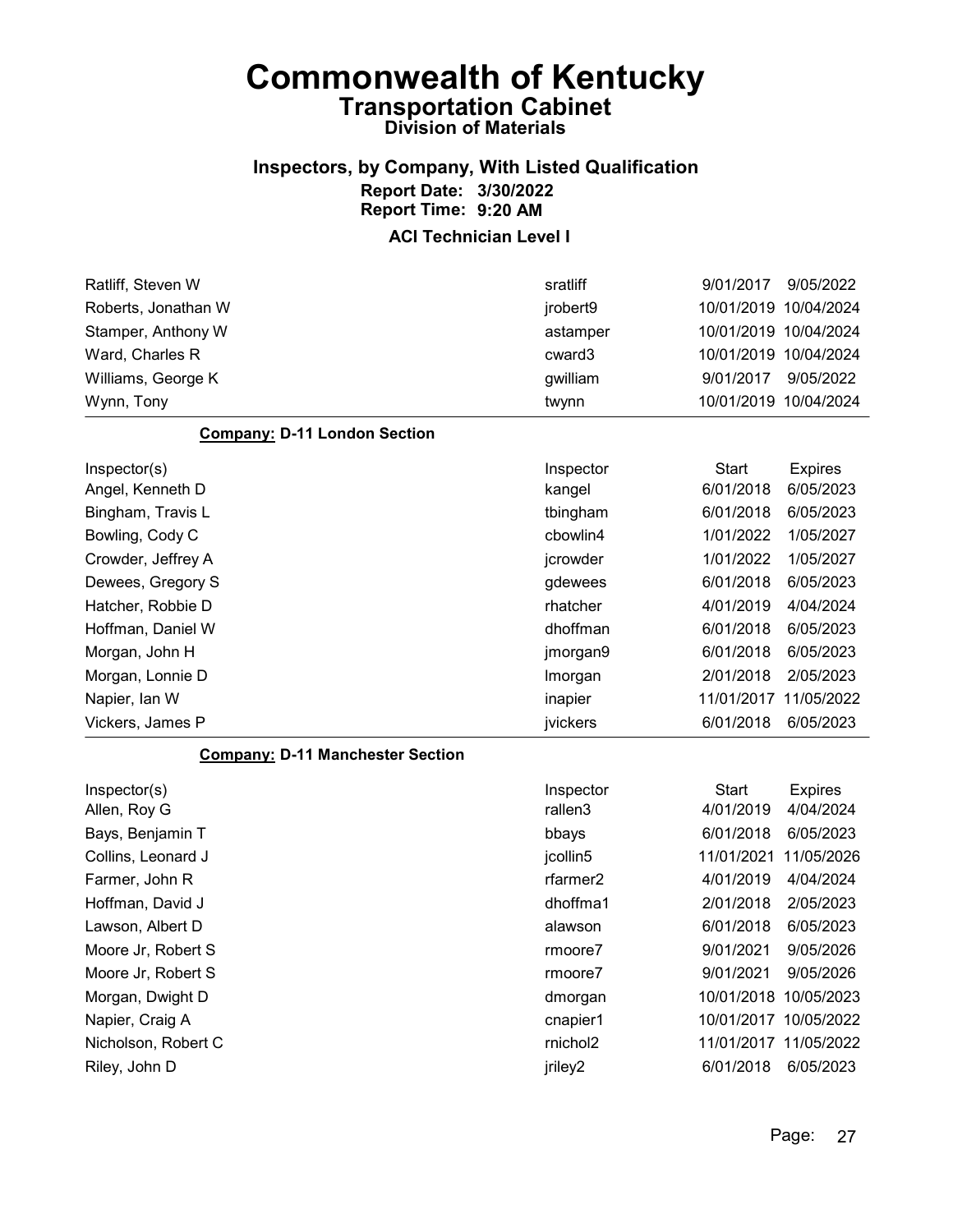# Inspectors, by Company, With Listed Qualification Report Date: 3/30/2022 Report Time: 9:20 AM

| <b>Company: D-11 Materials Section</b>    |                |                       |                |
|-------------------------------------------|----------------|-----------------------|----------------|
| Inspector(s)                              | Inspector      | <b>Start</b>          | <b>Expires</b> |
| Butler, Michael B                         | mbutler2       | 2/01/2020             | 2/04/2025      |
| Gay, Kevin                                | kgay2          | 11/01/2019            | 11/04/2024     |
| Henson, Larry                             | <b>Ihenson</b> | 6/01/2018             | 6/05/2023      |
| Hoskins, Tanner J                         | thoskins       | 7/01/2019             | 7/04/2024      |
| Jackson, Reggie D                         | rjackson       | 12/01/2020            | 12/05/2025     |
| Jarvis, Danny W                           | djarvis2       | 2/01/2020             | 2/04/2025      |
| Jones, Tyler J                            | tjones5        | 4/01/2017             | 4/05/2022      |
| Swafford, Kenneth                         | kswaffor       | 2/01/2020             | 2/04/2025      |
| <b>Company: D-11 Pineville Section</b>    |                |                       |                |
| Inspector(s)                              | Inspector      | <b>Start</b>          | <b>Expires</b> |
| Ball II, James J                          | jball3         | 6/01/2017             | 6/05/2022      |
| Cassim, William B                         | bcassim        | 6/01/2018             | 6/05/2023      |
| Collett, Chris A                          | ccollet2       | 5/01/2019             | 5/04/2024      |
| Fuson, David D                            | dfusion        | 6/01/2018             | 6/05/2023      |
| Green, Justin T                           | jgreen6        | 10/01/2021            | 10/05/2026     |
| Hall, Eric D                              | ehall          | 11/01/2019 11/04/2024 |                |
| Hensley, Shawn A                          | shensle2       | 6/01/2018             | 6/05/2023      |
| Howard, Stephen D                         | showard        | 6/01/2018             | 6/05/2023      |
| Maggard, Jack F                           | jmaggard       | 9/01/2021             | 9/05/2026      |
| Roberts, Brian K                          | broberts       | 6/01/2018             | 6/05/2023      |
| Short, Troy B                             | tshort         | 10/01/2018            | 10/05/2023     |
| Sproles, David C                          | dsproles       | 6/01/2019             | 6/04/2024      |
| Young, Jeffery                            | jyoung11       | 6/01/2018             | 6/05/2023      |
| <b>Company: D-11 Williamsburg Section</b> |                |                       |                |
| Inspector(s)                              | Inspector      | <b>Start</b>          | <b>Expires</b> |
| Bingham, John M                           | jbingha2       | 1/01/2020             | 1/04/2025      |
| Bowlin, Tommy L                           | tbowlin        | 10/01/2018 10/05/2023 |                |
| Hughes Jr, Thomas L                       | thughes2       | 6/01/2018             | 6/05/2023      |
| Mayne, Darrell                            | dmayne         | 10/01/2018 10/05/2023 |                |
| Moses, Darrell                            | dmoses         | 11/01/2021 11/05/2026 |                |
| Rains, Keith                              | krains         | 6/01/2018             | 6/05/2023      |
|                                           |                |                       |                |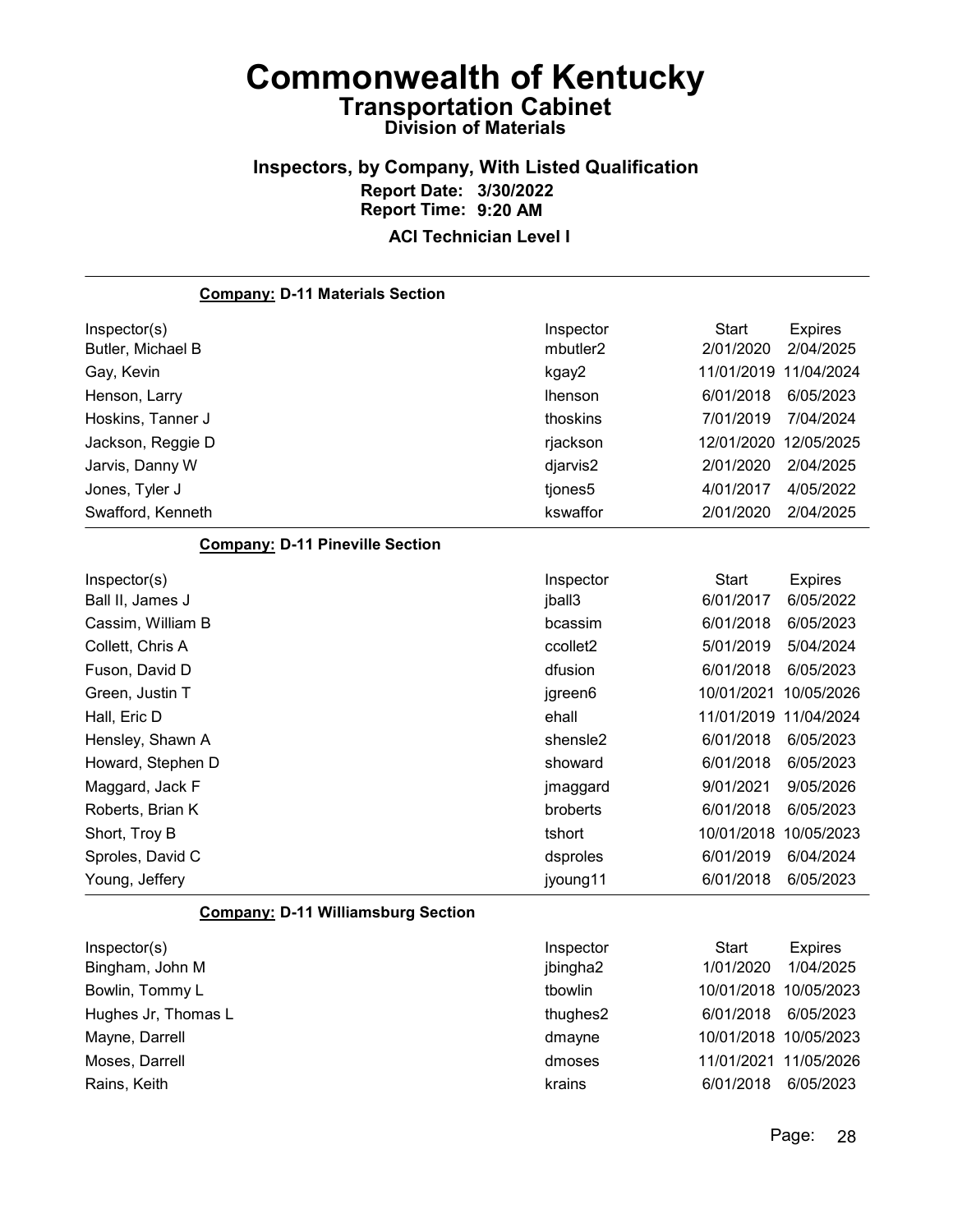#### Inspectors, by Company, With Listed Qualification Report Date: 3/30/2022 Report Time: 9:20 AM

| Vaughn, Jerry                            | jvaughn2           | 1/01/2020             | 1/04/2025      |
|------------------------------------------|--------------------|-----------------------|----------------|
| <b>Company: D-12 Materials Section</b>   |                    |                       |                |
| Inspector(s)                             | Inspector          | <b>Start</b>          | <b>Expires</b> |
| Anderson, Jeffrey                        | janders3           | 4/01/2018             | 4/05/2023      |
| Conn, Brady D                            | bconn              | 4/01/2019             | 4/04/2024      |
| Hamilton, Dustin S                       | dhamilt4           | 3/01/2019             | 3/04/2024      |
| Hamilton, Eric E                         | ehami2             | 7/01/2017             | 7/05/2022      |
| Scarberry, Wayne L                       | wscarber           | 3/01/2019             | 3/04/2024      |
| Wright, Nick D                           | nwright            | 4/01/2019             | 4/04/2024      |
| <b>Company: D-12 Paintsville Section</b> |                    |                       |                |
| Inspector(s)                             | Inspector          | <b>Start</b>          | <b>Expires</b> |
| Allen, Houston L                         | hallen             | 11/01/2017 11/05/2022 |                |
| Auxier, Johnathan S                      | jauxier            | 4/01/2018             | 4/05/2023      |
| Blevins, Michael D                       | mblevins           | 10/01/2018 10/05/2023 |                |
| Erwin, Ethan K                           | eerwin             | 11/01/2019 11/04/2024 |                |
| Fyffe, Jeffrey S                         | jfyffe             | 4/01/2018             | 4/05/2023      |
| Hall, Hunter R                           | hhall <sub>2</sub> | 10/01/2018 10/05/2023 |                |
| Horn, Samuel D                           | shorn2             | 11/01/2019 11/04/2024 |                |
| LeMaster, Ricky E                        | rlemaste           | 4/01/2018             | 4/05/2023      |
| Rice, Barry D                            | brice              | 4/01/2017             | 4/05/2022      |
| Segraves, Michael J                      | msegrave           | 4/01/2018             | 4/05/2023      |
| Wright, James D                          | jwright2           | 11/01/2017 11/05/2022 |                |
| <b>Company: D-12 Pikeville Section</b>   |                    |                       |                |
| Inspector(s)                             | Inspector          | <b>Start</b>          | <b>Expires</b> |
| Fleming, Jayme Q                         | jfleming           | 4/01/2018             | 4/05/2023      |
| Gayheart, Brett T                        | bgayhear           | 11/01/2019 11/04/2024 |                |
| Hamilton, Donovan T                      | dhamilt8           | 3/01/2019             | 3/04/2024      |
| Johnson, Larry W                         | ljohnso4           | 6/01/2019             | 6/04/2024      |
| Johnson, Tanner W                        | tjohnso9           | 4/01/2018             | 4/05/2023      |
| Kender, Jared D                          | jkender            | 10/01/2019            | 10/04/2024     |
| Kendrick, Tim P                          | tkendric           | 4/01/2018             | 4/05/2023      |
| Little, Lillian M                        | llittle            | 6/01/2019             | 6/04/2024      |
| Osborne, Marvin C                        | mosborne           | 4/01/2018             | 4/05/2023      |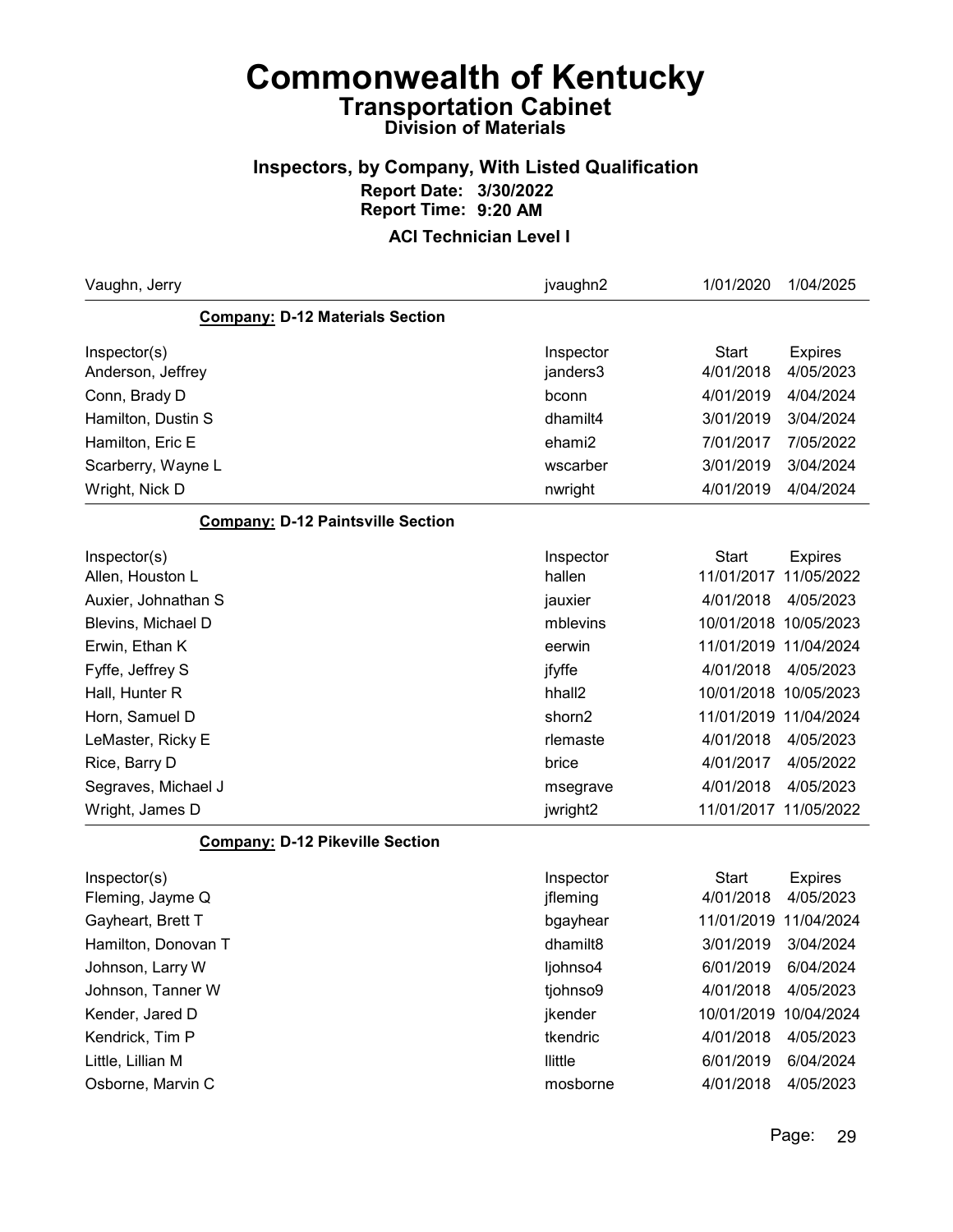#### Inspectors, by Company, With Listed Qualification Report Date: 3/30/2022 Report Time: 9:20 AM

ACI Technician Level I

| Potter, Phillip G                         | ppotter   | 8/01/2017<br>8/05/2022         |
|-------------------------------------------|-----------|--------------------------------|
| Stanley, Joe                              | jstanle2  | 11/01/2018<br>11/05/2023       |
| Thacker, Barry M                          | bthacke2  | 5/01/2018<br>5/05/2023         |
| <b>Company: D-12 Prestonsburg Section</b> |           |                                |
| Inspector(s)                              | Inspector | <b>Start</b><br><b>Expires</b> |
| Fannin, Christopher N                     | cfannin   | 3/01/2019<br>3/04/2024         |
| Hall, Randy L                             | rhall6    | 4/05/2023<br>4/01/2018         |
| Lafferty, Brian K                         | blaffert  | 5/01/2018<br>5/05/2023         |
| Newsome, Bishop J                         | bnewsome  | 10/01/2017<br>10/05/2022       |
| <b>Company: D-12 Whitesburg Section</b>   |           |                                |
| Inspector(s)                              | Inspector | <b>Start</b><br><b>Expires</b> |
| Amburgey, James A                         | jamburge  | 4/01/2018<br>4/05/2023         |
| Bentley, Brandon K                        | bbentley  | 9/01/2019<br>9/04/2024         |
| Fugate, Tony G                            | tfugate   | 4/01/2018<br>4/05/2023         |
| Holbrook, Heath D                         | hholbroo  | 6/01/2019<br>6/04/2024         |
| Lamb, Orlance B                           | olamb     | 5/01/2019<br>5/04/2024         |
| Lewis, Lonnie D                           | llewis2   | 4/01/2018<br>4/05/2023         |
| Mays, John C                              | jmays     | 4/01/2018<br>4/05/2023         |
| Company: D-99 Crew 340-IMOVE              |           |                                |
| Inspector(s)                              | Inspector | Start<br><b>Expires</b>        |
| Watkins, Brandon M                        | bwatkin2  | 9/05/2026<br>9/01/2021         |
| Wimsatt, Cheyenne M                       | cwimsatt  | 1/05/2027<br>1/01/2022         |
| <b>Company: DDS - Bowling Green</b>       |           |                                |
| Inspector(s)                              | Inspector | <b>Start</b><br><b>Expires</b> |
| Douglas, Daniel A                         | ddouglas  | 11/05/2025<br>11/01/2020       |
| Hughes, Nathan D                          | nhughes   | 11/01/2020<br>11/05/2025       |
| Netthisinghe, Ashane C                    | anetthis  | 9/01/2018<br>9/05/2023         |
| Rogers, Matthew H                         | mrogers2  | 8/01/2019<br>8/04/2024         |
| Sutton, Alex B                            | asutton2  | 12/01/2019 12/04/2024          |
| <b>Company: DM Inspection</b>             |           |                                |
| Inspector(s)                              | Inspector | <b>Start</b><br><b>Expires</b> |
| Moran, Cathleen K                         | cmoran2   | 9/01/2021<br>9/05/2026         |

Page: 30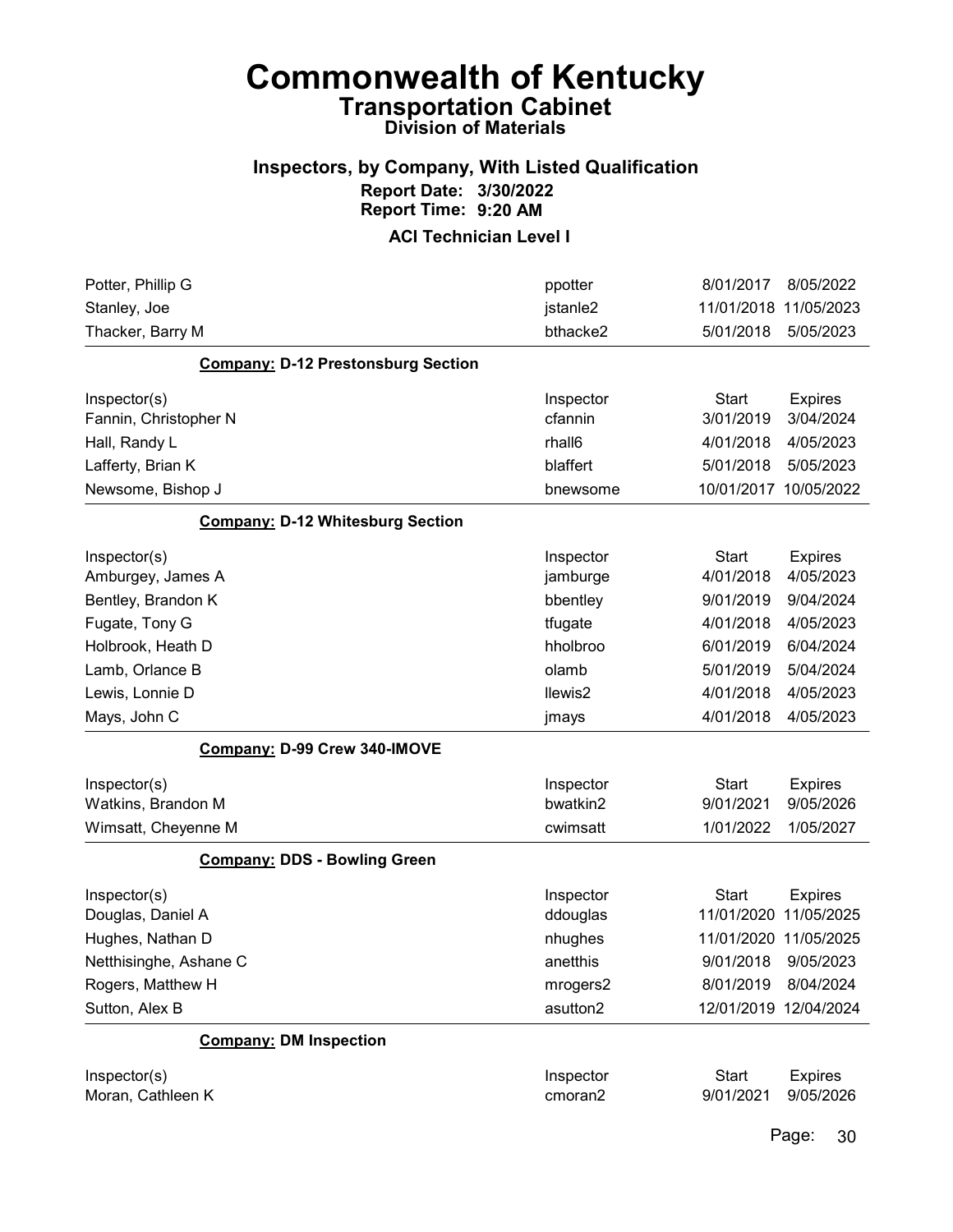# Inspectors, by Company, With Listed Qualification Report Date: 3/30/2022

Report Time: 9:20 AM

| Moran, Michelle B                                           |                                                 | mmoran                           | 9/01/2021                               | 9/05/2026                                 |
|-------------------------------------------------------------|-------------------------------------------------|----------------------------------|-----------------------------------------|-------------------------------------------|
|                                                             | <b>Company: DUPLICATE NAME - NO LONGER USED</b> |                                  |                                         |                                           |
| Inspector(s)<br>Oliver, Robert M                            |                                                 | Inspector<br>roliver3            | <b>Start</b><br>12/01/2019              | <b>Expires</b><br>12/04/2024              |
|                                                             | <b>Company: David Enterprises Inc.</b>          |                                  |                                         |                                           |
| Inspector(s)<br>Knapp, Rayanna S                            |                                                 | Inspector<br>rknapp              | <b>Start</b><br>2/01/2019               | <b>Expires</b><br>2/05/2024               |
|                                                             | Company: De-Am-Ron Bld. Sys.                    |                                  |                                         |                                           |
| Inspector(s)<br>Bittel, Eric L<br>Brown, Brendan            |                                                 | Inspector<br>ebittel<br>bbrown5  | <b>Start</b><br>11/01/2017<br>9/01/2018 | <b>Expires</b><br>11/05/2022<br>9/05/2023 |
| Newton, Clint D<br>Pinkston, Charles V                      |                                                 | cnewton<br>cpinksto              | 8/01/2018<br>8/01/2018                  | 8/05/2023<br>8/05/2023                    |
|                                                             | Company: Delta Natural Gas Co.                  |                                  |                                         |                                           |
| Inspector(s)<br>Elliott, Kevin R                            |                                                 | Inspector<br>kelliott            | <b>Start</b><br>9/01/2019               | <b>Expires</b><br>9/04/2024               |
|                                                             | <b>Company: Denham Blythe</b>                   |                                  |                                         |                                           |
| Inspector(s)<br>Bieber, Amos B<br>Blair, Kelley M           |                                                 | Inspector<br>abieber<br>kblair   | <b>Start</b><br>6/01/2021<br>11/01/2017 | <b>Expires</b><br>6/05/2026<br>11/05/2022 |
| Castle, Brandon A                                           |                                                 | bcastle                          | 9/01/2020                               | 9/05/2025                                 |
| Dickens, Hayden<br>Garrett, Patrick A<br>Hatfield, Hayden C |                                                 | hdickens<br>pgarrett<br>hhatfiel | 9/01/2020<br>5/01/2018<br>11/01/2019    | 9/05/2025<br>5/05/2023<br>11/04/2024      |
| Hinkle, Dylan R                                             |                                                 | dhinkle                          |                                         | 11/01/2017 11/05/2022                     |
| Hopkins, Wesley K                                           |                                                 | whopkins                         | 9/01/2017                               | 9/05/2022                                 |
| Kramer, Noah<br>Lang, Robert D                              |                                                 | nkramer<br>rlang                 | 11/01/2018 11/05/2023<br>4/01/2017      | 4/05/2022                                 |
| Lewis, Jeffrey A                                            |                                                 | jlewis6                          | 3/01/2018                               | 3/05/2023                                 |
| Myers, Robert                                               |                                                 | rmyers3                          | 9/01/2020                               | 9/05/2025                                 |
| Pilcher, Nicholas A<br>Porron, Israel                       |                                                 | npilcher<br>iporron              | 2/01/2019<br>9/01/2019                  | 2/05/2024<br>9/04/2024                    |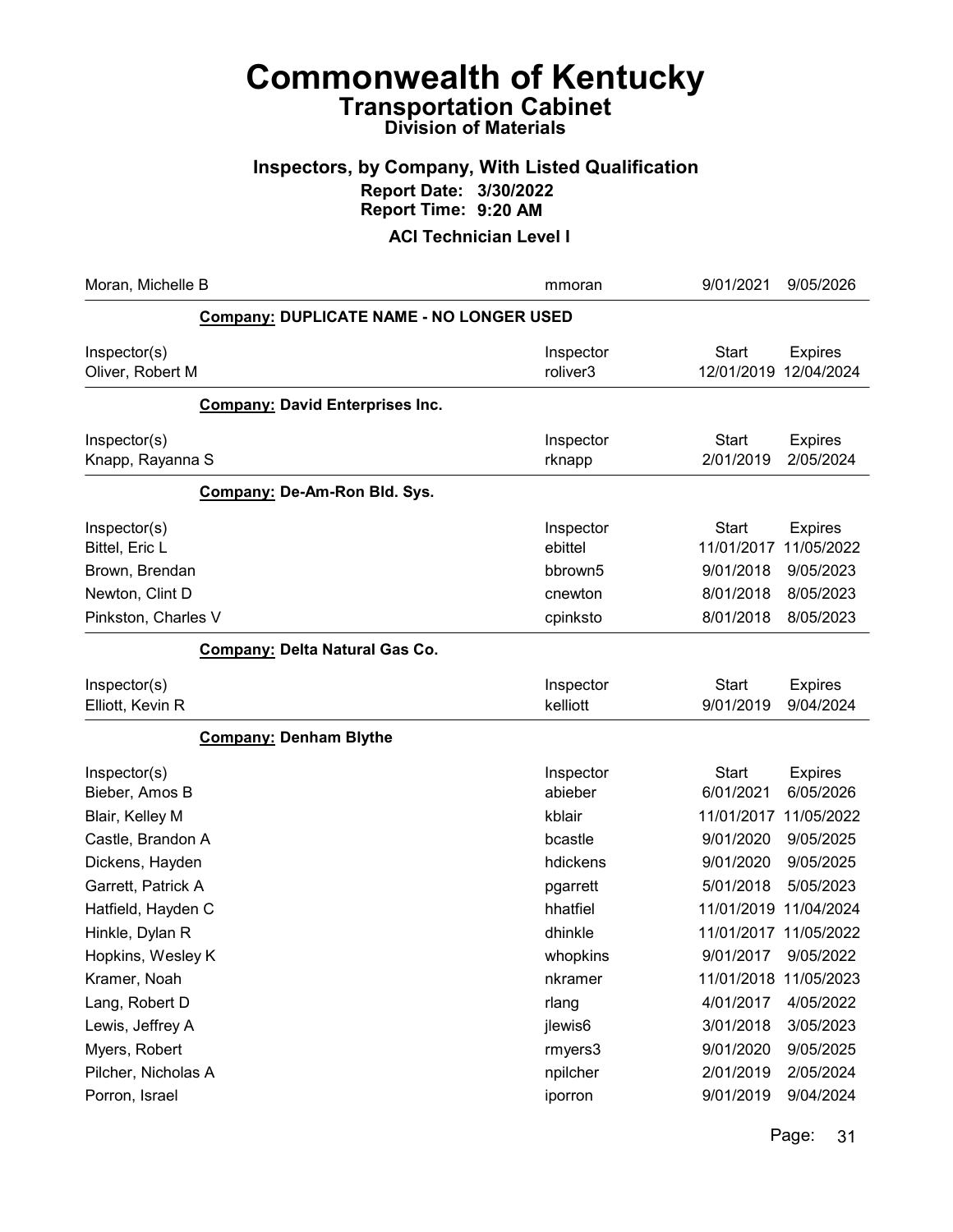#### Inspectors, by Company, With Listed Qualification Report Date: 3/30/2022 Report Time: 9:20 AM

| Redmon, Aaron T                       | aredmon   | 11/01/2019 11/04/2024 |                |
|---------------------------------------|-----------|-----------------------|----------------|
| Smith, Isaac S                        | ismith    | 8/01/2021             | 8/05/2026      |
| Stavelin, Robert B                    | rstaveli  | 4/01/2017             | 4/05/2022      |
| Stroub, Robert J                      | rstroub   | 7/01/2021             | 7/05/2026      |
| Sulebmanagic, Kemal                   | ksulebma  | 3/01/2018             | 3/05/2023      |
| Watts III, Vinson A                   | vwatts    | 5/01/2021             | 5/05/2026      |
| Welch, David B                        | dwelch    | 9/01/2017             | 9/05/2022      |
| Willen, Wade D                        | wwillen   | 7/01/2018             | 7/05/2023      |
| <b>Company: District Eight</b>        |           |                       |                |
| Inspector(s)                          | Inspector | Start                 | <b>Expires</b> |
| Coffey, James E                       | jcoffey2  | 3/17/2020             | 3/21/2025      |
| Little, Jason P                       | jlittle   | 10/01/2019            | 10/04/2024     |
| Matherly, Adam                        | amatherl  | 8/01/2018             | 8/05/2023      |
| Phelps, Michael E                     | mphelps2  | 8/01/2018             | 8/05/2023      |
| Proffitt, Justin K                    | jproffi2  | 4/01/2019             | 4/04/2024      |
| Turpin, James W                       | jturpin3  | 8/01/2018             | 8/05/2023      |
| <b>Company: District Eleven</b>       |           |                       |                |
| Inspector(s)                          | Inspector | <b>Start</b>          | <b>Expires</b> |
| Bishop, John P                        | jbishop3  | 6/01/2018             | 6/05/2023      |
| Boyd, Luke E                          | lboyd     | 6/01/2018             | 6/05/2023      |
| Broughton, Christopher L              | cbrought  | 6/01/2018             | 6/05/2023      |
| Davidson, Terry G                     | tdavidso  | 1/01/2020             | 1/04/2025      |
| Russell, Paul H                       | prussell  | 11/01/2019            | 11/04/2024     |
| Smith, Alex                           | asmith6   | 1/01/2020             | 1/04/2025      |
| <b>Company: District Five</b>         |           |                       |                |
| Inspector(s)                          | Inspector | <b>Start</b>          | <b>Expires</b> |
| Hall, Tristan R                       | thall2    | 9/01/2020             | 9/05/2025      |
| Hamilton, Steve G                     | shamilto  | 10/01/2018 10/05/2023 |                |
| O'Neal, Sheree A                      | mcdshe    | 9/01/2017             | 9/05/2022      |
| Company: District Five - Crew No. 610 |           |                       |                |
| Inspector(s)                          | Inspector | <b>Start</b>          | <b>Expires</b> |
| Ly, Huy Q                             | hly       | 3/01/2018             | 3/05/2023      |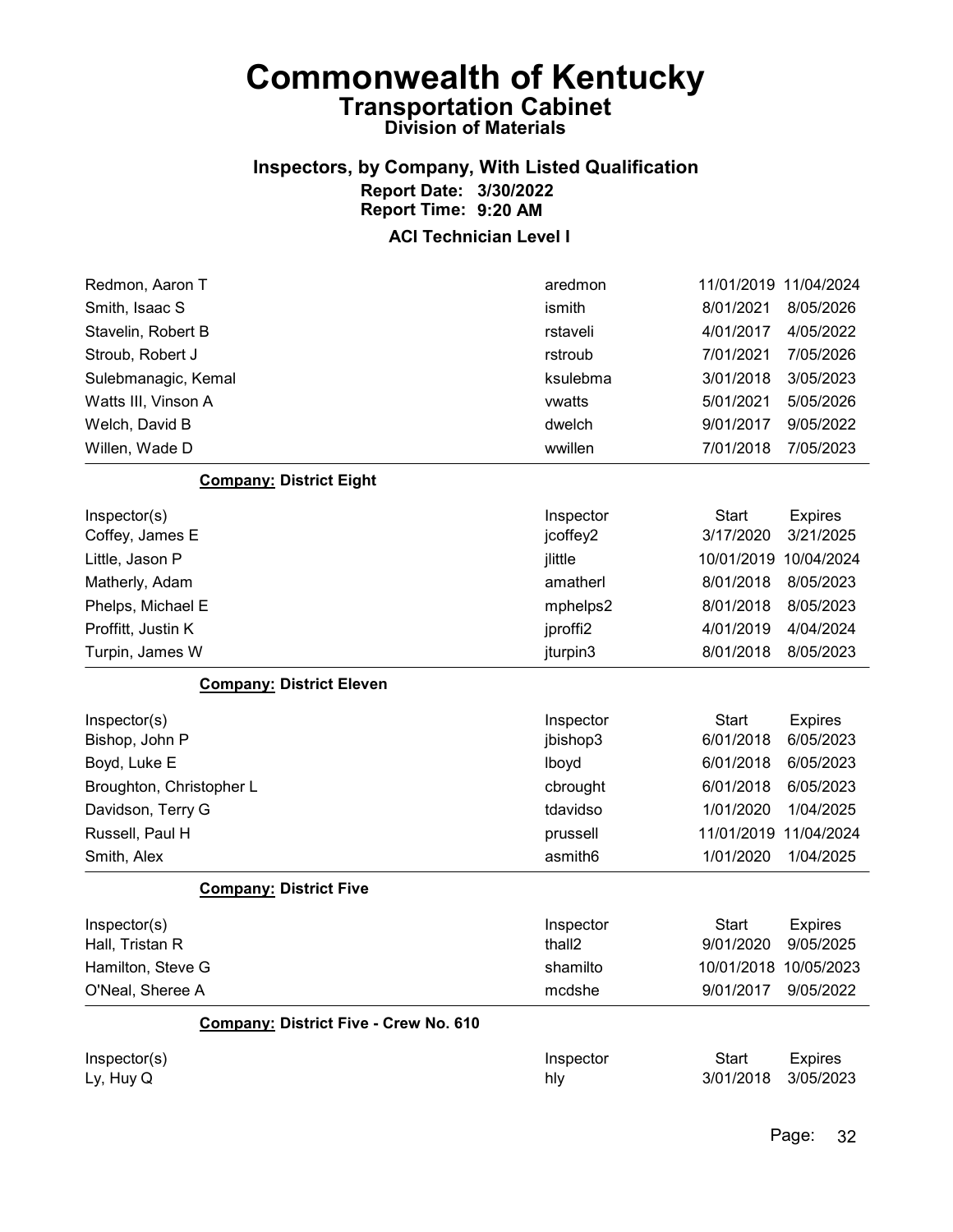#### Inspectors, by Company, With Listed Qualification Report Date: 3/30/2022 Report Time: 9:20 AM ACI Technician Level I

# Company: District Four Inspector(s) **Inspector** Start Expires Benningfield, Jeffery L<br>
and the state of the state of the state is positive to the state of the state of the state of the state of the state of the state of the state of the state of the state of the state of the state of Graham, Gilbert G ggraham 6/01/2019 6/04/2024 Jewell, Keith D kjewell 3/01/2019 3/04/2024 Company: District Nine Inspector(s) **Inspector** Start Expires Dillon, Mathew W mdillion 8/01/2017 8/05/2022 Drea, Audrea adrea 6/01/2018 6/05/2023 Company: District One Inspector(s) **Inspector** Start Expires Deberry, Kenneth kdeberry 1/01/2020 1/04/2025 Fulton, Ronald W rfulton 12/01/2019 12/04/2024 Gibson, Harold W hgibson 12/01/2019 12/04/2024 Hawkins, Chad L chawkin2 12/01/2019 12/04/2024 Hicks, Sarah J shicks 10/01/2019 10/04/2024 Jones, Brenda Q bjones7 12/01/2019 12/04/2024 Lyons, Matthew A mlyons2 1/01/2020 1/04/2025 Park, Casey cpark 1/01/2020 1/04/2025 Quertermous, Jerrod S jquerte2 12/01/2019 12/04/2024 Smith, Jimmy jsmith13 1/01/2020 1/04/2025 Turner, Dustin T dturner 12/01/2019 12/04/2024 Wiggins, Darren dwiggins 12/01/2019 12/04/2024 Company: District One - Crew No. 200

| Inspector(s)                   | Inspector | Start                 | <b>Expires</b> |
|--------------------------------|-----------|-----------------------|----------------|
| Turner, Bradley C              | bturner   | 3/01/2018             | 3/05/2023      |
| Turner, Bradley C              | bturner   | 12/01/2019 12/04/2024 |                |
| <b>Company: District Seven</b> |           |                       |                |
| Inspector(s)                   | Inspector | Start                 | <b>Expires</b> |
| Browning, Ethan K              | ebrownin  | 6/01/2017             | 6/05/2022      |
| Claunch, Gerald W              | gclaunch  | 3/01/2020             | 3/05/2025      |
| Drury, Dustan L                | ddrury    | 3/01/2020             | 3/05/2025      |

Page: 33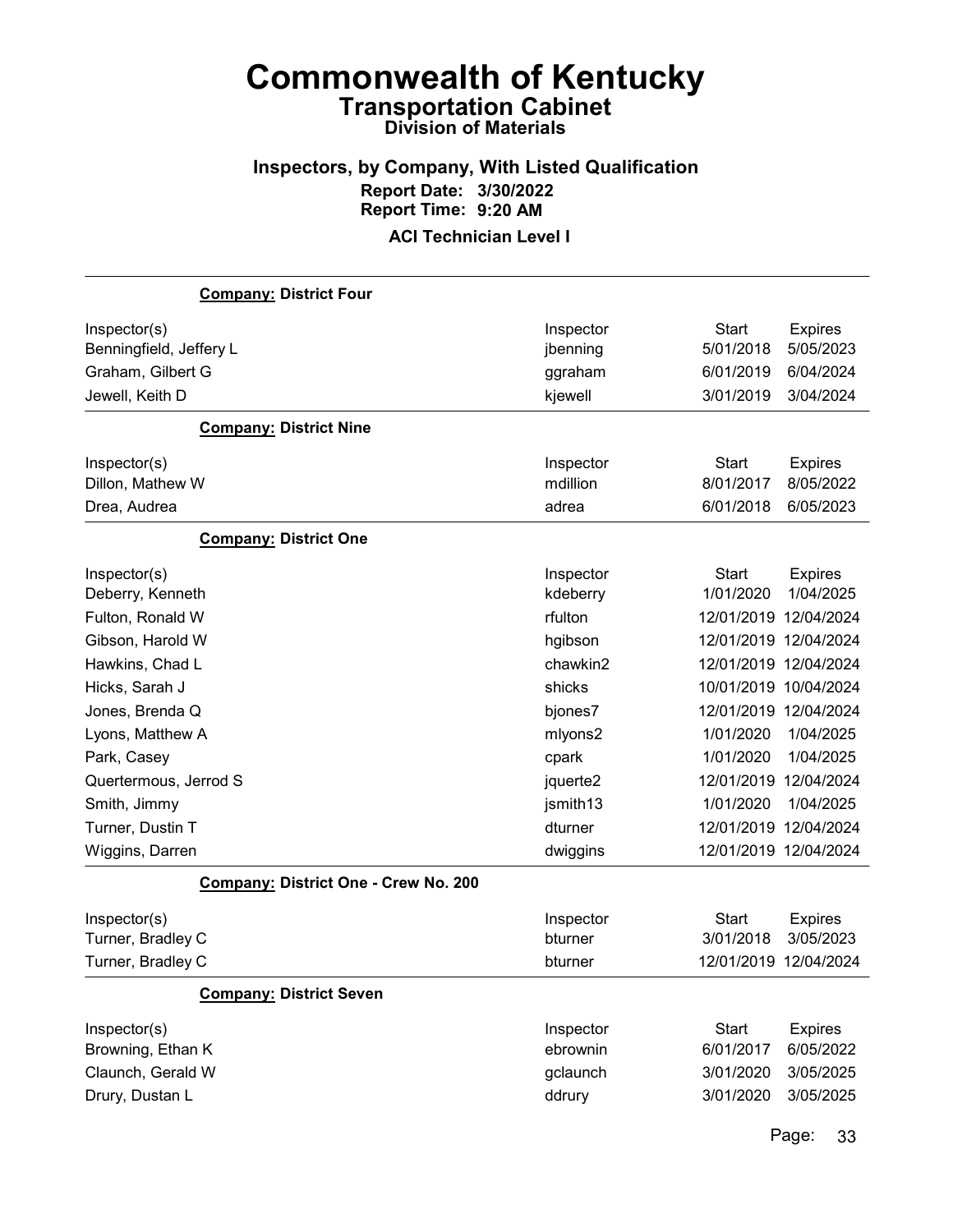### Inspectors, by Company, With Listed Qualification Report Date: 3/30/2022 Report Time: 9:20 AM

| Faulkner, James O              | jfaulkn2  | 3/01/2020<br>3/05/2025         |
|--------------------------------|-----------|--------------------------------|
| Gallaher, Benjamin             | bgallahe  | 3/01/2020<br>3/05/2025         |
| Gritton, Adam S                | agritton  | 3/01/2020<br>3/05/2025         |
| Hamlin III, Artman             | ahamlin   | 3/05/2025<br>3/01/2020         |
| Harris, Cody L                 | charris5  | 3/01/2020<br>3/05/2025         |
| Hurd, Robert D                 | rhurd     | 3/01/2020<br>3/05/2025         |
| Lane, Kevin T                  | klane     | 3/01/2020<br>3/05/2025         |
| Meriwether, Cody T             | cmeriwet  | 3/01/2020<br>3/05/2025         |
| Norton, Jerry D                | jnorton2  | 3/01/2020<br>3/05/2025         |
| Parkhurst, Brett D             | bparkhur  | 3/01/2020<br>3/05/2025         |
| Patton, Jarrett A              | jpatton   | 3/01/2020<br>3/05/2025         |
| Poucel, Brian R                | bpoucel   | 3/01/2020<br>3/05/2025         |
| Powell, Michael K              | mpowel2   | 3/01/2020<br>3/05/2025         |
| Shewmaker, William G           | wshewmak  | 3/01/2020<br>3/05/2025         |
| Smith, Jason E                 | jsmith14  | 3/01/2020<br>3/05/2025         |
| Wright, Jackie W               | jwright6  | 3/05/2025<br>3/01/2020         |
| <b>Company: District Six</b>   |           |                                |
| Inspector(s)                   | Inspector | <b>Start</b><br><b>Expires</b> |
| Burke, Jodi E                  | jburke2   | 12/01/2018 12/05/2023          |
| Fryman, Jeff T                 | jfryman   | 1/01/2019<br>1/05/2024         |
| Hitch, Kevin M                 | khitch    | 10/01/2019 10/04/2024          |
| <b>Company: District Ten</b>   |           |                                |
| Inspector(s)                   | Inspector | Start<br><b>Expires</b>        |
| Conway, Chad A                 | cconway2  | 10/01/2020 10/05/2025          |
| Montgomery, Jonathan N         | jmontgo3  | 10/01/2019 10/04/2024          |
| Stamper, Kenneth               | kstampe2  | 1/01/2020<br>1/04/2025         |
| Warner, Joshua D               | jwarner   | 10/01/2019 10/04/2024          |
| <b>Company: District Three</b> |           |                                |
| Inspector(s)                   | Inspector | Start<br><b>Expires</b>        |
| Cary, Shawn L                  | scary     | 12/01/2017 12/05/2022          |
| Petrie, Mark A                 | mpetrie   | 3/04/2024<br>3/01/2019         |
|                                |           |                                |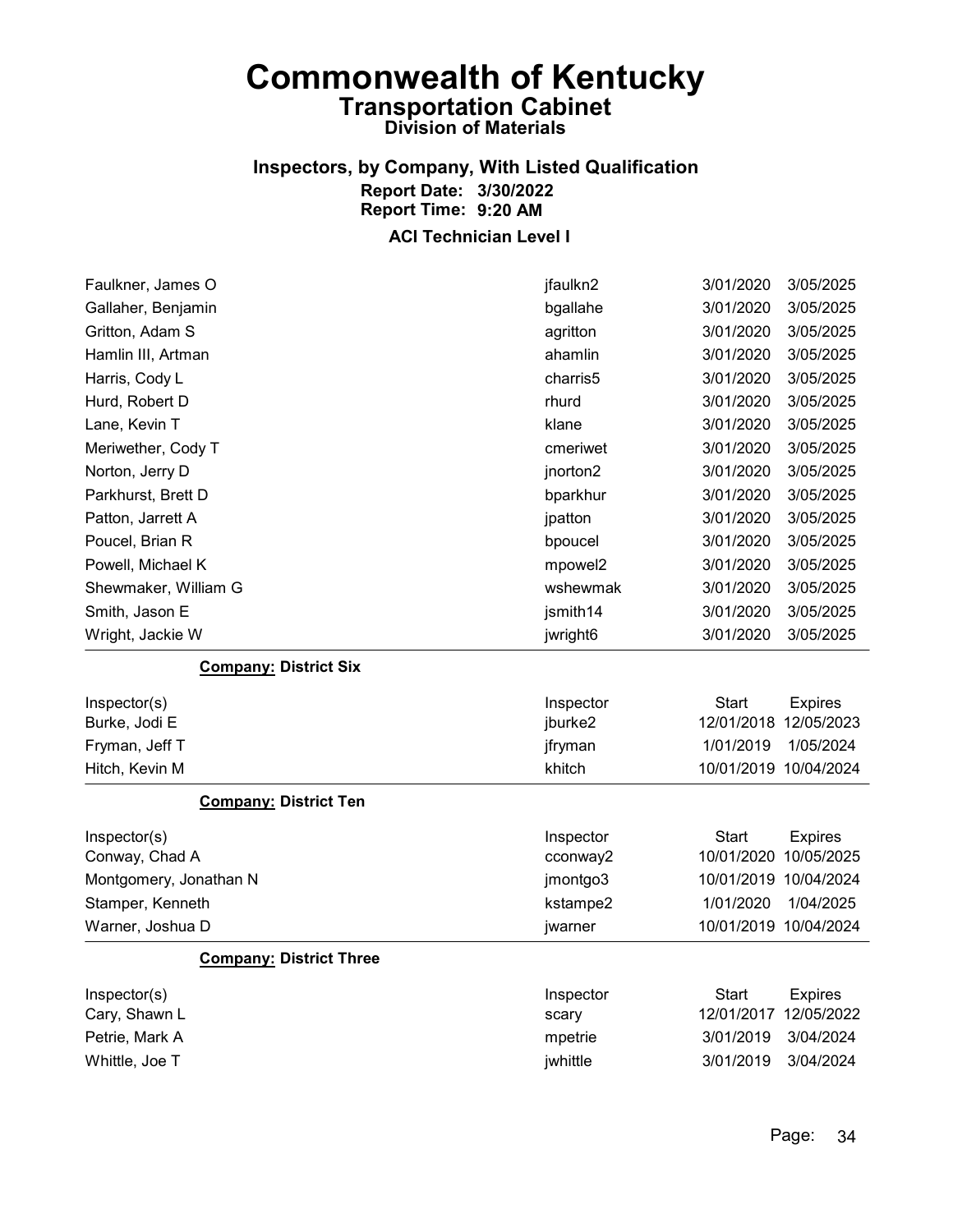#### Inspectors, by Company, With Listed Qualification Report Date: 3/30/2022 Report Time: 9:20 AM ACI Technician Level I

# Company: District Twelve Inspector(s) **Inspector** Start Expires Austin, Carl W caustin 4/01/2018 4/05/2023 Copley, David J dcopley 5/01/2018 5/05/2023 Goff, Tanner C tgoff 9/01/2019 9/04/2024 Company: District Two Inspector(s) **Inspector** Start Expires Puckett, Miles B mpucket2 6/01/2018 6/05/2023 Sutton, Larry L **button** 9/01/2019 9/04/2024 Willett, Jason L jwillet2 9/01/2019 9/04/2024 Company: Division Of Construction Inspector(s) **Inspector** Start Expires Hammer, Lee A lhammer 4/01/2017 4/05/2022 Company: Division Of Maintenance Inspector(s) **Inspector** Start Expires Mitchell, Andrew B amitchel 8/01/2021 8/05/2026 Company: Division of Abandoned Mine Lands Inspector(s) **Inspector** Start Expires Grant, Gary D ggrant 6/01/2017 6/05/2022 Company: Dixie Paving, Inc.. - Stanford Inspector(s) **Inspector** Start Expires Greer, Alex agreer 1/01/2018 1/05/2023 Company: ECS Limited Inspector(s) **Inspector** Start Expires Alvarez, Austin M aalvarez 1/01/2021 1/05/2026 Burgdorf, Shaun E sburgdor 2/01/2021 2/05/2026 Denson, Sr., Jimmy L jdenson 12/01/2020 12/05/2025 Dishman, Colton M cdishman 10/01/2020 10/05/2025 Dyer, Brandon M bdyer2 7/01/2021 7/05/2026

Gay, Bruce L bgay 10/01/2020 10/05/2025

Page: 35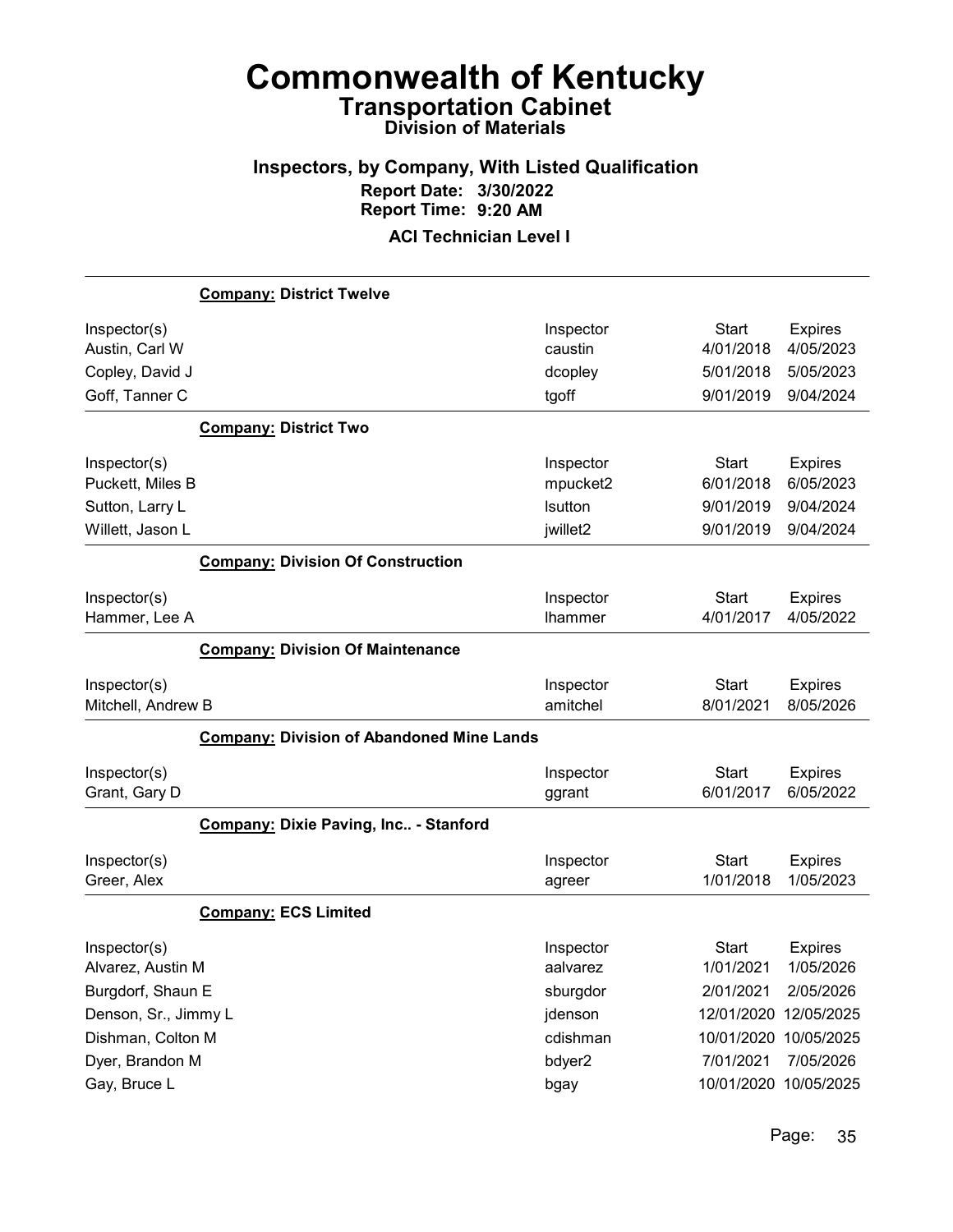#### Inspectors, by Company, With Listed Qualification Report Date: 3/30/2022 Report Time: 9:20 AM ACI Technician Level I

| <b>Company: ECS Limited - Louisville</b>   |           |              |                       |
|--------------------------------------------|-----------|--------------|-----------------------|
| Inspector(s)                               | Inspector | <b>Start</b> | <b>Expires</b>        |
| Alexander, Jim G                           | jalexan3  | 8/01/2019    | 8/04/2024             |
| Bartley, Ashley N                          | abartle2  |              | 10/01/2019 10/04/2024 |
| Burke, Dalene F                            | dburke    | 1/01/2020    | 1/04/2025             |
| Clements, Robert W                         | rclement  |              | 10/01/2020 10/05/2025 |
| Fathergill, Daniel L                       | dfatherg  | 5/01/2021    | 5/05/2026             |
| Glenn, Lucas G                             | Iglenn    | 9/01/2021    | 9/05/2026             |
| Hallahan, Aaron M                          | ahallaha  | 6/01/2019    | 6/04/2024             |
| Harris, Andrew T                           | aharris2  | 10/01/2020   | 10/05/2025            |
| Harris, Natalie                            | nharris3  | 1/01/2022    | 1/05/2027             |
| Hayden, Corey J                            | chayden2  | 3/01/2019    | 3/04/2024             |
| Keller, James E                            | jkeller   | 1/01/2022    | 1/05/2027             |
| Lewis, Alan F                              | alewis3   | 5/01/2021    | 5/05/2026             |
| Mancini, Randy R                           | rmancini  | 5/01/2018    | 5/05/2023             |
| McClintock, Matthew B                      | mmcclint  | 5/01/2018    | 5/05/2023             |
| Payne, Chase M                             | cpayne    | 9/01/2021    | 9/05/2026             |
| Rugerio, Andrew R                          | arugerio  | 8/01/2019    | 8/04/2024             |
| Wahdan, Hussien A                          | hwahdan   | 12/01/2021   | 12/05/2026            |
| Whooley, Conor M                           | cwhooley  | 3/01/2019    | 3/04/2024             |
| <b>Company: Encore Precast LLC</b>         |           |              |                       |
| Inspector(s)                               | Inspector | <b>Start</b> | <b>Expires</b>        |
| Mehaffy, Benjamin A                        | bmehaffy  | 4/15/2018    | 4/19/2023             |
| <b>Company: Ernst Concrete</b>             |           |              |                       |
| Inspector(s)                               | Inspector | <b>Start</b> | <b>Expires</b>        |
| Izer, Darrin W                             | dizer     | 1/01/2022    | 1/05/2027             |
| Pilkington, Mark A                         | mpilking  | 2/01/2022    | 2/05/2027             |
| Thompson, Stephen T                        | sthomps1  | 2/01/2022    | 2/05/2027             |
| Walker, Benjamin L                         | bwalker3  | 1/01/2022    | 1/05/2027             |
| <b>Company: Ernst Concrete - Crestwood</b> |           |              |                       |
| Inspector(s)                               | Inspector | <b>Start</b> | <b>Expires</b>        |
| Hartman, Ronald J                          | rhartman  |              | 12/01/2019 12/04/2024 |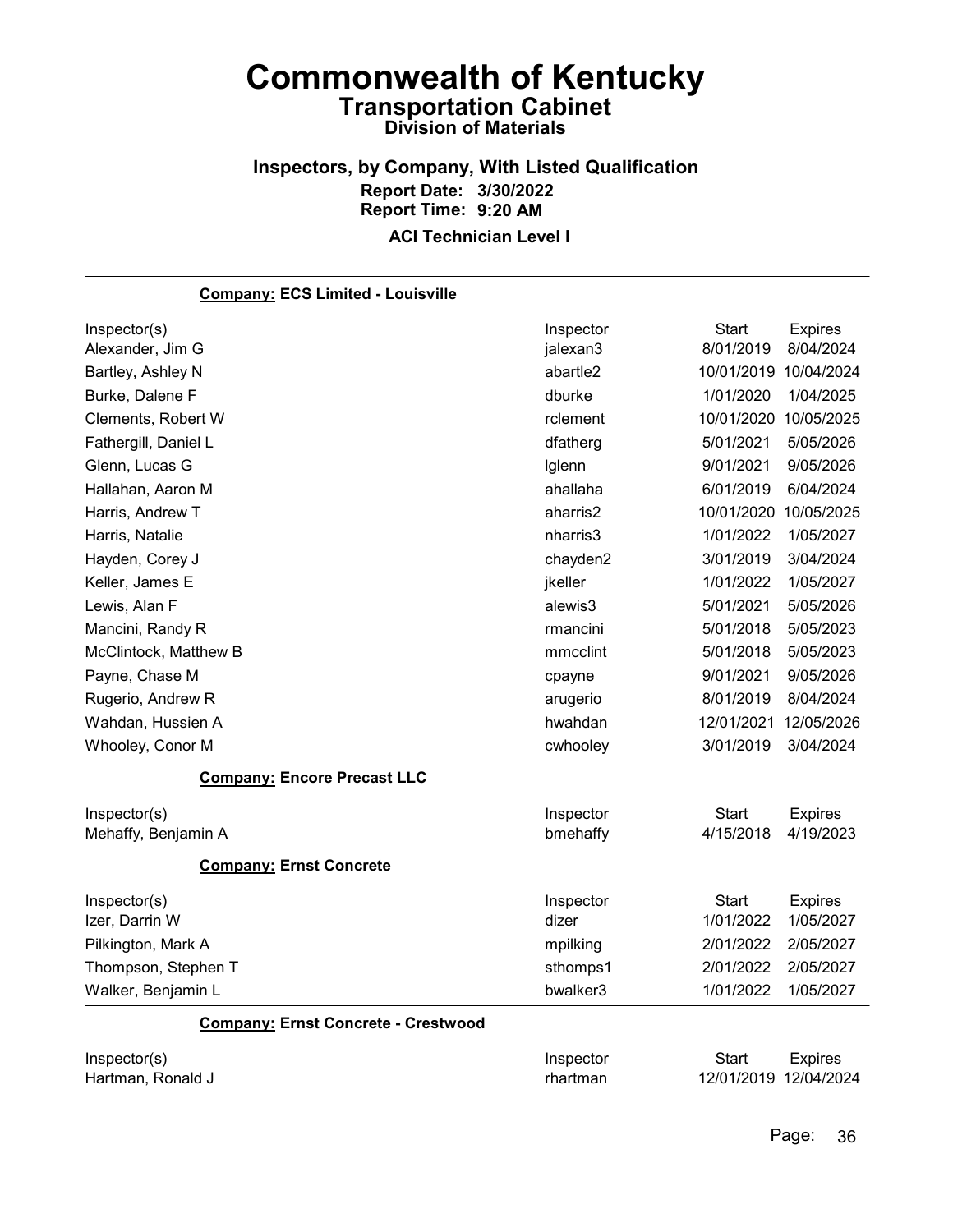## Inspectors, by Company, With Listed Qualification Report Date: 3/30/2022 Report Time: 9:20 AM

#### ACI Technician Level I

| Company: Ernst Concrete - Dayton OH                                        |                                             |                                                              |                                                         |
|----------------------------------------------------------------------------|---------------------------------------------|--------------------------------------------------------------|---------------------------------------------------------|
| Inspector(s)<br>Courtney, Charles M                                        | Inspector<br>ccourtne                       | Start<br>1/01/2020                                           | <b>Expires</b><br>1/04/2025                             |
| <b>Company: Ernst Concrete - Hebron</b>                                    |                                             |                                                              |                                                         |
| Inspector(s)<br>Michael, Gene A                                            | Inspector<br>gmichael                       | <b>Start</b><br>2/01/2020                                    | <b>Expires</b><br>2/04/2025                             |
| <b>Company: Ernst Concrete - Louisville</b>                                |                                             |                                                              |                                                         |
| Inspector(s)<br>Balderson, Richard A<br>Crush, Andrew J<br>Duncan, Tommy K | Inspector<br>rbalders<br>acrush<br>tduncan2 | Start<br>12/01/2019<br>6/01/2020<br>12/01/2021               | <b>Expires</b><br>12/04/2024<br>6/05/2025<br>12/05/2026 |
| Koch, Will P                                                               | wkoch                                       | 1/01/2018                                                    | 1/05/2023                                               |
| <b>Company: Ernst Concrete - Walton KY</b>                                 |                                             |                                                              |                                                         |
| Inspector(s)<br>Barry, John R                                              | Inspector<br>jbarry                         | <b>Start</b><br>6/01/2018                                    | <b>Expires</b><br>6/05/2023                             |
| Greene, Jeff G                                                             | jgreene                                     | 2/01/2020                                                    | 2/04/2025                                               |
| Leighton, Mike R                                                           | mleighto                                    | 2/01/2018                                                    | 2/05/2023                                               |
| Proffitt, Phyllis A<br>Ward Jr., Harrison T                                | pproffit<br>hward                           | 2/01/2020<br>6/01/2018                                       | 2/04/2025<br>6/05/2023                                  |
| <b>Company: Ernst Enterprises</b>                                          |                                             |                                                              |                                                         |
| Inspector(s)<br>Cain, Scott A                                              | Inspector<br>scain                          | <b>Start</b><br>12/01/2019 12/04/2024                        | <b>Expires</b>                                          |
| Company: Federal Materials Concrete - Paducah, KY                          |                                             |                                                              |                                                         |
| Inspector(s)<br>Brandon, Jeff D<br>Hutchins, Cathleen M                    | Inspector<br>jbrandon<br>chutchin           | <b>Start</b><br>12/01/2019 12/04/2024<br>2/01/2020 2/04/2025 | <b>Expires</b>                                          |
| Shihady, Caleb J                                                           | cshihady                                    | 2/01/2020                                                    | 2/04/2025                                               |
| Thompson, Gary F                                                           | gthompso                                    | 12/01/2019 12/04/2024                                        |                                                         |
| <b>Company: Forterra</b>                                                   |                                             |                                                              |                                                         |
| Inspector(s)                                                               | Inspector                                   | <b>Start</b>                                                 | <b>Expires</b>                                          |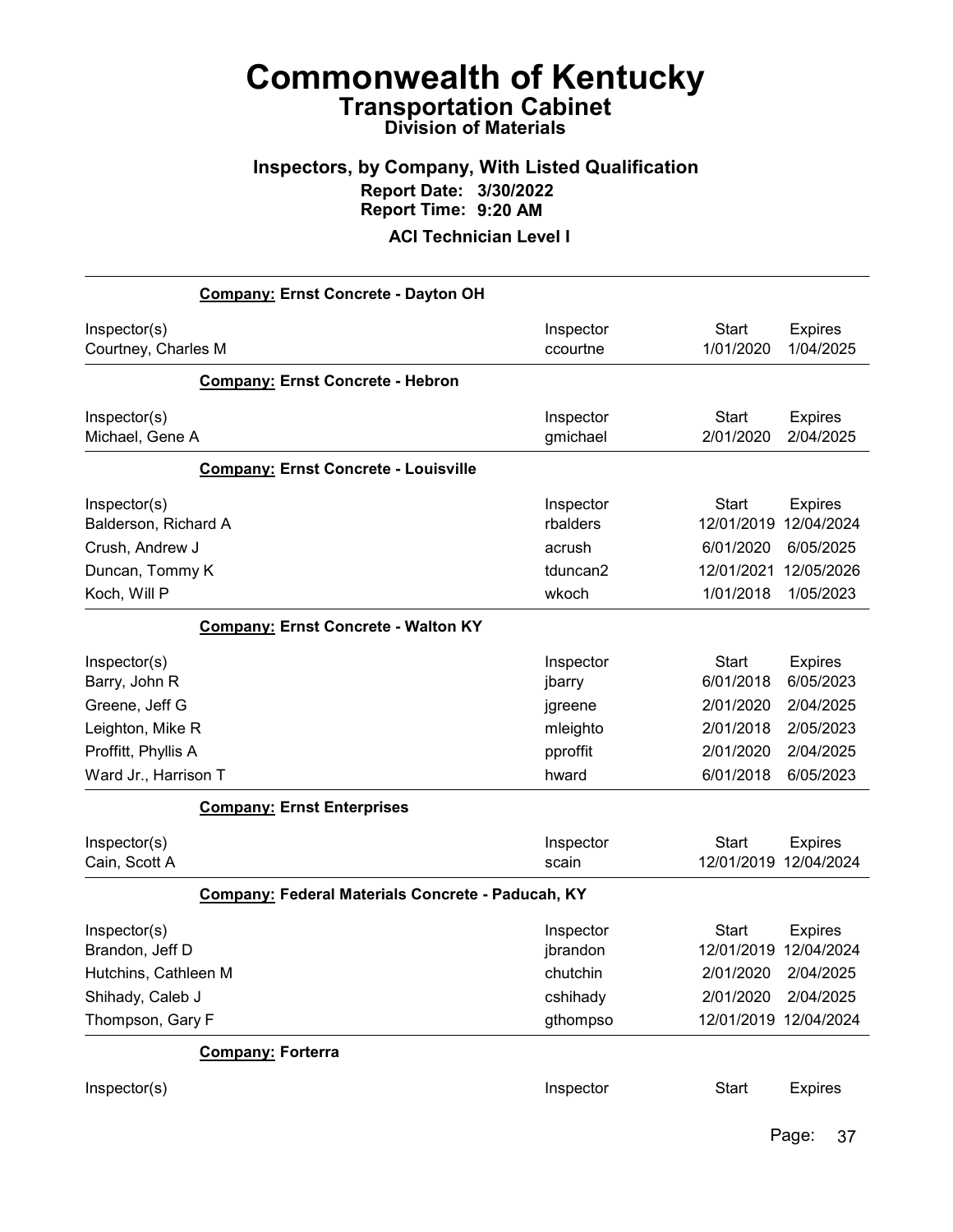### Inspectors, by Company, With Listed Qualification Report Date: 3/30/2022 Report Time: 9:20 AM

| Marston, Michael W                        | mmarston  | 6/01/2021    | 6/05/2026             |
|-------------------------------------------|-----------|--------------|-----------------------|
| Vornberger, Ray T                         | rvornber  | 10/01/2021   | 10/05/2026            |
| Yates, Christian M                        | cyates    | 3/01/2018    | 3/05/2023             |
| <b>Company: Forterra - Lexington</b>      |           |              |                       |
| Inspector(s)                              | Inspector | <b>Start</b> | <b>Expires</b>        |
| Mabson, Jeremiah I                        | jmabson   | 11/01/2018   | 11/05/2023            |
| Porter, Preston C                         | pporter   | 8/01/2018    | 8/05/2023             |
| <b>Company: Foster Supply Inc.</b>        |           |              |                       |
| Inspector(s)                              | Inspector | <b>Start</b> | <b>Expires</b>        |
| Burkhart, Daniel R                        | dburkhar  | 2/01/2019    | 2/05/2024             |
| Reichle, Daren P                          | dreichle  |              | 10/01/2017 10/05/2022 |
| Storie, Terry W                           | tstorie   |              | 11/01/2019 11/04/2024 |
| <b>Company: GPI</b>                       |           |              |                       |
| Inspector(s)                              | Inspector | <b>Start</b> | <b>Expires</b>        |
| Stenstrom, Audra S                        | astenstr  | 4/01/2019    | 4/04/2024             |
| <b>Company: GRW Engineers - Lexington</b> |           |              |                       |
| Inspector(s)                              | Inspector | <b>Start</b> | <b>Expires</b>        |
| Hobson, Gregory S                         | ghobson   | 9/01/2019    | 9/04/2024             |
| Main, Raymond J                           | rmain     | 1/01/2020    | 1/04/2025             |
| Shear, Ray F                              | rshear    | 1/01/2020    | 1/04/2025             |
| <b>Company: GRW Engineers, Inc.</b>       |           |              |                       |
| Inspector(s)                              | Inspector | Start        | <b>Expires</b>        |
| Bruns, George R                           | gbruns    | 1/01/2020    | 1/04/2025             |
| Ellis, Seth D                             | sellis3   | 1/01/2020    | 1/04/2025             |
| Kreutzjans, Gregory A                     | gkreutzj  | 9/01/2019    | 9/04/2024             |
| Robinson, Randy M                         | rrobinso  | 1/01/2020    | 1/04/2025             |
| Winsett, Joel S                           | jwinsett  | 1/01/2020    | 1/04/2025             |
| <b>Company: Garrott Brothers</b>          |           |              |                       |
| Inspector(s)                              | Inspector | <b>Start</b> | <b>Expires</b>        |
| Hill, Parker R                            | phill     | 6/04/2018    | 6/08/2023             |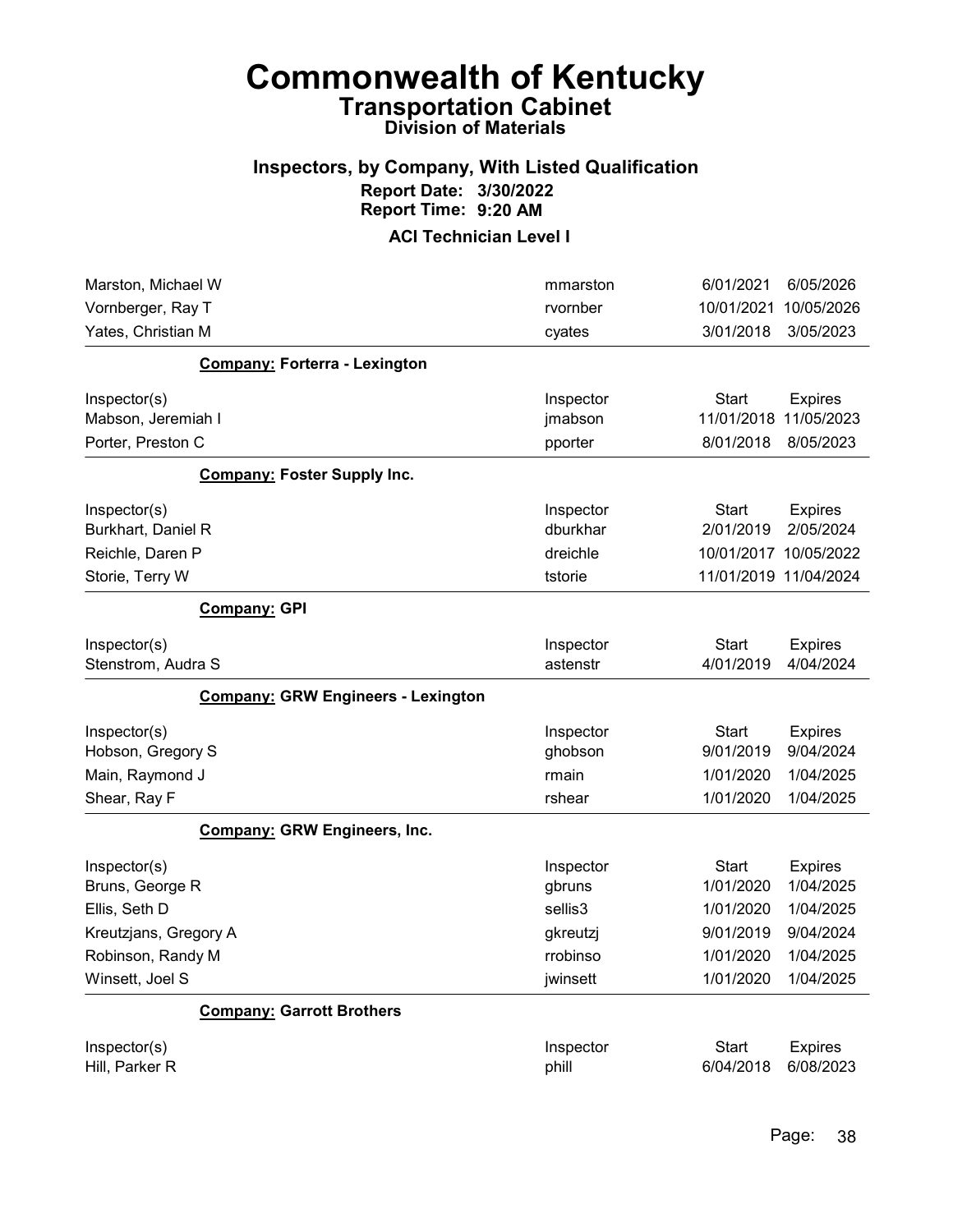### Inspectors, by Company, With Listed Qualification Report Date: 3/30/2022 Report Time: 9:20 AM ACI Technician Level I

# Company: Gate Precast Company Inspector(s) **Inspector** Start Expires Adams, Jeremy N **and Contract Contract Contract Contract Contract Contract Contract Contract Contract Contract Contract Contract Contract in the second contract Contract Contract Contract Contract Contract Contract Contrac** Hall, Keith khall2 9/01/2018 9/05/2023 Trent, Stanley strent2 11/01/2020 11/05/2025 Company: Gem Engineering Inc. Inspector(s) **Inspector** Start Expires Reyes, Anibal areyes 1/01/2020 1/04/2025 Turner, Stephen L sturner2 12/01/2019 12/04/2024 Company: Genesis Ready Mix Inspector(s) **Inspector** Start Expires Hudson, Randy E rhudson4 12/01/2018 12/05/2023 Company: George B. Stone Co., LLC Inspector(s) **Inspector** Start Expires Gorrell, Ricky S rgorrell 5/01/2017 5/05/2022 Company: Geotechnology Inspector(s) **Inspector** Start Expires Boggs, Joshua jbogg3 8/01/2019 8/04/2024 Davis, Ambrose D adavis3 5/01/2018 5/05/2023 Henderson, Chris chenders 12/01/2018 12/05/2023 Hensley, Jimmy W jhensle3 11/01/2017 11/05/2022 Horn, Garrett L ghorn2 5/01/2018 5/05/2023 Miller, Ryan P rmiller 5/01/2017 5/05/2022 Wurtele, Michael T mwurtele 6/01/2018 6/05/2023 Zumdick, Stephen J szumdick 5/01/2017 5/05/2022 Company: Geotechnology Inc. Inspector(s) **Inspector** Start Expires Earhart, Steven D searhart 1/01/2020 1/04/2025 Endres, Richard J rendres 4/01/2021 4/05/2026 Feldmen, Louis A lfeldmen 7/01/2017 7/05/2022 Haynes, Christopher M chaynes 6/01/2019 6/04/2024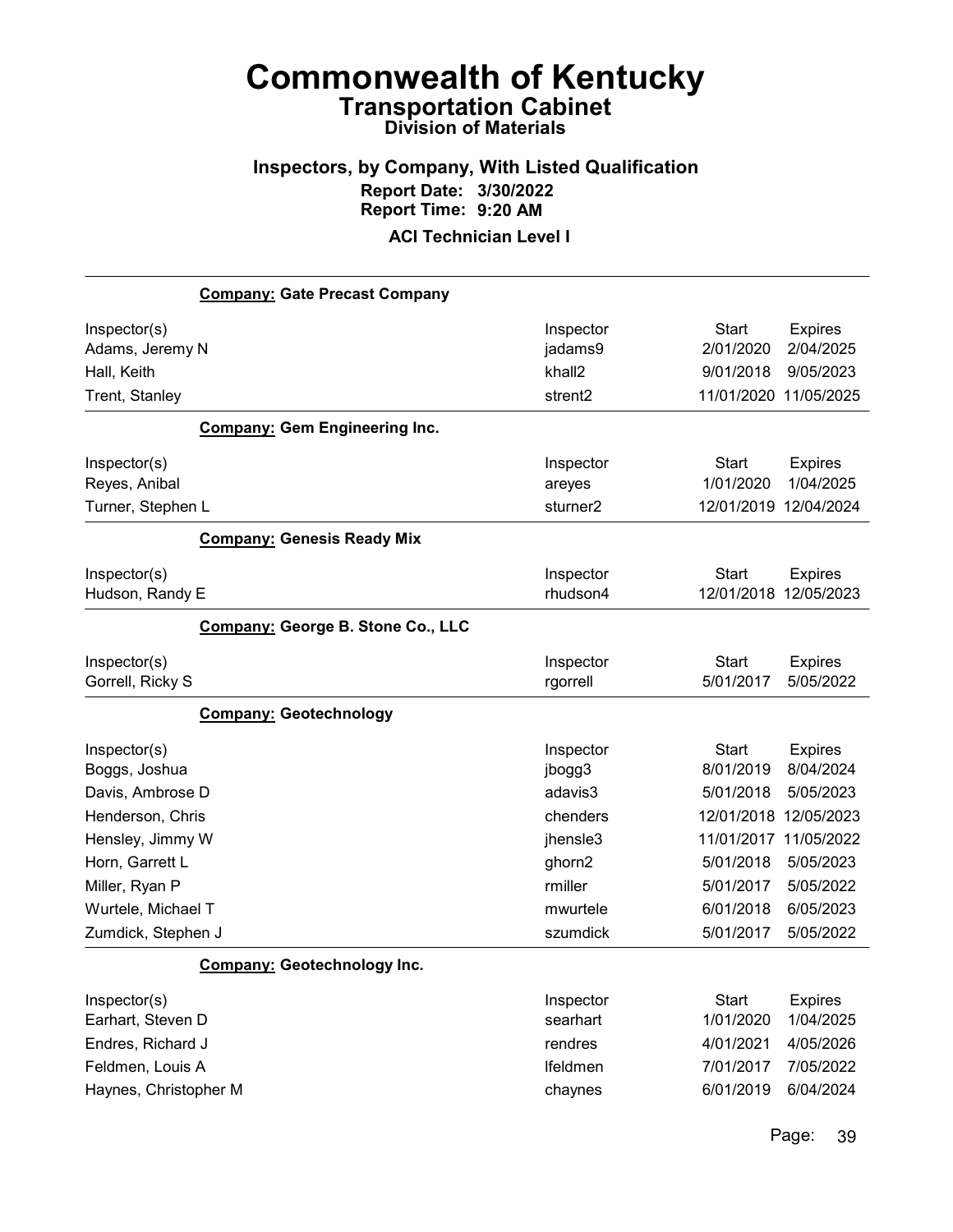## Inspectors, by Company, With Listed Qualification Report Date: 3/30/2022 Report Time: 9:20 AM

| Kahmann, Matthew J   |                                             | mkahmann  | 1/01/2020             | 1/04/2025             |
|----------------------|---------------------------------------------|-----------|-----------------------|-----------------------|
| Nauke, Hans H        |                                             | hnauke    | 11/01/2019            | 11/04/2024            |
| Phoenix, Artez R     |                                             | aphoenix  | 7/01/2017             | 7/05/2022             |
| Shields, Nathaniel P |                                             | nshields  | 4/01/2021             | 4/05/2026             |
| Stephenson, Brett E  |                                             | bstephen  | 12/01/2021            | 12/05/2026            |
| Wilhelm, Chris D     |                                             | cwilhelm  | 9/01/2020             | 9/05/2025             |
|                      | <b>Company: Glass Aggregates, LLC</b>       |           |                       |                       |
| Inspector(s)         |                                             | Inspector | Start                 | <b>Expires</b>        |
| Poynter, Roger C     |                                             | rpoynter  | 6/01/2017             | 6/05/2022             |
|                      | <b>Company: Grant County Concrete</b>       |           |                       |                       |
| Inspector(s)         |                                             | Inspector | Start                 | <b>Expires</b>        |
| Glass, Michael L     |                                             | mglass2   | 6/01/2020             | 6/05/2025             |
| Middleton, Greg D    |                                             | gmiddlet  |                       | 12/01/2019 12/04/2024 |
|                      | <b>Company: Greenbaum Associates</b>        |           |                       |                       |
| Inspector(s)         |                                             | Inspector | Start                 | <b>Expires</b>        |
| Clark, Benjamin T    |                                             | blcark6   | 8/01/2021             | 8/05/2026             |
| Hardin, Brendan T    |                                             | bhardin2  | 7/01/2021             | 7/05/2026             |
| Legel, Michael       |                                             | mlegel    | 8/01/2020             | 8/05/2025             |
| Tiemann, Ashley N    |                                             | atiemann  | 1/01/2019             | 1/05/2024             |
| White, Evan C        |                                             | ewhite3   | 5/01/2018             | 5/05/2023             |
|                      | Company: Greenman-Pedersen, Inc.            |           |                       |                       |
| Inspector(s)         |                                             | Inspector | <b>Start</b>          | <b>Expires</b>        |
| Spaulding, Johnny R  |                                             | jspauldi  | 7/01/2017             | 7/05/2022             |
|                      | <b>Company: Gresham, Smith and Partners</b> |           |                       |                       |
| Inspector(s)         |                                             | Inspector | Start                 | <b>Expires</b>        |
| Holton, Robert       |                                             | rholton   | 10/01/2019            | 10/04/2024            |
|                      | Company: H. G. Mays Corp.                   |           |                       |                       |
| Inspector(s)         |                                             | Inspector | Start                 | <b>Expires</b>        |
| Dungan, Nicholas G   |                                             | ndungan   |                       | 12/01/2019 12/04/2024 |
| Dungan, Nicholas G   |                                             | ndungan   | 11/01/2017 11/05/2022 |                       |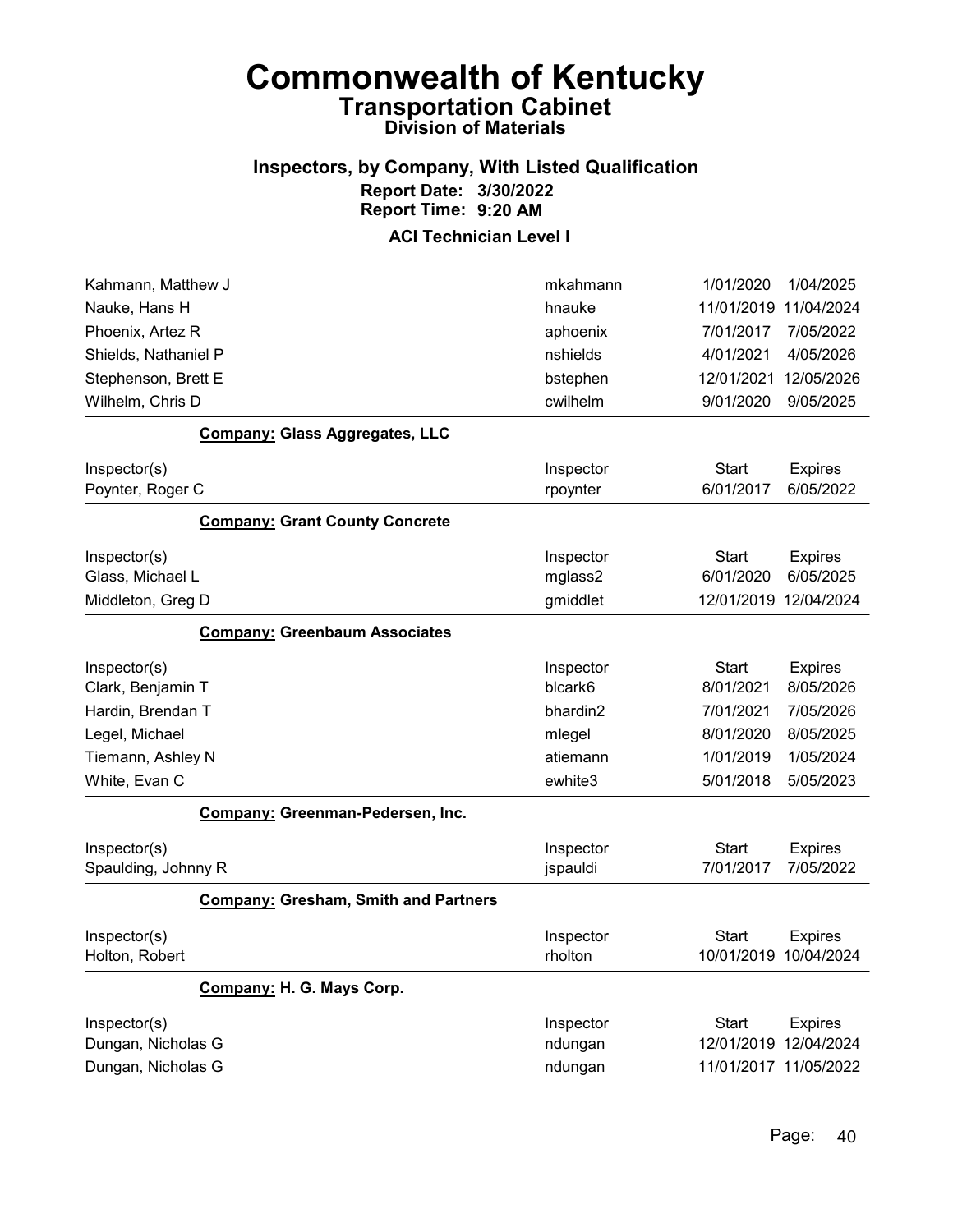## Inspectors, by Company, With Listed Qualification Report Date: 3/30/2022 Report Time: 9:20 AM

|                                         | Company: H.W. Lochner Inc.       |                       |                           |                             |
|-----------------------------------------|----------------------------------|-----------------------|---------------------------|-----------------------------|
| Inspector(s)<br>Rowley, Christopher R   |                                  | Inspector<br>crowley  | <b>Start</b><br>7/01/2019 | <b>Expires</b><br>7/04/2024 |
|                                         | <b>Company: HAZ-CON Corp.</b>    |                       |                           |                             |
| Inspector(s)<br>Pollard, Brian P        |                                  | Inspector<br>bpollard | <b>Start</b><br>4/01/2017 | <b>Expires</b><br>4/05/2022 |
|                                         | <b>Company: HDR - Cincinnati</b> |                       |                           |                             |
| Inspector(s)<br>Bassil, Joseph B        |                                  | Inspector<br>jbassil  | <b>Start</b><br>8/01/2017 | <b>Expires</b><br>8/05/2022 |
|                                         | <b>Company: HDR - Flora</b>      |                       |                           |                             |
| Inspector(s)<br>Pietz, Kenneth J        |                                  | Inspector<br>kpietz   | <b>Start</b><br>1/01/2022 | <b>Expires</b><br>1/05/2027 |
|                                         | <b>Company: HDR - Lexington</b>  |                       |                           |                             |
| Inspector(s)<br>Adams, Timothy R        |                                  | Inspector<br>tadams   | <b>Start</b><br>5/01/2021 | <b>Expires</b><br>5/05/2026 |
| Blanton, Amy M                          |                                  | ablanton              | 12/01/2018                | 12/05/2023                  |
| Carson, John F                          |                                  | jcarson               | 2/01/2020                 | 2/04/2025                   |
| Cravens, Emanuel D                      |                                  | dcravens              | 6/01/2019                 | 6/04/2024                   |
| Luebbers, Joseph L                      |                                  | jluebbe2              | 12/01/2017<br>12/01/2019  | 12/05/2022<br>12/04/2024    |
| Pennington, Scott D<br>Stevens, Shane B |                                  | spenning<br>sstevens  | 4/01/2019                 | 4/04/2024                   |
| Tate, Cameron J                         |                                  | ctate                 | 1/01/2021                 | 1/05/2026                   |
| Wheeler, Josh W                         |                                  | jwheele3              | 1/01/2021                 | 1/05/2026                   |
|                                         | <b>Company: HDR - Louisville</b> |                       |                           |                             |
| Inspector(s)                            |                                  | Inspector             | <b>Start</b>              | <b>Expires</b>              |
| Akers, James A                          |                                  | jakers                | 12/01/2019 12/04/2024     |                             |
| Ballard, Thomas K                       |                                  | tballard              | 8/01/2018                 | 8/05/2023                   |
| Daumen, Jr., Michael J                  |                                  | mdaumen2              | 2/01/2020                 | 2/04/2025                   |
| Edge, Byron K                           |                                  | bedge                 | 12/01/2019 12/04/2024     |                             |
| Holmes, Clinton D                       |                                  | cholmes               | 12/01/2019 12/04/2024     |                             |
| Singleton, Nick W                       |                                  | nsinglet              | 3/01/2019                 | 3/04/2024                   |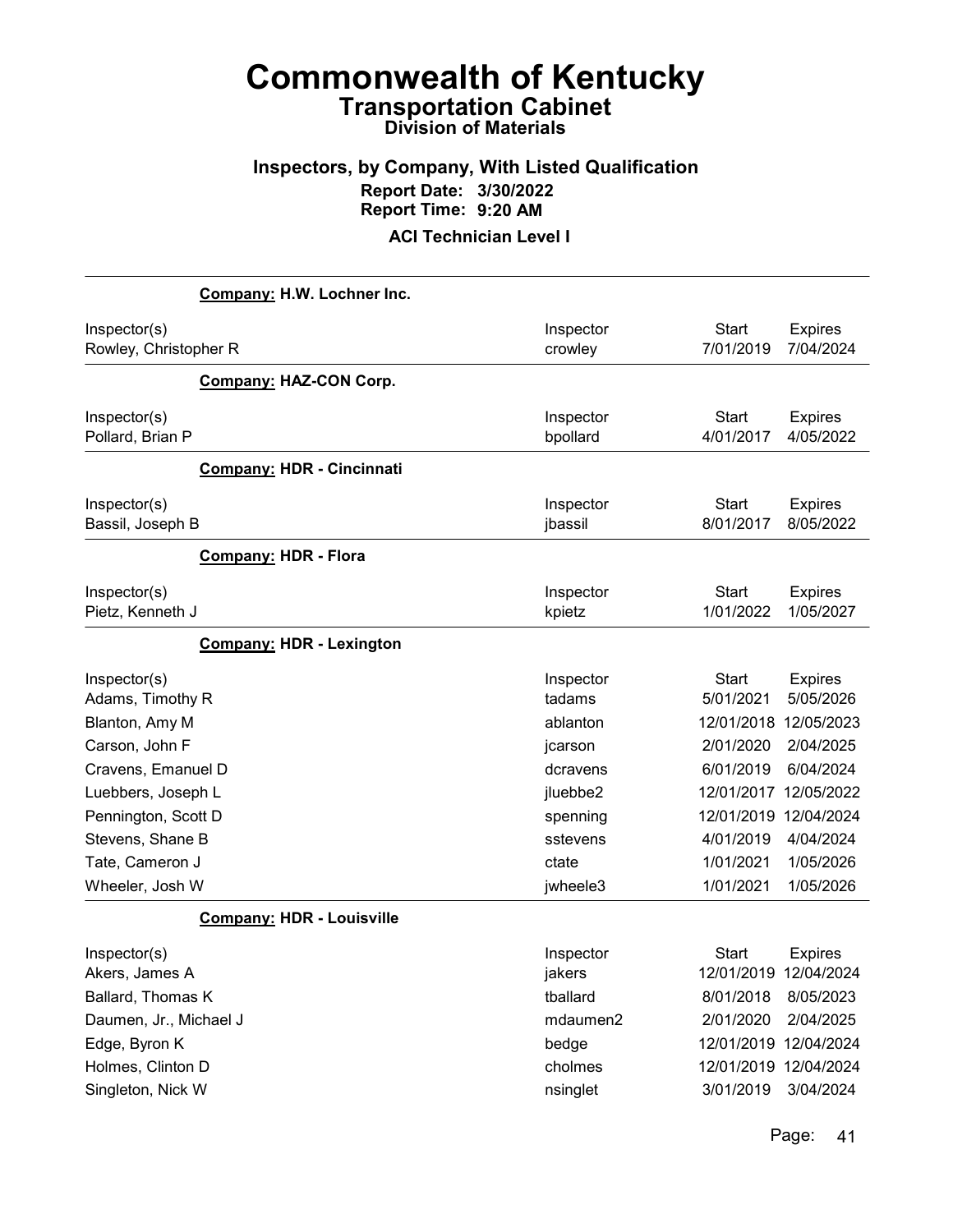## Inspectors, by Company, With Listed Qualification Report Date: 3/30/2022 Report Time: 9:20 AM

ACI Technician Level I

|                                                    | <b>Company: HDR - Madisonville</b>                |                                   |                                        |                                          |
|----------------------------------------------------|---------------------------------------------------|-----------------------------------|----------------------------------------|------------------------------------------|
| Inspector(s)<br>Stanley, Chris R                   |                                                   | Inspector<br>cstanley             | Start<br>10/01/2021                    | <b>Expires</b><br>10/05/2026             |
|                                                    | <b>Company: HDR - Paducah</b>                     |                                   |                                        |                                          |
| Inspector(s)<br>Agee Jr, John T                    |                                                   | Inspector<br>jagee2               | <b>Start</b><br>8/01/2021              | <b>Expires</b><br>8/05/2026              |
| Childers, Charles B                                |                                                   | cchilder                          | 9/01/2018                              | 9/05/2023                                |
| Potts, Kenneth K                                   |                                                   | kpotts2                           | 2/01/2020                              | 2/04/2025                                |
| Rankin, Matt                                       |                                                   | mrankin                           | 8/01/2018                              | 8/05/2023                                |
|                                                    | <b>Company: HMB Engineers</b>                     |                                   |                                        |                                          |
| Inspector(s)<br>Pickett, Stephen                   |                                                   | Inspector<br>spickett             | <b>Start</b><br>10/01/2019             | <b>Expires</b><br>10/04/2024             |
|                                                    | <b>Company: Hall Contracting of Kentucky Inc.</b> |                                   |                                        |                                          |
| Inspector(s)<br>Brown, Trevor G                    |                                                   | Inspector<br>tbrown8              | <b>Start</b>                           | <b>Expires</b><br>11/01/2018 11/05/2023  |
|                                                    | <b>Company: Harper Construction Inc.</b>          |                                   |                                        |                                          |
| Inspector(s)<br>Ballart, George K<br>Thomas, John  |                                                   | Inspector<br>gballart<br>jthomas4 | <b>Start</b><br>7/01/2017<br>6/01/2017 | <b>Expires</b><br>7/05/2022<br>6/05/2022 |
|                                                    | Company: Harrod Concrete & Stone Co. - Frankfort  |                                   |                                        |                                          |
| Inspector(s)<br>Good, Max S<br>Hendrickson, Adam R |                                                   | Inspector<br>mgood<br>ahendric    | <b>Start</b><br>2/01/2022<br>1/01/2020 | <b>Expires</b><br>2/05/2027<br>1/04/2025 |
| VanHouten, Arthur "Bert"                           |                                                   | bvanhout                          | 1/01/2020                              | 1/04/2025                                |
|                                                    | <b>Company: Harrod Stone</b>                      |                                   |                                        |                                          |
| Inspector(s)<br>Hourigan, Brent H                  |                                                   | Inspector<br>bhouriga             | Start<br>2/01/2019                     | <b>Expires</b><br>2/05/2024              |
|                                                    | <b>Company: Hilltop Basic Res.</b>                |                                   |                                        |                                          |
| Inspector(s)<br>Krebs, Joseph A                    |                                                   | Inspector<br>jkrebs               | <b>Start</b><br>4/01/2019              | <b>Expires</b><br>4/04/2024              |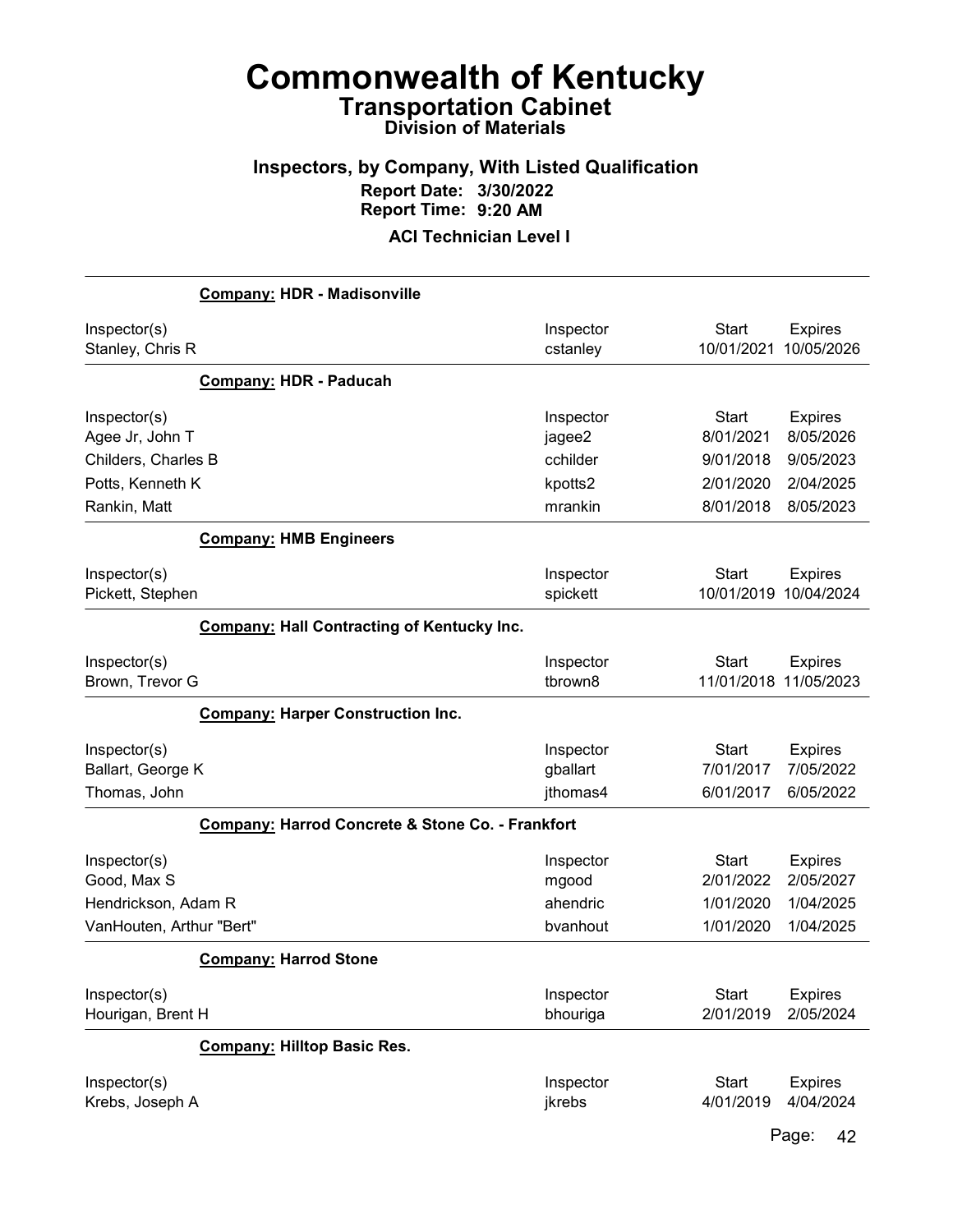### Inspectors, by Company, With Listed Qualification Report Date: 3/30/2022 Report Time: 9:20 AM

| Papas, Andrew C                                       | apapas    | 4/01/2019             | 4/04/2024      |
|-------------------------------------------------------|-----------|-----------------------|----------------|
| Plavsic, James B                                      | jplavsic  | 9/26/2019             | 9/26/2024      |
| Racke, James C                                        | jracke    | 5/01/2018             | 5/05/2023      |
| Tenner, Benjamin R                                    | btenner   | 3/01/2019             | 3/04/2024      |
| Walker, Jacob I                                       | jwalker6  | 6/01/2017             | 6/05/2022      |
| Company: Hilltop Basic Resources, Inc. - 4th Cin.     |           |                       |                |
| Inspector(s)                                          | Inspector | Start                 | <b>Expires</b> |
| Demeo, Scott M                                        | sdemeo    | 6/01/2019             | 6/04/2024      |
| Faulhaber, Mark A                                     | mfaulha2  | 11/01/2017 11/05/2022 |                |
| <b>Company: Hilltop Companies</b>                     |           |                       |                |
| Inspector(s)                                          | Inspector | Start                 | <b>Expires</b> |
| Elliott, David                                        | delliott  | 9/01/2020             | 9/05/2025      |
| Linville, David H                                     | dlinvill  | 4/01/2017             | 4/05/2022      |
| Linville, David H                                     | dlinvill  | 1/01/2022             | 1/05/2027      |
| Moore, Jamie M                                        | jmoore12  | 1/01/2022             | 1/05/2027      |
| Samuelson, Jordan K                                   | jsamuels  | 6/01/2021             | 6/05/2026      |
| Company: Hinkle Contracting Corp. - AMP100401         |           |                       |                |
| Inspector(s)                                          | Inspector | <b>Start</b>          | <b>Expires</b> |
| Tipton, Timmy L                                       | ttipton   | 1/01/2018             | 1/05/2023      |
| Company: Hinkle Contracting Corp. - Corbin            |           |                       |                |
| Inspector(s)                                          | Inspector | <b>Start</b>          | <b>Expires</b> |
| King, Christopher                                     | cking4    | 8/01/2018             | 8/05/2023      |
| <b>Company: Hinkle Contracting Corp. - Monticello</b> |           |                       |                |
| Inspector(s)                                          | Inspector | <b>Start</b>          | <b>Expires</b> |
| Loveless, Jr., Lonnie W                               | lloveles  | 2/01/2020             | 2/04/2025      |
| <b>Company: Hoeworx</b>                               |           |                       |                |
| Inspector(s)                                          | Inspector | Start                 | <b>Expires</b> |
| Bryan, Jeffrey M                                      | jbryan    | 12/01/2021            | 12/05/2026     |
| Cunningham, Janine M                                  | jcunnin5  | 12/01/2021 12/05/2026 |                |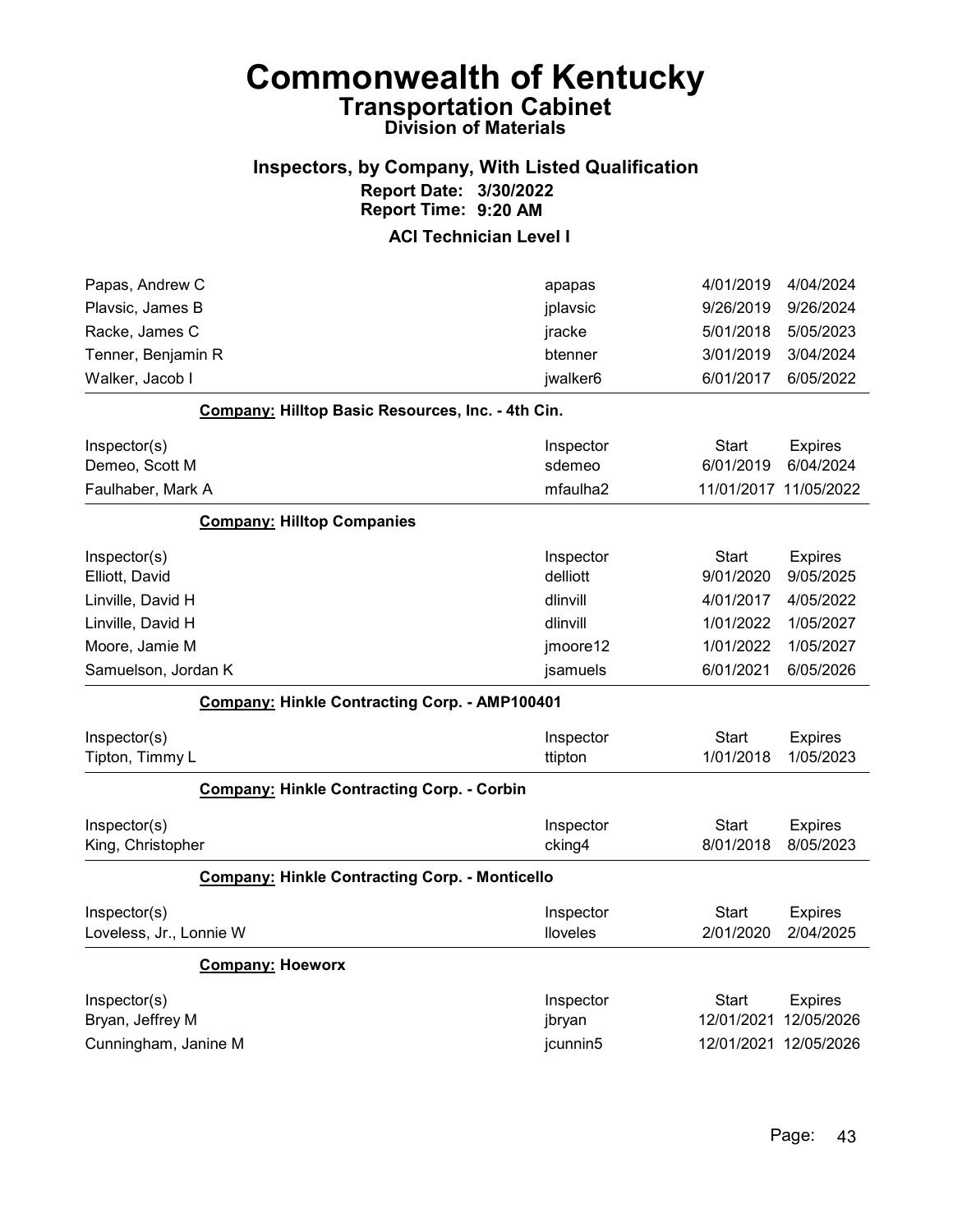## Inspectors, by Company, With Listed Qualification Report Date: 3/30/2022 Report Time: 9:20 AM

|                                                                | <b>Company: Home Lumber Concrete</b>        |                                      |                                                      |                                                        |
|----------------------------------------------------------------|---------------------------------------------|--------------------------------------|------------------------------------------------------|--------------------------------------------------------|
| Inspector(s)<br>Morton, Wade W<br>North, Randy L               |                                             | Inspector<br>wmorton<br>rnorth       | <b>Start</b><br>2/01/2018<br>3/01/2018               | <b>Expires</b><br>2/05/2023<br>3/05/2023               |
|                                                                | <b>Company: Hometown Concrete</b>           |                                      |                                                      |                                                        |
| Inspector(s)<br>Brinkman, Troy W                               |                                             | Inspector<br>tbrinkma                | <b>Start</b><br>11/01/2020                           | <b>Expires</b><br>11/05/2025                           |
| Crouch, William H                                              |                                             | wcrouch                              | 11/01/2020<br>1/01/2021                              | 11/05/2025<br>1/05/2026                                |
| Schleper, Jason<br>Steffen, Austin M                           |                                             | jschlepe<br>asteffen                 | 12/01/2020                                           | 12/05/2025                                             |
|                                                                | <b>Company: Hoosier Precast LLC</b>         |                                      |                                                      |                                                        |
| Inspector(s)<br>Fair, Westley S                                |                                             | Inspector<br>wfair                   | <b>Start</b><br>12/01/2018                           | <b>Expires</b><br>12/05/2023                           |
|                                                                | <b>Company: Illini Precast</b>              |                                      |                                                      |                                                        |
| Inspector(s)<br>Fisher, Jacob J                                |                                             | Inspector<br>jfisher4                | <b>Start</b><br>8/01/2017                            | <b>Expires</b><br>8/05/2022                            |
| Joseph, Lace                                                   |                                             | jlace                                | 5/01/2018                                            | 5/05/2023                                              |
| Keith, Ryan M                                                  |                                             | rkeith <sub>2</sub>                  | 8/01/2018                                            | 8/05/2023                                              |
| McNeely, Christopher M                                         |                                             | cmcneely                             | 6/01/2019                                            | 6/04/2024                                              |
|                                                                | Company: Immediate Response Spill Tech.     |                                      |                                                      |                                                        |
| Inspector(s)<br>Disnly, Jamis W                                |                                             | Inspector<br>jdisnly                 | <b>Start</b><br>5/01/2017                            | <b>Expires</b><br>5/05/2022                            |
|                                                                | <b>Company: Infrastructure Precast Inc.</b> |                                      |                                                      |                                                        |
| Inspector(s)<br>Ross, Nathan W<br>Russ, Cody L<br>Sapp, Jordan |                                             | Inspector<br>nross<br>cruss<br>jsapp | <b>Start</b><br>11/01/2017<br>3/01/2018<br>8/01/2018 | <b>Expires</b><br>11/05/2022<br>3/05/2023<br>8/05/2023 |
|                                                                | Company: Irving Materials Inc. - AMP040301  |                                      |                                                      |                                                        |
| Inspector(s)<br>Keeling, Rita F                                |                                             | Inspector<br>rkeeling                | <b>Start</b><br>1/01/2020                            | <b>Expires</b><br>1/04/2025                            |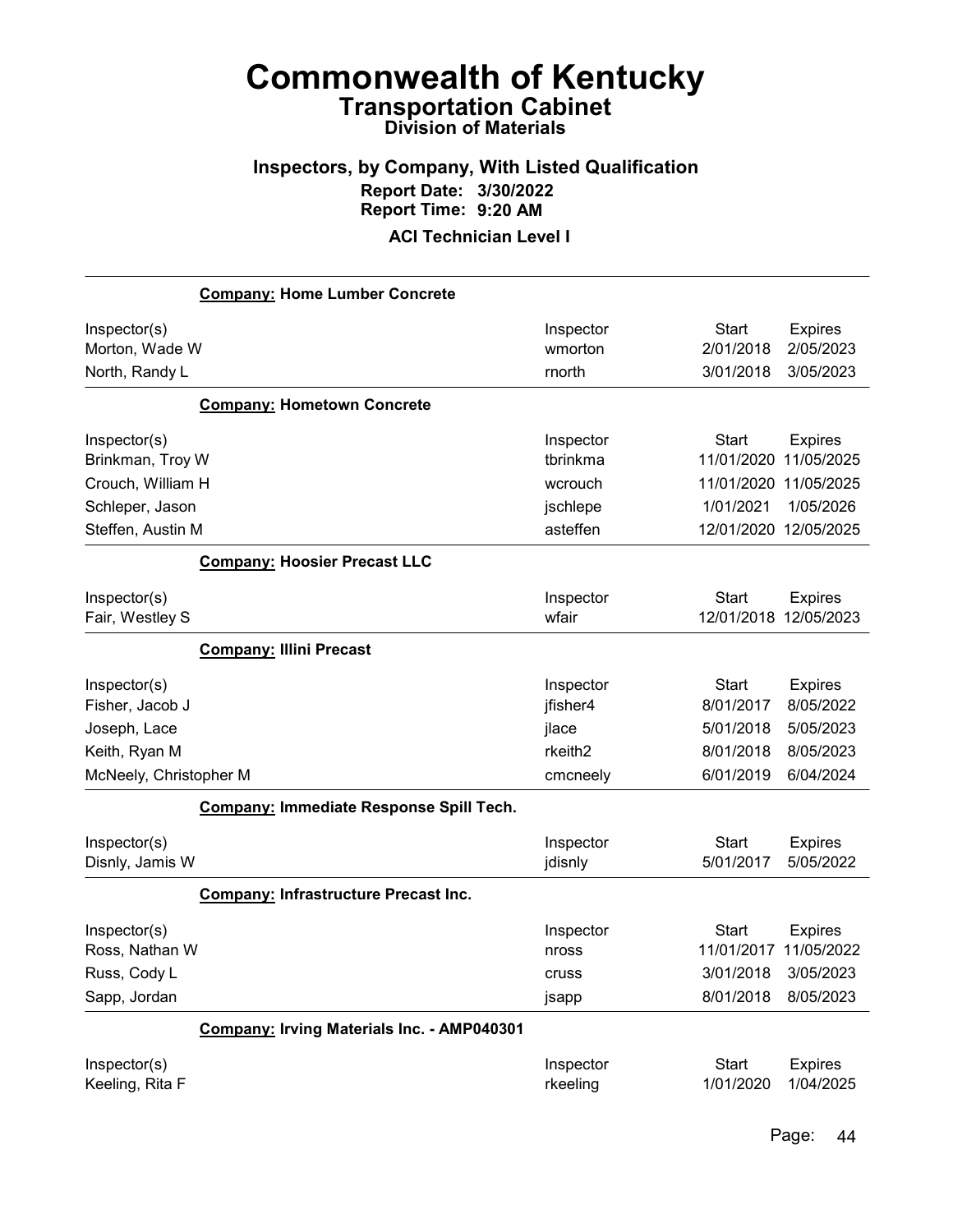### Inspectors, by Company, With Listed Qualification Report Date: 3/30/2022 Report Time: 9:20 AM

| O'Connor II, Mark A                                   |                                                      | moconno2                      | 2/01/2020                                    | 2/04/2025                    |
|-------------------------------------------------------|------------------------------------------------------|-------------------------------|----------------------------------------------|------------------------------|
|                                                       | Company: Irving Materials Inc. - Bardstown           |                               |                                              |                              |
| Inspector(s)<br>Mattingly, Nathaniel L                |                                                      | Inspector<br>nmatting         | <b>Start</b><br>1/01/2020                    | <b>Expires</b><br>1/04/2025  |
|                                                       | <b>Company: Irving Materials Inc. - Beechmont</b>    |                               |                                              |                              |
| Inspector(s)<br>Jackson, Timothy D                    |                                                      | Inspector<br>tjackso5         | Start<br>2/01/2021                           | <b>Expires</b><br>2/05/2026  |
|                                                       | <b>Company: Irving Materials Inc. - Beespring</b>    |                               |                                              |                              |
| Inspector(s)<br>Henson Jr., Eddie R                   |                                                      | Inspector<br>ehenson          | Start<br>1/01/2019                           | <b>Expires</b><br>1/05/2024  |
|                                                       | <b>Company: Irving Materials Inc. - Berea</b>        |                               |                                              |                              |
| Inspector(s)<br>Hendrix, Rick                         |                                                      | Inspector<br>rhendrix         | Start<br>11/01/2021                          | <b>Expires</b><br>11/05/2026 |
| <b>Company: Irving Materials Inc. - Bowling Green</b> |                                                      |                               |                                              |                              |
| Inspector(s)<br>Clark, Blake T                        |                                                      | Inspector<br>bclark4          | Start<br>12/01/2020 12/05/2025               | <b>Expires</b>               |
| Forrest, Dustin D<br>Johns, Andrew P                  |                                                      | dforres2<br>ajohns            | 12/01/2017 12/05/2022<br>2/01/2020           | 2/04/2025                    |
|                                                       | <b>Company: Irving Materials Inc. - Cadiz</b>        |                               |                                              |                              |
| Inspector(s)<br>Hestand, Kevin L                      |                                                      | Inspector<br>khestand         | <b>Start</b><br>1/01/2019                    | <b>Expires</b><br>1/05/2024  |
|                                                       | <b>Company: Irving Materials Inc. - Carrollton</b>   |                               |                                              |                              |
| Inspector(s)<br>Hart, Nicholas A<br>Pettus, Nathan W  |                                                      | Inspector<br>mhart<br>npettus | Start<br>12/01/2021<br>12/01/2018 12/05/2023 | <b>Expires</b><br>12/05/2026 |
|                                                       | <b>Company: Irving Materials Inc. - Central City</b> |                               |                                              |                              |
| Inspector(s)<br>Jones, Monty D                        |                                                      | Inspector<br>mjones6          | Start<br>12/01/2017 12/05/2022               | <b>Expires</b>               |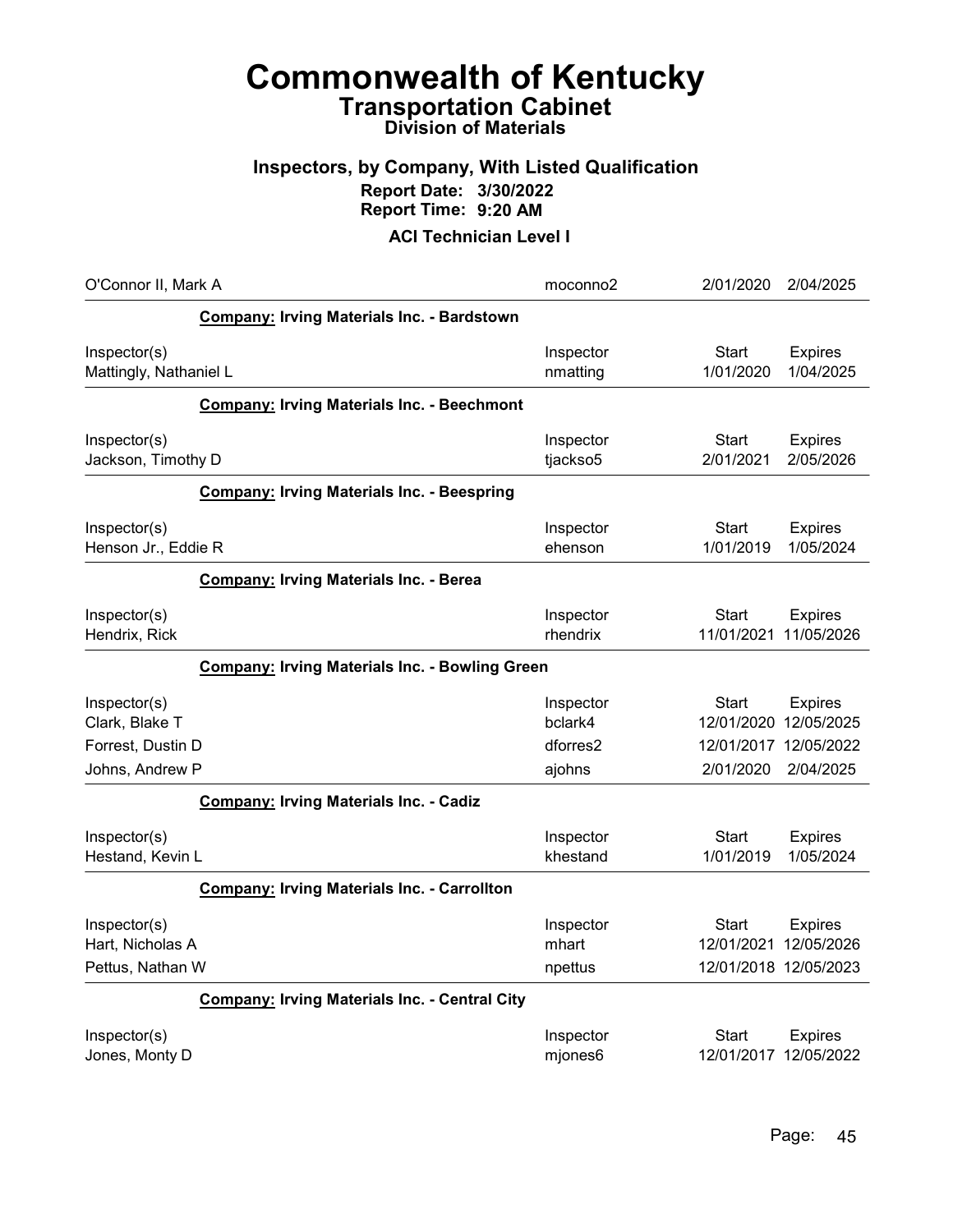### Inspectors, by Company, With Listed Qualification Report Date: 3/30/2022 Report Time: 9:20 AM

|                                                | <b>Company: Irving Materials Inc. - Charlestown</b> |                               |                                                    |                              |
|------------------------------------------------|-----------------------------------------------------|-------------------------------|----------------------------------------------------|------------------------------|
| Inspector(s)<br>England, Jason A               |                                                     | Inspector<br>jengland         | <b>Start</b><br>12/01/2019                         | <b>Expires</b><br>12/04/2024 |
|                                                | <b>Company: Irving Materials Inc. - Cynthiana</b>   |                               |                                                    |                              |
| Inspector(s)<br>Fryman, Gary L                 |                                                     | Inspector<br>gfryman          | <b>Start</b><br>12/01/2021                         | <b>Expires</b><br>12/05/2026 |
|                                                | <b>Company: Irving Materials Inc. - Dry Ridge</b>   |                               |                                                    |                              |
| Inspector(s)<br>Peyton, Jonathan T             |                                                     | Inspector<br>jpeyton          | <b>Start</b><br>2/01/2020                          | <b>Expires</b><br>2/04/2025  |
|                                                | Company: Irving Materials Inc. - Elizabethtown      |                               |                                                    |                              |
| Inspector(s)<br>Brown, David P                 |                                                     | Inspector<br>dbrown5          | <b>Start</b><br>2/01/2018                          | <b>Expires</b><br>2/05/2023  |
| Geary, Lance D                                 |                                                     | Igeary                        | 2/01/2020                                          | 2/04/2025                    |
| Parker, Devin E                                |                                                     | dparker2                      | 5/01/2018                                          | 5/05/2023                    |
| Price, Steven B                                |                                                     | sprice6                       | 1/01/2021                                          | 1/05/2026                    |
| Stevens, Dylan G                               |                                                     | dsteven3                      | 1/01/2022                                          | 1/05/2027                    |
|                                                | <b>Company: Irving Materials Inc. - Evansville</b>  |                               |                                                    |                              |
| Inspector(s)<br>Goebel, Brady L                |                                                     | Inspector<br>bgoebel          | <b>Start</b><br>2/01/2018                          | <b>Expires</b><br>2/05/2023  |
| Osterman, Alan H                               |                                                     | aosterma                      | 2/01/2020                                          | 2/04/2025                    |
| Schmidt, Will J                                |                                                     | wschmidt                      | 3/01/2021                                          | 3/05/2026                    |
| Stevens, Dennis L                              |                                                     | dstevens                      | 2/01/2020                                          | 2/04/2025                    |
| Stucki, Gary A                                 |                                                     | gstucki                       | 3/01/2019                                          | 3/04/2024                    |
|                                                | <b>Company: Irving Materials Inc. - Georgetown</b>  |                               |                                                    |                              |
| Inspector(s)<br>Coy, Seth A<br>Jenkins, John P |                                                     | Inspector<br>scoy<br>jjenkins | <b>Start</b><br>2/01/2021<br>11/01/2021 11/05/2026 | <b>Expires</b><br>2/05/2026  |
| Ruth, Christopher B                            |                                                     | cruth                         | 12/01/2021 12/05/2026                              |                              |
|                                                | <b>Company: Irving Materials Inc. - Glasgow</b>     |                               |                                                    |                              |
| Inspector(s)                                   |                                                     | Inspector                     | <b>Start</b>                                       | <b>Expires</b>               |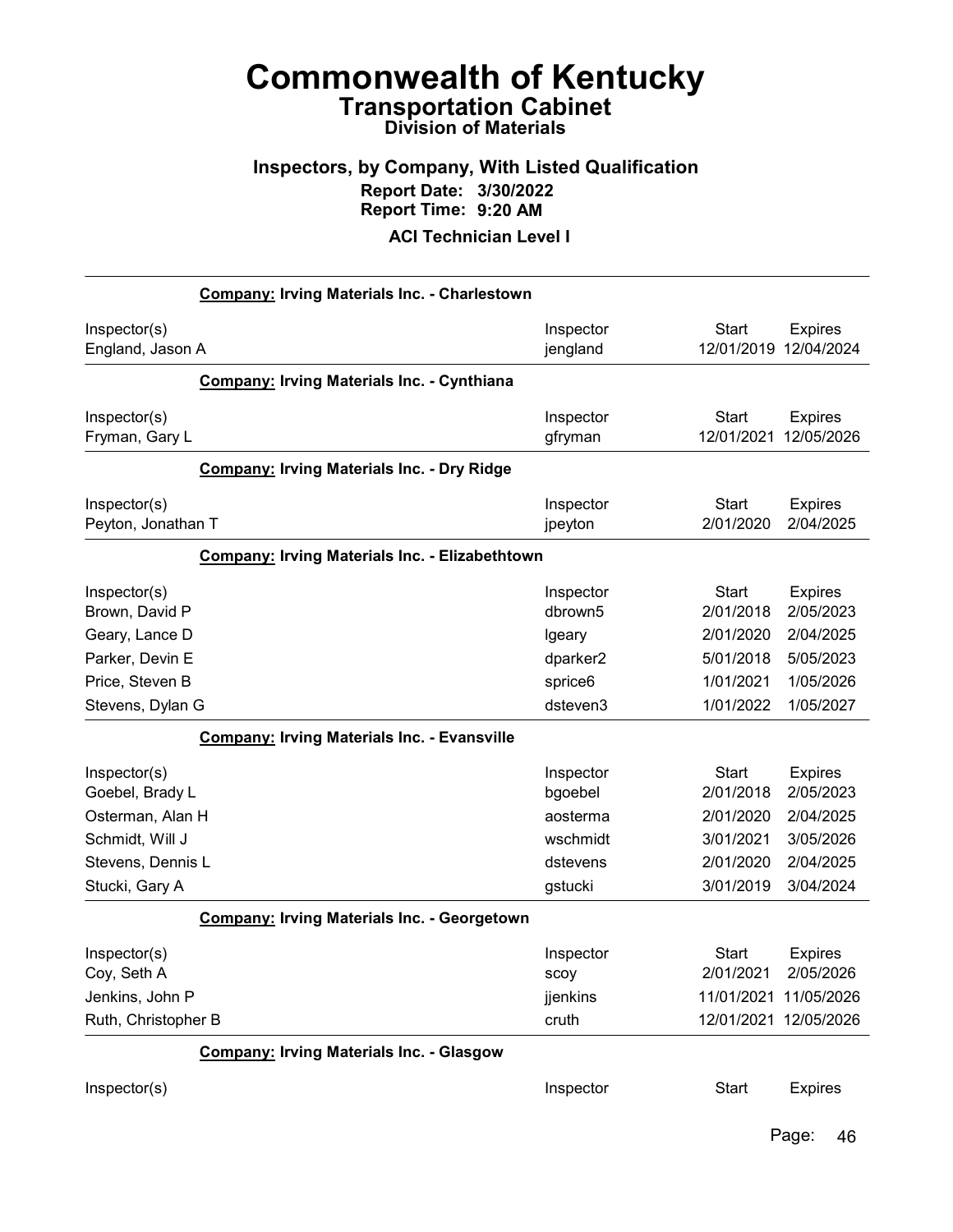### Inspectors, by Company, With Listed Qualification Report Date: 3/30/2022 Report Time: 9:20 AM

| Liles, Billy J<br>Wheeler, Mark E                      | bliles<br>mwheeler                | 12/01/2020 12/05/2025<br>1/01/2019<br>1/05/2024                                      |
|--------------------------------------------------------|-----------------------------------|--------------------------------------------------------------------------------------|
| <b>Company: Irving Materials Inc. - Greensburg</b>     |                                   |                                                                                      |
| Inspector(s)<br>Warner, Dustin K                       | Inspector<br>dwarner <sub>2</sub> | Start<br><b>Expires</b><br>1/01/2019<br>1/05/2024                                    |
| <b>Company: Irving Materials Inc. - Henderson</b>      |                                   |                                                                                      |
| Inspector(s)<br>Tapp, Edward L                         | Inspector<br>etapp                | <b>Start</b><br><b>Expires</b><br>2/01/2020<br>2/04/2025                             |
| <b>Company: Irving Materials Inc. - Hopkinsville</b>   |                                   |                                                                                      |
| Inspector(s)<br>Cobb, John B<br>Cobb, John B           | Inspector<br>jcobb<br>jcobb       | Start<br><b>Expires</b><br>12/05/2022<br>12/01/2017<br>1/01/2019<br>1/05/2024        |
| Durham, Brian E<br>Godair, Jeremy W                    | bdurham<br>jgodair                | 12/05/2022<br>12/01/2017<br>2/01/2022<br>2/05/2027                                   |
| Gordon, Robert W                                       | rgordon                           | 2/01/2020<br>2/04/2025                                                               |
| <b>Company: Irving Materials Inc. - Huntingburg</b>    |                                   |                                                                                      |
| Inspector(s)<br>Berg, Jason S                          | Inspector<br>jberg                | <b>Start</b><br><b>Expires</b><br>6/01/2017<br>6/05/2022                             |
| <b>Company: Irving Materials Inc. - Lebanon</b>        |                                   |                                                                                      |
| Inspector(s)<br>Carpenter, Randy L                     | Inspector<br>rcarpent             | <b>Start</b><br><b>Expires</b><br>1/01/2018<br>1/05/2023                             |
| <b>Company: Irving Materials Inc. - Leitchfield</b>    |                                   |                                                                                      |
| Inspector(s)<br>Coats, Jason T<br>Wood, Trenton J      | Inspector<br>jcoats<br>twood      | <b>Start</b><br><b>Expires</b><br>1/01/2022<br>1/05/2027<br>2/04/2025<br>2/01/2020   |
| <b>Company: Irving Materials Inc. - Lexington</b>      |                                   |                                                                                      |
| Inspector(s)<br>Griffin, Candace B<br>Terry, Michael A | Inspector<br>cgriffin<br>mterry2  | <b>Start</b><br><b>Expires</b><br>2/05/2026<br>2/01/2021<br>12/05/2026<br>12/01/2021 |
| Wilson, Christopher S                                  | cwilson5                          | 8/01/2017<br>8/05/2022                                                               |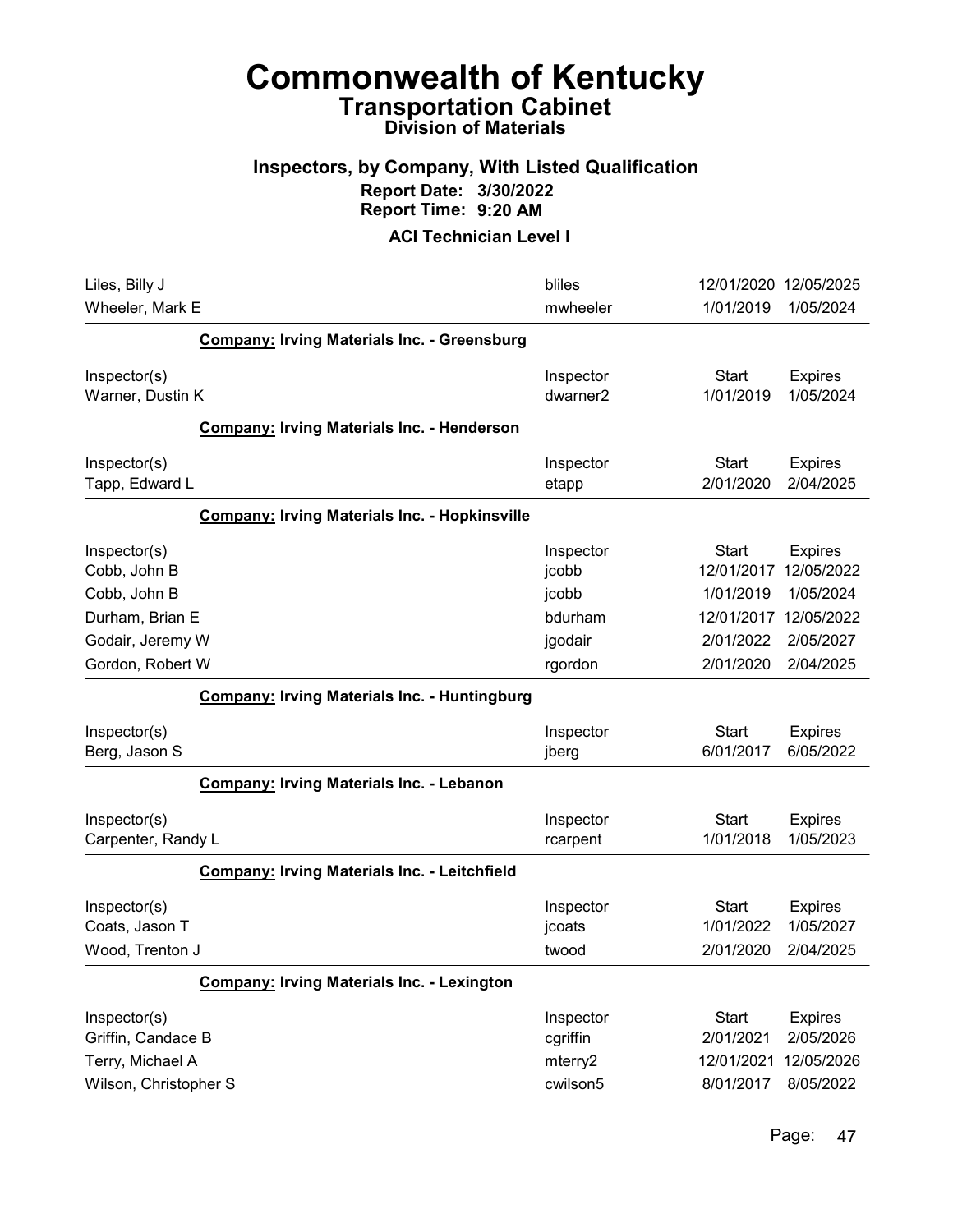### Inspectors, by Company, With Listed Qualification Report Date: 3/30/2022 Report Time: 9:20 AM ACI Technician Level I

Company: Irving Materials Inc. - Louisville Inspector(s) **Inspector** Start Expires Adams, Michelle I madams2 2/01/2021 2/05/2026 Aldridge, Harold K haldridg 2/01/2022 2/05/2027 Charlton, Darrell W dcharlto 12/01/2017 12/05/2022 Dutschke, Randall A rdutschk 1/01/2022 1/05/2027 Dutschke, Randall A rdutschk 4/01/2017 4/05/2022 Elkins, Ernie E eelkins 4/01/2017 4/05/2022 Fernander, Kevin V kfernand 2/01/2022 2/05/2027 Hahn, Chad E chahn 2/01/2022 2/05/2027 Hastings, Robert W rhasting 1/01/2018 1/05/2023 Jaggers, Joel D jjaggers 1/01/2020 1/04/2025 Jaggers, Nathan G njaggers 2/01/2020 2/04/2025 Johnson, Teresa J tjohnson 12/01/2019 12/04/2024 Kaelin, Mike W mkaelin2 4/01/2021 4/05/2026 Lizer, Charlotte E clizer 2/01/2020 2/04/2025 Osborne, Jacob W josborn3 12/01/2019 12/04/2024 Owens, Wesley W towens 2/01/2022 2/05/2027 Parks, Michael A mparks 2/01/2021 2/05/2026 Price, Christopher W cprice3 12/01/2018 12/05/2023 Price, Waylon D wprice 5/01/2021 5/05/2026 Roach, Anthony T aroach 12/01/2017 12/05/2022 Rusher, Brandon S brusher 1/01/2019 1/05/2024 Shouse, James W jshouse 12/01/2018 12/05/2023 Snider, Cody W csnider 1/01/2020 1/04/2025 Walter, Brian S bwalter 2/01/2020 2/04/2025 Ward, Shannon D sward2 1/01/2019 1/05/2024 Watkins, Robert E rwatkins 9/01/2017 9/05/2022 Weatherholt, James L jweather 12/01/2019 12/04/2024 Williams, Brandon S bwillia9 2/01/2020 2/04/2025 Wright, Andrew D awright 2/01/2021 2/05/2026 Wyatt, Chris V cwyatt2 2/01/2020 2/04/2025

Company: Irving Materials Inc. - Madisonville

Inspector(s) **Inspector** Start Expires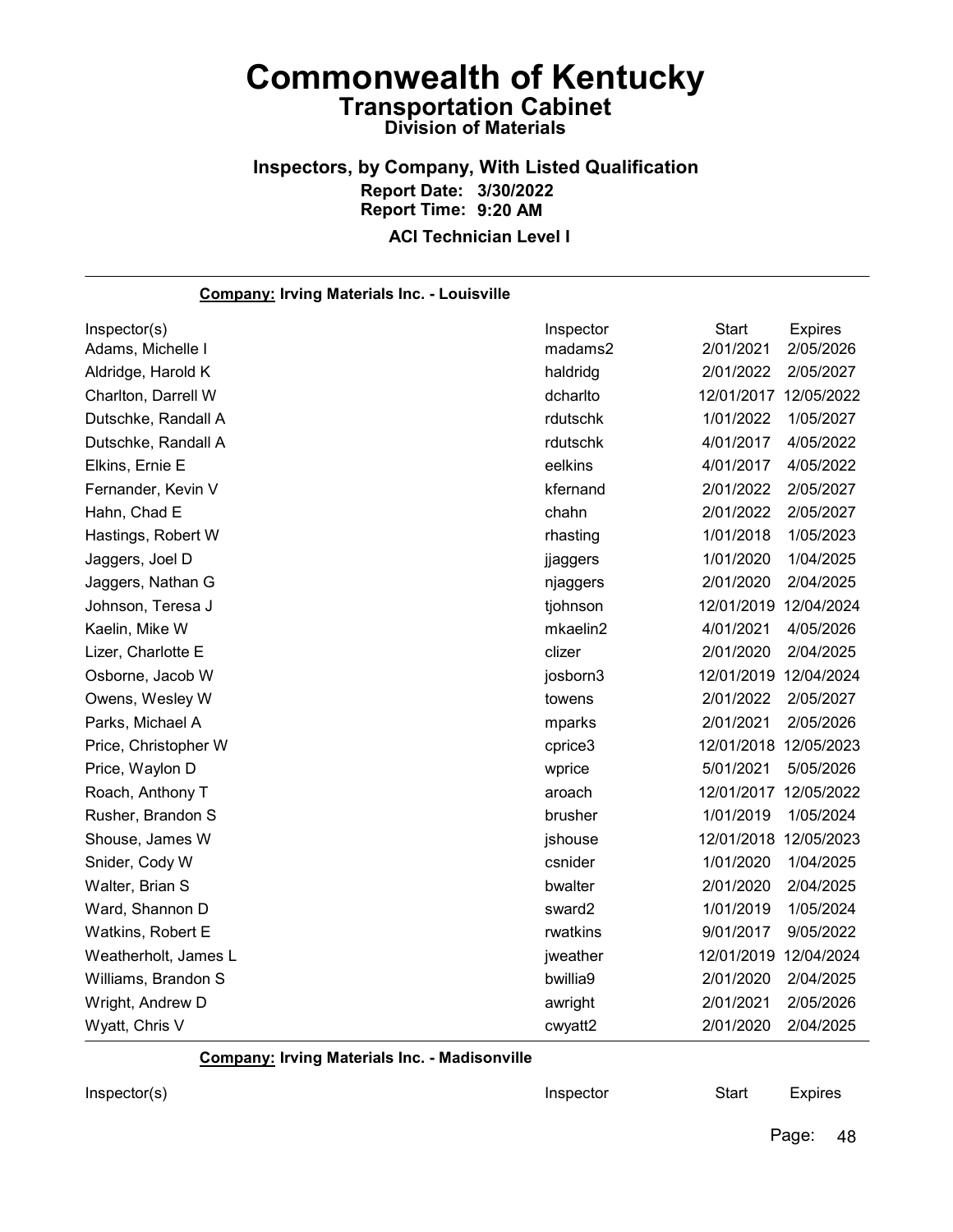### Inspectors, by Company, With Listed Qualification Report Date: 3/30/2022 Report Time: 9:20 AM

| Brown, Jonathan T                |                                                        | jbrown7              | 1/01/2019             | 1/05/2024                   |
|----------------------------------|--------------------------------------------------------|----------------------|-----------------------|-----------------------------|
| Clemons, Stephen A               |                                                        | sclemon2             | 2/01/2022             | 2/05/2027                   |
| Swaidner, Darin S                |                                                        | dswaidne             | 12/01/2017 12/05/2022 |                             |
|                                  | <b>Company: Irving Materials Inc. - Morgantown</b>     |                      |                       |                             |
| Inspector(s)                     |                                                        | Inspector            | <b>Start</b>          | <b>Expires</b>              |
| Hatcher, Kevin D                 |                                                        | khatcher             | 1/01/2019             | 1/05/2024                   |
|                                  | <b>Company: Irving Materials Inc. - Mt. Washington</b> |                      |                       |                             |
| Inspector(s)<br>Clark, Richard W |                                                        | Inspector<br>rclark  | Start<br>2/01/2020    | <b>Expires</b><br>2/04/2025 |
|                                  | <b>Company: Irving Materials Inc. - New Albany</b>     |                      |                       |                             |
| Inspector(s)                     |                                                        | Inspector            | Start                 | <b>Expires</b>              |
| Wright, Billy J                  |                                                        | bwright              | 2/01/2020             | 2/04/2025                   |
|                                  | <b>Company: Irving Materials Inc. - Owensboro</b>      |                      |                       |                             |
| Inspector(s)                     |                                                        | Inspector            | <b>Start</b>          | <b>Expires</b>              |
| Mansfield, Skyler L              |                                                        | smansfi <sub>2</sub> | 1/01/2022             | 1/05/2027                   |
|                                  | <b>Company: Irving Materials Inc. - Radcliff</b>       |                      |                       |                             |
| Inspector(s)                     |                                                        | Inspector            | <b>Start</b>          | <b>Expires</b>              |
| Neighbons, Allen                 |                                                        | aneighbo             | 2/01/2020             | 2/04/2025                   |
|                                  | <b>Company: Irving Materials Inc. - Scottsville</b>    |                      |                       |                             |
| Inspector(s)                     |                                                        | Inspector            | <b>Start</b>          | <b>Expires</b>              |
| Spearman, Michael D              |                                                        | mspearma             | 12/01/2020            | 12/05/2025                  |
|                                  | <b>Company: Irving Materials Inc. - Taylorsville</b>   |                      |                       |                             |
| Inspector(s)                     |                                                        | Inspector            | Start                 | <b>Expires</b>              |
| Riley, Steven A                  |                                                        | sriley               | 8/01/2017             | 8/05/2022                   |
| Thomas, Christopher A            |                                                        | cthomas4             | 12/01/2017 12/05/2022 |                             |
|                                  | <b>Company: Irving Materials Inc. - Winchester</b>     |                      |                       |                             |
| Inspector(s)                     |                                                        | Inspector            | Start                 | <b>Expires</b>              |
| Castillo Jr, Marlon E            |                                                        | mcastill             | 11/01/2021 11/05/2026 |                             |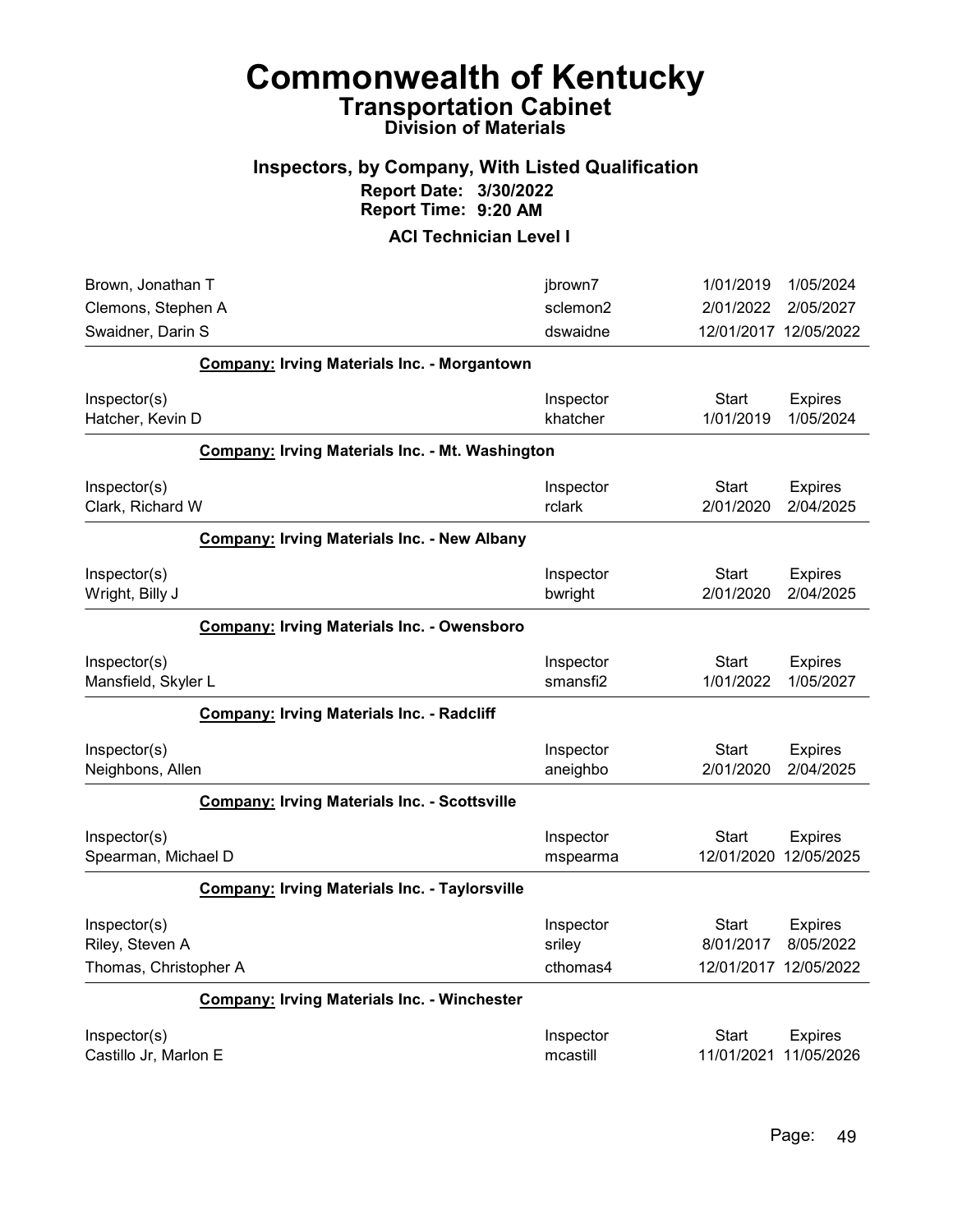### Inspectors, by Company, With Listed Qualification Report Date: 3/30/2022 Report Time: 9:20 AM

ACI Technician Level I

|                                                                            | Company: Irving Materials, Inc. - COP000024 |                                              |                                                     |                                                       |
|----------------------------------------------------------------------------|---------------------------------------------|----------------------------------------------|-----------------------------------------------------|-------------------------------------------------------|
| Inspector(s)<br>Houchin, Doris                                             |                                             | Inspector<br>dhouchin                        | <b>Start</b><br>12/01/2017                          | <b>Expires</b><br>12/05/2022                          |
|                                                                            | Company: Irving Materials, Inc. - COP000193 |                                              |                                                     |                                                       |
| Inspector(s)<br>Rearden, Lee                                               |                                             | Inspector<br>Irearden                        | <b>Start</b><br>2/01/2020                           | <b>Expires</b><br>2/04/2025                           |
|                                                                            | <b>Company: JBI Construction</b>            |                                              |                                                     |                                                       |
| Inspector(s)<br>Ficker, Greg E<br>Rininger, William J<br>Vanwinkle, Cody A |                                             | Inspector<br>gficker<br>wrininge<br>cvanwink | <b>Start</b><br>1/01/2022<br>1/01/2022<br>1/01/2022 | <b>Expires</b><br>1/05/2027<br>1/05/2027<br>1/05/2027 |
| While, Alexander G                                                         |                                             | awhile                                       | 1/01/2022                                           | 1/05/2027                                             |
|                                                                            | <b>Company: JJ's Concrete</b>               |                                              |                                                     |                                                       |
| Inspector(s)<br>Graber, Ervin D<br>Knepp, Matthew D                        |                                             | Inspector<br>egraber<br>mknepp               | Start<br>10/01/2017<br>10/01/2017 10/05/2022        | <b>Expires</b><br>10/05/2022                          |
|                                                                            | <b>Company: Johnson Bros.</b>               |                                              |                                                     |                                                       |
| Inspector(s)<br>Parrish, Kelsey L                                          |                                             | Inspector<br>kparrish                        | <b>Start</b><br>11/01/2019                          | <b>Expires</b><br>11/04/2024                          |
|                                                                            | <b>Company: K01 Precast Concrete, Inc.</b>  |                                              |                                                     |                                                       |
| Inspector(s)<br>Ryan, James P                                              |                                             | Inspector<br>jryan                           | Start<br>2/01/2020                                  | <b>Expires</b><br>2/04/2025                           |
|                                                                            | <b>Company: KDOH District 9</b>             |                                              |                                                     |                                                       |
| Inspector(s)<br>Sparks, Timmy D                                            |                                             | Inspector<br>tsparks                         | <b>Start</b><br>6/01/2019                           | <b>Expires</b><br>6/04/2024                           |
|                                                                            | <b>Company: KOI Precast Concrete</b>        |                                              |                                                     |                                                       |
| Inspector(s)<br>Dekker, Hindrik G<br>Dick Jr., Randy N<br>Troxel, Eric     |                                             | Inspector<br>hdekker<br>rdick<br>etroxel     | <b>Start</b><br>3/01/2018<br>8/01/2017<br>2/01/2020 | <b>Expires</b><br>3/05/2023<br>8/05/2022<br>2/04/2025 |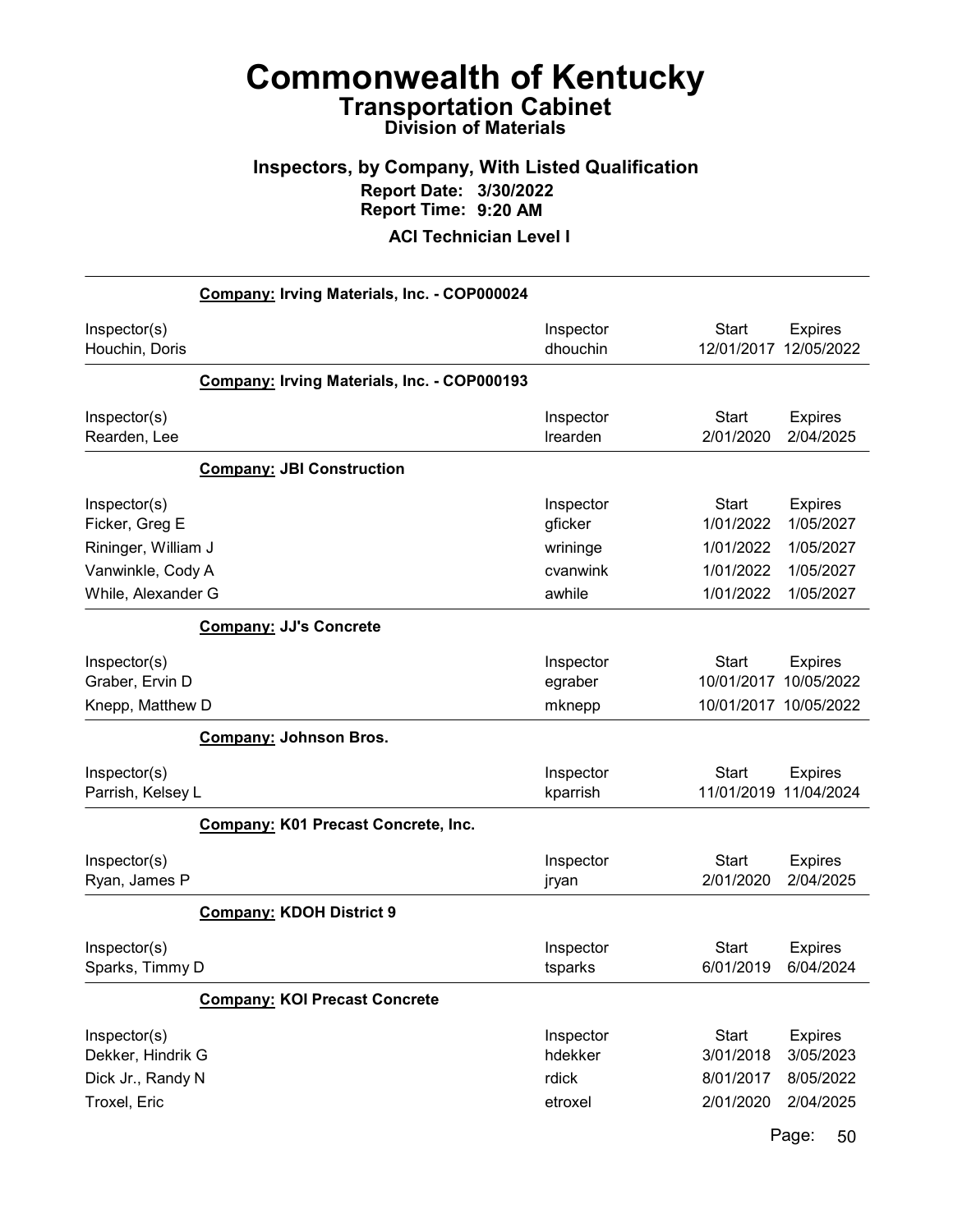### Inspectors, by Company, With Listed Qualification Report Date: 3/30/2022 Report Time: 9:20 AM

| Votel, Ross E                                                             |                                               | rvotel                                        | 6/01/2017                                           | 6/05/2022                                             |
|---------------------------------------------------------------------------|-----------------------------------------------|-----------------------------------------------|-----------------------------------------------------|-------------------------------------------------------|
|                                                                           | <b>Company: Kennway Concrete Of Ky LLC</b>    |                                               |                                                     |                                                       |
| Inspector(s)<br>Moody, Mark W                                             |                                               | Inspector<br>mmoody                           | <b>Start</b><br>8/01/2019                           | <b>Expires</b><br>8/04/2024                           |
|                                                                           | <b>Company: Kenton County Public</b>          |                                               |                                                     |                                                       |
| Inspector(s)<br>Hansman, Scott A<br>Hendrix, Nicholas W<br>Smith, Steve T |                                               | Inspector<br>shansman<br>nhendrix<br>ssmith17 | <b>Start</b><br>3/01/2021<br>8/01/2018<br>3/01/2021 | <b>Expires</b><br>3/05/2026<br>8/05/2023<br>3/05/2026 |
|                                                                           | <b>Company: Kentucky Concrete Association</b> |                                               |                                                     |                                                       |
| Inspector(s)<br>Ruffing, Brett D<br>Smith, Gregory L                      |                                               | Inspector<br>bruffing<br>gsmith7              | <b>Start</b><br>6/01/2020<br>6/01/2020              | <b>Expires</b><br>6/05/2025<br>6/05/2025              |
|                                                                           | <b>Company: Khafra Engineering</b>            |                                               |                                                     |                                                       |
| Inspector(s)<br>Grider, Steven T                                          |                                               | Inspector<br>sgrider                          | Start<br>12/01/2018                                 | <b>Expires</b><br>12/05/2023                          |
|                                                                           | <b>Company: L E Gregg</b>                     |                                               |                                                     |                                                       |
| Inspector(s)<br>Cole, Jonah S                                             |                                               | Inspector<br>jcole3                           | <b>Start</b><br>5/01/2021                           | <b>Expires</b><br>5/05/2026                           |
|                                                                           | <b>Company: L E Gregg Associates</b>          |                                               |                                                     |                                                       |
| Inspector(s)<br>Bowles, Daniel K<br>Burton, James M                       |                                               | Inspector<br>dbowles<br>jburton2              | <b>Start</b><br>3/01/2019<br>7/01/2017              | <b>Expires</b><br>3/04/2024<br>7/05/2022              |
| Cowan, Kelby M                                                            |                                               | kcowan                                        | 4/01/2017                                           | 4/05/2022                                             |
| Harris, Brian L                                                           |                                               | bharris2                                      | 11/01/2018 11/05/2023                               |                                                       |
| Mortimer, Steven E                                                        |                                               | smortime                                      | 10/01/2017 10/05/2022                               |                                                       |
| Nagy, Jeremy                                                              |                                               | jnagy                                         | 12/01/2021                                          | 12/05/2026                                            |
| Nagy, Jeremy                                                              |                                               | jnagy                                         | 9/01/2018                                           | 9/05/2023                                             |
| Oliver, Devan C                                                           |                                               | doliver2                                      | 5/01/2021                                           | 5/05/2026                                             |
| Owen, David C                                                             |                                               | dowen                                         | 3/01/2019                                           | 3/04/2024                                             |
| Pierce, Michael S                                                         |                                               | mpierce                                       | 1/01/2020                                           | 1/04/2025                                             |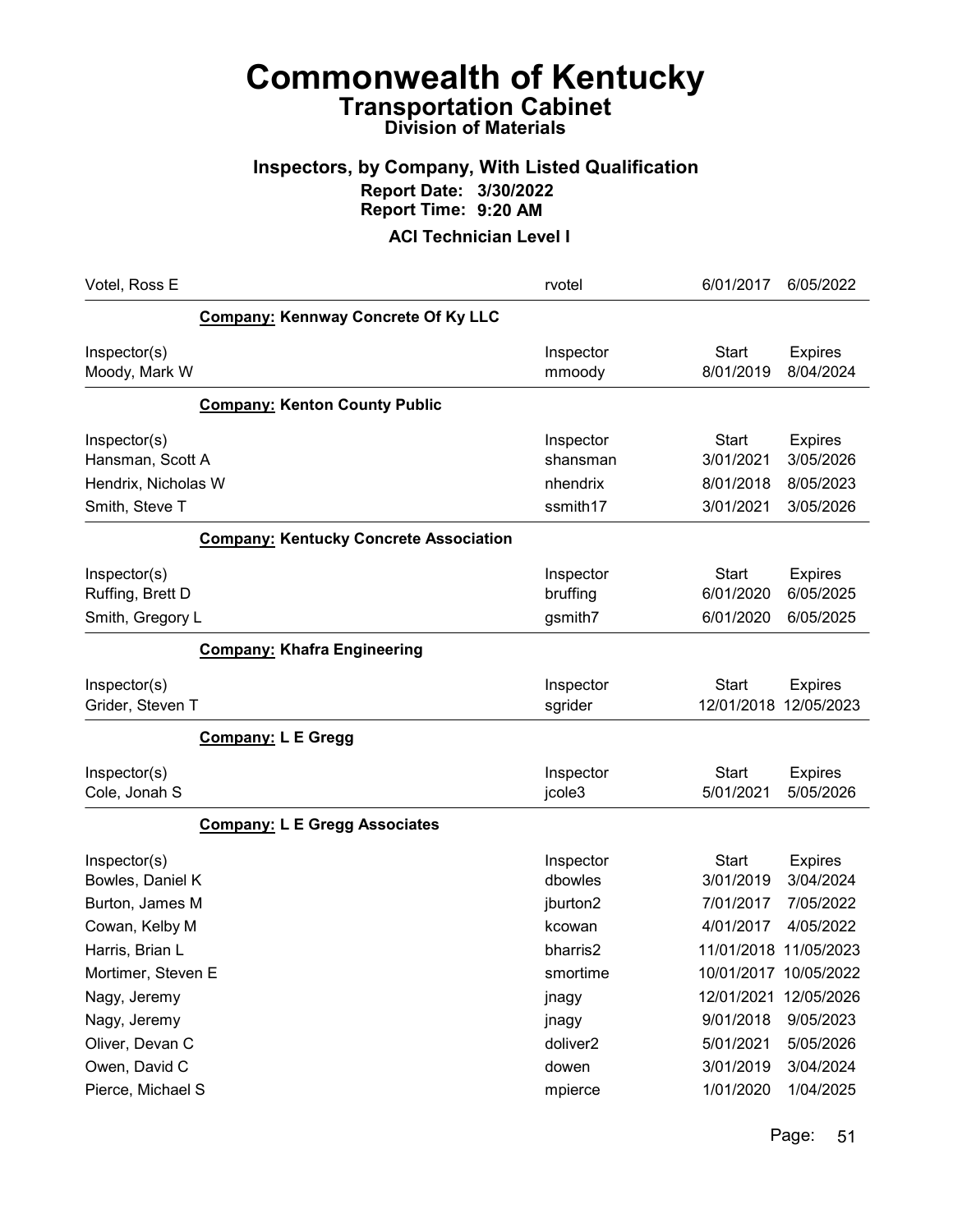## Inspectors, by Company, With Listed Qualification Report Date: 3/30/2022 Report Time: 9:20 AM

| Sanders, Chris J      |                                                          | csanders          | 7/01/2021    | 7/05/2026             |
|-----------------------|----------------------------------------------------------|-------------------|--------------|-----------------------|
| Schubert, Ben A       |                                                          | bschuber          | 3/01/2018    | 3/05/2023             |
| Terry Jr., Tim L      |                                                          | tterry            | 3/01/2018    | 3/05/2023             |
| Watson, Steven        |                                                          | swatson2          | 8/01/2020    | 8/05/2025             |
| Whaley, J. Lucien     |                                                          | jlwaley           | 6/01/2018    | 6/05/2023             |
|                       | <b>Company: LMG</b>                                      |                   |              |                       |
| Inspector(s)          |                                                          | Inspector         | <b>Start</b> | <b>Expires</b>        |
| Churchill, Devin T    |                                                          | dchurchi          | 6/01/2017    | 6/05/2022             |
| Smith, Archie         |                                                          | asmith7           | 3/01/2018    | 3/05/2023             |
|                       | <b>Company: Lee Building Products</b>                    |                   |              |                       |
| Inspector(s)          |                                                          | Inspector         | <b>Start</b> | <b>Expires</b>        |
| Gilkey, Danny K       |                                                          | dgilkey           | 4/01/2019    | 4/04/2024             |
| Goble, Gary A         |                                                          | ggoble            | 4/01/2019    | 4/04/2024             |
| Lee, Michael A        |                                                          | mlee <sub>5</sub> | 4/01/2019    | 4/04/2024             |
|                       | <b>Company: Lehigh Cement - Evansville</b>               |                   |              |                       |
| Inspector(s)          |                                                          | Inspector         | <b>Start</b> | <b>Expires</b>        |
| Edwards, Justin W     |                                                          | jedward7          | 4/01/2019    | 4/04/2024             |
|                       | <b>Company: Lehigh Cement - Mitchell IN</b>              |                   |              |                       |
| Inspector(s)          |                                                          | Inspector         | <b>Start</b> | <b>Expires</b>        |
| Collins, Michael L    |                                                          | mcollins          | 7/01/2017    | 7/05/2022             |
| Isom, Greg V          |                                                          | gisom             | 7/01/2017    | 7/05/2022             |
|                       | <b>Company: Lexington Fayette Urban County Governmen</b> |                   |              |                       |
| Inspector(s)          |                                                          | Inspector         | Start        | <b>Expires</b>        |
| Gillis, James         |                                                          | jgillis           | 1/01/2020    | 1/04/2025             |
| Mehnert, Russell P    |                                                          | rmehnert          |              | 11/01/2019 11/04/2024 |
| Wallingford, Darrin L |                                                          | dwalling          |              | 11/01/2019 11/04/2024 |
|                       | <b>Company: Liter's Inc. - Louisville</b>                |                   |              |                       |
| Inspector(s)          |                                                          | Inspector         | <b>Start</b> | <b>Expires</b>        |
| Webster, Cody D       |                                                          | cwebster          | 12/01/2020   | 12/05/2025            |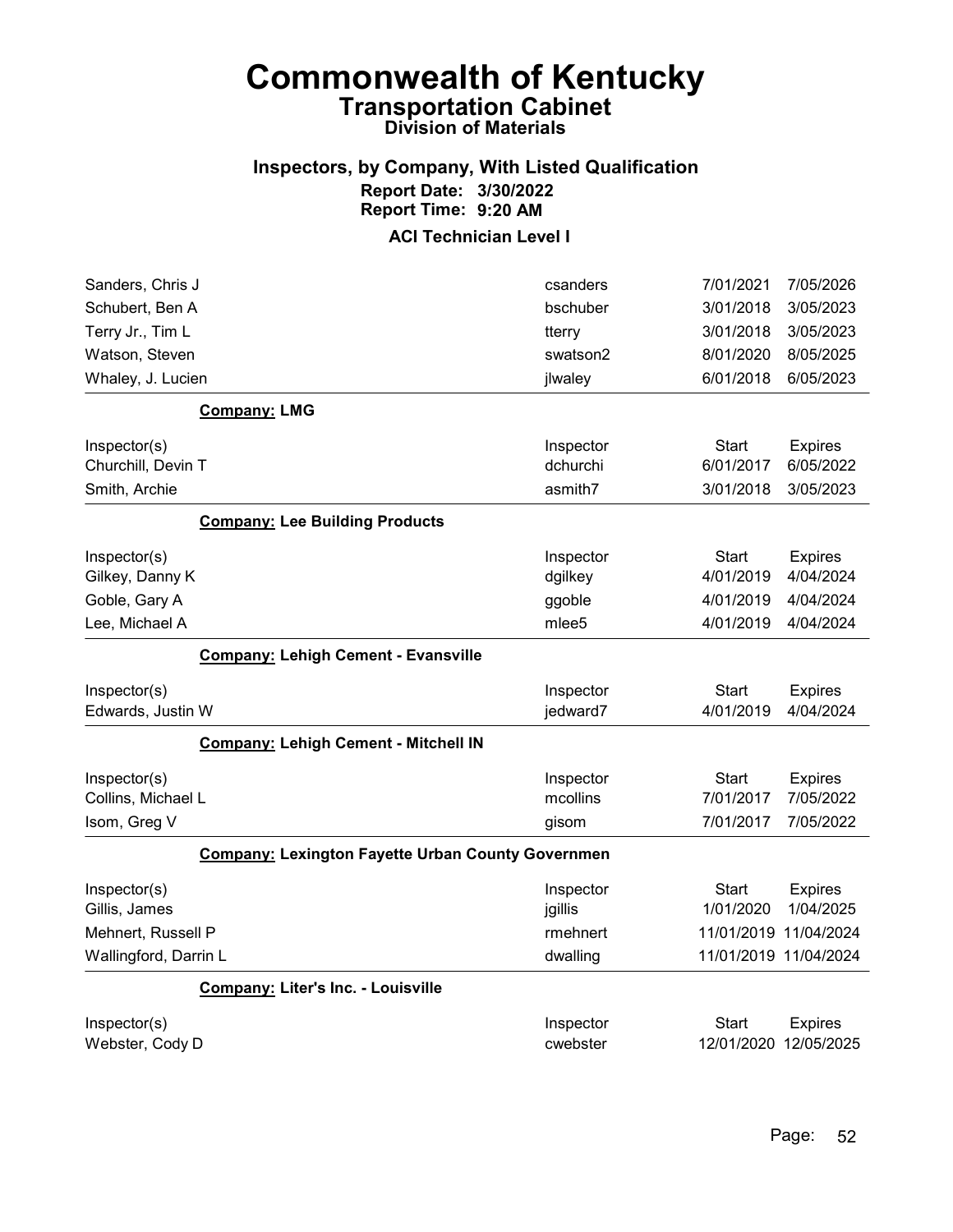## Inspectors, by Company, With Listed Qualification Report Date: 3/30/2022 Report Time: 9:20 AM

| <b>Company: Little Miami Materials</b>      |           |              |                       |
|---------------------------------------------|-----------|--------------|-----------------------|
| Inspector(s)                                | Inspector | Start        | <b>Expires</b>        |
| Kinder, David L                             | dkinder   | 1/01/2020    | 1/04/2025             |
| <b>Company: Lochmueller Group</b>           |           |              |                       |
| Inspector(s)                                | Inspector | Start        | <b>Expires</b>        |
| Brinegar, Samuel M                          | sbrinega  | 5/01/2021    | 5/05/2026             |
| Dolt III, Frederick (Corey) C               | fdolt     | 6/01/2021    | 6/05/2026             |
| Douglas, Mason S                            | mdougla2  | 8/01/2021    | 8/05/2026             |
| Ramirez, Justin A                           | jramirez  | 6/01/2021    | 6/05/2026             |
| <b>Company: Lochner</b>                     |           |              |                       |
| Inspector(s)                                | Inspector | <b>Start</b> | <b>Expires</b>        |
| Britt, Roy W                                | wbritt    | 8/01/2020    | 8/05/2025             |
| Cooper, Michael (Mike) L                    | mcooper2  | 4/01/2017    | 4/05/2022             |
| Holder, Edwin V                             | eholder   | 5/01/2021    | 5/05/2026             |
| Price, Larry D                              | Iprice    | 6/01/2019    | 6/04/2024             |
| Vice, Gregory T                             | gvice     | 4/01/2021    | 4/05/2026             |
| <b>Company: Lochner Engrs</b>               |           |              |                       |
| Inspector(s)                                | Inspector | Start        | <b>Expires</b>        |
| Connors, Anthony W                          | aconners  | 9/01/2019    | 9/04/2024             |
| Smoot, Gregory A                            | gsmoot    |              | 11/01/2017 11/05/2022 |
| <b>Company: Louisville Metro Government</b> |           |              |                       |
| Inspector(s)                                | Inspector | Start        | <b>Expires</b>        |
| Akridge, John L                             | jakridge  |              | 12/01/2019 12/04/2024 |
| Giovenco, Todd J                            | tgiovenc  | 2/01/2020    | 2/04/2025             |
| Montgomery, Bobby R                         | bmontgom  | 2/01/2020    | 2/04/2025             |
| Muhanuka, Thierry P                         | tmuhanuk  | 12/01/2021   | 12/05/2026            |
| Reynolds, Austin K                          | areynol2  | 7/01/2020    | 7/05/2025             |
| Robinson, William                           | wrobins6  | 12/01/2019   | 12/04/2024            |
| Schnaus, Timothy W                          | tschnaus  | 2/01/2020    | 2/04/2025             |
| Taylor, Levi J                              | Itaylor5  |              | 11/01/2018 11/05/2023 |
|                                             |           |              |                       |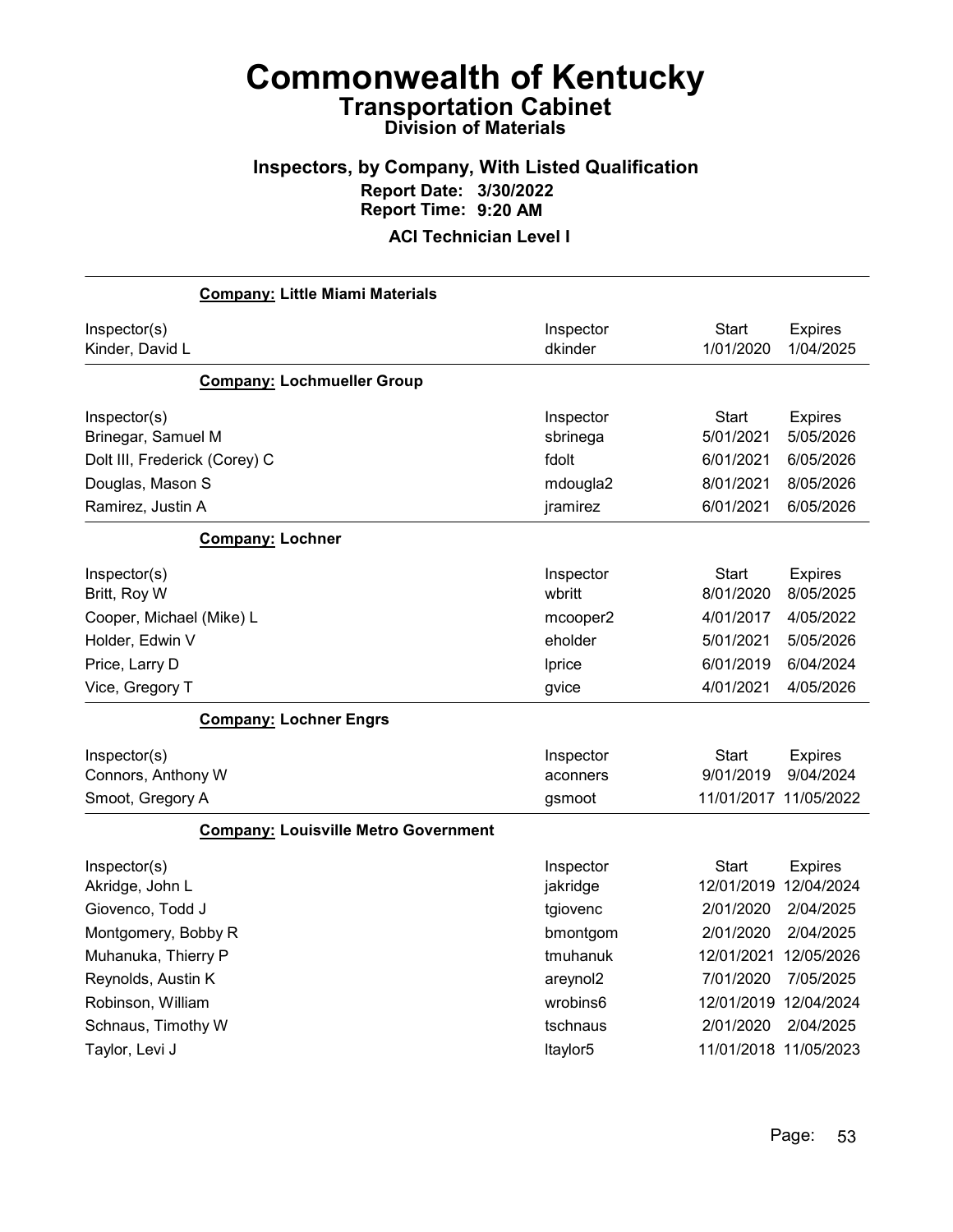## Inspectors, by Company, With Listed Qualification Report Date: 3/30/2022 Report Time: 9:20 AM

|                        | <b>Company: Louisville Metro Public Works</b>      |           |              |                       |
|------------------------|----------------------------------------------------|-----------|--------------|-----------------------|
| Inspector(s)           |                                                    | Inspector | <b>Start</b> | <b>Expires</b>        |
| Davis, Bryan T         |                                                    | bdavis6   | 12/01/2021   | 12/05/2026            |
| Haas, Charles          |                                                    | chaas     | 2/01/2020    | 2/04/2025             |
|                        | <b>Company: Master Builders Solutions</b>          |           |              |                       |
| Inspector(s)           |                                                    | Inspector | <b>Start</b> | <b>Expires</b>        |
| Whittam, Haydn         |                                                    | hwhittam  | 6/01/2021    | 6/05/2026             |
|                        | <b>Company: Material Testing Consultants (MTC)</b> |           |              |                       |
| Inspector(s)           |                                                    | Inspector | <b>Start</b> | <b>Expires</b>        |
| Jones, William E       |                                                    | wjones3   | 7/01/2018    | 7/05/2023             |
|                        | <b>Company: McCreary County Road</b>               |           |              |                       |
| Inspector(s)           |                                                    | Inspector | <b>Start</b> | <b>Expires</b>        |
| Bryant, Jeffery        |                                                    | jbryant4  | 5/01/2017    | 5/05/2022             |
|                        | <b>Company: Meuth Concrete</b>                     |           |              |                       |
| Inspector(s)           |                                                    | Inspector | <b>Start</b> | <b>Expires</b>        |
| Christian, Stephanie B |                                                    | schrist1  | 1/01/2020    | 1/04/2025             |
| Fletcher, Kenneth A    |                                                    | kfletche  | 1/01/2022    | 1/05/2027             |
| Heisier, John M        |                                                    | jheisier  | 9/01/2020    | 9/05/2025             |
| Lawrence, Douglas H    |                                                    | dlawrenc  | 5/01/2020    | 5/05/2025             |
| Render III, James W    |                                                    | jrender   | 1/01/2022    | 1/05/2027             |
|                        | <b>Company: Meuth Concrete Services, Inc.</b>      |           |              |                       |
| Inspector(s)           |                                                    | Inspector | <b>Start</b> | <b>Expires</b>        |
| Bassett, John L        |                                                    | jbassett  | 5/01/2019    | 5/04/2024             |
| Cissell, Nate L        |                                                    | ncissell  | 1/01/2022    | 1/05/2027             |
| Critser, Harrison C    |                                                    | hcritser  | 5/01/2020    | 5/05/2025             |
| Jones, Jason H         |                                                    | jjones3   | 2/01/2018    | 2/05/2023             |
| Krampe, Chuck W        |                                                    | ckrampe   | 1/01/2022    | 1/05/2027             |
| Staples, Christopher N |                                                    | cstaples  | 6/01/2018    | 6/05/2023             |
| Stephens, Jason A      |                                                    | jstephe6  | 10/01/2018   | 10/05/2023            |
| Wilson, Thomas B       |                                                    | twilson6  | 5/01/2020    | 5/05/2025             |
| Young, Jeffery W       |                                                    | jyoung2   |              | 12/01/2019 12/04/2024 |
|                        |                                                    |           |              |                       |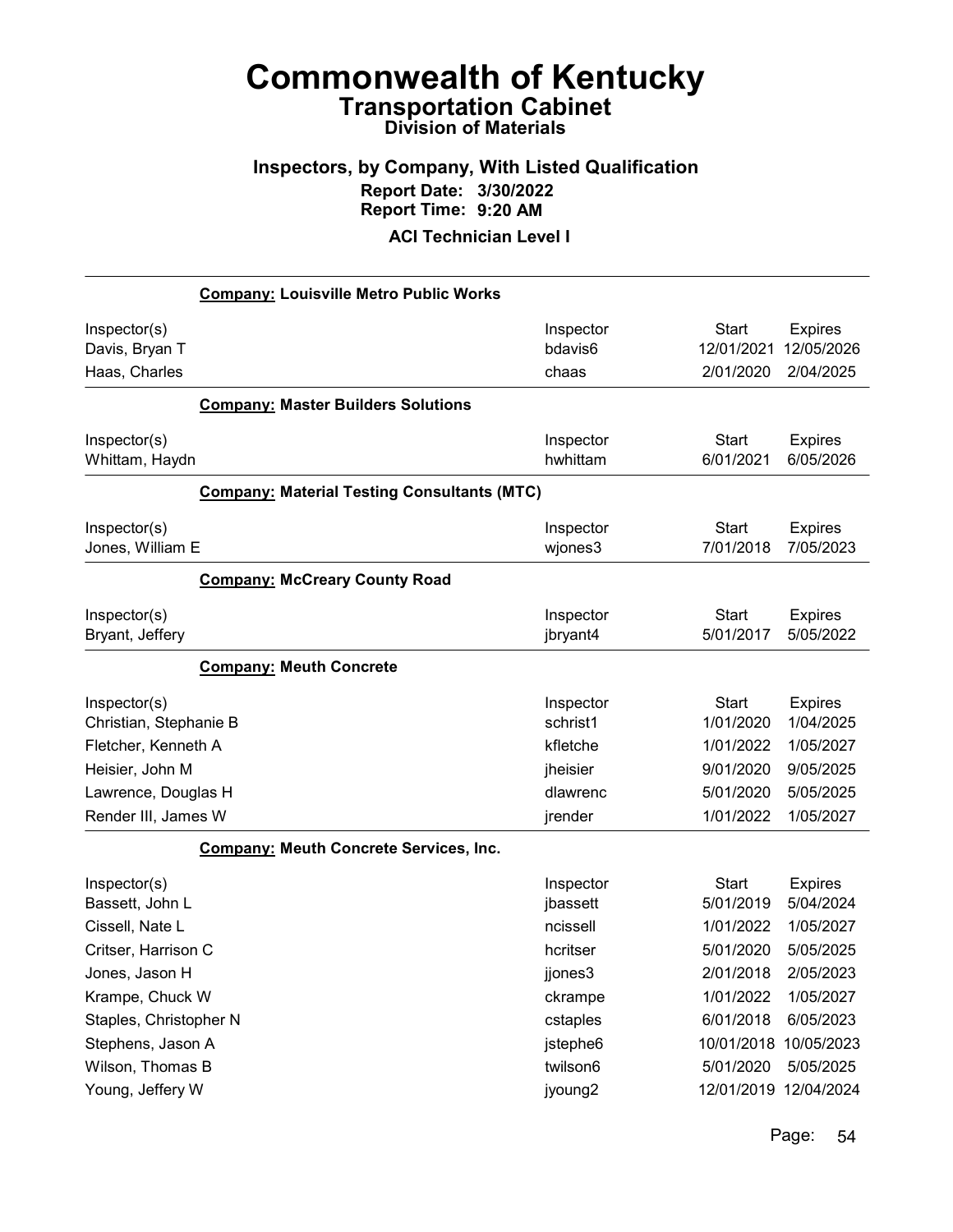## Inspectors, by Company, With Listed Qualification Report Date: 3/30/2022 Report Time: 9:20 AM

| <b>Company: Meuth Concrete-Danville</b>       |                 |              |                |
|-----------------------------------------------|-----------------|--------------|----------------|
| Inspector(s)                                  | Inspector       | <b>Start</b> | <b>Expires</b> |
| Stephens, Nathaniel D                         | nstephen        | 7/01/2020    | 7/05/2025      |
| <b>Company: Michael Baker International</b>   |                 |              |                |
| Inspector(s)                                  | Inspector       | <b>Start</b> | <b>Expires</b> |
| Rhody, Brent E                                | brhody          | 12/01/2021   | 12/05/2026     |
| Company: Michael Baker Jr. Inc.               |                 |              |                |
| Inspector(s)                                  | Inspector       | <b>Start</b> | <b>Expires</b> |
| Collins, Larry S                              | <b>Icollins</b> | 7/01/2017    | 7/05/2022      |
| Hirsch, Eric P                                | ehirsch         | 6/01/2021    | 6/05/2026      |
| Kessinger, Dav T                              | dkessing        | 7/01/2017    | 7/05/2022      |
| Levett Sr, Steven J                           | slevett         | 7/01/2021    | 7/05/2026      |
| Perry, Jeffrey M                              | mperry          | 12/01/2018   | 12/05/2023     |
| Riley, Alan J                                 | ariley          | 11/01/2020   | 11/05/2025     |
| Tackett, Emma L                               | etackett        | 9/01/2017    | 9/05/2022      |
| <b>Company: Mountain Construction Company</b> |                 |              |                |
| Inspector(s)                                  | Inspector       | <b>Start</b> | <b>Expires</b> |
| Griffey, Jimmy W                              | jgriffey        | 2/01/2019    | 2/05/2024      |
| Jenkins, Herbert O                            | hjenkins        | 2/01/2019    | 2/05/2024      |
| Jones, Samuel E                               | sjones          | 2/01/2019    | 2/05/2024      |
| Smith, William E                              | wsmith          | 2/01/2018    | 2/05/2023      |
| <b>Company: NO LONGER EMPLOYED</b>            |                 |              |                |
| Inspector(s)                                  | Inspector       | <b>Start</b> | <b>Expires</b> |
| Jones, Tyler E                                | tjones3         | 4/01/2017    | 4/05/2022      |
| <b>Company: None</b>                          |                 |              |                |
| Inspector(s)                                  | Inspector       | Start        | <b>Expires</b> |
| Cape, Jeremy L                                | jcape           | 7/01/2017    | 7/05/2022      |
| <b>Company: Ohio Co. Concrete</b>             |                 |              |                |
| Inspector(s)                                  | Inspector       | <b>Start</b> | <b>Expires</b> |
| Cartwright, Brandal                           | bcartwri        | 2/01/2019    | 2/05/2024      |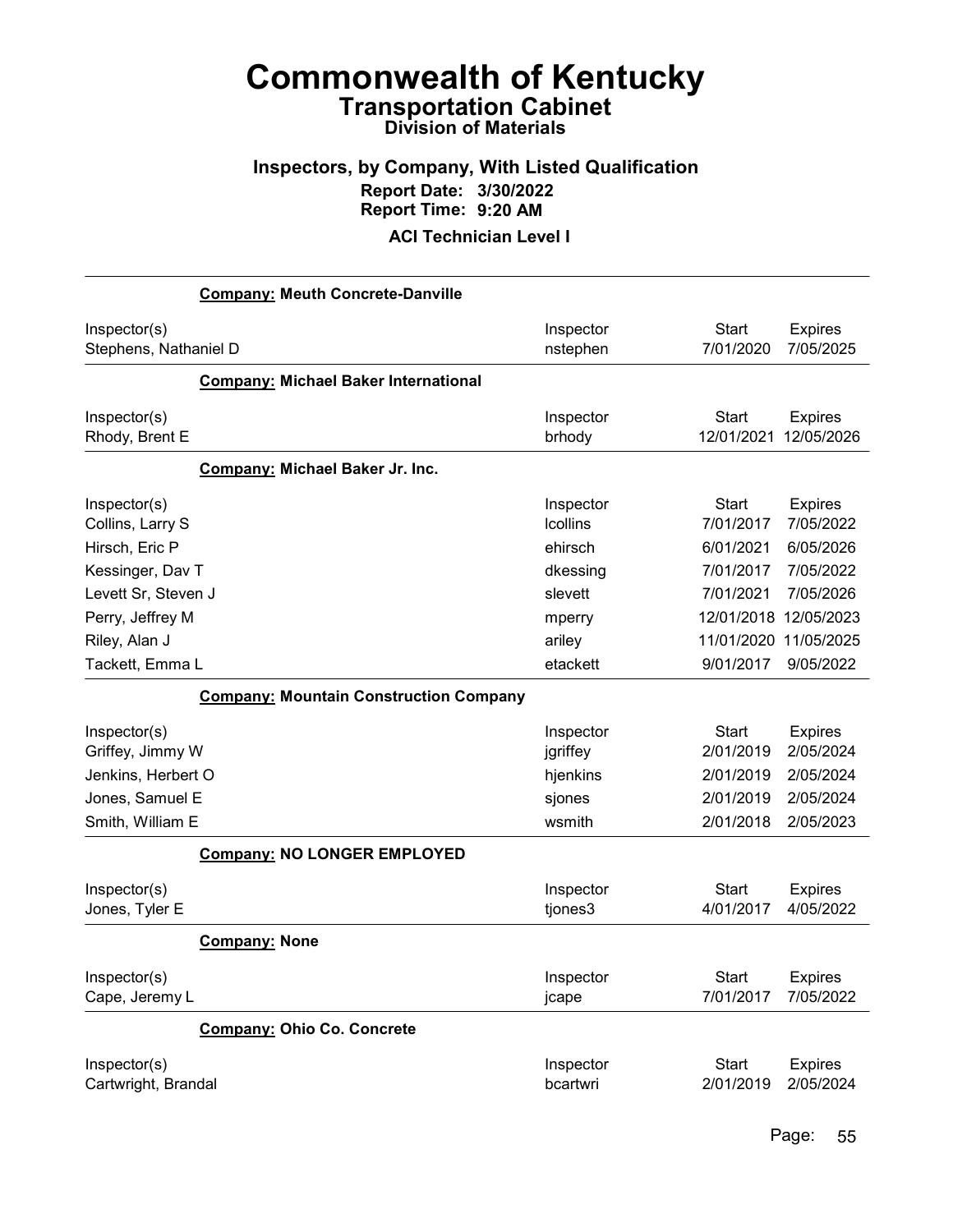## Inspectors, by Company, With Listed Qualification Report Date: 3/30/2022 Report Time: 9:20 AM

|                       | <b>Company: Ohio Valley Precast</b>                 |           |                       |                |
|-----------------------|-----------------------------------------------------|-----------|-----------------------|----------------|
| Inspector(s)          |                                                     | Inspector | <b>Start</b>          | <b>Expires</b> |
| Coleman, Jimmy R      |                                                     | jcolema2  | 5/01/2018             | 5/05/2023      |
| Dailey, Adam W        |                                                     | adailey   | 5/01/2019             | 5/04/2024      |
| Miller, Philip G      |                                                     | pmiller4  | 7/01/2018             | 7/05/2023      |
|                       | <b>Company: Ohio Valley Precast - Charlestown</b>   |           |                       |                |
| Inspector(s)          |                                                     | Inspector | <b>Start</b>          | <b>Expires</b> |
| Baker, George V       |                                                     | gbaker2   | 6/01/2019             | 6/04/2024      |
| Zoeller III, John W   |                                                     | jzoeller  | 8/01/2018             | 8/05/2023      |
|                       | <b>Company: Oldcastle Precast, Inc. - Lexington</b> |           |                       |                |
| Inspector(s)          |                                                     | Inspector | Start                 | <b>Expires</b> |
| Espinoza, Sergio J    |                                                     | sespinoz  | 7/01/2021             | 7/05/2026      |
| Holbrook, William E   |                                                     | wholbroo  | 1/01/2019             | 1/05/2024      |
| McClanahan, Chris M   |                                                     | cmcclana  | 1/01/2019             | 1/05/2024      |
| Winstead, Donald T    |                                                     | dwindtea  | 2/01/2019             | 2/05/2024      |
|                       | <b>Company: Owensboro Concrete</b>                  |           |                       |                |
| Inspector(s)          |                                                     | Inspector | <b>Start</b>          | <b>Expires</b> |
| Williams, Earl J      |                                                     | ewillia3  | 2/01/2019             | 2/05/2024      |
|                       | <b>Company: Paducah Water Works</b>                 |           |                       |                |
| Inspector(s)          |                                                     | Inspector | <b>Start</b>          | <b>Expires</b> |
| Northington, Jacob L  |                                                     | jnorthin  | 12/01/2019 12/04/2024 |                |
|                       | <b>Company: Palmer Engineering</b>                  |           |                       |                |
| Inspector(s)          |                                                     | Inspector | <b>Start</b>          | <b>Expires</b> |
| Arlinghaus, Matthew J |                                                     | marlingh  | 12/01/2019            | 12/04/2024     |
| Reichert, Zachary J   |                                                     | zreicher  | 2/01/2022             | 2/05/2027      |
|                       | <b>Company: Parsons</b>                             |           |                       |                |
| Inspector(s)          |                                                     | Inspector | <b>Start</b>          | <b>Expires</b> |
| Hatton, Kristopher W  |                                                     | khatton   | 7/01/2021             | 7/05/2026      |
|                       | <b>Company: Patriot Engineering - Evansville</b>    |           |                       |                |
| Inspector(s)          |                                                     | Inspector | <b>Start</b>          | <b>Expires</b> |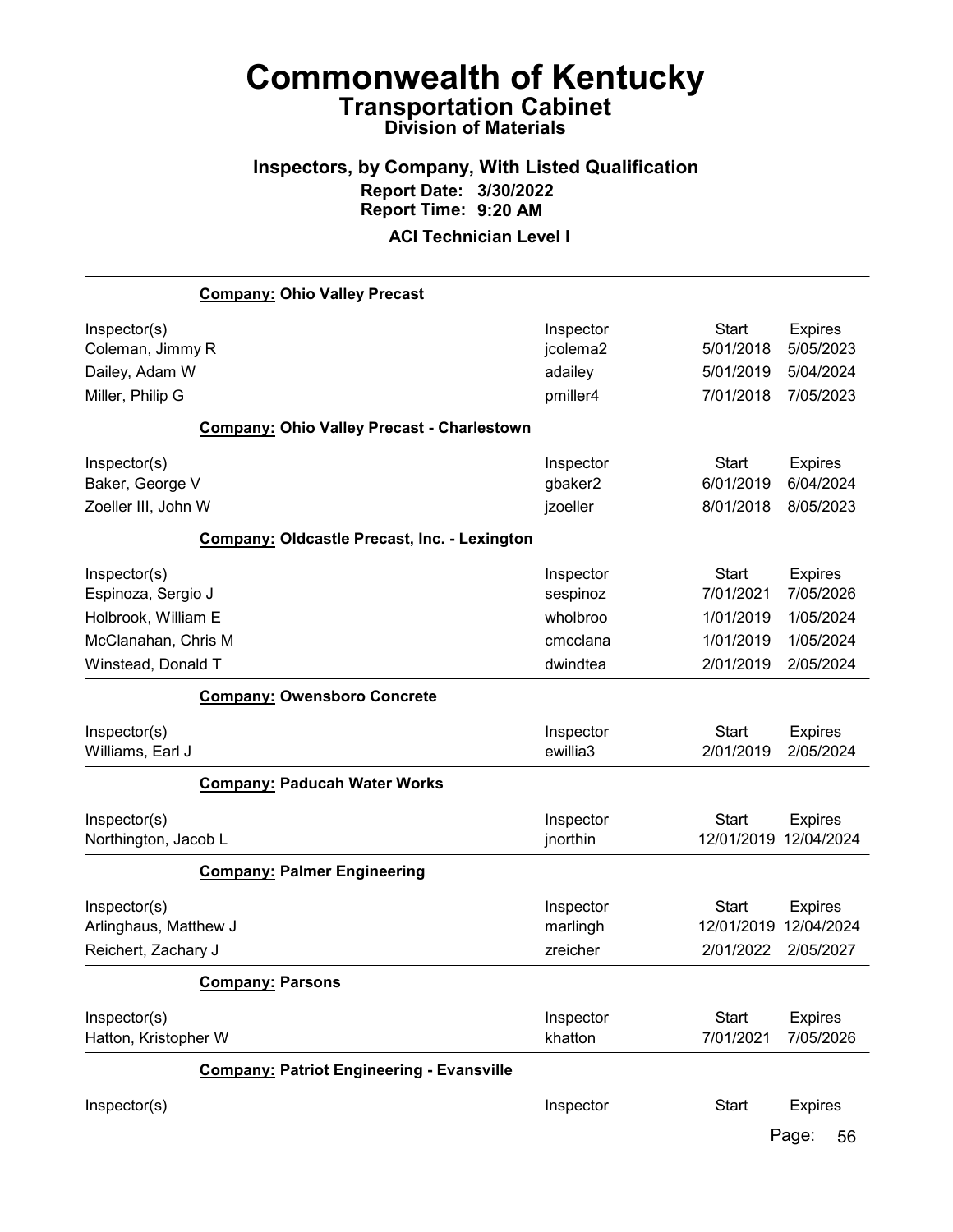## Inspectors, by Company, With Listed Qualification Report Date: 3/30/2022 Report Time: 9:20 AM

| Hatfield, Travis I                                | thatfie3              | 1/01/2022                 | 1/05/2027                   |
|---------------------------------------------------|-----------------------|---------------------------|-----------------------------|
| <b>Company: Patriot Engineering - Louisville</b>  |                       |                           |                             |
| Inspector(s)                                      | Inspector             | <b>Start</b>              | <b>Expires</b>              |
| Busari, Hamed A                                   | hbusari               | 12/01/2021                | 12/05/2026                  |
| Frey, Matthew L                                   | mfrey                 | 5/01/2018                 | 5/05/2023                   |
| Henle, Daniel                                     | dhenle                | 5/01/2017                 | 5/05/2022                   |
| Kugah-Toyo, Kokou                                 | kkugah                | 12/01/2021                | 12/05/2026                  |
| McCauley, Robert A                                | rmccaule              | 7/01/2020                 | 7/05/2025                   |
| Young, Kristin H                                  | kyoung3               | 6/01/2018                 | 6/05/2023                   |
| <b>Company: Pennyrile Asphalt</b>                 |                       |                           |                             |
| Inspector(s)                                      | Inspector             | <b>Start</b>              | <b>Expires</b>              |
| Mosley, Jerry D                                   | jmosley               | 6/01/2018                 | 6/05/2023                   |
| <b>Company: Precision Engineering</b>             |                       |                           |                             |
| Inspector(s)                                      | Inspector             | Start                     | <b>Expires</b>              |
| Barnett, John R                                   | jbarnett              | 10/01/2018                | 10/05/2023                  |
| Buston, Trey W                                    | tbuston               | 9/01/2017                 | 9/05/2022                   |
| Kendall, Michael T                                | mkendall              | 9/01/2017                 | 9/05/2022                   |
| Vickery, James D                                  | jvickery              | 6/01/2019                 | 6/04/2024                   |
| Walden, Jordan B                                  | jwalden2              | 1/01/2020                 | 1/04/2025                   |
| <b>Company: Prestress Service Industries, LLC</b> |                       |                           |                             |
| Inspector(s)                                      | Inspector             | <b>Start</b>              | <b>Expires</b>              |
| Carson, Justin D                                  | jcarson3              | 11/01/2018                | 11/05/2023                  |
| Ferrell, Dustin K                                 | dferrel <sub>2</sub>  | 7/01/2018                 | 7/05/2023                   |
| McKinney, James A                                 | jmckinn4              | 9/01/2019                 | 9/04/2024                   |
| Traugett, David D                                 | dtrauget              | 3/01/2018                 | 3/05/2023                   |
| <b>Company: Prestress Services - Decatur</b>      |                       |                           |                             |
| Inspector(s)                                      | Inspector             | <b>Start</b>              | <b>Expires</b>              |
| Gordon, Heather R                                 | hgordon               | 9/01/2018                 | 9/05/2023                   |
| <b>Company: Prestress Services Industries</b>     |                       |                           |                             |
| Inspector(s)<br>Bartell, Steven H                 | Inspector<br>sbartell | <b>Start</b><br>7/01/2021 | <b>Expires</b><br>7/05/2026 |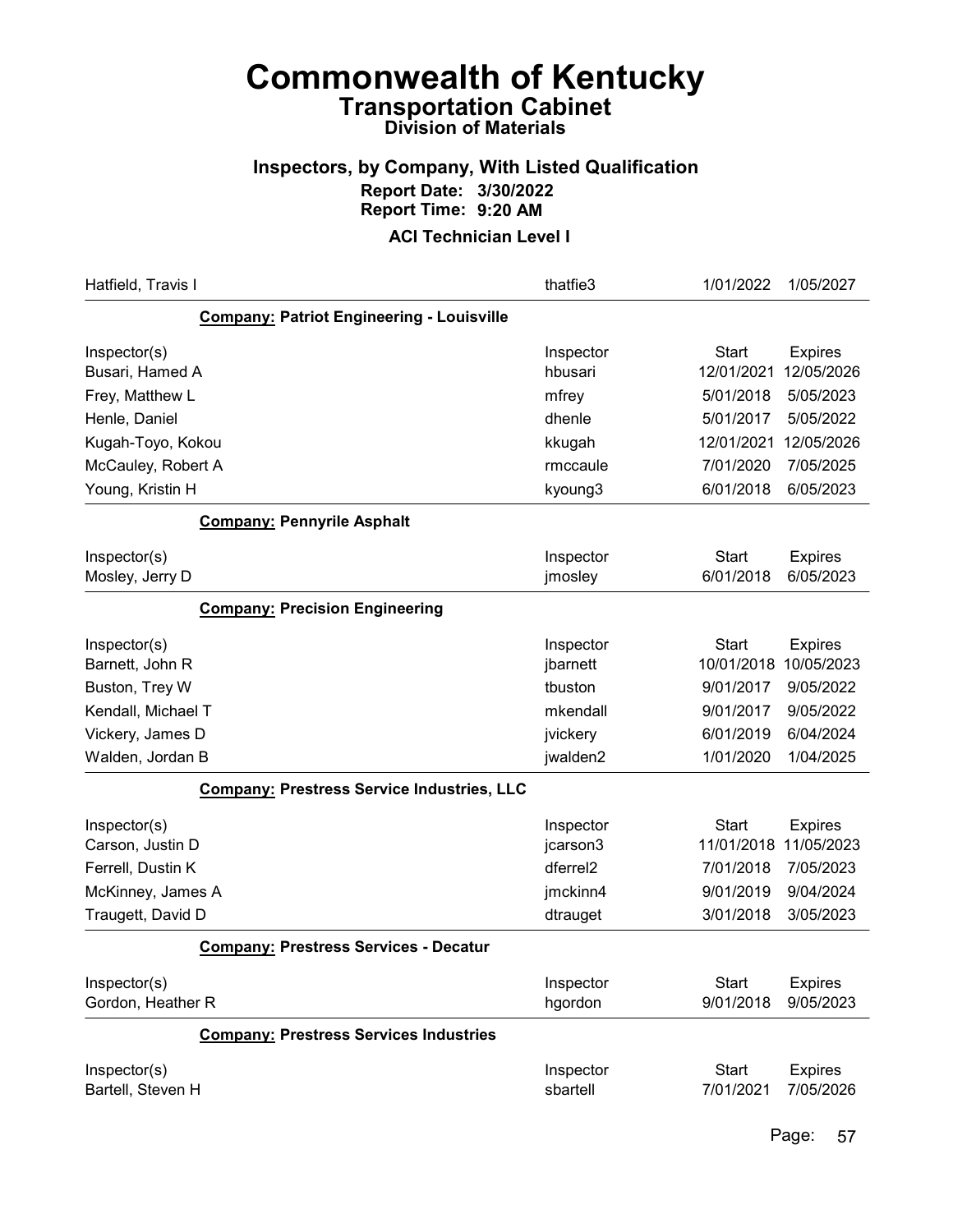## Inspectors, by Company, With Listed Qualification Report Date: 3/30/2022 Report Time: 9:20 AM

ACI Technician Level I

|                                                     | <b>Company: Prestress Services Of Melbourne</b> |                                |                                        |                                          |
|-----------------------------------------------------|-------------------------------------------------|--------------------------------|----------------------------------------|------------------------------------------|
| Inspector(s)<br>Hampton, David C<br>Sand, Zachary T |                                                 | Inspector<br>dhampton<br>zsand | <b>Start</b><br>3/01/2019<br>2/01/2020 | <b>Expires</b><br>3/04/2024<br>2/04/2025 |
|                                                     | <b>Company: Prestress Services, LLC</b>         |                                |                                        |                                          |
| Inspector(s)<br>Wiley, William M                    |                                                 | Inspector<br>wwiley2           | <b>Start</b><br>8/01/2018              | <b>Expires</b><br>8/05/2023              |
|                                                     | <b>Company: Prus Construction</b>               |                                |                                        |                                          |
| Inspector(s)<br>Kroell, Matt R                      |                                                 | Inspector<br>mkroell           | <b>Start</b><br>1/01/2021              | <b>Expires</b><br>1/05/2026              |
|                                                     | <b>Company: Pyles Concrete</b>                  |                                |                                        |                                          |
| Inspector(s)<br>Coffey, Mark D                      |                                                 | Inspector<br>mcoffey           | <b>Start</b><br>2/01/2019              | <b>Expires</b><br>2/05/2024              |
| Feltner, Douglas                                    |                                                 | dfeltner                       | 1/01/2018                              | 1/05/2023                                |
| Lewis, William A                                    |                                                 | wlewis                         | 4/01/2019                              | 4/04/2024                                |
| Martin, Emery A                                     |                                                 | emartin                        | 2/01/2021                              | 2/05/2026                                |
| McKenzie, Elvis V                                   |                                                 | emckenzi                       | 1/01/2018                              | 1/05/2023                                |
| Morrow, James R                                     |                                                 | jmorrow                        | 1/01/2020                              | 1/04/2025                                |
| Ramsey, Dewey R                                     |                                                 | dramsey                        | 2/01/2021                              | 2/05/2026                                |
| Thrasher, Glendell L                                |                                                 | gthrashe                       | 2/01/2021                              | 2/05/2026                                |
|                                                     | Company: QK4                                    |                                |                                        |                                          |
| Inspector(s)<br>Bean, Eric M                        |                                                 | Inspector<br>ebean             | <b>Start</b><br>3/01/2021              | <b>Expires</b><br>3/05/2026              |
| Booker, Kim R                                       |                                                 | kbooker                        | 10/01/2021                             | 10/05/2026                               |
| Boyd, Janae N                                       |                                                 | jboyd3                         | 10/01/2021                             | 10/05/2026                               |
| Clifford, Andrea S                                  |                                                 | acliffor                       | 12/01/2020 12/05/2025                  |                                          |
| Collins, Kevin W                                    |                                                 | kcollins                       | 3/01/2021                              | 3/05/2026                                |
| Cooney, Clayton D                                   |                                                 | ccooney                        | 10/01/2018                             | 10/05/2023                               |
| Coulter, Jeffery S                                  |                                                 | jcoulter                       | 9/01/2019                              | 9/04/2024                                |
| Gilland, Rob W                                      |                                                 | rgilland                       | 12/01/2019 12/04/2024                  |                                          |
| Greenwell, Amanda R                                 |                                                 | agreenwe                       | 3/01/2018                              | 3/05/2023                                |
| Grimes, Travis                                      |                                                 | tgrimes                        | 8/01/2018                              | 8/05/2023                                |
|                                                     |                                                 |                                |                                        |                                          |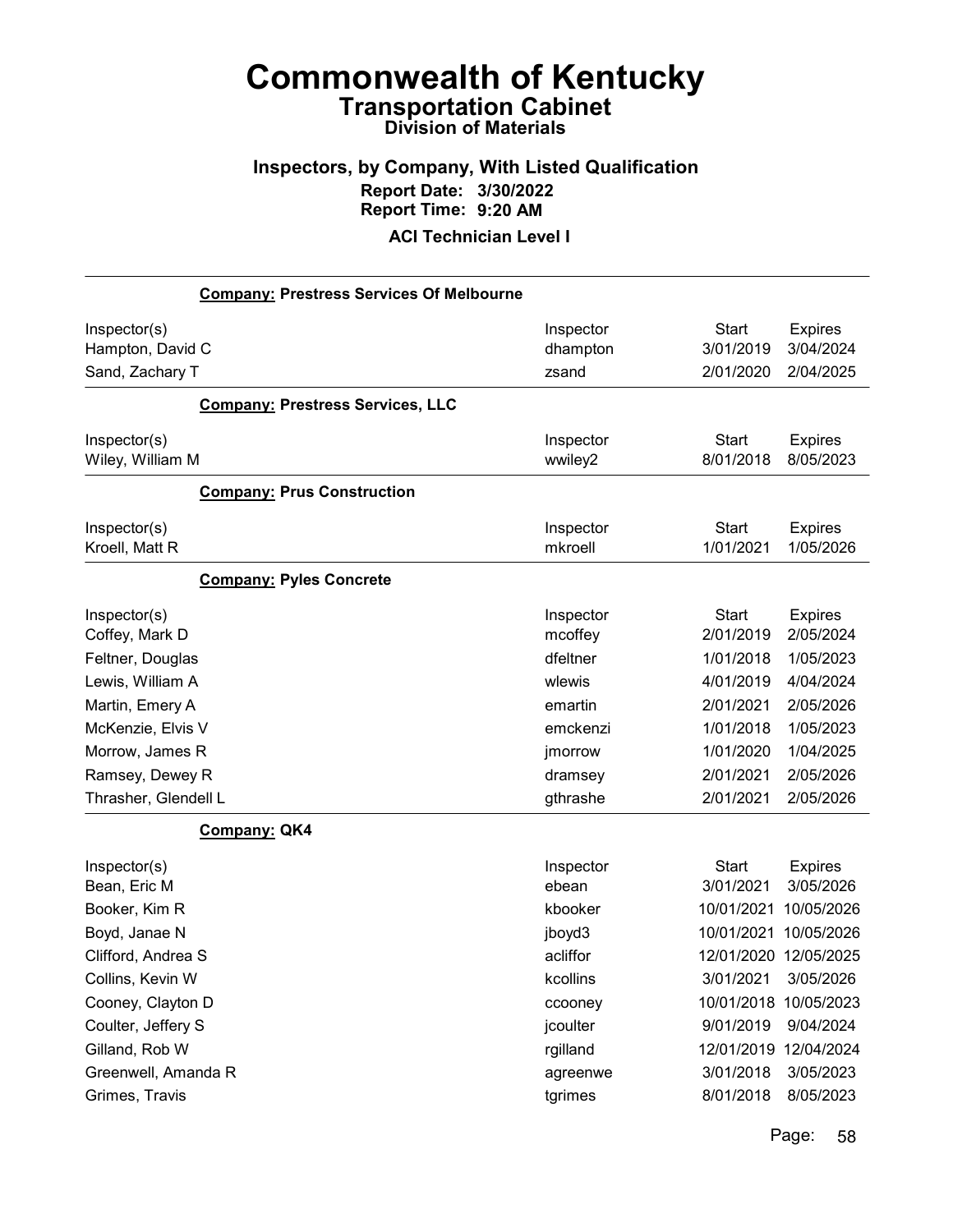## Inspectors, by Company, With Listed Qualification Report Date: 3/30/2022 Report Time: 9:20 AM

### ACI Technician Level I

| Harper, Sydney       |                                               | sharper            | 9/01/2017    | 9/05/2022             |
|----------------------|-----------------------------------------------|--------------------|--------------|-----------------------|
| Hubbard, George A    |                                               | ghubbard           | 10/01/2021   | 10/05/2026            |
| Keohane, Erika M     |                                               | ekeohane           | 9/01/2019    | 9/04/2024             |
| King, Samuel J       |                                               | sking <sub>2</sub> | 11/01/2021   | 11/05/2026            |
| Least, Luke P        |                                               | lleast             | 7/01/2018    | 7/05/2023             |
| Lee, John D          |                                               | jlee8              | 10/01/2018   | 10/05/2023            |
| Lewis, Joseph M      |                                               | jlewis4            | 4/01/2019    | 4/04/2024             |
| Littleton, Cindy L   |                                               | clittlet           | 5/01/2017    | 5/05/2022             |
| Makenzie, O'Connor L |                                               | moconnor           | 7/01/2018    | 7/05/2023             |
| Moore, Robert S      |                                               | rmoore2            | 2/01/2021    | 2/05/2026             |
| New, William C       |                                               | cnew               | 10/15/2017   | 10/19/2022            |
| Nolan, William L     |                                               | wnolan2            | 2/01/2018    | 2/05/2023             |
| Osborne, Morgan      |                                               | mosborn2           | 9/01/2020    | 9/05/2025             |
| Planck, Clifford E   |                                               | cplanck            |              | 11/01/2019 11/04/2024 |
| Ratliff, Richard T   |                                               | rratliff           |              | 11/01/2018 11/05/2023 |
| Slone, Ronald E      |                                               | rslone             |              | 12/01/2020 12/05/2025 |
| Vowels, Thomas K     |                                               | tvowels            |              | 12/01/2020 12/05/2025 |
| Winburn, David A     |                                               | dwinburn           | 7/01/2021    | 7/05/2026             |
| Young, Curoune T     |                                               | cyoung7            | 3/01/2018    | 3/05/2023             |
| Zimmerman, Adam H    |                                               | azimmerm           |              | 12/01/2020 12/05/2025 |
|                      | <b>Company: Quality Control Services</b>      |                    |              |                       |
| Inspector(s)         |                                               | Inspector          | <b>Start</b> | <b>Expires</b>        |
| Clark, Brandon S     |                                               | bclark2            | 3/01/2021    | 3/05/2026             |
| Myers, Matthew C     |                                               | mmyer2             | 4/01/2017    | 4/05/2022             |
| Pahlevani, Reza      |                                               | rpahleva           | 12/01/2021   | 12/05/2026            |
|                      | <b>Company: Quality Stone &amp; Ready Mix</b> |                    |              |                       |
| Inspector(s)         |                                               | Inspector          | <b>Start</b> | <b>Expires</b>        |
| Holloway, Brian J    |                                               | bhollow2           | 1/01/2018    | 1/05/2023             |
|                      | <b>Company: Ready Mix Concrete - London</b>   |                    |              |                       |
| Inspector(s)         |                                               | Inspector          | <b>Start</b> | <b>Expires</b>        |
| Stewart, David A     |                                               | dstewar4           | 2/01/2020    | 2/04/2025             |
|                      | <b>Company: Ready Mix Concrete - Richmond</b> |                    |              |                       |
| Inspector(s)         |                                               | Inspector          | <b>Start</b> | <b>Expires</b>        |
|                      |                                               |                    |              |                       |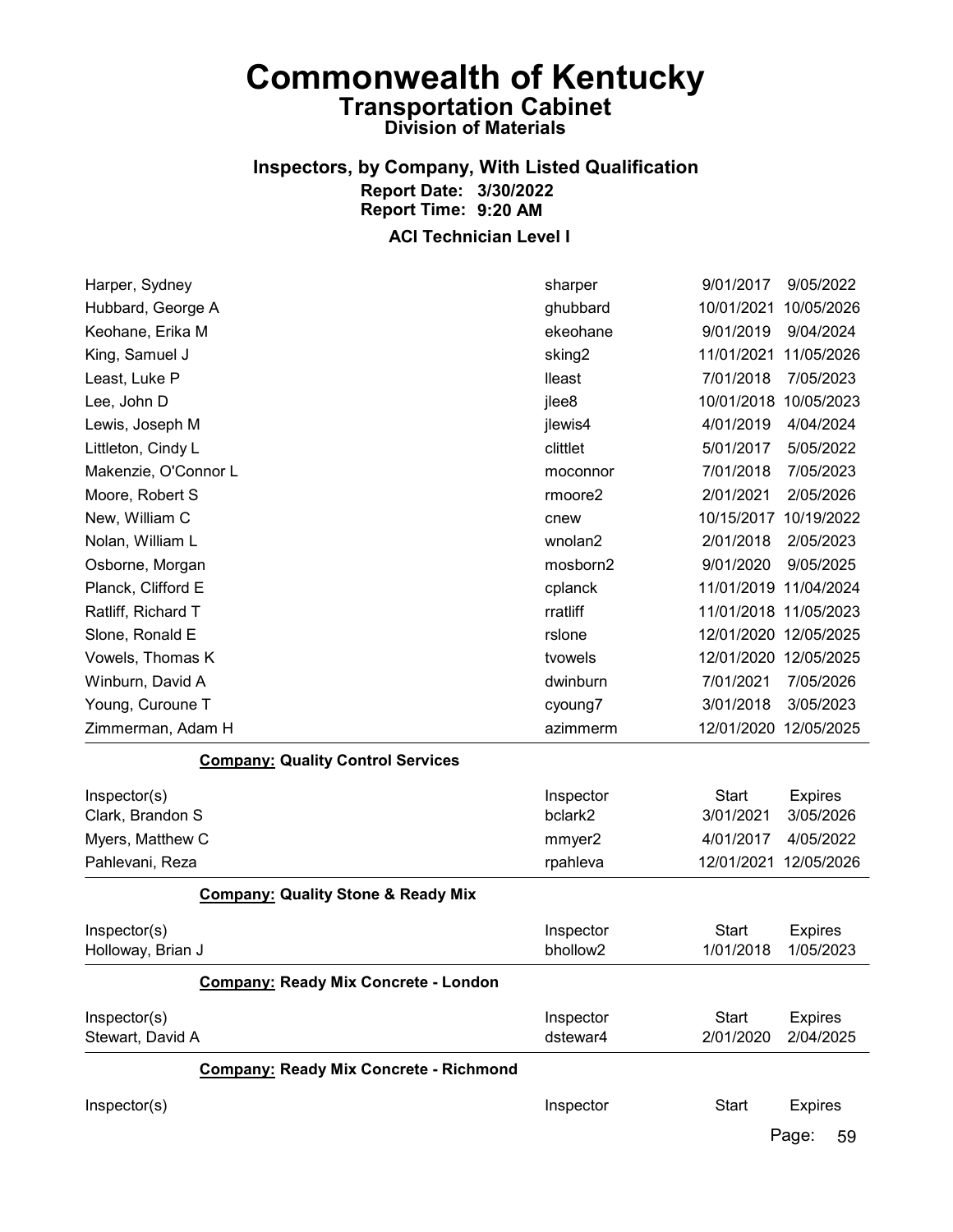## Inspectors, by Company, With Listed Qualification Report Date: 3/30/2022 Report Time: 9:20 AM

ACI Technician Level I

| Hammons, III, Chad A                                                             |                                                 | chammons                                     | 6/01/2019                                           | 6/04/2024                                      |
|----------------------------------------------------------------------------------|-------------------------------------------------|----------------------------------------------|-----------------------------------------------------|------------------------------------------------|
|                                                                                  | <b>Company: Ready Mix Concrete - Somerset</b>   |                                              |                                                     |                                                |
| Inspector(s)<br>Lawless, Mark A                                                  |                                                 | Inspector<br>mlawless                        | <b>Start</b><br>1/01/2019                           | <b>Expires</b><br>1/05/2024                    |
| Stepp, John T                                                                    |                                                 | jstepp                                       | 11/01/2018                                          | 11/05/2023                                     |
| Troxell, Jerry A                                                                 |                                                 | jtroxell                                     | 2/01/2020                                           | 2/04/2025                                      |
|                                                                                  | <b>Company: Reclamation Services Unl., Inc.</b> |                                              |                                                     |                                                |
| Inspector(s)<br>Cardwell, Jacqueline L<br>Cardwell, Sue P                        |                                                 | Inspector<br>jcardwel<br>scardwel            | <b>Start</b><br>1/01/2020<br>11/01/2018 11/05/2023  | <b>Expires</b><br>1/04/2025                    |
|                                                                                  | <b>Company: Redi Rock Structures</b>            |                                              |                                                     |                                                |
| Inspector(s)<br>Rechtin, Adam M                                                  |                                                 | Inspector<br>arechtin                        | <b>Start</b><br>1/06/2019                           | <b>Expires</b><br>1/10/2024                    |
|                                                                                  | <b>Company: Regional Water Resource Agency</b>  |                                              |                                                     |                                                |
| Inspector(s)<br>Gordon, Garrett J<br>Henderson, Michael D<br>Mattingly, Robert W |                                                 | Inspector<br>ggordon<br>mhenders<br>rmattin2 | <b>Start</b><br>5/01/2019<br>4/01/2021<br>4/01/2021 | Expires<br>5/04/2024<br>4/05/2026<br>4/05/2026 |
|                                                                                  | <b>Company: Richard Goettle, Inc.</b>           |                                              |                                                     |                                                |
| Inspector(s)<br>Allen, Timothy I<br>Schappacher, Cody                            |                                                 | Inspector<br>tallen<br>cschappa              | <b>Start</b><br>2/01/2021<br>12/01/2020 12/05/2025  | <b>Expires</b><br>2/05/2026                    |
|                                                                                  | <b>Company: Road Builders</b>                   |                                              |                                                     |                                                |
| Inspector(s)<br>Boucherie, Kenneth E                                             |                                                 | Inspector<br>kboucher                        | <b>Start</b><br>7/01/2018                           | <b>Expires</b><br>7/05/2023                    |
|                                                                                  | Company: S&M Precast, Inc.                      |                                              |                                                     |                                                |
| Inspector(s)<br>Gardner, Adrain A                                                |                                                 | Inspector<br>agardner                        | <b>Start</b><br>9/01/2019                           | <b>Expires</b><br>9/04/2024                    |
|                                                                                  | Company: S&ME Inc.                              |                                              |                                                     |                                                |
| Inspector(s)                                                                     |                                                 | Inspector                                    | <b>Start</b>                                        | <b>Expires</b>                                 |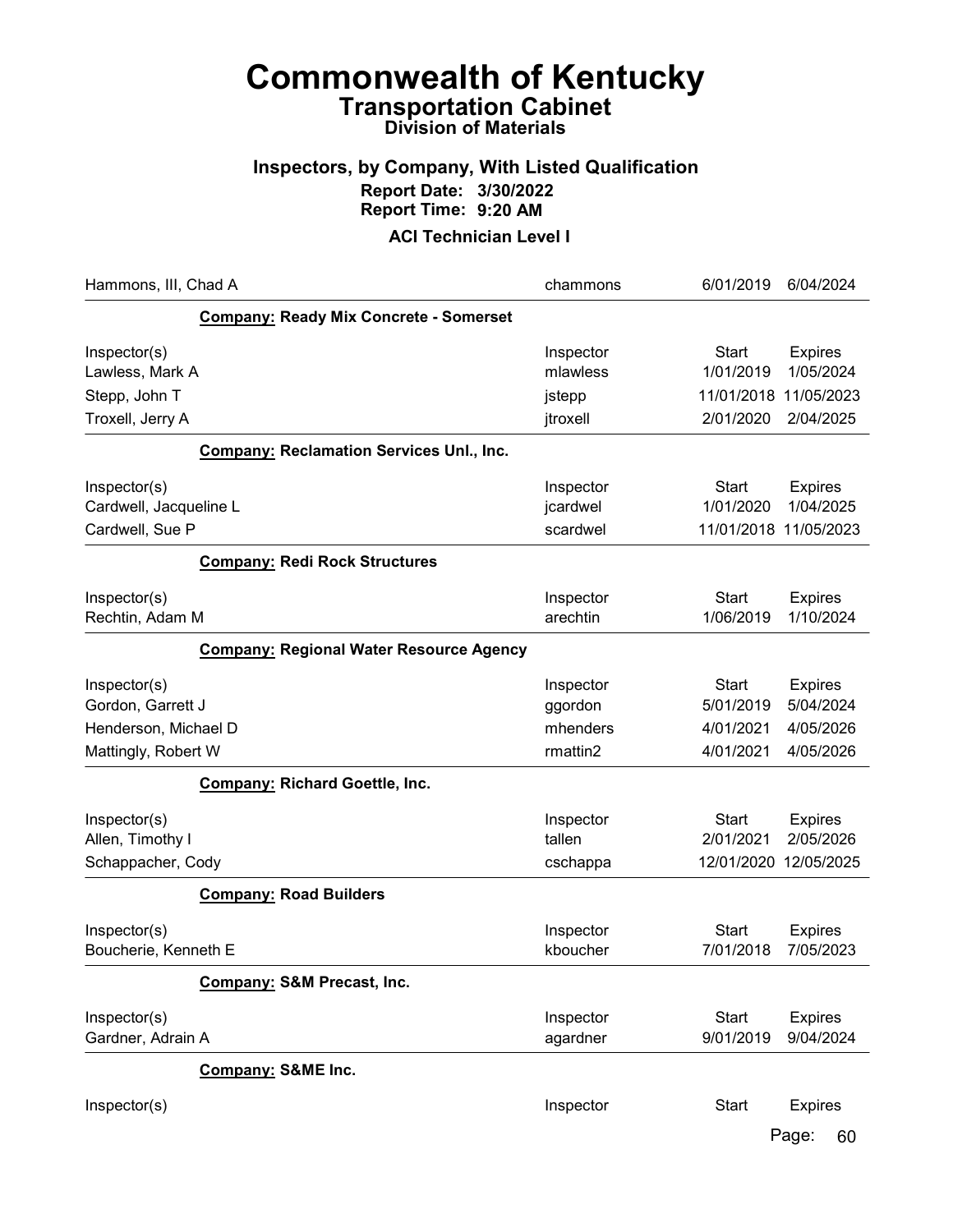## Inspectors, by Company, With Listed Qualification Report Date: 3/30/2022 Report Time: 9:20 AM

| Baker, Kinney R            | kbaker <sub>5</sub> | 12/01/2018 12/05/2023          |
|----------------------------|---------------------|--------------------------------|
| Basham, Carter L           | cbasham3            | 9/01/2021<br>9/05/2026         |
| Carroll, Patrick M         | pcarroll            | 1/01/2021<br>1/05/2026         |
| Mietus, Christopher L      | cmietus             | 6/01/2020<br>6/05/2025         |
| Shuler, Matthew P          | mshuler             | 6/01/2018<br>6/05/2023         |
| Yeager, Austin D           | ayeager2            | 1/01/2021<br>1/05/2026         |
| Company: S&ME, Inc.        |                     |                                |
| Inspector(s)               | Inspector           | <b>Start</b><br><b>Expires</b> |
| Basham-Curtis, Cayla S     | cbasham2            | 2/01/2020<br>2/04/2025         |
| Beckham, Justin L          | jbeckham            | 7/01/2017<br>7/05/2022         |
| Beheler, Nathan S          | nbeheler            | 5/01/2021<br>5/05/2026         |
| Biddle, Michaela B         | mbiddle             | 12/01/2018<br>12/05/2023       |
| Bowman, Philip S           | pbowman             | 5/01/2017<br>5/05/2022         |
| Brown, Jesse L             | jbrown22            | 1/01/2022<br>1/05/2027         |
| Bryant, Jared C            | jbryant7            | 6/01/2018<br>6/05/2023         |
| Carter, Thaddeus L         | tcarter3            | 5/01/2019<br>5/04/2024         |
| Choate, Zachery            | zchoate             | 6/01/2018<br>6/05/2023         |
| Clements, Dean             | dclement            | 12/01/2019<br>12/04/2024       |
| Crouse, III, David H       | dcrouse             | 2/01/2020<br>2/04/2025         |
| Fisher, Josh S             | jfisher5            | 1/01/2022<br>1/05/2027         |
| Hale, Jonathan L           | jhale2              | 5/01/2017<br>5/05/2022         |
| Honeycutt, Ryan C          | rhoneycu            | 6/01/2019<br>6/04/2024         |
| Humble, Victor L           | vhumble             | 6/01/2020<br>6/05/2025         |
| Jackson, Bobby B           | bjackso3            | 11/01/2021<br>11/05/2026       |
| Johnson, Bradley K         | bjohnso8            | 6/01/2021<br>6/05/2026         |
| Kirkpatrick, Christopher S | ckirkpat            | 11/01/2018<br>11/05/2023       |
| Moore, Joseph A            | jmoore8             | 6/01/2020<br>6/05/2025         |
| Pennington, Christopher K  | cpenning            | 6/01/2020<br>6/05/2025         |
| Rayburn, Rodger D          | rrayburn            | 5/01/2017<br>5/05/2022         |
| Satterfield, Trevor T      | tsatterf            | 6/01/2017<br>6/05/2022         |
| Shelley, Benjamin          | bshelley            | 6/01/2018<br>6/05/2023         |
| Spivey, Jim S              | jspivey2            | 7/01/2018<br>7/05/2023         |
| Tipton, Elbert H           | etipton             | 6/01/2017<br>6/05/2022         |
| Weber, Mark C              | mweber2             | 11/01/2020<br>11/05/2025       |
| Wotring, David W           | dwotring            | 2/01/2022<br>2/05/2027         |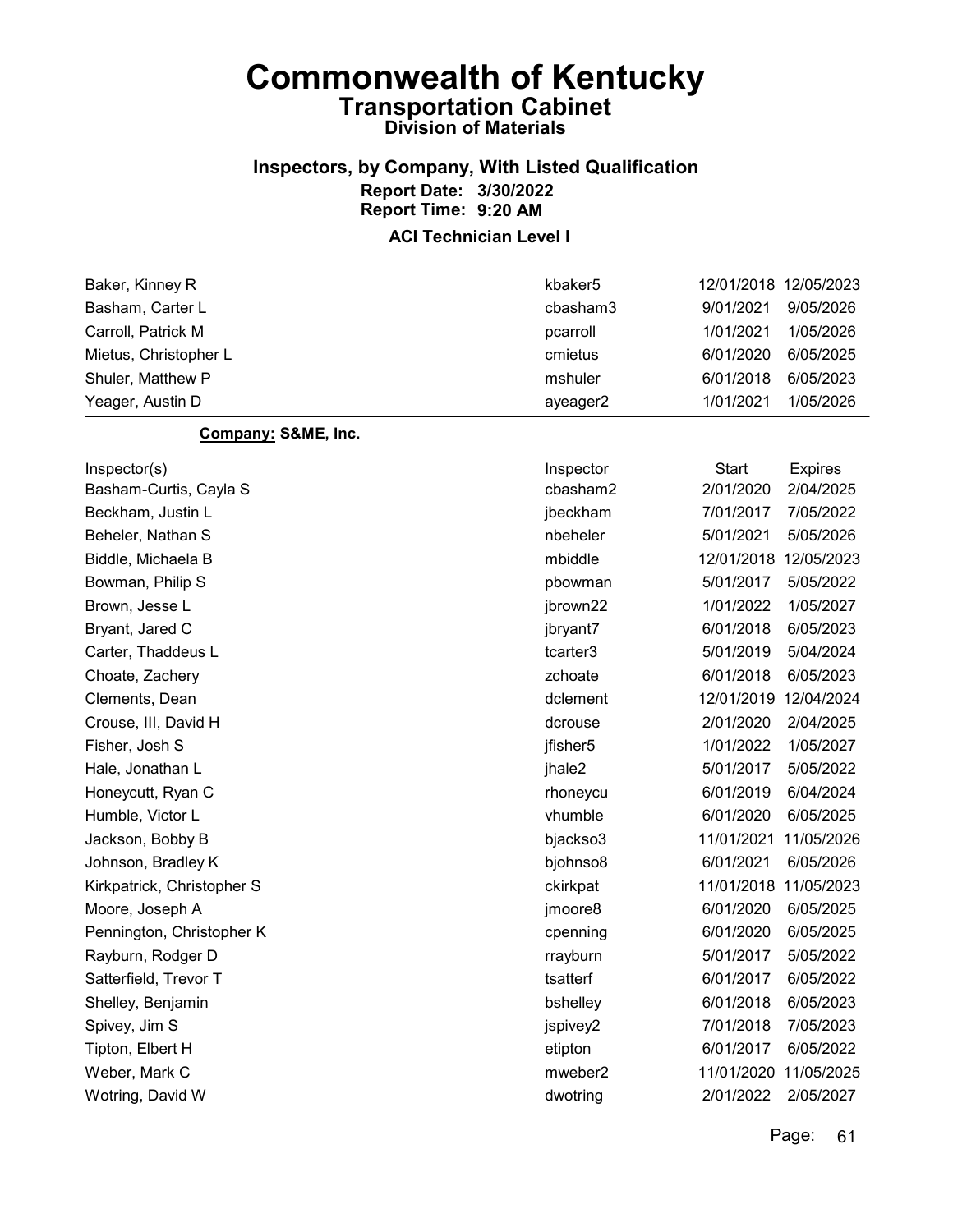## Inspectors, by Company, With Listed Qualification Report Date: 3/30/2022 Report Time: 9:20 AM

|                                  | <b>Company: SRM Concrete</b>                    |                       |                           |                             |
|----------------------------------|-------------------------------------------------|-----------------------|---------------------------|-----------------------------|
| Inspector(s)<br>Norton, James G  |                                                 | Inspector<br>jnorton  | <b>Start</b><br>2/01/2022 | <b>Expires</b><br>2/05/2027 |
|                                  | <b>Company: SRM Ready Mix</b>                   |                       |                           |                             |
| Inspector(s)<br>Elliott, James A |                                                 | Inspector<br>jelliot3 | <b>Start</b><br>7/01/2017 | <b>Expires</b><br>7/05/2022 |
| Griffith, Mark A                 |                                                 | mgriffit              | 3/01/2018                 | 3/05/2023                   |
| Setters, Carl R                  |                                                 | csetters              | 5/01/2019                 | 5/04/2024                   |
| Worrall, Thomas J                |                                                 | tworrall              | 2/01/2019                 | 2/05/2024                   |
|                                  | <b>Company: Shamrock Concrete</b>               |                       |                           |                             |
| Inspector(s)<br>Ray, Brad D      |                                                 | Inspector<br>bray3    | <b>Start</b><br>5/01/2018 | <b>Expires</b><br>5/05/2023 |
| Ray, Todd W                      |                                                 | tray5                 | 5/01/2018                 | 5/05/2023                   |
|                                  | <b>Company: Sherman Dixie Concrete - E-Town</b> |                       |                           |                             |
| Inspector(s)<br>Swiney, David A  |                                                 | Inspector<br>dswiney  | <b>Start</b><br>3/01/2018 | <b>Expires</b><br>3/05/2023 |
|                                  | <b>Company: Smyrna Ready Mix</b>                |                       |                           |                             |
| Inspector(s)<br>Moon, Duprie M   |                                                 | Inspector<br>dmoon    | <b>Start</b><br>3/01/2018 | <b>Expires</b><br>3/05/2023 |
|                                  | <b>Company: Solid Ground Consulting</b>         |                       |                           |                             |
| Inspector(s)<br>Clemmons, Joshua |                                                 | Inspector<br>jclemmon | <b>Start</b><br>1/01/2021 | <b>Expires</b><br>1/05/2026 |
| Mitchell, Teron C                |                                                 | tmitche2              | 8/01/2020                 | 8/05/2025                   |
| Reynolds, Matthew S              |                                                 | mreynol1              | 12/01/2020                | 12/05/2025                  |
| Shehan, Aaron B                  |                                                 | ashehan               | 3/01/2018                 | 3/05/2023                   |
| Smith, Chance C                  |                                                 | csmith1               | 12/01/2020 12/05/2025     |                             |
| Smith, David E                   |                                                 | dsmith20              | 3/01/2018                 | 3/05/2023                   |
| Smith, Shane A                   |                                                 | ssmith18              | 8/01/2021                 | 8/05/2026                   |
|                                  | <b>Company: Solio Ground</b>                    |                       |                           |                             |
| Inspector(s)                     |                                                 | Inspector             | <b>Start</b>              | <b>Expires</b>              |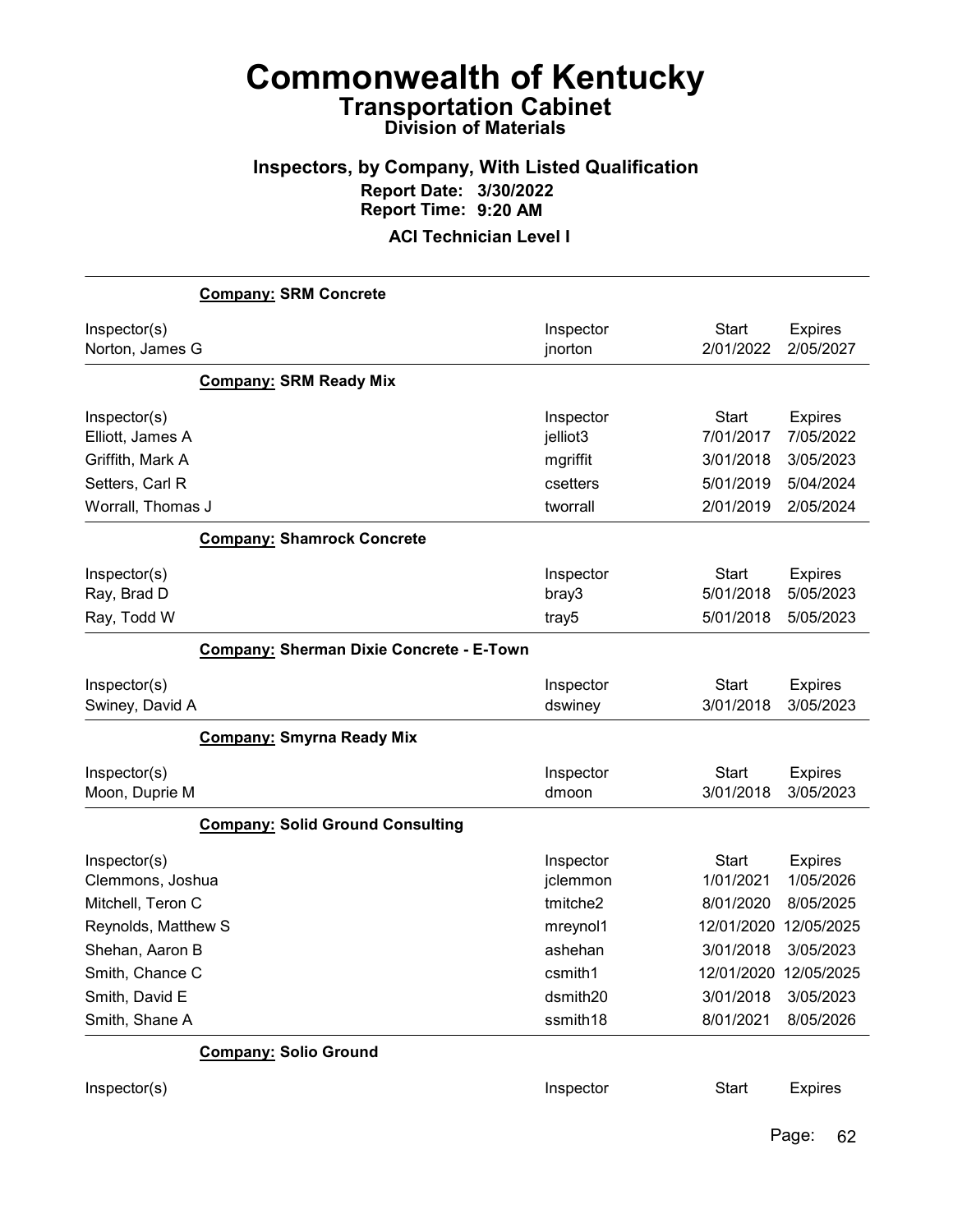### Inspectors, by Company, With Listed Qualification Report Date: 3/30/2022 Report Time: 9:20 AM

| Dillingham, Jason L                                       |                                                   | jdilling                          | 5/01/2017                                           | 5/05/2022                    |
|-----------------------------------------------------------|---------------------------------------------------|-----------------------------------|-----------------------------------------------------|------------------------------|
| McCoy, Travis T                                           |                                                   | tmccoy2                           | 10/01/2018 10/05/2023                               |                              |
|                                                           | <b>Company: Spartan Construction, Inc.</b>        |                                   |                                                     |                              |
| Inspector(s)                                              |                                                   | Inspector                         | <b>Start</b>                                        | <b>Expires</b>               |
| Brossart, Douglas M                                       |                                                   | dbrossa2                          | 8/01/2020                                           | 8/05/2025                    |
| Grubbs, Phillip T                                         |                                                   | pgrubbs                           | 8/01/2020                                           | 8/05/2025                    |
|                                                           | <b>Company: Special Inspections Services, LLC</b> |                                   |                                                     |                              |
| Inspector(s)                                              |                                                   | Inspector                         | <b>Start</b>                                        | <b>Expires</b>               |
| Grant, Joshua B                                           |                                                   | jgrant                            | 8/01/2020                                           | 8/05/2025                    |
|                                                           | <b>Company: Stantec - Putney</b>                  |                                   |                                                     |                              |
| Inspector(s)                                              |                                                   | Inspector                         | <b>Start</b>                                        | <b>Expires</b>               |
| Clem, Billy W                                             |                                                   | bclem                             | 9/01/2020                                           | 9/05/2025                    |
| Clem, Billy W                                             |                                                   | bclem                             | 8/27/2020                                           | 8/31/2025                    |
|                                                           | <b>Company: Stantec Consulting</b>                |                                   |                                                     |                              |
| Inspector(s)                                              |                                                   | Inspector                         | <b>Start</b>                                        | <b>Expires</b>               |
| Houser, Tony A                                            |                                                   | thouser                           | 8/01/2019                                           | 8/04/2024                    |
|                                                           | <b>Company: Stantec Consulting Services, Inc.</b> |                                   |                                                     |                              |
| Inspector(s)<br>Benifield, Bruce E<br>Berryman, Darlene R |                                                   | Inspector<br>bbenifie<br>dberryma | <b>Start</b><br>12/01/2019<br>10/01/2019 10/04/2024 | <b>Expires</b><br>12/04/2024 |
| Beuke, John M                                             |                                                   | jbeuke                            | 1/01/2020                                           | 1/04/2025                    |
| Blessing, Robert H                                        |                                                   | rblessin                          | 8/01/2018                                           | 8/05/2023                    |
| Clark, Ryan P                                             |                                                   | rclark2                           | 10/01/2017                                          | 10/05/2022                   |
| Click, Daniel B                                           |                                                   | dclick                            | 8/01/2019                                           | 8/04/2024                    |
| Criswell, Steven D                                        |                                                   | scriswel                          | 4/01/2019                                           | 4/04/2024                    |
| Dashbold, Batmyagmar                                      |                                                   | bdashbol                          | 9/01/2021                                           | 9/05/2026                    |
| Durbin, Andrew L                                          |                                                   | adurbin                           | 8/01/2019                                           | 8/04/2024                    |
| Forrai, Matthew H                                         |                                                   | mforrai                           | 4/01/2017                                           | 4/05/2022                    |
| Frazier, Jeffrey S                                        |                                                   | jfrazier                          | 9/01/2020                                           | 9/05/2025                    |
| Frazier, Jeffrey S                                        |                                                   | jfrazier                          | 8/27/2020                                           | 8/31/2025                    |
| Guess, Jonathan D                                         |                                                   | jguess                            | 2/01/2019                                           | 2/05/2024                    |
| Hartley, Daniel T                                         |                                                   | dhartley                          | 1/01/2020                                           | 1/04/2025                    |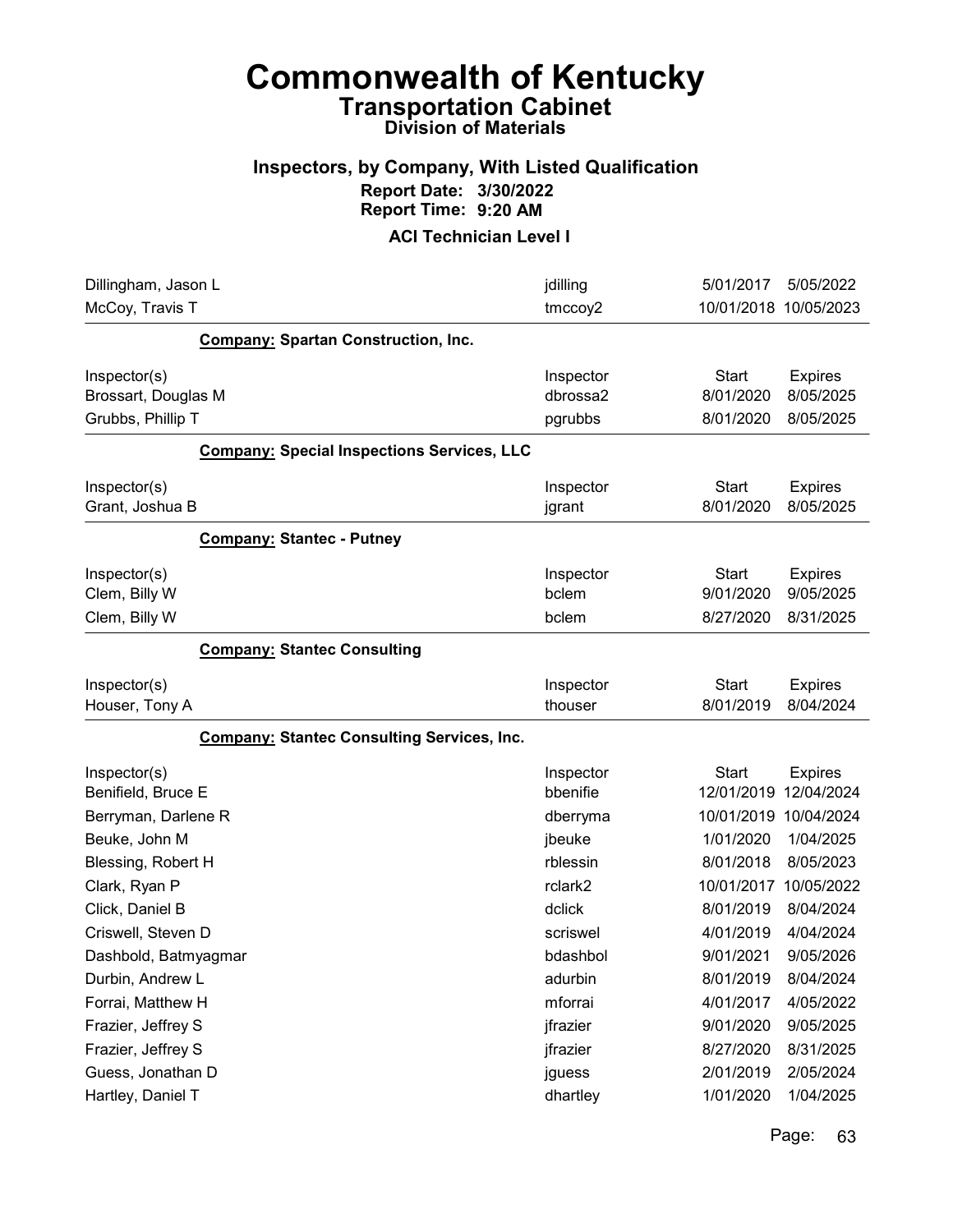## Inspectors, by Company, With Listed Qualification Report Date: 3/30/2022 Report Time: 9:20 AM

| Jones, Cody R                                | cjones14           | 9/01/2021    | 9/05/2026             |
|----------------------------------------------|--------------------|--------------|-----------------------|
| Jones, Katherine R                           | kjones3            | 9/01/2020    | 9/05/2025             |
| Lambert, Jacob L                             | jlambert           | 5/01/2017    | 5/05/2022             |
| Messinger, Brandon M                         | bmessing           | 5/01/2017    | 5/05/2022             |
| Montgomery, John C                           | jmontgom           | 9/01/2021    | 9/05/2026             |
| Patel, Dhaivat G                             | dpatel             | 7/01/2019    | 7/04/2024             |
| Reed, Camden M                               | creed <sub>6</sub> | 9/01/2021    | 9/05/2026             |
| Ross, Jeffrey                                | jross4             | 3/01/2018    | 3/05/2023             |
| Spencer, Robert S                            | rspencer           | 9/01/2020    | 9/05/2025             |
| Stevens, Mark R                              | msteven3           | 8/01/2017    | 8/05/2022             |
| Wahl, Daniel                                 | dwahl              | 8/01/2021    | 8/05/2026             |
| Wiles, Graham P                              | gwiles             | 9/01/2017    | 9/05/2022             |
| Winbun, Matthew J                            | mwinbun            | 7/01/2019    | 7/04/2024             |
| <b>Company: Strand Associates, Inc.</b>      |                    |              |                       |
| Inspector(s)                                 | Inspector          | Start        | <b>Expires</b>        |
| Michalski, Abagael E                         | amichals           | 11/01/2018   | 11/05/2023            |
| Tinsley, Ryan D                              | rtinsle2           | 3/01/2018    | 3/05/2023             |
| <b>Company: Stupp Bridge Company</b>         |                    |              |                       |
| Inspector(s)                                 | Inspector          | <b>Start</b> | <b>Expires</b>        |
| Poynter, James C                             | jpoynter           | 6/01/2017    | 6/05/2022             |
| <b>Company: Summit Engineering, Inc.</b>     |                    |              |                       |
| Inspector(s)                                 | Inspector          | <b>Start</b> | <b>Expires</b>        |
| Justice, Cleve                               | cjustic2           | 4/01/2021    | 4/05/2026             |
| <b>Company: Superior Concrete</b>            |                    |              |                       |
| Inspector(s)                                 | Inspector          | <b>Start</b> | <b>Expires</b>        |
| Elfreich, Matthew N                          | melfreic           | 5/01/2018    | 5/05/2023             |
| Staley, Garyn C                              | gstaley            | 5/01/2018    | 5/05/2023             |
| <b>Company: Technical Welding Inspection</b> |                    |              |                       |
| Inspector(s)                                 | Inspector          | Start        | <b>Expires</b>        |
| McConnell, Jacob R                           | jmcconne           |              | 12/01/2017 12/05/2022 |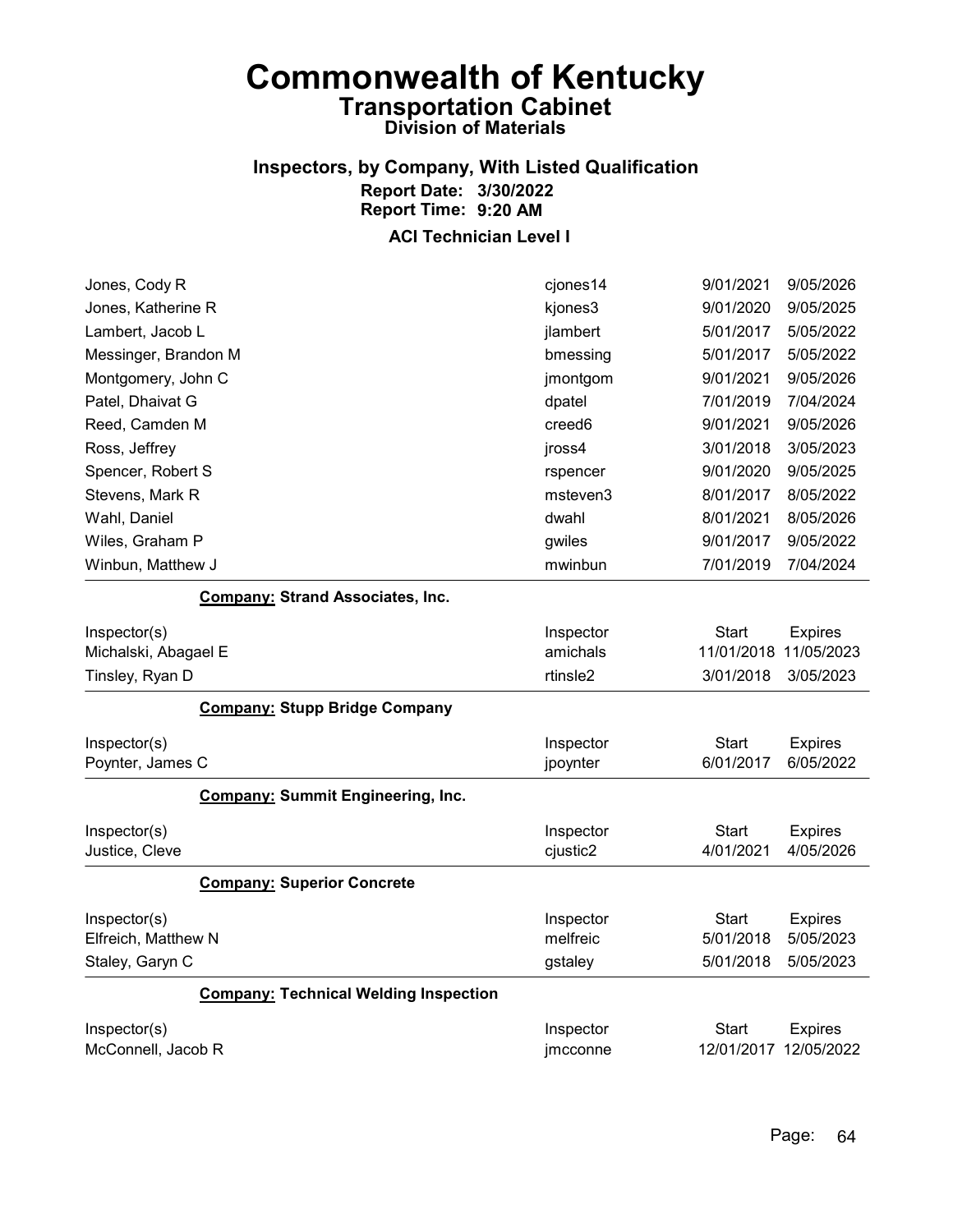### Inspectors, by Company, With Listed Qualification Report Date: 3/30/2022 Report Time: 9:20 AM ACI Technician Level I

#### Company: Terracon

| Inspector(s)         | Inspector | Start                 | <b>Expires</b> |
|----------------------|-----------|-----------------------|----------------|
| Adams, Daniel J      | dadams4   | 3/19/2019             | 3/22/2024      |
| Beckwith, Wil V      | wbeckwit  | 5/03/2017             | 5/07/2022      |
| Beya-Matamba, Samuel | sbeyamat  | 7/22/2019             | 7/25/2024      |
| Boles, Huseyin       | hboles    | 6/01/2021             | 6/05/2026      |
| Bradley, Cody L      | cbradley  | 11/01/2018 11/05/2023 |                |
| Brewer, Chijioke B   | cbrewer3  | 6/01/2021             | 6/05/2026      |
| Bryant, Thomas F     | tbryant   | 3/19/2019             | 3/22/2024      |
| Burns, Jonathan K    | burnsj    | 5/28/2019             | 5/31/2024      |
| Consigli, Nicholas A | nconsigl  | 7/01/2019             | 7/04/2024      |
| Eger, Christopher A  | ceger     | 2/01/2020             | 2/04/2025      |
| Eger, Evan           | eeger     | 5/01/2019             | 5/04/2024      |
| Green, Anthony W     | agreen2   | 3/19/2019             | 3/22/2024      |
| Gullett, Clayton R   | cgullett  | 6/01/2021             | 6/05/2026      |
| Hessling, Anthony    | ahesslin  | 11/01/2020 11/05/2025 |                |
| Hopper, Courtney J   | chopper   | 12/01/2021 12/05/2026 |                |
| Jones, Parker V      | pjones3   | 5/01/2017             | 5/05/2022      |
| Miller, Derek D      | dmiller1  | 7/01/2021             | 7/05/2026      |
| Miller, Derrick M    | dmiller8  | 6/01/2018             | 6/05/2023      |
| Moser, Shane R       | smoser2   | 4/01/2019             | 4/04/2024      |
| Powley, Mark L       | mpowley   | 4/17/2018             | 4/21/2023      |
| Quehl, Daniel J      | dquehl    | 10/01/2020            | 10/05/2025     |
| Sampley, Eldon       | esampley  | 1/07/2019             | 1/11/2024      |
| Sargent, Gary M      | gsargent  | 4/18/2019             | 4/21/2024      |
| Schenck, Robert J    | rschenck  | 1/01/2020             | 1/04/2025      |
| Serrado, Cesar A     | cserrado  | 3/21/2019             | 3/24/2024      |
| Shoukry, Omar K      | oshoukry  | 3/01/2019             | 3/04/2024      |
| Stewart, Lanord A    | Istewar2  | 1/01/2021             | 1/05/2026      |
| Stone, Harold T      | hstone    | 1/23/2018             | 1/27/2023      |
| Swanson, Joseph P    | jswanson  | 1/01/2021             | 1/05/2026      |
| Tingle, Richard L    | rtingle   | 5/01/2017             | 5/05/2022      |
| Tipton, Jack         | jtipton2  | 1/17/2019             | 1/21/2024      |
| Warren Sr., Carlos M | cwarren   | 7/01/2020             | 7/05/2025      |
| Westermann, Mark D   | mwesterm  | 1/23/2018             | 1/27/2023      |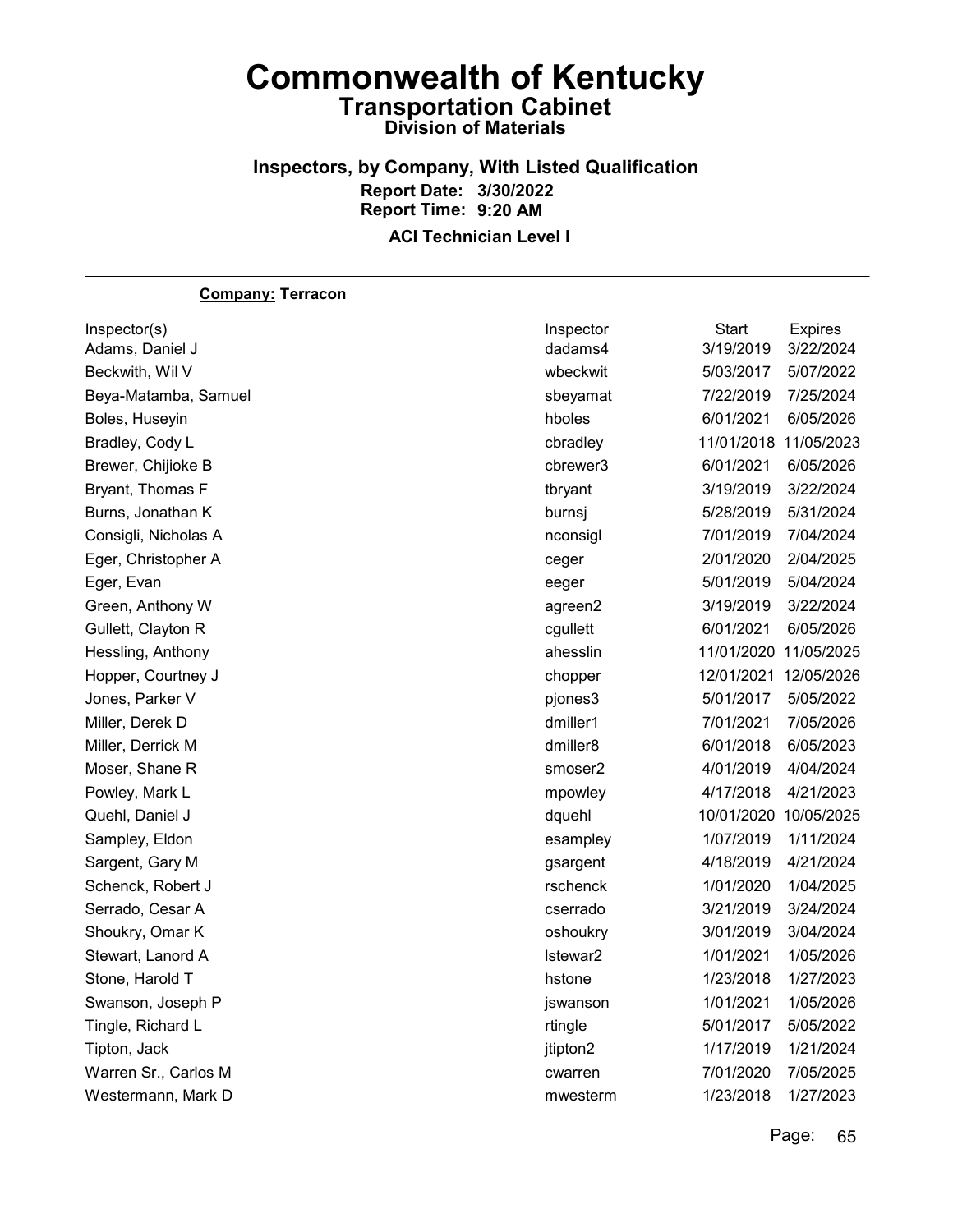## Inspectors, by Company, With Listed Qualification Report Date: 3/30/2022 Report Time: 9:20 AM

| Company: The Allen Company - AMP070301 |           |              |                |
|----------------------------------------|-----------|--------------|----------------|
| Inspector(s)                           | Inspector | <b>Start</b> | <b>Expires</b> |
| Newman, Tyler D                        | tnewman2  | 8/01/2018    | 8/05/2023      |
| Company: The Allen Company - AMP110306 |           |              |                |
| Inspector(s)                           | Inspector | <b>Start</b> | <b>Expires</b> |
| Griggs, Anthony W                      | agriggs2  | 9/01/2020    | 9/05/2025      |
| <b>Company: The Harper Company</b>     |           |              |                |
| Inspector(s)                           | Inspector | <b>Start</b> | <b>Expires</b> |
| Bergquist, Alex M                      | abergqui  | 2/01/2019    | 2/05/2024      |
| Conley, Josh E                         | jconley   | 4/01/2017    | 4/05/2022      |
| Couch, Hunter M                        | hcouch    | 2/01/2020    | 2/04/2025      |
| Garas, Mina                            | mgaras    | 2/01/2021    | 2/05/2026      |
| Holbrook, Jeffrey D                    | jholbro2  | 5/01/2017    | 5/05/2022      |
| Kelly, Shawn M                         | skelly    | 2/01/2019    | 2/05/2024      |
| Murriell, Phillip R                    | pmurriel  | 1/01/2018    | 1/05/2023      |
| Mutter, Steven C                       | smutter   | 10/01/2017   | 10/05/2022     |
| Oldfield, Andrew C                     | aoldfiel  | 1/01/2020    | 1/04/2025      |
| Robbins, Steve M                       | srobbins  | 1/01/2018    | 1/05/2023      |
| Robbins, Steve M                       | srobbins  | 12/01/2021   | 12/05/2026     |
| Robinson II, Christopher J             | crobinso  | 5/01/2017    | 5/05/2022      |
| Sholars, Randy J                       | rsholars  | 5/01/2017    | 5/05/2022      |
| <b>Company: The Wells Group</b>        |           |              |                |
| Inspector(s)                           | Inspector | <b>Start</b> | <b>Expires</b> |
| Borders, Karl E                        | kborders  | 1/01/2022    | 1/05/2027      |
| Duguay, Paul E                         | pduguay   | 1/01/2022    | 1/05/2027      |
| Easterling, David L                    | deasterl  | 1/01/2022    | 1/05/2027      |
| Goodpaster, Alex A                     | agoodpas  | 2/01/2020    | 2/04/2025      |
| Halsey, Chandler K                     | chalsey   | 7/01/2020    | 7/05/2025      |
| Howard, Timothy S                      | thoward   | 1/01/2022    | 1/05/2027      |
| Porter, Michael S                      | mporter   | 4/01/2017    | 4/05/2022      |
| Salyers, Robert                        | rsalyers  | 2/01/2020    | 2/04/2025      |
| Toller, Randall B                      | rtoller   | 1/01/2020    | 1/04/2025      |
|                                        |           |              |                |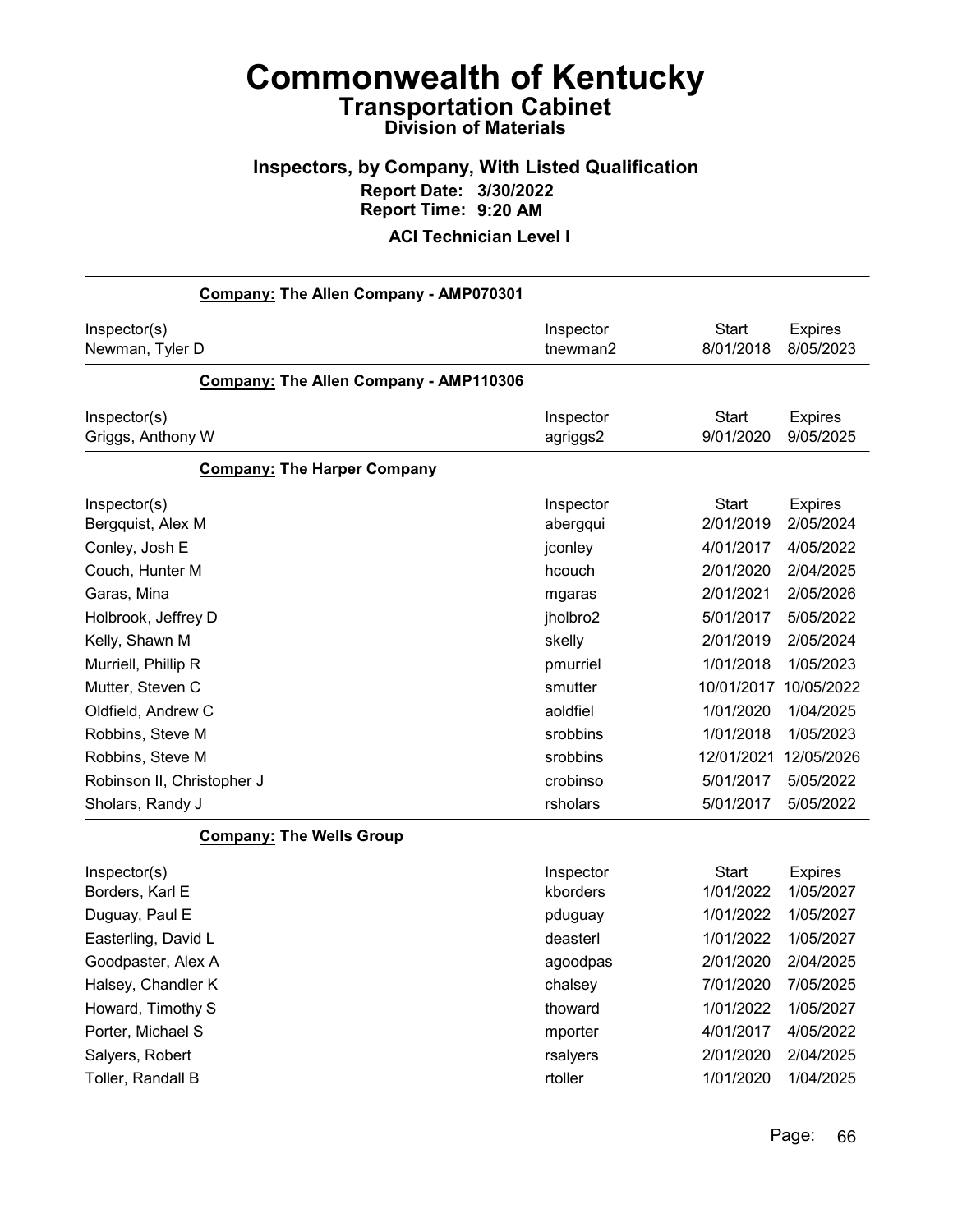### Inspectors, by Company, With Listed Qualification Report Date: 3/30/2022 Report Time: 9:20 AM

#### ACI Technician Level I

| <b>Company: The Wells Group - Clay City</b>         |                                  |                                                                                    |
|-----------------------------------------------------|----------------------------------|------------------------------------------------------------------------------------|
| Inspector(s)<br>Smith, Matthew R                    | Inspector<br>msmith <sub>8</sub> | <b>Start</b><br><b>Expires</b><br>12/01/2019 12/04/2024                            |
| Company: The Wells Group, LLC - Morehead            |                                  |                                                                                    |
| Inspector(s)<br>Roach, Jeffrey T                    | Inspector<br>jroach              | <b>Start</b><br><b>Expires</b><br>2/01/2019<br>2/05/2024                           |
| <b>Company: The Wells Group, LLC - West Liberty</b> |                                  |                                                                                    |
| Inspector(s)<br>Bush, James G<br>Cole, Eric B       | Inspector<br>jbush<br>ecole      | <b>Start</b><br><b>Expires</b><br>1/01/2020<br>1/04/2025<br>1/01/2018<br>1/05/2023 |
| Eanes, Charles W                                    | ceanes                           | 2/01/2020<br>2/04/2025                                                             |
| Fox, James C                                        | jfox                             | 2/01/2020<br>2/04/2025                                                             |
| Gevedon, Sidney                                     | sgevedo2                         | 2/01/2018<br>2/05/2023                                                             |
| Hardin, Brian K                                     | bhardin                          | 1/01/2020<br>1/04/2025                                                             |
| Ison, John M                                        | jison1                           | 2/01/2018<br>2/05/2023                                                             |
| Jarrell, Debbie K                                   | djarrell                         | 2/01/2018<br>2/05/2023                                                             |
| Jude, Jessie J                                      | jjude                            | 1/01/2020<br>1/04/2025                                                             |
| Kelsey, Carl W                                      | ckelsey                          | 2/01/2018<br>2/05/2023                                                             |
| Lawson, Kermel K                                    | klawson                          | 2/01/2019<br>2/05/2024                                                             |
| Miller, Thomas L                                    | tmiller                          | 1/01/2018<br>1/05/2023                                                             |
| Morgan, Jesse D                                     | jmorgan2                         | 2/01/2019<br>2/05/2024                                                             |
| Mullins, Freddie A                                  | fmullins                         | 1/01/2019<br>1/05/2024                                                             |
| Perry, Michael A                                    | mperry1                          | 11/01/2019<br>11/04/2024                                                           |
| Price, Cam                                          | cprice2                          | 1/01/2018<br>1/05/2023                                                             |
| Salmons, Russell L                                  | rsalmons                         | 1/01/2018<br>1/05/2023                                                             |
| Tarring, Charles R                                  | ctarring                         | 1/01/2018<br>1/05/2023                                                             |
| Thomas, Ronnie L                                    | rthomas2                         | 3/01/2018<br>3/05/2023                                                             |
| Townsend, Tony L                                    | ttownse2                         | 1/01/2019<br>1/05/2024                                                             |
| Watkins, Eric                                       | ewatkins                         | 1/01/2020<br>1/04/2025                                                             |
| Workman, Jeff T                                     | jworkman                         | 2/01/2019<br>2/05/2024                                                             |

Company: Thelen & Associates - Cincinnati

Inspector(s) **Inspector** Start Expires Wright, Josh P **image and COVID-2018** 12/01/2018 12/05/2023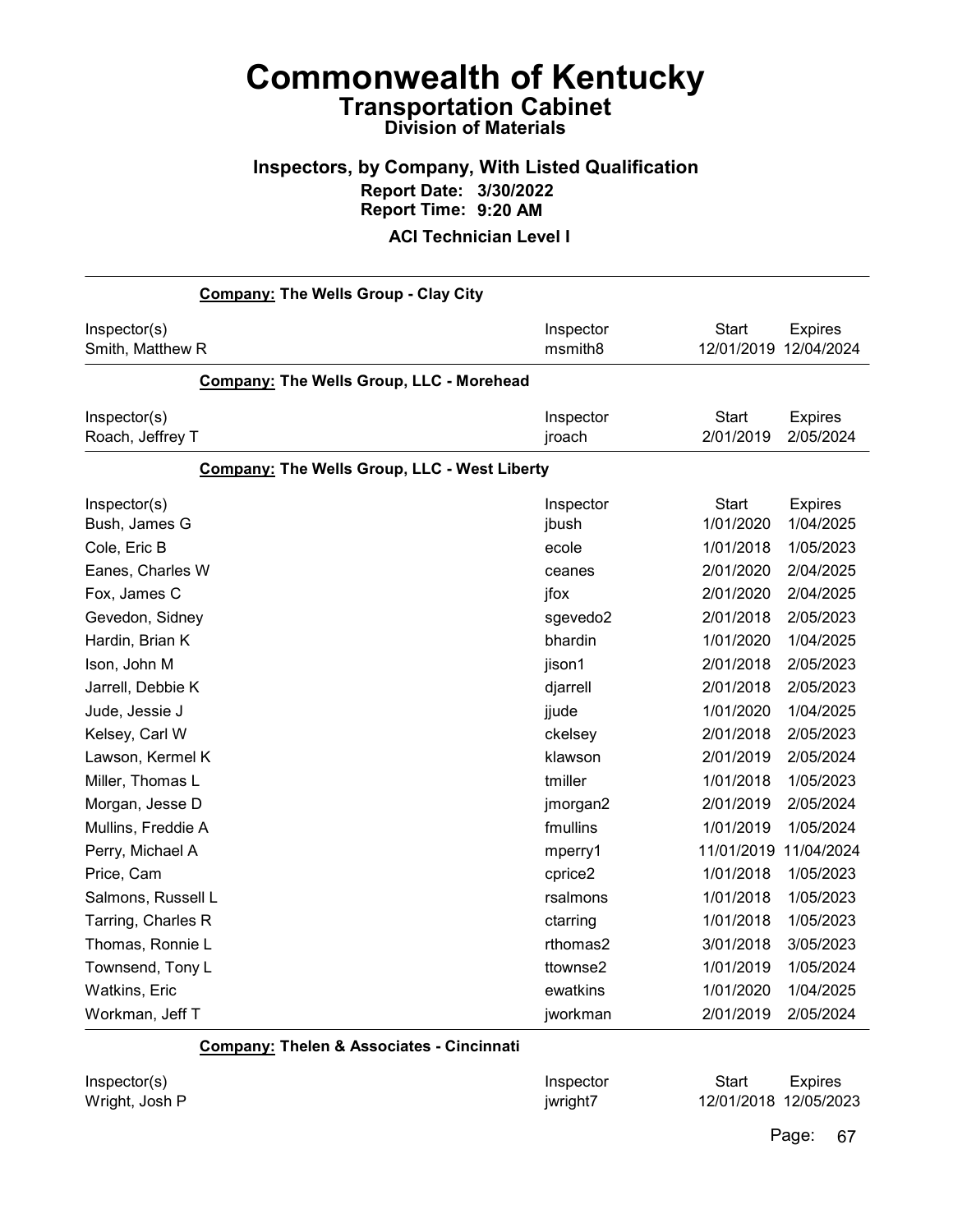## Inspectors, by Company, With Listed Qualification Report Date: 3/30/2022 Report Time: 9:20 AM

| <b>Company: Thelen &amp; Associates - Erlanger</b>  |                     |              |                |
|-----------------------------------------------------|---------------------|--------------|----------------|
| Inspector(s)                                        | Inspector           | <b>Start</b> | <b>Expires</b> |
| Hartke, Ray                                         | rhartke             | 3/01/2018    | 3/05/2023      |
| Holtman, John E                                     | jholtman            | 2/01/2018    | 2/05/2023      |
| Hornsby, Bill H                                     | bhornsby            | 9/01/2017    | 9/05/2022      |
| Huff, James R                                       | jhuff               | 11/01/2019   | 11/04/2024     |
| Prindle, Donald B                                   | dprindle            | 4/01/2017    | 4/05/2022      |
| Rouse, James D                                      | jrouse              | 3/01/2018    | 3/05/2023      |
| <b>Company: Thelen &amp; Associates - Lexington</b> |                     |              |                |
| Inspector(s)                                        | Inspector           | <b>Start</b> | <b>Expires</b> |
| Greene, Adam G                                      | agreene             | 6/01/2019    | 6/04/2024      |
| <b>Company: Thoroughbred Engineering</b>            |                     |              |                |
| Inspector(s)                                        | Inspector           | <b>Start</b> | <b>Expires</b> |
| Barnes, Thomas A                                    | tbarnes2            | 7/01/2021    | 7/05/2026      |
| Birkby, Nathan B                                    | nbirkby             | 7/01/2019    | 7/04/2024      |
| Cecil, Matthew C                                    | mcecil <sub>3</sub> | 12/01/2018   | 12/05/2023     |
| Grevlach, Kyle W                                    | kgrevlac            | 7/01/2019    | 7/04/2024      |
| Lewis, Travis P                                     | tlewis2             | 7/01/2021    | 7/05/2026      |
| Nickell, Logan W                                    | Inickell            | 4/01/2021    | 4/05/2026      |
| Staley, Chance                                      | cstaley             | 6/01/2018    | 6/05/2023      |
| Wright, Tyler                                       | twright5            | 9/01/2019    | 9/04/2024      |
| <b>Company: Transit-Mix Concrete Company</b>        |                     |              |                |
| Inspector(s)                                        | Inspector           | <b>Start</b> | <b>Expires</b> |
| Cox, Gary W                                         | gcox                | 12/01/2017   | 12/05/2022     |
| Company: Trenwa, Inc.                               |                     |              |                |
| Inspector(s)                                        | Inspector           | <b>Start</b> | <b>Expires</b> |
| Dew, Dana H                                         | ddew                | 8/01/2018    | 8/05/2023      |
| Smith, Rebecca S                                    | rsmith10            | 5/01/2021    | 5/05/2026      |
| <b>Company: Tri County Ready Mix - Corbin</b>       |                     |              |                |
| Inspector(s)                                        | Inspector           | <b>Start</b> | <b>Expires</b> |
| Warfield, Kenneth C                                 | kwarfiel            | 2/01/2020    | 2/04/2025      |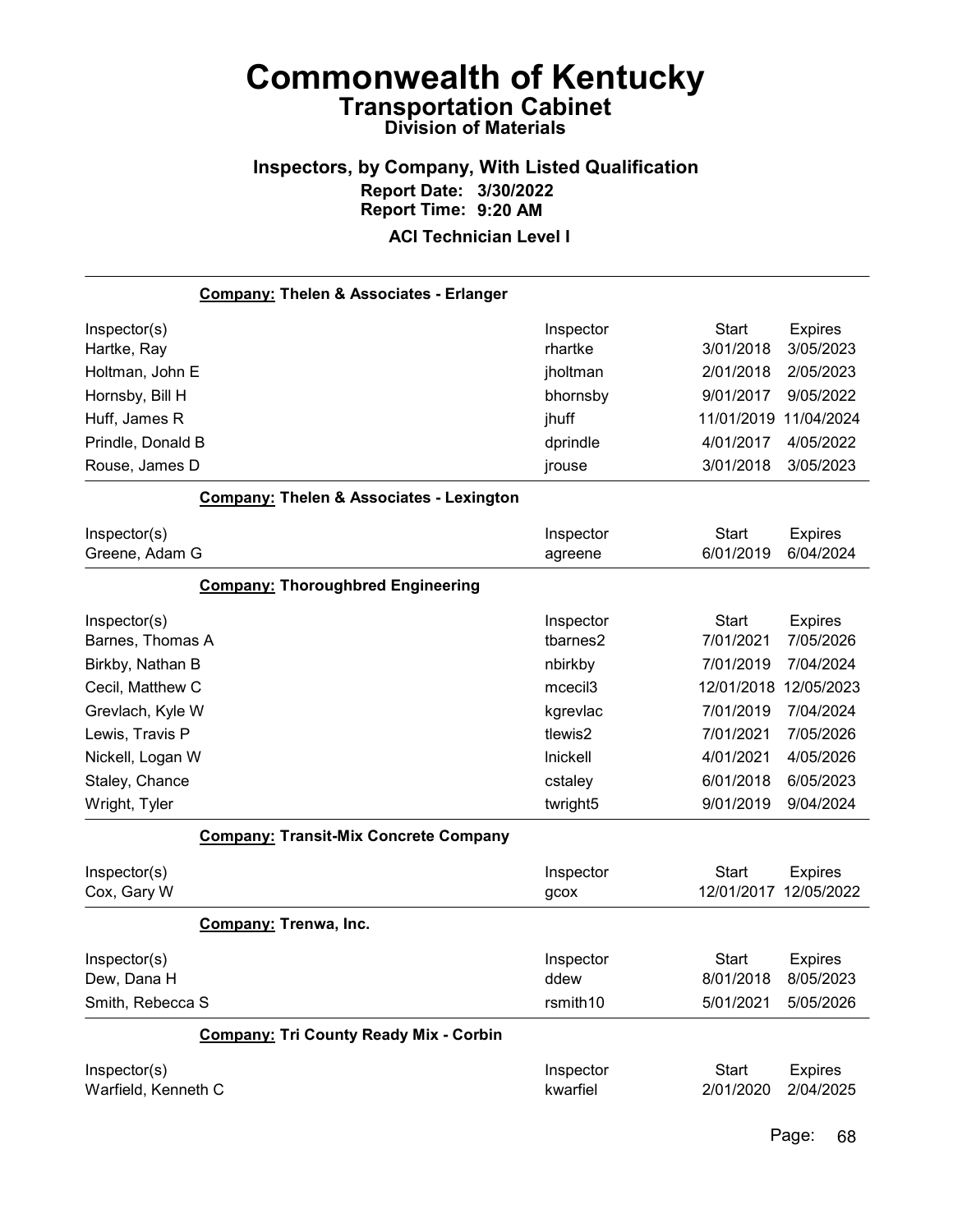## Inspectors, by Company, With Listed Qualification Report Date: 3/30/2022 Report Time: 9:20 AM

|                                   | <b>Company: Triple Crown</b>                           |                      |              |                       |
|-----------------------------------|--------------------------------------------------------|----------------------|--------------|-----------------------|
| Inspector(s)                      |                                                        | Inspector            | <b>Start</b> | <b>Expires</b>        |
| Catchings, John                   |                                                        | jcatchin             | 2/01/2020    | 2/04/2025             |
| Coffey, James D                   |                                                        | jcoffey3             | 2/01/2020    | 2/04/2025             |
| Haste, Tony                       |                                                        | thaste               | 2/01/2020    | 2/04/2025             |
| Loveless, Derrick W               |                                                        | dloveles             | 5/01/2018    | 5/05/2023             |
| Neff, Jeremy S                    |                                                        | jneff                | 1/01/2020    | 1/04/2025             |
| Stringer, Reggie D                |                                                        | rstringe             |              | 12/01/2018 12/05/2023 |
| Suane III, Warren J               |                                                        | wsuane               | 1/01/2020    | 1/04/2025             |
| Welch, Emerson B                  |                                                        | ewelch               | 1/01/2020    | 1/04/2025             |
|                                   | <b>Company: Triple Crown Concrete</b>                  |                      |              |                       |
| Inspector(s)                      |                                                        | Inspector            | Start        | <b>Expires</b>        |
| Newell, William F                 |                                                        | wnewell              | 1/12/2018    | 1/16/2023             |
| Roberts, Christopher D            |                                                        | crobert <sub>3</sub> | 1/01/2020    | 1/04/2025             |
|                                   | <b>Company: Twin K Construction Inc.</b>               |                      |              |                       |
|                                   |                                                        |                      |              |                       |
| Inspector(s)                      |                                                        | Inspector            | <b>Start</b> | <b>Expires</b>        |
| Edwards, Michael                  |                                                        | medwards             |              | 10/01/2018 10/05/2023 |
|                                   | <b>Company: U.S. Army Corps of Engineers-Jamestown</b> |                      |              |                       |
| Inspector(s)                      |                                                        | Inspector            | <b>Start</b> | <b>Expires</b>        |
| Kearns, Bernie W                  |                                                        | bkearns              | 10/01/2018   | 10/05/2023            |
|                                   | <b>Company: UD Construction (UDC)</b>                  |                      |              |                       |
| Inspector(s)                      |                                                        | Inspector            | <b>Start</b> | <b>Expires</b>        |
| Richardson, David                 |                                                        | drichar2             | 3/01/2018    | 3/05/2023             |
|                                   | <b>Company: Utility Precast Products</b>               |                      |              |                       |
|                                   |                                                        | Inspector            | <b>Start</b> | <b>Expires</b>        |
| Inspector(s)<br>Parker, Douglas M |                                                        | dparker              | 5/01/2018    | 5/05/2023             |
|                                   | <b>Company: Vaughn &amp; Melton</b>                    |                      |              |                       |
| Inspector(s)                      |                                                        | Inspector            | <b>Start</b> | <b>Expires</b>        |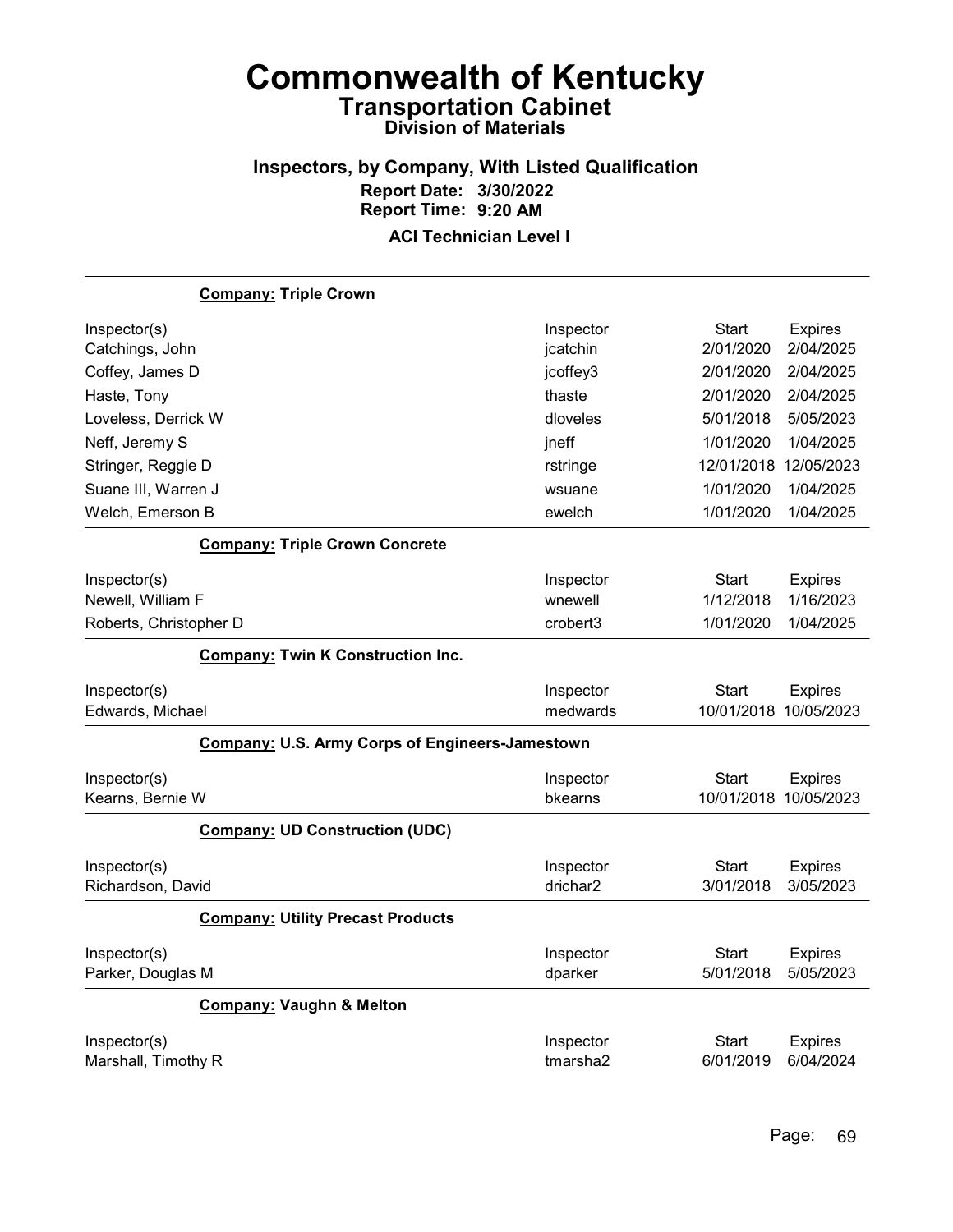## Inspectors, by Company, With Listed Qualification Report Date: 3/30/2022 Report Time: 9:20 AM

| <b>Company: Vaughnn &amp; Melton Engineers</b> |           |              |                |
|------------------------------------------------|-----------|--------------|----------------|
| Inspector(s)                                   | Inspector | <b>Start</b> | <b>Expires</b> |
| Jerry, Montgomery N                            | jmontgo6  | 8/01/2019    | 8/04/2024      |
| <b>Company: Vector Engineering</b>             |           |              |                |
| Inspector(s)                                   | Inspector | <b>Start</b> | <b>Expires</b> |
| Atty, Alexander J                              | aatty     | 3/01/2019    | 3/04/2024      |
| Boles, Whitney N                               | wboles    | 8/01/2018    | 8/05/2023      |
| Howard, Mason G                                | hmason    | 9/01/2020    | 9/05/2025      |
| Mullins, Taylor G                              | tmullin3  | 5/01/2018    | 5/05/2023      |
| O'Donoghue, Clayton J                          | odonoghu  | 5/01/2018    | 5/05/2023      |
| Scholl, Tanner R                               | tscholl   | 9/01/2021    | 9/05/2026      |
| Schreiner III, Steven T                        | sschrein  | 9/01/2021    | 9/05/2026      |
| <b>Company: Vector Engineers</b>               |           |              |                |
| Inspector(s)                                   | Inspector | <b>Start</b> | <b>Expires</b> |
| Ash, Andrew C                                  | aash      | 10/01/2019   | 10/04/2024     |
| Cozzens, Paul A                                | pcozzens  | 5/01/2017    | 5/05/2022      |
| Dean, Connor M                                 | cdean2    | 7/01/2017    | 7/05/2022      |
| Duda, Nicholas A                               | nduda     | 5/01/2017    | 5/05/2022      |
| Haskinson, Daniel K                            | dhaskins  | 7/01/2017    | 7/05/2022      |
| <b>Company: Vector Engineers - Owensboro</b>   |           |              |                |
| Inspector(s)                                   | Inspector | <b>Start</b> | <b>Expires</b> |
| Cabbage, David A                               | dcabbage  | 8/01/2018    | 8/05/2023      |
| <b>Company: Vector Engineers - Waddy</b>       |           |              |                |
| Inspector(s)                                   | Inspector | <b>Start</b> | <b>Expires</b> |
| Martin, Stephen D                              | smartin3  | 8/01/2018    | 8/05/2023      |
| <b>Company: Vision Engineering</b>             |           |              |                |
| Inspector(s)                                   | Inspector | <b>Start</b> | <b>Expires</b> |
| Chaney, Joshua D                               | jchaney4  | 1/01/2020    | 1/04/2025      |
| Kemper, Zachary R                              | zkemper   | 11/01/2021   | 11/05/2026     |
| Ratliff, Taylor                                | tratliff  | 1/01/2020    | 1/04/2025      |
| Tucker, Paul M                                 | ptucker2  | 5/01/2019    | 5/04/2024      |
|                                                |           |              |                |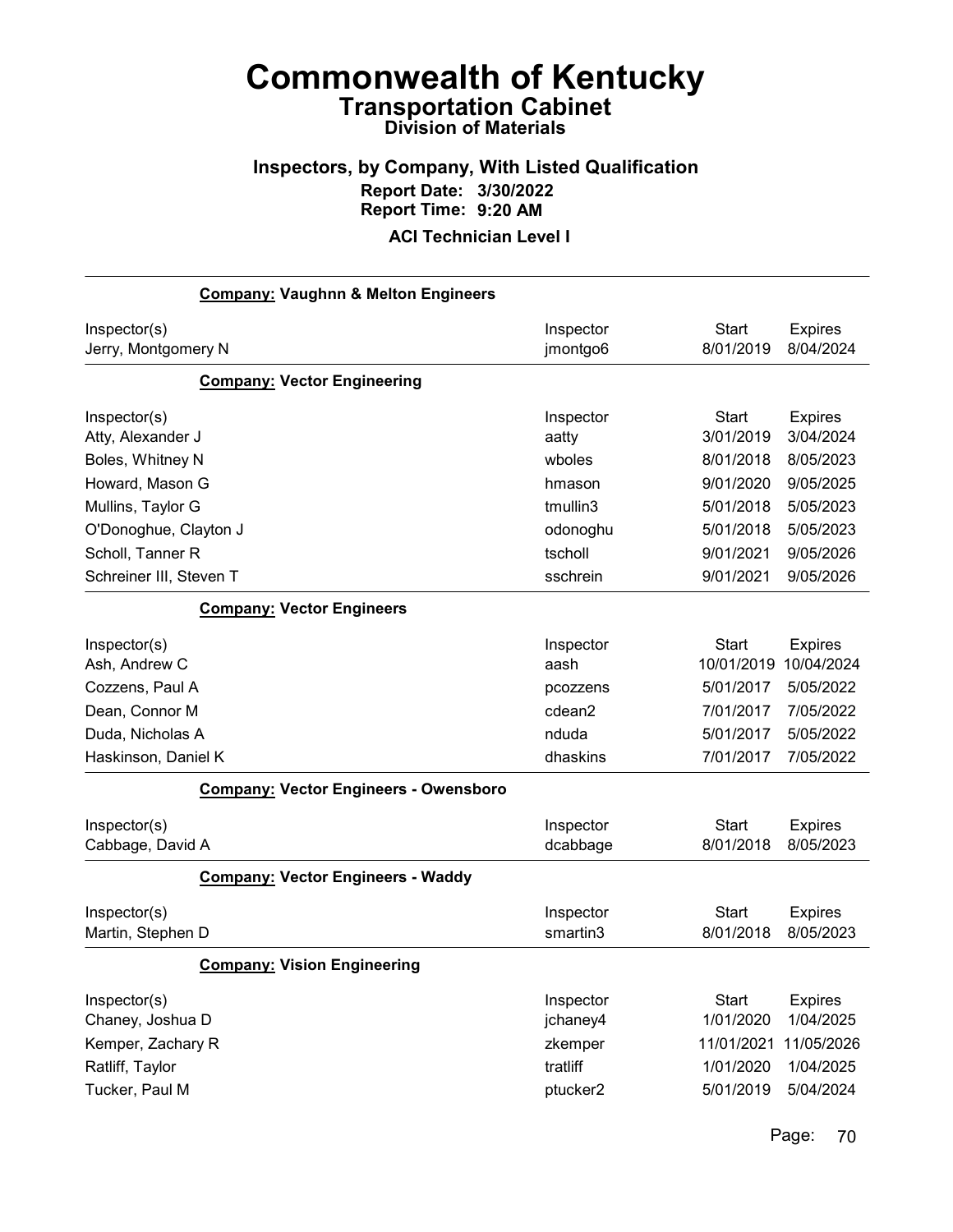## Inspectors, by Company, With Listed Qualification Report Date: 3/30/2022 Report Time: 9:20 AM

|                                                          | Company: Vitco - Franklin, KY           |                                   |                                                    |                                           |
|----------------------------------------------------------|-----------------------------------------|-----------------------------------|----------------------------------------------------|-------------------------------------------|
| Inspector(s)<br>Bartley, Christopher L                   |                                         | Inspector<br>cbartle3             | <b>Start</b><br>7/01/2019                          | <b>Expires</b><br>7/04/2024               |
|                                                          | Company: Vitco, Inc.                    |                                   |                                                    |                                           |
| Inspector(s)<br>Gresham, Calvin S                        |                                         | Inspector<br>cgresham             | <b>Start</b><br>7/01/2019                          | <b>Expires</b><br>7/04/2024               |
|                                                          | <b>Company: Vittitow Basement Walls</b> |                                   |                                                    |                                           |
| Inspector(s)<br>Gillilan, Byron K<br>Spalding, Cameron C |                                         | Inspector<br>bgillila<br>cspaldin | <b>Start</b><br>8/01/2019<br>8/01/2019             | <b>Expires</b><br>8/04/2024<br>8/04/2024  |
|                                                          | <b>Company: W. Rogers</b>               |                                   |                                                    |                                           |
| Inspector(s)<br>Glover, Timothy D                        |                                         | Inspector<br>tglover              | Start<br>6/01/2017                                 | <b>Expires</b><br>6/05/2022               |
|                                                          | <b>Company: WSP</b>                     |                                   |                                                    |                                           |
| Inspector(s)<br>Davis, Richard T                         |                                         | Inspector<br>rdavis               | <b>Start</b><br>9/01/2020                          | <b>Expires</b><br>9/05/2025               |
| Frisch, Michael J                                        |                                         | mfrisch                           | 9/01/2021                                          | 9/05/2026                                 |
| Moll, Casey A                                            |                                         | cmoll                             | 1/10/2020                                          | 1/10/2025                                 |
| Payton, Scottie L                                        |                                         | spayton2                          | 4/01/2021                                          | 4/05/2026                                 |
|                                                          | <b>Company: WSP USA</b>                 |                                   |                                                    |                                           |
| Inspector(s)<br>Frey, Michael J<br>Hibbard Jr., Ronald J |                                         | Inspector<br>mfrey2<br>rhibbard   | <b>Start</b><br>7/25/2018<br>11/07/2018 11/11/2023 | <b>Expires</b><br>7/29/2023               |
|                                                          | <b>Company: Walsh Construction</b>      |                                   |                                                    |                                           |
| Inspector(s)<br>Burt, T'Andrea N<br>Oder, Meredith R     |                                         | Inspector<br>tburt<br>moder       | <b>Start</b><br>5/01/2019<br>10/01/2018            | <b>Expires</b><br>5/04/2024<br>10/05/2023 |
| Rainey, David A                                          |                                         | drainey                           | 9/01/2019                                          | 9/04/2024                                 |
| Straley, Andrew C                                        |                                         | astraley                          | 1/01/2020                                          | 1/04/2025                                 |